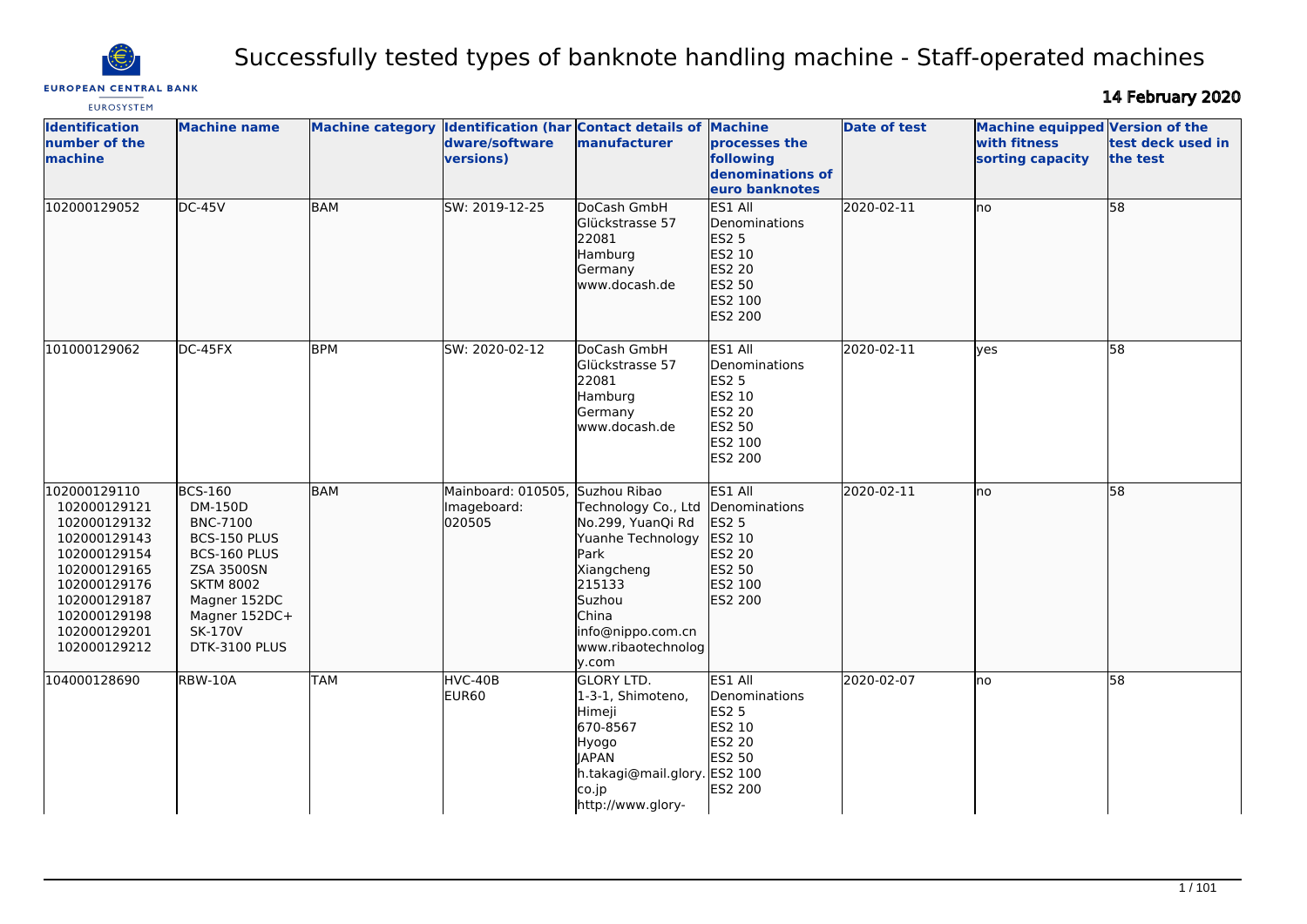

| <b>Identification</b><br>number of the<br>machine | <b>Machine name</b> |             | dware/software<br>versions) | Machine category Identification (har Contact details of Machine<br>manufacturer                                                                                   | processes the<br>following<br>denominations of<br>euro banknotes                  | <b>Date of test</b> | Machine equipped Version of the<br>with fitness<br>sorting capacity | test deck used in<br>the test |
|---------------------------------------------------|---------------------|-------------|-----------------------------|-------------------------------------------------------------------------------------------------------------------------------------------------------------------|-----------------------------------------------------------------------------------|---------------------|---------------------------------------------------------------------|-------------------------------|
|                                                   |                     |             |                             | global.com                                                                                                                                                        |                                                                                   |                     |                                                                     |                               |
| 104000128703                                      | CI-100B_SDRB-100    | <b>TAM</b>  | <b>HVE-100</b><br><b>BA</b> | <b>GLORY LTD.</b><br>1-3-1, Shimoteno,<br>Himeji<br>670-8567<br>Hyogo<br><b>JAPAN</b><br>h.takagi@mail.glory. ES2 100<br>co.jp<br>http://www.glory-<br>global.com | ES1 All<br>Denominations<br>ES2 5<br>ES2 10<br>ES2 20<br>ES2 50<br>ES2 200        | 2020-02-07          | lno                                                                 | 58                            |
| 103000128713                                      | CI-100B_SDRB-100    | <b>TARM</b> | <b>HVE-100</b><br>BA        | <b>GLORY LTD.</b><br>1-3-1, Shimoteno,<br>Himeji<br>670-8567<br>Hyogo<br><b>JAPAN</b><br>h.takagi@mail.glory. ES2 100<br>co.jp<br>http://www.glory-<br>global.com | ES1 All<br>Denominations<br><b>ES2 5</b><br>ES2 10<br>ES2 20<br>ES2 50<br>ES2 200 | 2020-02-07          | yes                                                                 | 58                            |
| 102000111939                                      | GFS-100             | <b>BAM</b>  | GFS-BV<br>2601              | <b>GLORY LTD.</b><br>1-3-1, Shimoteno,<br>Himeji<br>670-8567<br>Hyogo<br><b>JAPAN</b><br>h.takagi@mail.glory. ES2 100<br>co.jp<br>http://www.glory-<br>global.com | ES1 All<br>Denominations<br>ES2 5<br>ES2 10<br>ES2 20<br>ES2 50<br>ES2 200        | 2020-02-07          | lno                                                                 | 58                            |
| 102000101631                                      | NC-6100             | <b>BAM</b>  | EUR 002.001                 | Masterwork<br>Automodules<br>4F, 223, Chong Yang ES2 5<br>Rd<br>115 Nangang<br>Taipei<br>Taiwan                                                                   | ES1 All<br>Denominations<br>ES2 10<br>ES2 20<br>ES2 50<br>ES2 100                 | 2020-02-04          | lno                                                                 | 58                            |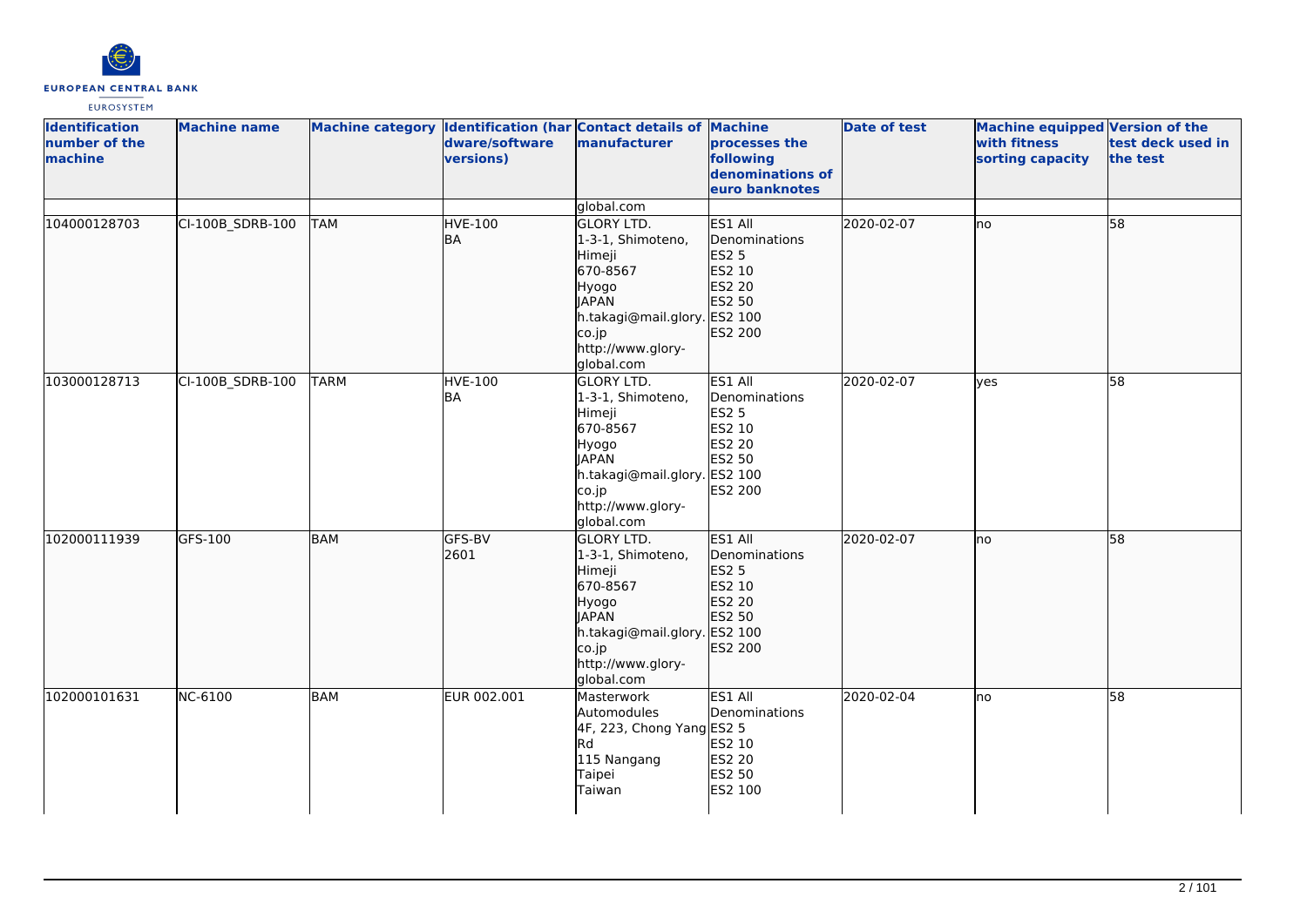

| <b>Identification</b><br>number of the<br>machine | <b>Machine name</b> |            | dware/software<br>versions) | Machine category Identification (har Contact details of Machine<br>manufacturer                                                                                                                                                             | processes the<br>following<br>denominations of<br>euro banknotes                             | <b>Date of test</b> | Machine equipped Version of the<br>with fitness<br>sorting capacity | test deck used in<br>the test |
|---------------------------------------------------|---------------------|------------|-----------------------------|---------------------------------------------------------------------------------------------------------------------------------------------------------------------------------------------------------------------------------------------|----------------------------------------------------------------------------------------------|---------------------|---------------------------------------------------------------------|-------------------------------|
|                                                   |                     |            |                             | www.automodules.c ES2 200<br>om                                                                                                                                                                                                             |                                                                                              |                     |                                                                     |                               |
| 102000128596                                      | MIB-9               | BAM        | 01.00                       | Hyundai MIB<br>International Co.<br>Ltd.<br>3301, A Bld, 17,<br>Gosan-ro 148beon-<br>gil<br>15850<br>Gunpo-si, Gyeonggi-<br>do, 15850, Gunpo<br><b>City</b><br>KOREA (Republic)<br>sjpark5423@hyunda<br>imib.com<br>www.hyundaimib.co<br>lm | ES1 All<br>Denominations<br>ES2 5<br>ES2 10<br>ES2 20<br>ES2 50<br>ES2 100<br><b>ES2 200</b> | 2020-02-04          | lno                                                                 | 58                            |
| 102000128609                                      | <b>NC-6500</b>      | <b>BAM</b> | EUR 002.115                 | Masterwork<br>Automodules<br>4F, 223, Chong Yang ES2 5<br>lRd.<br>115 Nangang<br>Taipei<br>Taiwan<br>www.automodules.c ES2 200<br>lom                                                                                                       | ES1 All<br>Denominations<br>ES2 10<br>ES2 20<br>ES2 50<br>ES2 100                            | 2020-02-04          | Ino                                                                 | 58                            |
| 102000128610                                      | NC-6100             | <b>BAM</b> | EUR 002.002                 | Masterwork<br>Automodules<br>4F, 223, Chong Yang ES2 5<br><b>Rd</b><br>115 Nangang<br>Taipei<br>Taiwan<br>www.automodules.c ES2 200<br>lom                                                                                                  | ES1 All<br>Denominations<br>ES2 10<br>ES2 20<br>ES2 50<br>ES2 100                            | 2020-02-04          | <b>I</b> no                                                         | $\overline{58}$               |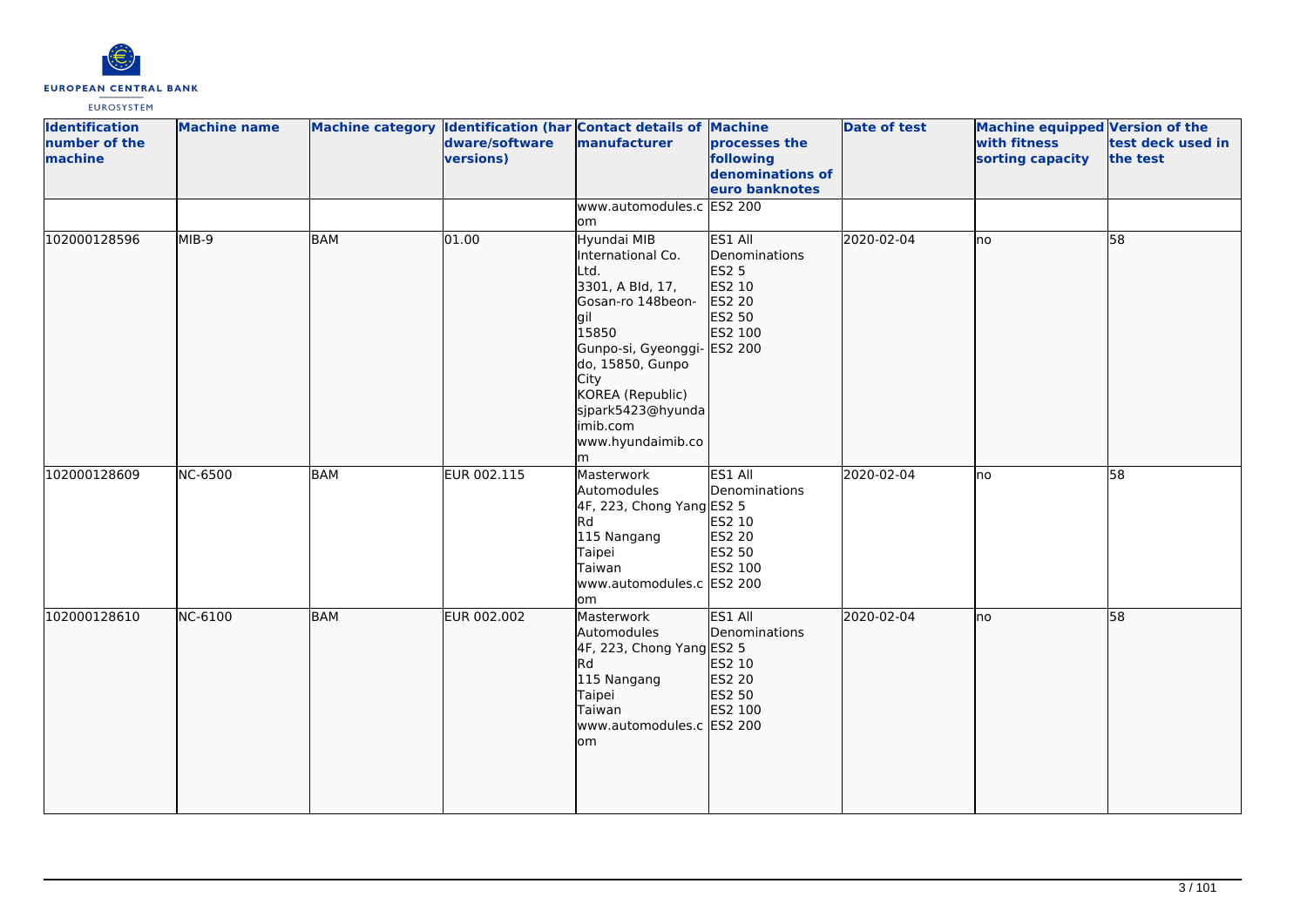

| <b>Identification</b><br>number of the<br>machine | <b>Machine name</b> |            | dware/software<br>versions) | Machine category Identification (har Contact details of Machine<br>manufacturer                                                                                                                                                              | processes the<br>following<br>denominations of<br>euro banknotes                  | <b>Date of test</b> | Machine equipped Version of the<br>with fitness<br>sorting capacity | test deck used in<br>the test |
|---------------------------------------------------|---------------------|------------|-----------------------------|----------------------------------------------------------------------------------------------------------------------------------------------------------------------------------------------------------------------------------------------|-----------------------------------------------------------------------------------|---------------------|---------------------------------------------------------------------|-------------------------------|
| 102000128164                                      | $SB-7$              | <b>BAM</b> | 01.30                       | Hyundai MIB<br>International Co.<br>Ltd.<br>3301, A Bld, 17,<br>Gosan-ro 148beon-<br>lgil<br>15850<br>Gunpo-si, Gyeonggi- ES2 200<br>do, 15850, Gunpo<br>City<br>KOREA (Republic)<br>sjpark5423@hyunda<br>imib.com<br>www.hyundaimib.co<br>m | ES1 All<br>Denominations<br><b>ES2 5</b><br>ES2 10<br>ES2 20<br>ES2 50<br>ES2 100 | 2020-01-31          | <b>I</b> no                                                         | $\overline{58}$               |
| 101000128174                                      | SB-2000             | <b>BPM</b> | 01.17                       | Hyundai MIB<br>International Co.<br>Ltd.<br>3301, A Bld, 17,<br>Gosan-ro 148beon-<br>gil<br>15850<br>Gunpo-si, Gyeonggi- ES2 200<br>do, 15850, Gunpo<br>City<br>KOREA (Republic)<br>sjpark5423@hyunda<br>imib.com<br>www.hyundaimib.co<br>m  | ES1 All<br>Denominations<br>ES2 5<br>ES2 10<br>ES2 20<br>ES2 50<br>ES2 100        | 2020-01-31          | lyes                                                                | 58                            |
| 102000127835                                      | $5B-9$              | <b>BAM</b> | 01.14                       | Hyundai MIB<br>International Co.<br>Ltd.<br>3301, A Bld, 17,<br>Gosan-ro 148beon-<br>lgil<br>15850<br>Gunpo-si, Gyeonggi- ES2 200<br>do, 15850, Gunpo                                                                                        | ES1 All<br>Denominations<br><b>ES2 5</b><br>ES2 10<br>ES2 20<br>ES2 50<br>ES2 100 | 2020-01-30          | lno                                                                 | 58                            |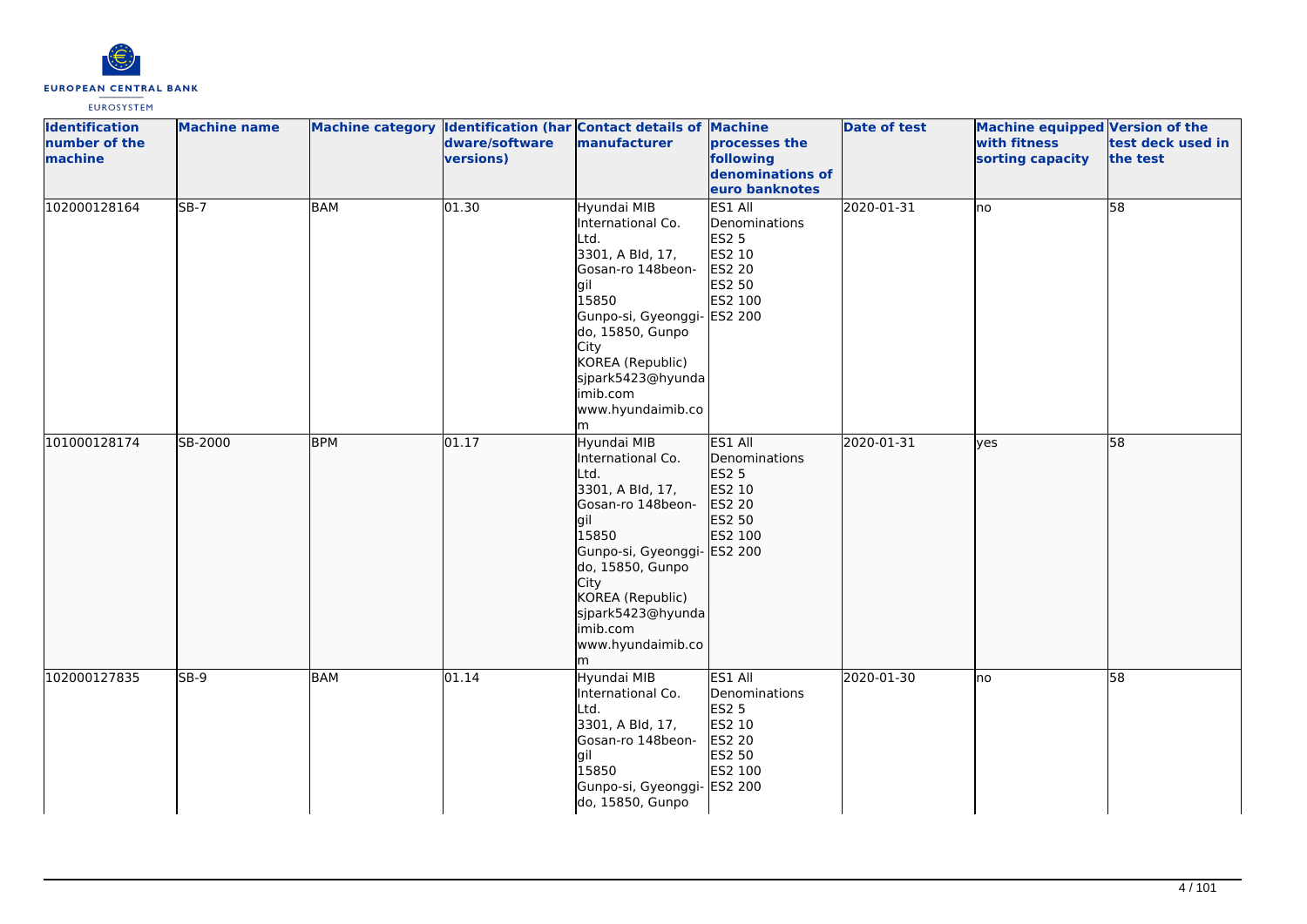

| <b>Identification</b><br>number of the<br>machine | <b>Machine name</b>               |            | dware/software<br>versions) | Machine category Identification (har Contact details of Machine<br>manufacturer                                                                                                                                                               | processes the<br>following<br>denominations of<br>euro banknotes                                    | <b>Date of test</b> | <b>Machine equipped Version of the</b><br>with fitness<br>sorting capacity | test deck used in<br>the test |
|---------------------------------------------------|-----------------------------------|------------|-----------------------------|-----------------------------------------------------------------------------------------------------------------------------------------------------------------------------------------------------------------------------------------------|-----------------------------------------------------------------------------------------------------|---------------------|----------------------------------------------------------------------------|-------------------------------|
|                                                   |                                   |            |                             | City<br>KOREA (Republic)<br>sjpark5423@hyunda<br>imib.com<br>www.hyundaimib.co<br>m                                                                                                                                                           |                                                                                                     |                     |                                                                            |                               |
| 101000127845                                      | SB-5000                           | <b>BPM</b> | Main: 02.01 IMG:<br>03.01   | Hyundai MIB<br>International Co.<br>Ltd.<br>3301, A Bld, 17,<br>Gosan-ro 148beon-<br>gil<br>15850<br>Gunpo-si, Gyeonggi- ES2 200<br>do, 15850, Gunpo<br>City<br>KOREA (Republic)<br>sjpark5423@hyunda<br>imib.com<br>www.hyundaimib.co<br>lm. | ES1 All<br>Denominations<br>ES2 5<br>ES2 10<br>ES2 20<br>ES2 50<br>ES2 100                          | 2020-01-30          | lyes                                                                       | 58                            |
| 102000127868<br>102000127879                      | $MIB-11V$<br>Multicash<br>MCB-11V | <b>BAM</b> | 01.04                       | Hyundai MIB<br>International Co.<br>Ltd.<br>3301, A Bld, 17,<br>Gosan-ro 148beon-<br>lgil<br>15850<br>Gunpo-si, Gyeonggi-<br>do, 15850, Gunpo<br>City<br>KOREA (Republic)<br>sjpark5423@hyunda<br>imib.com<br>www.hyundaimib.co<br>m          | ES1 All<br>Denominations<br><b>ES2 5</b><br>ES2 10<br><b>ES2 20</b><br>ES2 50<br>ES2 100<br>ES2 200 | 2020-01-30          | Ino                                                                        | $\overline{58}$               |
| 102000127788                                      | EP-100                            | <b>BAM</b> | V: 200129                   | TBM Co., LTD.<br>A-806, 282 Hakeui-<br>Ro, Dongan-Gu,                                                                                                                                                                                         | ES1 All<br>Denominations<br>ES2 5                                                                   | 2020-01-29          | lno                                                                        | 58                            |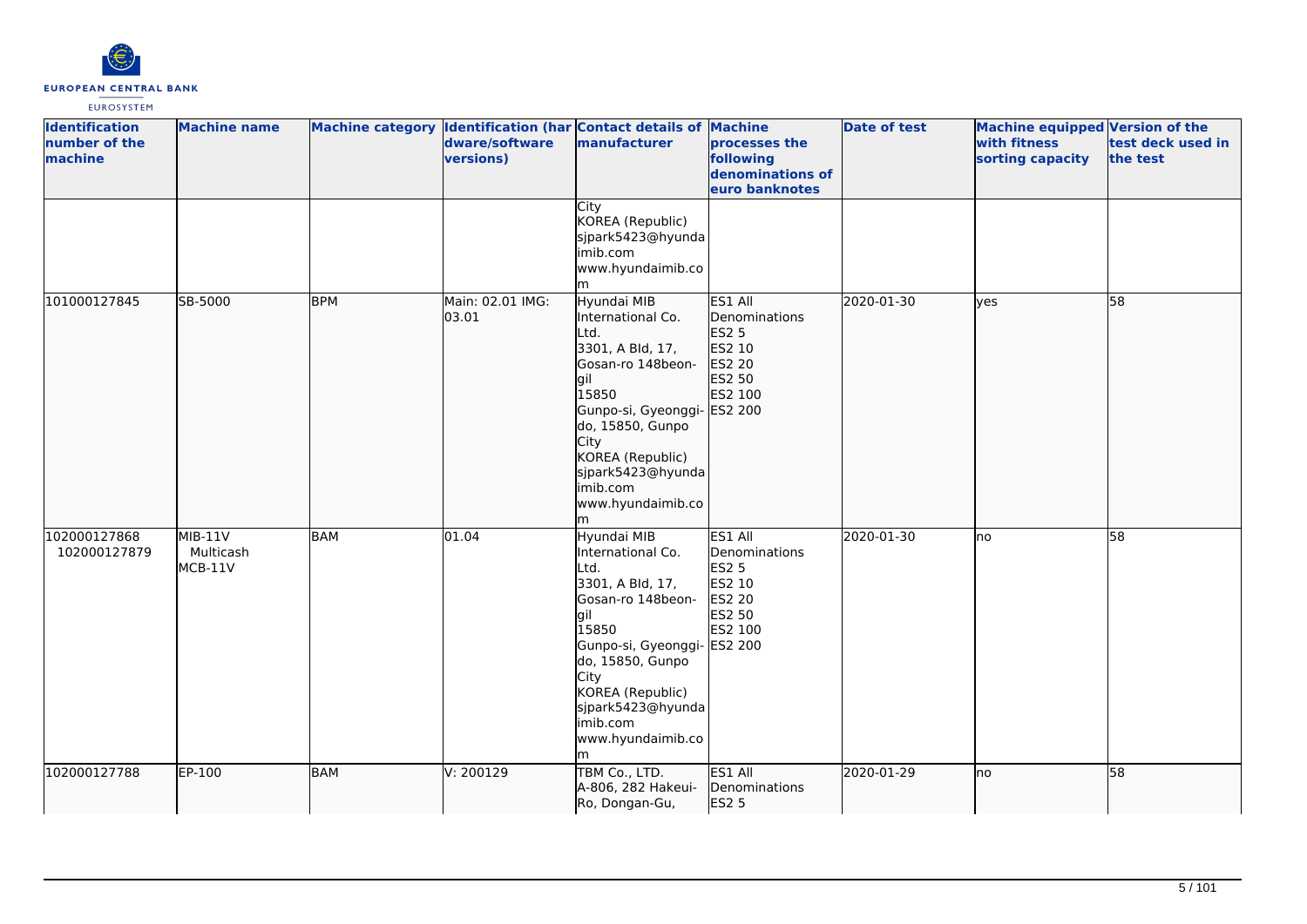

| <b>Identification</b>    | <b>Machine name</b> |            |                             | Machine category Identification (har Contact details of Machine                                                                                                                                                                              |                                                                                          | <b>Date of test</b> | Machine equipped Version of the  |                               |
|--------------------------|---------------------|------------|-----------------------------|----------------------------------------------------------------------------------------------------------------------------------------------------------------------------------------------------------------------------------------------|------------------------------------------------------------------------------------------|---------------------|----------------------------------|-------------------------------|
| number of the<br>machine |                     |            | dware/software<br>versions) | manufacturer                                                                                                                                                                                                                                 | processes the<br>following<br>denominations of<br>euro banknotes                         |                     | with fitness<br>sorting capacity | test deck used in<br>the test |
|                          |                     |            |                             | 431-810<br>Anyang-City,<br>Gyeonggi-Do,<br><b>KOREA</b><br>swyou.tbm@gmail.c ES2 200<br>om                                                                                                                                                   | <b>ES2 10</b><br>ES2 20<br>ES2 50<br>ES2 100                                             |                     |                                  |                               |
| 101000127798             | MIB-11F             | <b>BPM</b> | 01.04                       | Hyundai MIB<br>International Co.<br>Ltd.<br>3301, A Bld, 17,<br>Gosan-ro 148beon-<br>lgil<br>15850<br>Gunpo-si, Gyeonggi- ES2 200<br>do, 15850, Gunpo<br>City<br>KOREA (Republic)<br>sjpark5423@hyunda<br>imib.com<br>www.hyundaimib.co<br>m | ES1 All<br>Denominations<br><b>ES2 5</b><br>ES2 10<br><b>ES2 20</b><br>ES2 50<br>ES2 100 | 2020-01-29          | lyes                             | 58                            |
| 101000127823             | SB-3000             | <b>BPM</b> | Main: 02.01, IMG:<br>03.01  | Hyundai MIB<br>International Co.<br>Ltd.<br>3301, A Bld, 17,<br>Gosan-ro 148beon-<br>lgil<br>15850<br>Gunpo-si, Gyeonggi- ES2 200<br>do, 15850, Gunpo<br>City<br>KOREA (Republic)<br>sjpark5423@hyunda<br>imib.com<br>www.hyundaimib.co<br>m | ES1 All<br>Denominations<br>ES2 5<br>ES2 10<br>ES2 20<br>ES2 50<br>ES2 100               | 2020-01-29          | lyes                             | 58                            |
| 102000127857             | GFS-120B            | <b>BAM</b> | GFS-BV+MG<br>2821           | <b>GLORY LTD.</b><br>1-3-1, Shimoteno,                                                                                                                                                                                                       | ES1 All<br>Denominations                                                                 | 2020-01-28          | <b>I</b> no                      | $\overline{58}$               |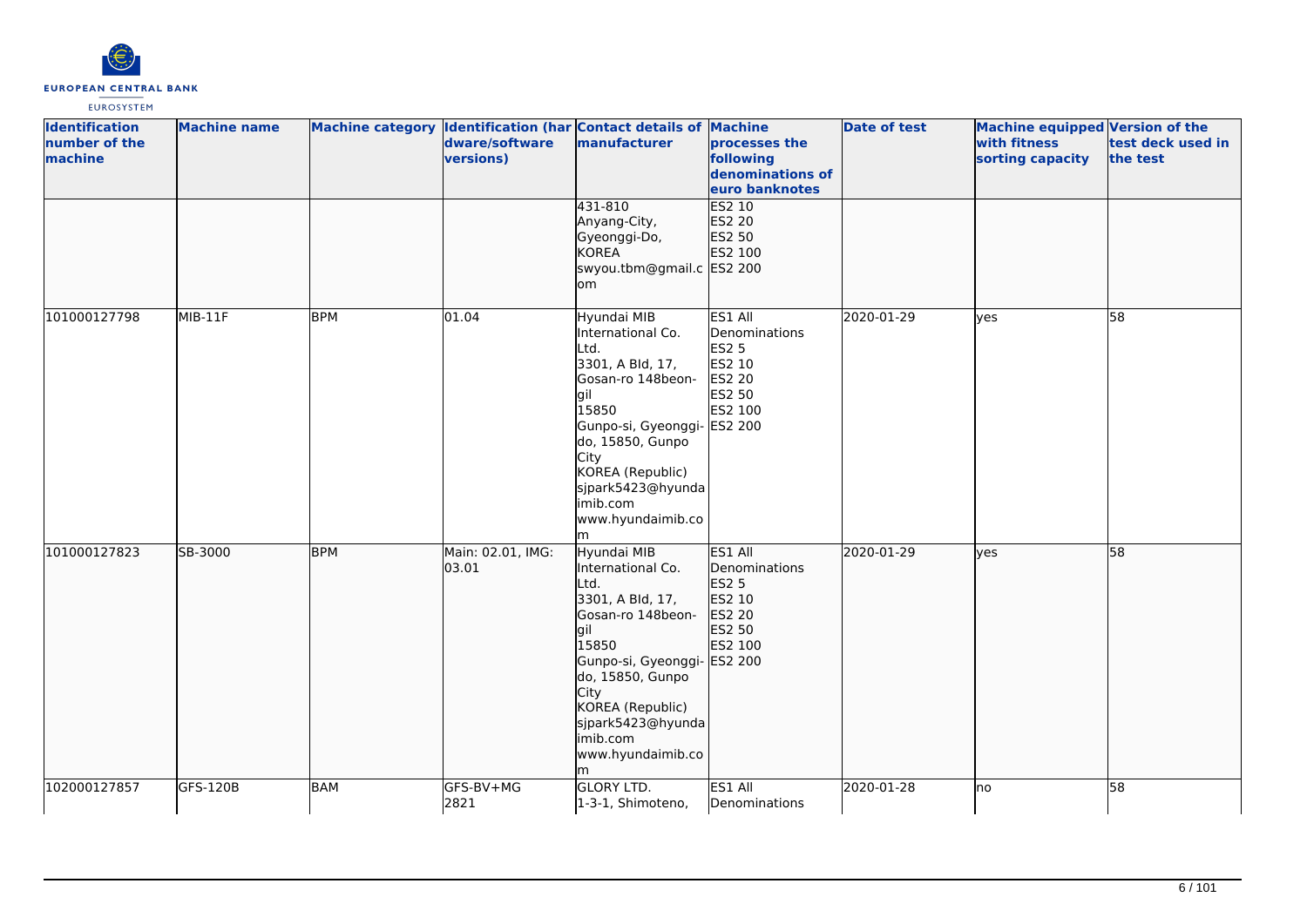

| <b>Identification</b><br>number of the<br>machine | <b>Machine name</b>      |             | dware/software<br>versions) | Machine category Identification (har Contact details of Machine<br>manufacturer                                                                                   | processes the<br>following<br>denominations of<br>euro banknotes                  | <b>Date of test</b> | Machine equipped Version of the<br>with fitness<br>sorting capacity | test deck used in<br>the test |
|---------------------------------------------------|--------------------------|-------------|-----------------------------|-------------------------------------------------------------------------------------------------------------------------------------------------------------------|-----------------------------------------------------------------------------------|---------------------|---------------------------------------------------------------------|-------------------------------|
|                                                   |                          |             |                             | Himeji<br>670-8567<br>Hyogo<br><b>JAPAN</b><br>h.takagi@mail.glory. ES2 100<br>co.jp<br>http://www.glory-<br>global.com                                           | ES2 <sub>5</sub><br>ES2 10<br>ES2 20<br>ES2 50<br>ES2 200                         |                     |                                                                     |                               |
| 103000127803<br>103000127814                      | <b>RBG-200</b><br>RZ-200 | <b>TARM</b> | <b>HVD-200</b><br>6611      | Glory Global<br>Solutions<br>Thomas-Edison-Platz ES2 5<br>63263<br>Neu-Isenburg<br>Germany<br>www.gloryglobalsolu ES2 200<br>tions.com                            | ES1 All<br>Denominations<br>ES2 10<br>ES2 20<br>ES2 50<br>ES2 100                 | 2020-01-28          | lves                                                                | 58                            |
| 104000128473                                      | CI-50-RBW-15X            | <b>TAM</b>  | HVE-2XX<br>0701             | <b>GLORY LTD.</b><br>1-3-1, Shimoteno,<br>Himeji<br>670-8567<br>Hyogo<br><b>JAPAN</b><br>h.takagi@mail.glory. ES2 100<br>co.jp<br>http://www.glory-<br>global.com | ES1 All<br>Denominations<br><b>ES2 5</b><br>ES2 10<br>ES2 20<br>ES2 50<br>ES2 200 | 2020-01-28          | lno                                                                 | 58                            |
| 104000128484                                      | CI-100B_SDRB-100         | <b>TAM</b>  | HVE-100<br>B <sub>9</sub>   | <b>GLORY LTD.</b><br>1-3-1, Shimoteno,<br>Himeji<br>670-8567<br>Hyogo<br><b>JAPAN</b><br>h.takagi@mail.glory. ES2 100<br>co.jp<br>http://www.glory-<br>global.com | ES1 All<br>Denominations<br>ES2 5<br>ES2 10<br>ES2 20<br>ES2 50<br>ES2 200        | 2020-01-28          | no                                                                  | 58                            |
| 103000128508                                      | Oki Teller Cash          | <b>TARM</b> | OKI TG7-BRM 39.xx           | Oki Electric Industry ES1 All                                                                                                                                     |                                                                                   | 2020-01-28          | lyes                                                                | 58                            |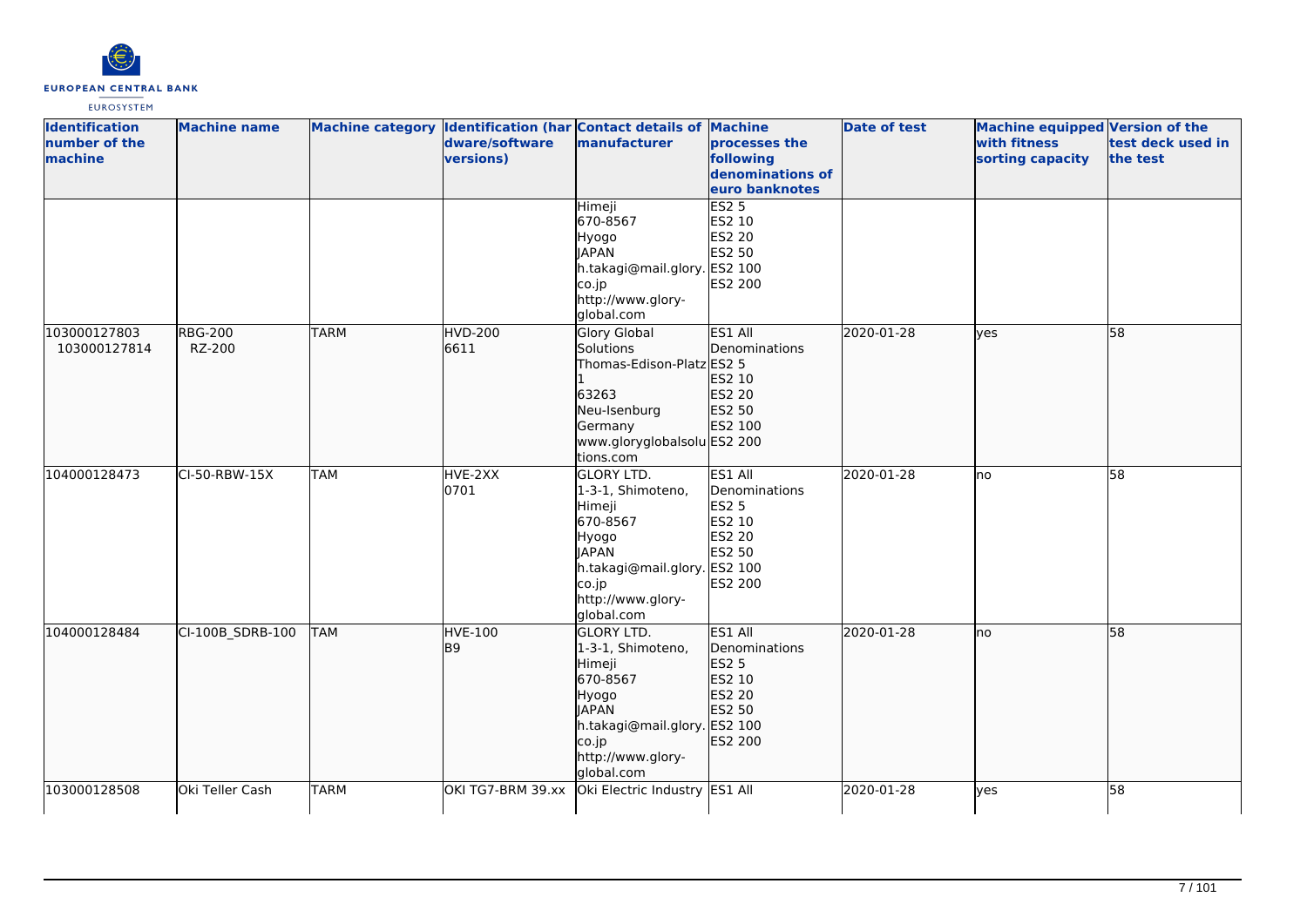

| <b>Identification</b><br>number of the<br>machine | <b>Machine name</b>                                                     |             | Machine category Identification (har Contact details of Machine<br>dware/software<br>versions) | manufacturer                                                                                                                                          | processes the<br>following<br>denominations of<br>euro banknotes                                    | Date of test | Machine equipped Version of the<br>with fitness<br>sorting capacity | test deck used in<br>the test |
|---------------------------------------------------|-------------------------------------------------------------------------|-------------|------------------------------------------------------------------------------------------------|-------------------------------------------------------------------------------------------------------------------------------------------------------|-----------------------------------------------------------------------------------------------------|--------------|---------------------------------------------------------------------|-------------------------------|
| 103000128519                                      | Recycler G7<br>(GZ9321A)<br>Oki Teller Cash<br>Recycler G7<br>(GZ9321B) |             | OKI TG7-Recognition Co, Ltd<br>(Euro) 6.01                                                     | 3-1 Futabacho,<br>Takasaki<br>370-8585<br>Gumma<br>Japan<br>www.oki.com                                                                               | Denominations<br><b>ES2 5</b><br>ES2 10<br><b>ES2 20</b><br>ES2 50<br>ES2 100<br>ES2 200            |              |                                                                     |                               |
| 102000106705                                      | <b>TN20</b>                                                             | <b>BAM</b>  | EUR SW: EUR 03.03 SOUTH Automation                                                             | International GmbH<br>Waldeckerstr. 6<br>64546<br>Walldorf-Mörfelden<br>Germany<br>mjb@southautomati ES2 100<br>on.net<br>www.southautomati<br>on.net | ES1 All<br>Denominations<br>ES2 5<br>ES2 10<br>ES2 20<br>ES2 50<br>ES2 200                          | 2020-01-23   | lno                                                                 | 58                            |
| 103000113351<br>103000113362                      | CM18 Da Vinci<br>CM18 Da Vinci HC                                       | <b>TARM</b> | <b>RS32</b><br>ZF04 EUF007.05                                                                  | Arca Technologies<br>lsrl<br>Corso Vercelli 332<br>10015<br>Ivrea<br>Italy<br>www.arca.com                                                            | ES1 All<br>Denominations<br><b>ES2 5</b><br>ES2 10<br><b>ES2 20</b><br>ES2 50<br>ES2 100<br>ES2 200 | 2020-01-23   | ves                                                                 | 58                            |
| 103000113373                                      | CM18 Da Vinci                                                           | <b>TARM</b> | RS12<br>HF8A EUN028.18                                                                         | Arca Technologies<br>lsrl<br>Corso Vercelli 332<br>10015<br>Ivrea<br><b>Italy</b><br>www.arca.com                                                     | ES1 All<br>Denominations<br><b>ES2 5</b><br>ES2 10<br>ES2 20<br>ES2 50<br>ES2 100<br>ES2 200        | 2020-01-23   | ves                                                                 | 58                            |
| 103000113384                                      | CM18 Da Vinci                                                           | <b>TARM</b> | RS <sub>22</sub><br><b>HI8B EUN028.18</b>                                                      | Arca Technologies<br>lsrl                                                                                                                             | ES1 All<br>Denominations                                                                            | 2020-01-23   | yes                                                                 | 58                            |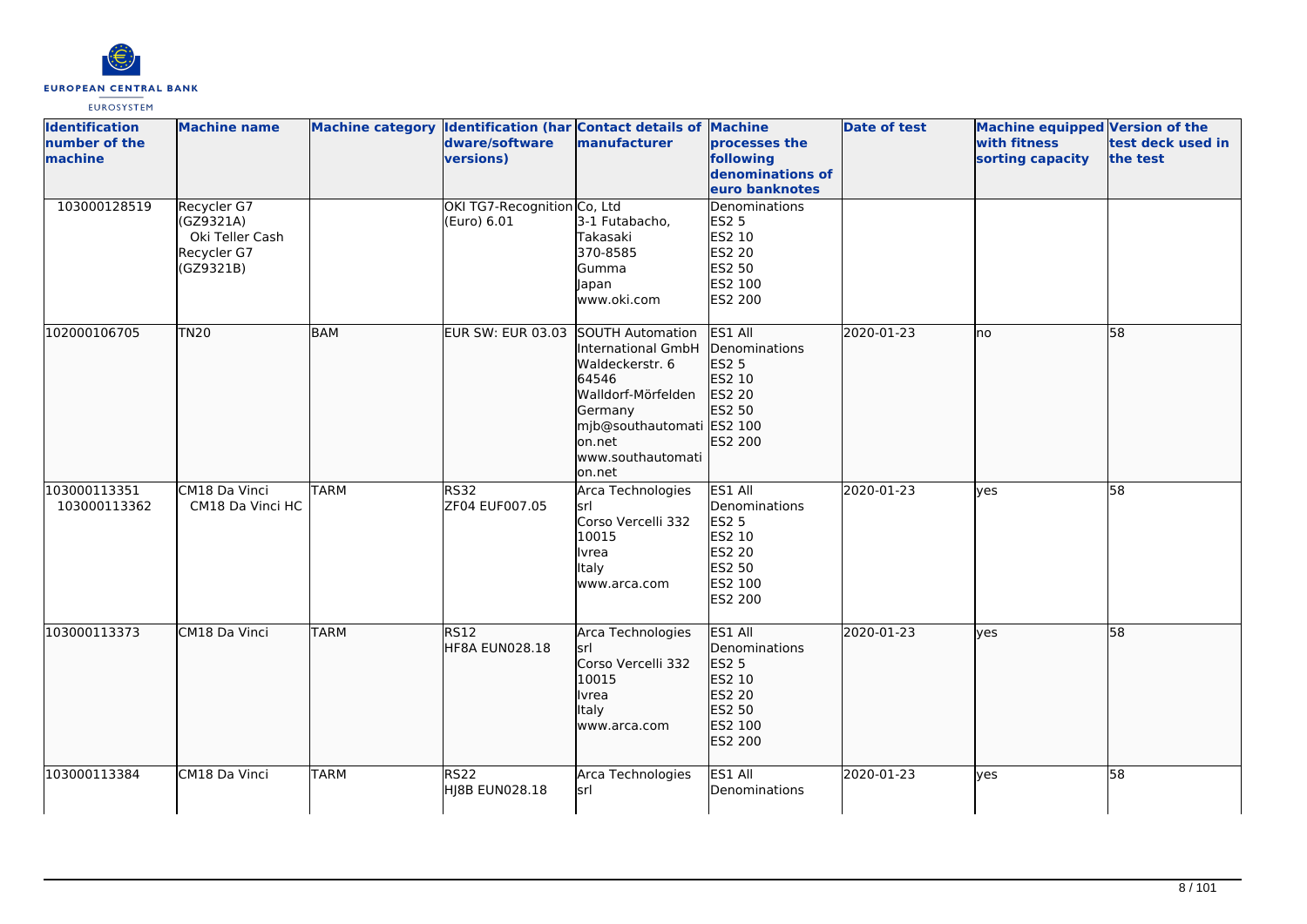

| <b>Identification</b><br>number of the<br>machine | <b>Machine name</b> |            | dware/software<br>versions) | Machine category Identification (har Contact details of Machine<br>manufacturer                                                                                                             | processes the<br>following<br>denominations of<br>euro banknotes                  | <b>Date of test</b> | Machine equipped Version of the<br>with fitness<br>sorting capacity | test deck used in<br>the test |
|---------------------------------------------------|---------------------|------------|-----------------------------|---------------------------------------------------------------------------------------------------------------------------------------------------------------------------------------------|-----------------------------------------------------------------------------------|---------------------|---------------------------------------------------------------------|-------------------------------|
|                                                   |                     |            |                             | Corso Vercelli 332<br>10015<br>Ivrea<br>Italy<br>www.arca.com                                                                                                                               | <b>ES2 5</b><br>ES2 10<br>ES2 20<br>ES2 50<br>ES2 100<br>ES2 200                  |                     |                                                                     |                               |
| 101000102232                                      | K <sub>5</sub>      | <b>BPM</b> | Main V3.02; Reco<br>V3.02   | Kisan Electronics Co ES1 All<br>Ltd<br>273-1 Sungsoo-<br>Dong<br>2GA 3 Dong<br>Sungdong-Gu 133,<br>831 Seoul<br>South Korea<br>yshin21@kisane.co<br>m<br>www.kisane.com                     | Denominations<br><b>ES2 5</b><br>ES2 10<br>ES2 20<br>ES2 50<br>ES2 100<br>ES2 200 | 2020-01-22          | lyes                                                                | 58                            |
| 102000102266                                      | NEWTON3-V           | <b>BAM</b> |                             | Main v1.2 Reco v1.2 Kisan Electronics Co ES1 All<br>Ltd<br>273-1 Sungsoo-<br>Dong<br>2GA 3 Dong<br>Sungdong-Gu 133,<br>831 Seoul<br>South Korea<br>yshin21@kisane.co<br>m<br>www.kisane.com | Denominations<br><b>ES2 5</b><br>ES2 10<br>ES2 20<br>ES2 50<br>ES2 100<br>ES2 200 | 2020-01-22          | lno                                                                 | 58                            |
| 101000102334                                      | NEWTON3-F           | <b>BPM</b> |                             | Main v1.2, Reco v1.2 Kisan Electronics Co ES1 All<br>Ltd<br>273-1 Sungsoo-<br>Dong<br>2GA 3 Dong<br>Sungdong-Gu 133,<br>831 Seoul<br>South Korea<br>yshin21@kisane.co<br>lm                 | Denominations<br>ES2 5<br>ES2 10<br>ES2 20<br>ES2 50<br>ES2 100<br>ES2 200        | 2020-01-22          | lves                                                                | 58                            |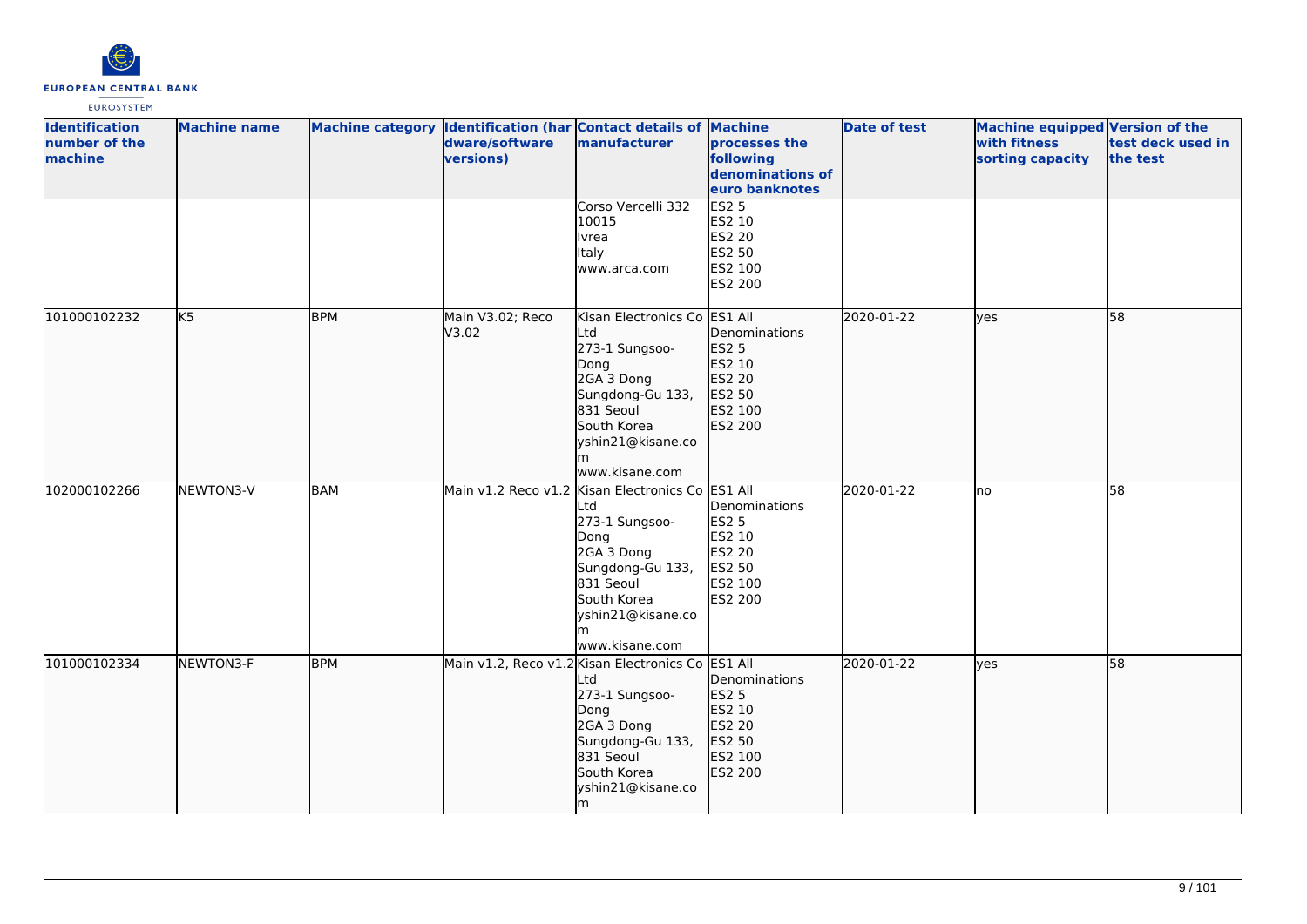

| <b>Identification</b><br>number of the<br>machine | <b>Machine name</b> |             | dware/software<br>versions) | Machine category Identification (har Contact details of Machine<br>manufacturer                                                                                           | processes the<br>following<br>denominations of<br>euro banknotes                                    | <b>Date of test</b> | Machine equipped Version of the<br>with fitness<br>sorting capacity | test deck used in<br>the test |
|---------------------------------------------------|---------------------|-------------|-----------------------------|---------------------------------------------------------------------------------------------------------------------------------------------------------------------------|-----------------------------------------------------------------------------------------------------|---------------------|---------------------------------------------------------------------|-------------------------------|
|                                                   |                     |             |                             | www.kisane.com                                                                                                                                                            |                                                                                                     |                     |                                                                     |                               |
| 101000102367                                      | $K3-A$              | <b>BPM</b>  | Main: v1.2, Reco:<br>v1.2   | Kisan Electronics Co<br>Ltd<br>273-1 Sungsoo-<br>Dong<br>2GA 3 Dong<br>Sungdong-Gu 133,<br>831 Seoul<br>South Korea<br>yshin21@kisane.co<br>lm.<br>www.kisane.com         | ES1 All<br>Denominations<br><b>ES2 5</b><br>ES2 10<br><b>ES2 20</b><br>ES2 50<br>ES2 100<br>ES2 200 | 2020-01-22          | lyes                                                                | 58                            |
| 101000102378                                      | $K5-A$              | <b>BPM</b>  | Main: v1.2, Reco:<br>v1.2   | Kisan Electronics Co ES1 All<br>Ltd<br>273-1 Sungsoo-<br>Dong<br>2GA 3 Dong<br>Sungdong-Gu 133,<br>831 Seoul<br>South Korea<br>yshin21@kisane.co<br>www.kisane.com        | Denominations<br>ES2 5<br>ES2 10<br>ES2 20<br>ES2 50<br>ES2 100<br>ES2 200                          | 2020-01-22          | lyes                                                                | 58                            |
| 101000102506                                      | K6                  | <b>BPM</b>  | Main: V1.2, Reco:<br>VI.2   | Kisan Electronics Co ES1 All<br>Ltd<br>273-1 Sungsoo-<br>Dong<br>2GA 3 Dong<br>Sungdong-Gu 133,<br>831 Seoul<br>South Korea<br>yshin21@kisane.co<br>lm.<br>www.kisane.com | Denominations<br><b>ES2 5</b><br>ES2 10<br>ES2 20<br>ES2 50<br>ES2 100<br>ES2 200                   | 2020-01-22          | lyes                                                                | 58                            |
| 103000111268                                      | CM 18(T) plus       | <b>TARM</b> | RS12<br>HF8A.EUN028.18      | Ratiodata GMbH<br>Denecken Heide 4<br>30900<br>Weidemark                                                                                                                  | ES1 All<br>Denominations<br><b>ES2 5</b><br>ES2 10                                                  | 2020-01-22          | lyes                                                                | 58                            |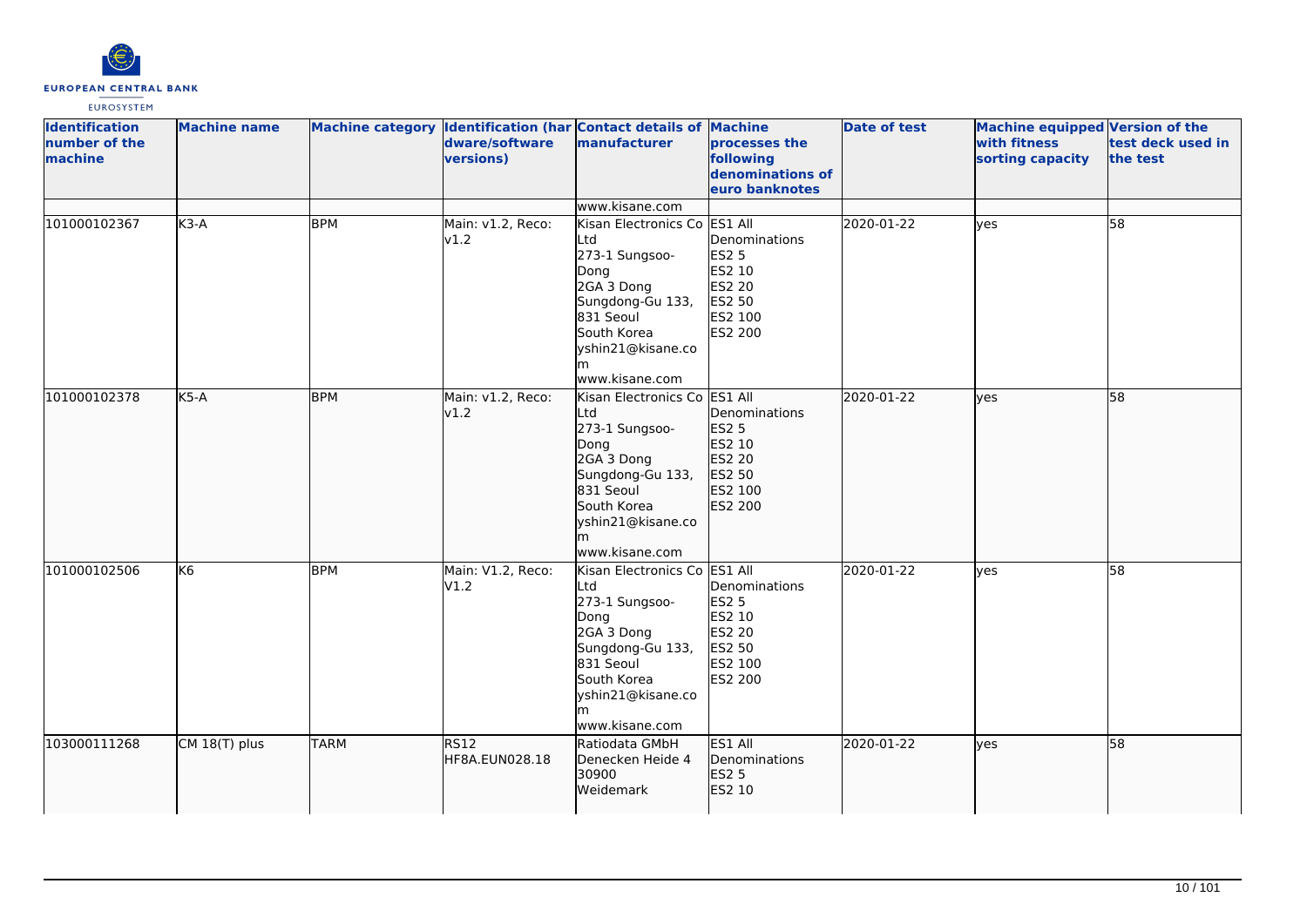

| <b>Identification</b><br>number of the<br>machine | <b>Machine name</b>            |             | dware/software<br>versions)                                                     | Machine category Identification (har Contact details of Machine<br>manufacturer                                         | processes the<br>following<br>denominations of<br>euro banknotes                             | <b>Date of test</b> | Machine equipped Version of the<br>with fitness<br>sorting capacity | test deck used in<br>the test |
|---------------------------------------------------|--------------------------------|-------------|---------------------------------------------------------------------------------|-------------------------------------------------------------------------------------------------------------------------|----------------------------------------------------------------------------------------------|---------------------|---------------------------------------------------------------------|-------------------------------|
|                                                   |                                |             |                                                                                 | Germany<br>Uwe.Merker@ratiod<br>ata.de<br>www.ratiodata.de                                                              | <b>ES2 20</b><br>ES2 50<br>ES2 100<br>ES2 200                                                |                     |                                                                     |                               |
| 103000111315                                      | CM 18(T) plus                  | <b>TARM</b> | <b>RS22</b><br>HJ8B.EUN028.18                                                   | Ratiodata GMbH<br>Denecken Heide 4<br>30900<br>Weidemark<br>Germany<br>Uwe.Merker@ratiod<br>ata.de<br>www.ratiodata.de  | ES1 All<br>Denominations<br><b>ES2 5</b><br>ES2 10<br>ES2 20<br>ES2 50<br>ES2 100<br>ES2 200 | 2020-01-22          | ves                                                                 | 58                            |
| 103000111359                                      | CM 18(T) plus                  | <b>TARM</b> | <b>RS32</b><br>ZG04.EUG005.05                                                   | Ratiodata GMbH<br>Denecken Heide 4<br>30900<br>Weidemark<br>Germany<br>Uwe.Merker@ratiod<br>lata.de<br>www.ratiodata.de | ES1 All<br>Denominations<br>ES2 5<br>ES2 10<br>ES2 20<br>ES2 50<br>ES2 100<br>ES2 200        | 2020-01-22          | lyes                                                                | 58                            |
| 103000111360                                      | Direktsafe-TCM.8Fit TARM       |             | <b>RS15</b><br>HR8A.EUN028.18                                                   | Ratiodata GMbH<br>Denecken Heide 4<br>30900<br>Weidemark<br>Germany<br>Uwe.Merker@ratiod<br>ata.de<br>www.ratiodata.de  | ES1 All<br>Denominations<br><b>ES2 5</b><br>ES2 10<br>ES2 20<br>ES2 50<br>ES2 100<br>ES2 200 | 2020-01-22          | lves                                                                | 58                            |
| 102000127700<br>102000127711                      | <b>DORS 820</b><br>Magner PRB2 | BAM         | Controller: 1.3.1476 DORS LLC<br>Validator: 0.3.116<br>Currency base:<br>0.2.90 | Federativnyi<br>prospect, 5, build. 2<br>Street 2<br>111399<br>Moscow                                                   | ES1 All<br>Denominations<br><b>ES2 5</b><br>ES2 10<br>ES2 20<br>ES2 50                       | 2020-01-22          | lno                                                                 | 58                            |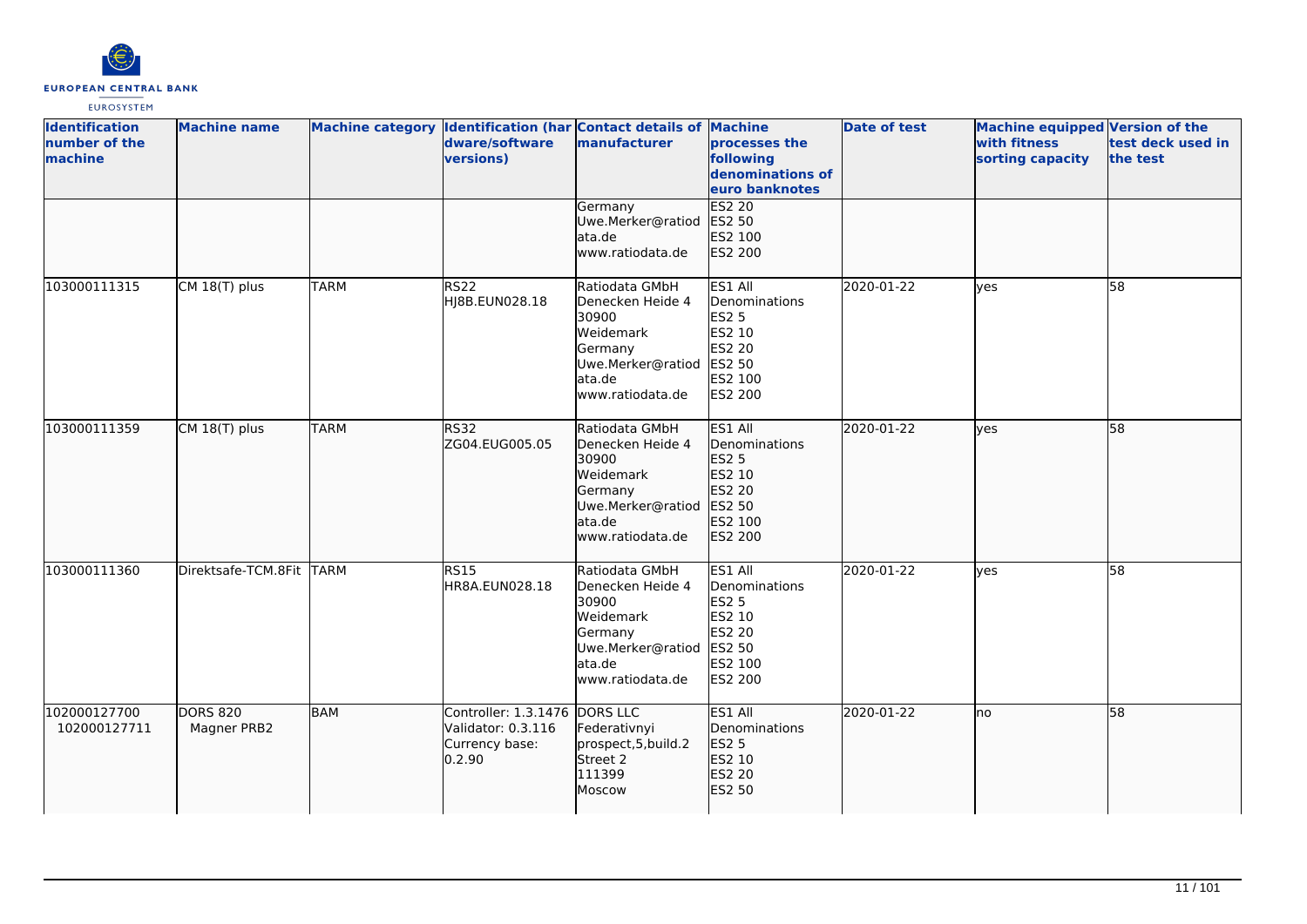

| <b>Identification</b><br>number of the<br>machine                                            | <b>Machine name</b>                                                                     |            | dware/software<br>versions)                                                              | Machine category Identification (har Contact details of Machine<br>manufacturer                                                                                                                                 | <b>processes the</b><br>following<br>denominations of<br>euro banknotes           | <b>Date of test</b> | Machine equipped Version of the<br>with fitness<br>sorting capacity | test deck used in<br>the test |
|----------------------------------------------------------------------------------------------|-----------------------------------------------------------------------------------------|------------|------------------------------------------------------------------------------------------|-----------------------------------------------------------------------------------------------------------------------------------------------------------------------------------------------------------------|-----------------------------------------------------------------------------------|---------------------|---------------------------------------------------------------------|-------------------------------|
|                                                                                              |                                                                                         |            |                                                                                          | Russia<br>p.minin@systema.bi ES2 200<br>www.dors.com                                                                                                                                                            | ES2 100                                                                           |                     |                                                                     |                               |
| 102000127722<br>102000127733                                                                 | <b>DORS 800</b><br>Magner PRB                                                           | <b>BAM</b> | Controller:v<br>1.3.1476 Validator: V Federativnyi<br>0.1.206 Currency<br>base:v 0.18.80 | DORS LLC<br>prospect, 5, build. 2<br>Street 2<br>111399<br>Moscow<br>Russia<br>p.minin@systema.bi ES2 200<br>www.dors.com                                                                                       | ES1 All<br>Denominations<br>ES2 5<br>ES2 10<br><b>ES2 20</b><br>ES2 50<br>ES2 100 | 2020-01-22          | lno                                                                 | 58                            |
| 102000128654<br>102000128665<br>102000128676<br>102000128687                                 | <b>iHunter</b><br>Magner150<br>Multicash iHunter<br><b>SGM-100</b>                      | <b>BAM</b> | V.45.7                                                                                   | Hitachi Terminal<br>Solutions Korea Co., Denominations<br>Ltd<br>7-6, 4-gil, Samsung<br>1-ro, Hwaseong-Si<br>445-170<br>Gyeonggi-do<br>South Korea<br>info@hitachi-<br>tsol.co.kr<br>www.hitachi-<br>tsol.co.kr | ES1 All<br><b>ES2 5</b><br>ES2 10<br>ES2 20<br>ES2 50<br>ES2 100<br>ES2 200       | 2020-01-22          | lno                                                                 | 58                            |
| 102000111553<br>102000111564<br>102000111575<br>102000111586<br>102000111597<br>102000111600 | ST-150<br>iHunter+<br>iHunter2.0<br>Magner 175<br><b>GBS ST-150</b><br>Multicash ST-150 | <b>BAM</b> | 2019 02                                                                                  | Hitachi Terminal<br>Solutions Korea Co., Denominations<br>Ltd<br>7-6, 4-gil, Samsung<br>1-ro, Hwaseong-Si<br>445-170<br>Gyeonggi-do<br>South Korea<br>info@hitachi-<br>tsol.co.kr<br>www.hitachi-<br>tsol.co.kr | ES1 All<br><b>ES2 5</b><br>ES2 10<br>ES2 20<br>ES2 50<br>ES2 100<br>ES2 200       | 2020-01-20          | lno                                                                 | 58                            |
|                                                                                              |                                                                                         |            |                                                                                          |                                                                                                                                                                                                                 |                                                                                   |                     |                                                                     |                               |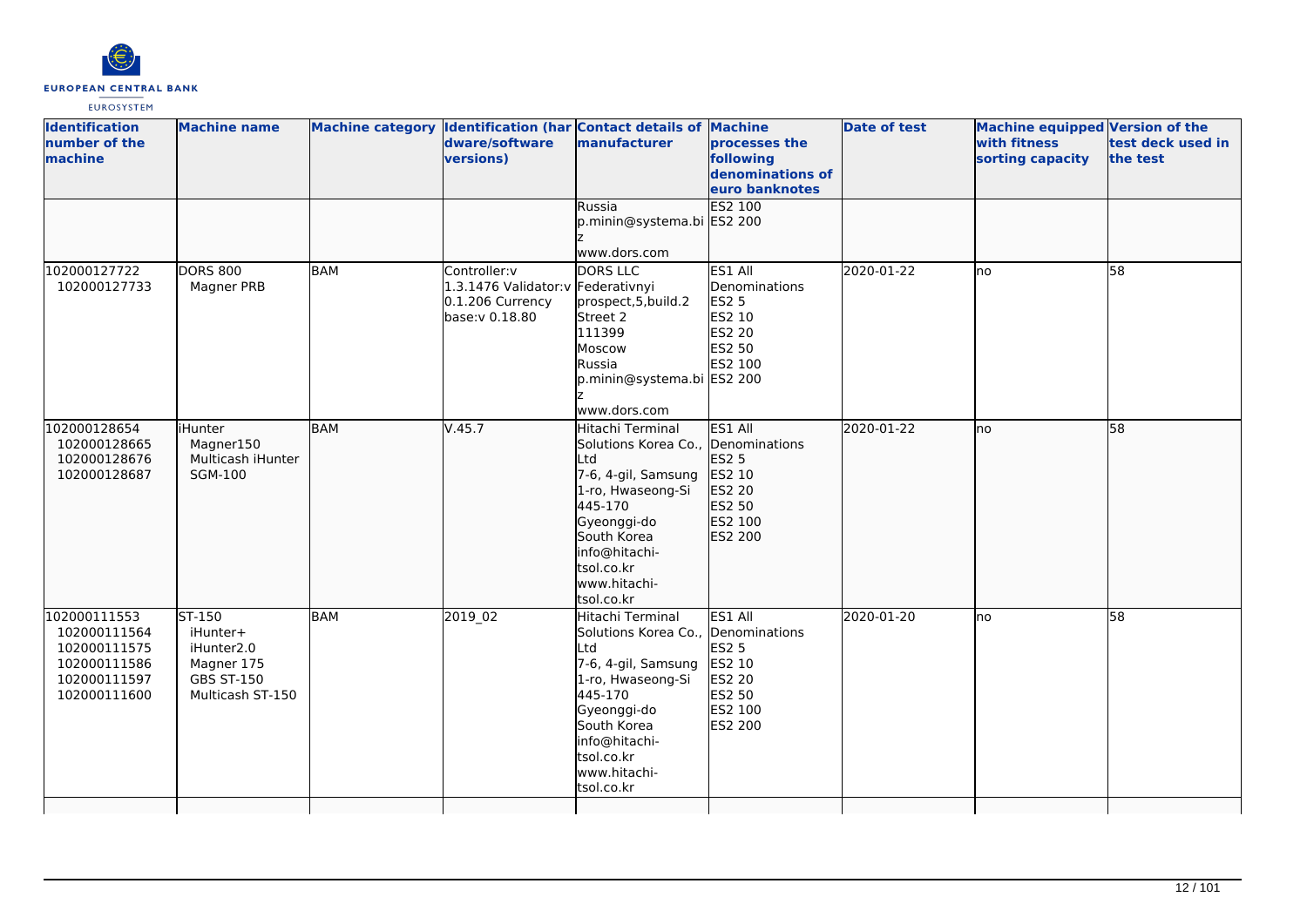

| <b>Identification</b><br>number of the<br>machine            | <b>Machine name</b>                              |             | dware/software<br>versions) | Machine category Identification (har Contact details of Machine<br>manufacturer                                                                                                                                                                         | processes the<br>following<br>denominations of<br>euro banknotes                                    | <b>Date of test</b> | <b>Machine equipped Version of the</b><br>with fitness<br>sorting capacity | test deck used in<br>the test |
|--------------------------------------------------------------|--------------------------------------------------|-------------|-----------------------------|---------------------------------------------------------------------------------------------------------------------------------------------------------------------------------------------------------------------------------------------------------|-----------------------------------------------------------------------------------------------------|---------------------|----------------------------------------------------------------------------|-------------------------------|
| 101000127538<br>101000127549<br>101000127550<br>101000127561 | iH-210<br>BPS B2<br><b>BPS B2-2</b><br>Magner250 | <b>BPM</b>  | $V$ 0.1.1                   | Hitachi Terminal<br>Solutions Korea Co., Denominations<br><b>L</b> td<br>7-6, 4-gil, Samsung<br>1-ro, Hwaseong-Si<br>445-170<br>Gyeonggi-do<br>South Korea<br>info@hitachi-<br>tsol.co.kr<br>www.hitachi-<br>tsol.co.kr                                 | ES1 All<br><b>ES2 5</b><br>ES2 10<br>ES2 20<br>ES2 50<br>ES2 100<br>ES2 200                         | 2020-01-20          | yes                                                                        | 58                            |
| 101000127491                                                 | <b>GFS-220F</b>                                  | <b>BPM</b>  | GFS220F BV<br>0.4.0         | <b>Glory Global</b><br>Solutions<br>(International)<br>Limited<br>Forest View<br>Crockford Lane<br>Chineham Business<br>Park<br>RG24 8QZ<br>Basingstoke<br>United Kingdom<br>philippe.macon@fr.g<br>lory-global.com<br>www.gloryglobalsolu<br>tions.com | ES1 All<br>Denominations<br><b>ES2 5</b><br>ES2 10<br><b>ES2 20</b><br>ES2 50<br>ES2 100<br>ES2 200 | 2020-01-16          | <b>l</b> ves                                                               | 58                            |
| 104000127245                                                 | CI-10B RBW-100                                   | <b>TAM</b>  | HVE-10<br>1301              | <b>GLORY LTD.</b><br>1-3-1, Shimoteno,<br>Himeji<br>670-8567<br>Hyogo<br><b>JAPAN</b><br>h.takagi@mail.glory. ES2 100<br>co.jp<br>http://www.glory-<br>global.com                                                                                       | ES1 All<br>Denominations<br>ES2 5<br>ES2 10<br>ES2 20<br>ES2 50<br>ES2 200                          | 2020-01-15          | Ino                                                                        | 58                            |
| 103000127507                                                 | CI-50 RBW-15X                                    | <b>TARM</b> | HVE-2XX<br>0701             | <b>GLORY LTD.</b><br>1-3-1, Shimoteno,                                                                                                                                                                                                                  | ES1 All<br>Denominations                                                                            | 2020-01-15          | lves                                                                       | 58                            |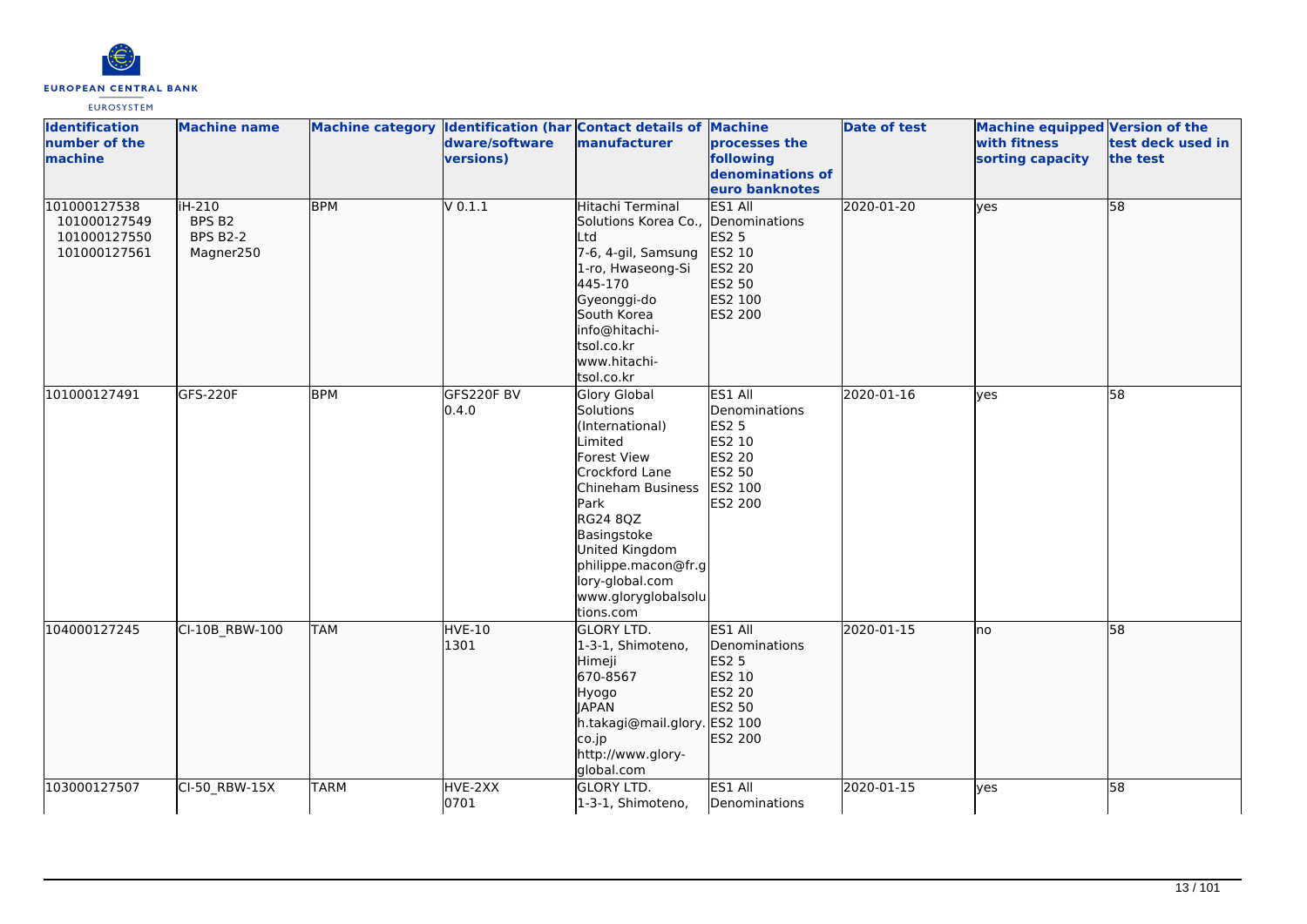

| <b>Identification</b><br>number of the<br>machine | <b>Machine name</b>            |             | dware/software<br>versions)       | Machine category Identification (har Contact details of Machine<br>manufacturer                                                                                   | processes the<br>following<br>denominations of<br>euro banknotes                  | Date of test | <b>Machine equipped Version of the</b><br>with fitness<br>sorting capacity | test deck used in<br>the test |
|---------------------------------------------------|--------------------------------|-------------|-----------------------------------|-------------------------------------------------------------------------------------------------------------------------------------------------------------------|-----------------------------------------------------------------------------------|--------------|----------------------------------------------------------------------------|-------------------------------|
| 102000127196                                      | GFS-120B                       | BAM         | GFS-BV+MG                         | Himeji<br>670-8567<br>Hyogo<br><b>JAPAN</b><br>h.takagi@mail.glory. ES2 100<br>co.jp<br>http://www.glory-<br>global.com<br>Glory Global                           | <b>ES2 5</b><br>ES2 10<br>ES2 20<br>ES2 50<br>ES2 200<br>ES1 All                  | 2020-01-13   | lno                                                                        | 58                            |
| 102000127209<br>102000127210<br>102000127221      | GFS-110<br>GFS-120<br>GFS-120S |             | 2801                              | Solutions<br>Thomas-Edison-Platz ES2 5<br>63263<br>Neu-Isenburg<br>Germany<br>www.gloryglobalsolu ES2 200<br>tions.com                                            | Denominations<br>ES2 10<br>ES2 20<br>ES2 50<br>ES2 100                            |              |                                                                            |                               |
| 102000127232                                      | GFS-100                        | <b>BAM</b>  | GFS-BV<br>2801                    | <b>GLORY LTD.</b><br>1-3-1, Shimoteno,<br>Himeji<br>670-8567<br>Hyogo<br><b>JAPAN</b><br>h.takagi@mail.glory. ES2 100<br>co.jp<br>http://www.glory-<br>global.com | ES1 All<br>Denominations<br><b>ES2 5</b><br>ES2 10<br>ES2 20<br>ES2 50<br>ES2 200 | 2020-01-13   | lno                                                                        | 58                            |
| 103000102611<br>103000102622                      | <b>RBG-200</b><br>RZ-200       | <b>TARM</b> | HVD-200<br>0608                   | <b>Glory Global</b><br>Solutions<br>Thomas-Edison-Platz ES2 5<br>63263<br>Neu-Isenburg<br>Germany<br>www.gloryglobalsolu ES2 200<br>tions.com                     | ES1 All<br>Denominations<br>ES2 10<br>ES2 20<br>ES2 50<br>ES2 100                 | 2020-01-10   | yes                                                                        | 58                            |
| 101000114668<br>101000114679                      | K4<br>K8                       | <b>BPM</b>  | <b>Fitness Sorter</b><br>EUR:CA06 | Laurel Bank<br>Machines Co Ltd                                                                                                                                    | ES1 All<br>Denominations                                                          | 2020-01-10   | yes                                                                        | 58                            |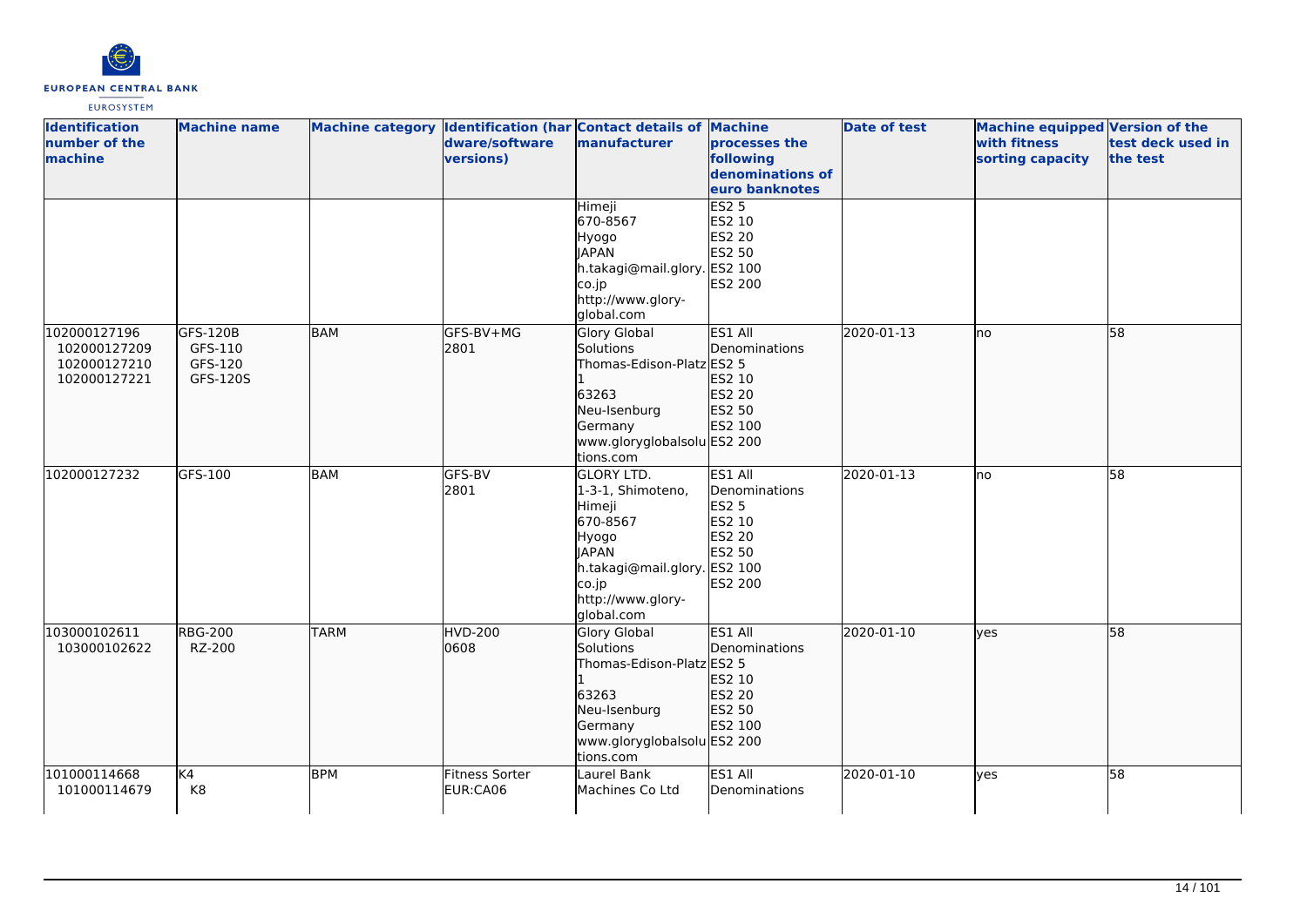

| <b>Identification</b><br>number of the<br>machine | <b>Machine name</b>      |             | dware/software<br>versions)      | Machine category Identification (har Contact details of Machine<br>manufacturer                                                                                           | processes the<br>following<br>denominations of<br>euro banknotes                         | <b>Date of test</b> | <b>Machine equipped Version of the</b><br>with fitness<br>sorting capacity | test deck used in<br>the test |
|---------------------------------------------------|--------------------------|-------------|----------------------------------|---------------------------------------------------------------------------------------------------------------------------------------------------------------------------|------------------------------------------------------------------------------------------|---------------------|----------------------------------------------------------------------------|-------------------------------|
| 101000114680                                      | K12                      |             |                                  | 1-1-2 Toranomon<br>Minato-ku<br>Tokyo<br>Japan<br>www.lbm.co.jp                                                                                                           | <b>ES2 5</b><br>ES2 10<br>ES2 20<br>ES2 50<br>ES2 100<br>ES2 200                         |                     |                                                                            |                               |
| 103000119471<br>103000119482                      | <b>RBG-200</b><br>RZ-200 | <b>TARM</b> | HVD-210<br>0505                  | Glory Global<br>Solutions<br>Thomas-Edison-Platz ES2 5<br>63263<br>Neu-Isenburg<br>Germany<br>www.gloryglobalsolu ES2 200<br>tions.com                                    | ES1 All<br>Denominations<br>ES2 10<br>ES2 20<br>ES2 50<br>ES2 100                        | 2020-01-10          | lves                                                                       | 58                            |
| 101000127117                                      | Newton F                 | <b>BPM</b>  | Main Ver. 7.9, Reco<br>Ver. 7.11 | Kisan Electronics Co ES1 All<br>Ltd<br>273-1 Sungsoo-<br>Dong<br>2GA 3 Dong<br>Sungdong-Gu 133,<br>831 Seoul<br>South Korea<br>yshin21@kisane.co<br>m<br>www.kisane.com   | Denominations<br><b>ES2 5</b><br>ES2 10<br>ES2 20<br>ES2 50<br>ES2 100<br><b>ES2 200</b> | 2020-01-10          | lves                                                                       | 58                            |
| 101000127128                                      | Newton 2 PLUS            | <b>BPM</b>  | Main Ver. 3.3, Reco<br>Ver. 3.3  | Kisan Electronics Co ES1 All<br>Ltd<br>273-1 Sungsoo-<br>Dong<br>2GA 3 Dong<br>Sungdong-Gu 133,<br>831 Seoul<br>South Korea<br>yshin21@kisane.co<br>lm.<br>www.kisane.com | Denominations<br>ES2 5<br>ES2 10<br>ES2 20<br>ES2 50<br>ES2 100<br>ES2 200               | 2020-01-10          | lves                                                                       | $\overline{58}$               |
|                                                   |                          |             |                                  |                                                                                                                                                                           |                                                                                          |                     |                                                                            |                               |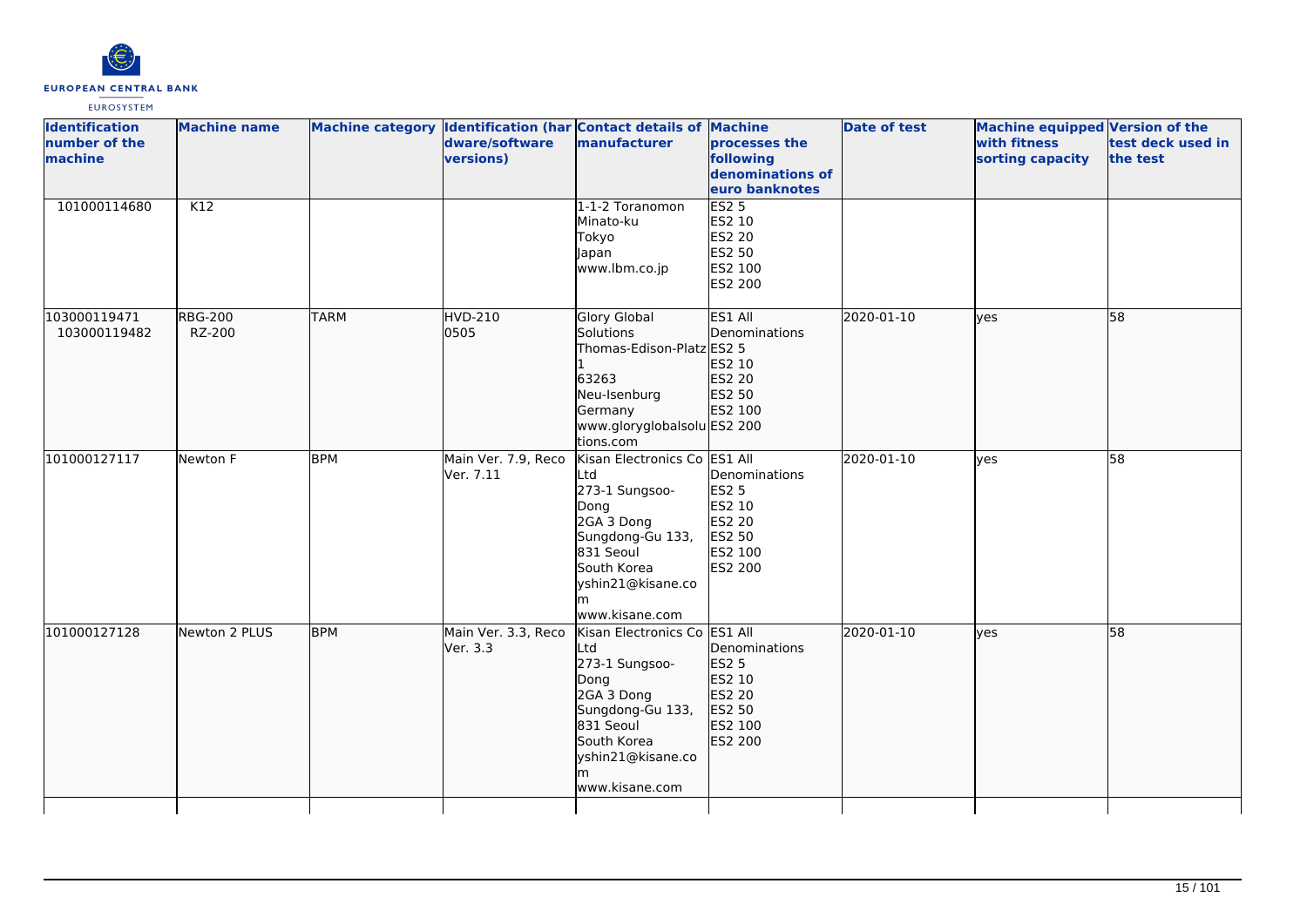

| <b>Identification</b><br>number of the<br>machine | <b>Machine name</b>      |             | dware/software<br>versions)      | Machine category Identification (har Contact details of Machine<br>manufacturer                                                               | processes the<br>following<br>denominations of<br>euro banknotes         | <b>Date of test</b> | <b>Machine equipped Version of the</b><br>with fitness<br>sorting capacity | test deck used in<br>the test |
|---------------------------------------------------|--------------------------|-------------|----------------------------------|-----------------------------------------------------------------------------------------------------------------------------------------------|--------------------------------------------------------------------------|---------------------|----------------------------------------------------------------------------|-------------------------------|
| 103000127131<br>103000127142                      | <b>RBG-200</b><br>RZ-200 | <b>TARM</b> | <b>HVD-210</b><br>6611           | Glory Global<br>Solutions<br>Thomas-Edison-Platz ES2 5<br>63263<br>Neu-Isenburg<br>Germany<br>www.gloryglobalsolu ES2 200<br>tions.com        | ES1 All<br>Denominations<br>ES2 10<br>ES2 20<br>ES2 50<br>ES2 100        | 2020-01-10          | yes                                                                        | 58                            |
| 103000119518<br>103000119529                      | <b>RBG-200</b><br>RZ-200 | <b>TARM</b> | HVD-210<br>6610                  | Glory Global<br>Solutions<br>Thomas-Edison-Platz ES2 5<br>63263<br>Neu-Isenburg<br>Germany<br>www.gloryglobalsolu ES2 200<br>tions.com        | ES1 All<br>Denominations<br>ES2 10<br>ES2 20<br>ES2 50<br>ES2 100        | 2020-01-09          | lyes                                                                       | 58                            |
| 103000119654<br>103000119665                      | <b>RBG-200</b><br>RZ-200 | <b>TARM</b> | <b>HVD-200</b><br>0505           | <b>Glory Global</b><br>Solutions<br>Thomas-Edison-Platz ES2 5<br>63263<br>Neu-Isenburg<br>Germany<br>www.gloryglobalsolu ES2 200<br>tions.com | ES1 All<br>Denominations<br>ES2 10<br>ES2 20<br>ES2 50<br>ES2 100        | 2020-01-09          | lyes                                                                       | $\overline{58}$               |
| 103000119698<br>103000119701                      | <b>RBG-200</b><br>RZ-200 | <b>TARM</b> | HVD-200<br>6610                  | Glory Global<br>Solutions<br>Thomas-Edison-Platz ES2 5<br>63263<br>Neu-Isenburg<br>Germany<br>www.gloryglobalsolu ES2 200<br>tions.com        | ES1 All<br>Denominations<br>ES2 10<br><b>ES2 20</b><br>ES2 50<br>ES2 100 | 2020-01-09          | lves                                                                       | $\overline{58}$               |
| 102000127072                                      | Newton V                 | <b>BAM</b>  | Main Ver. 7.9, Reco<br>Ver. 7.11 | Kisan Electronics Co ES1 All<br>Ltd                                                                                                           | Denominations                                                            | 2020-01-09          | lno                                                                        | 58                            |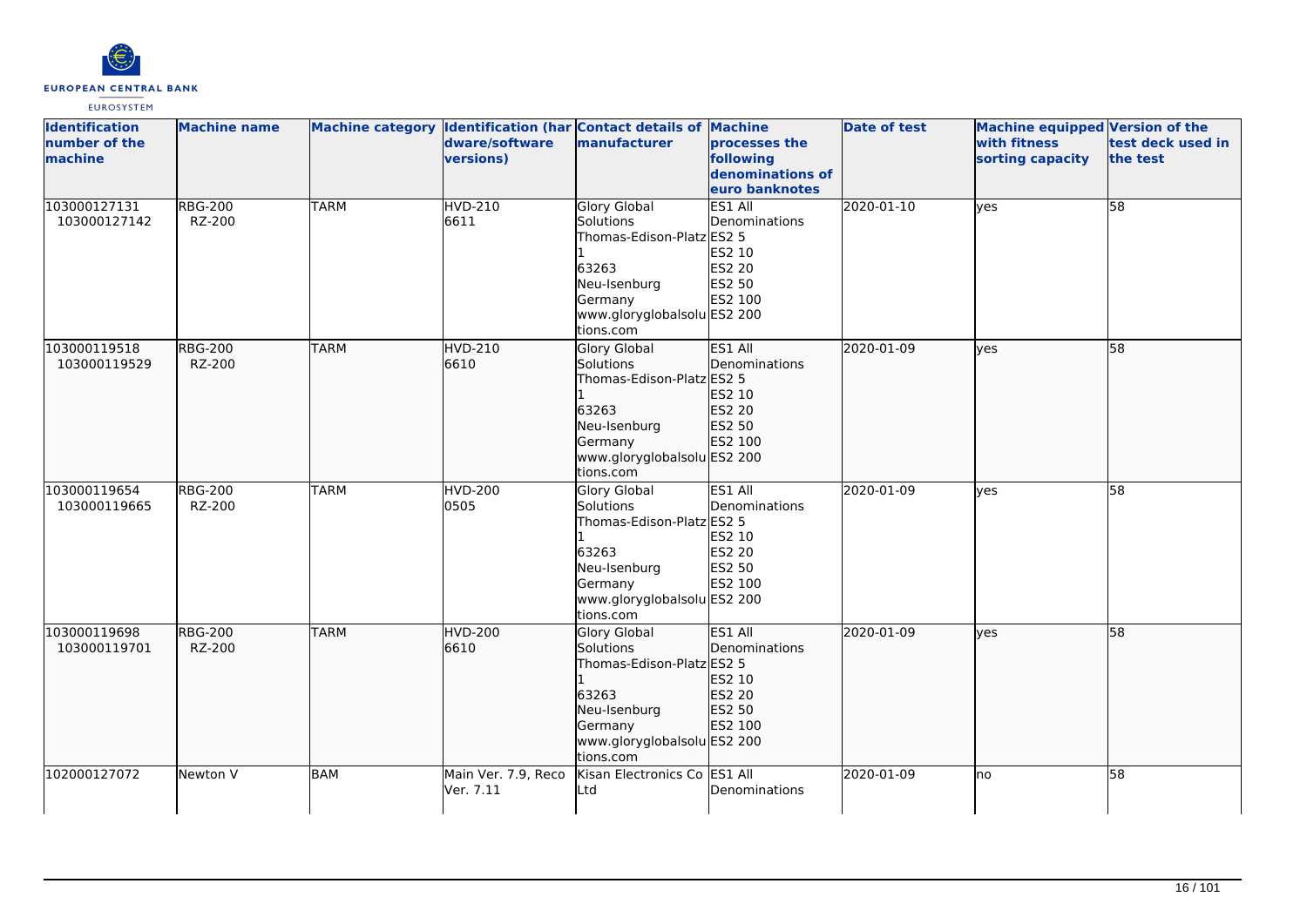

| <b>Identification</b><br>number of the<br>machine | <b>Machine name</b> |            | dware/software<br>versions) | Machine category Identification (har Contact details of Machine<br>manufacturer                                                                                           | processes the<br>following<br>denominations of<br>euro banknotes                             | <b>Date of test</b> | <b>Machine equipped Version of the</b><br>with fitness<br>sorting capacity | test deck used in<br>the test |
|---------------------------------------------------|---------------------|------------|-----------------------------|---------------------------------------------------------------------------------------------------------------------------------------------------------------------------|----------------------------------------------------------------------------------------------|---------------------|----------------------------------------------------------------------------|-------------------------------|
|                                                   |                     |            |                             | 273-1 Sungsoo-<br>Dong<br>2GA 3 Dong<br>Sungdong-Gu 133,<br>831 Seoul<br>South Korea<br>yshin21@kisane.co<br>www.kisane.com                                               | ES2 <sub>5</sub><br>ES2 10<br>ES2 20<br>ES2 50<br>ES2 100<br>ES2 200                         |                     |                                                                            |                               |
| 102000127083                                      | K <sub>2</sub>      | <b>BAM</b> | Main: v2.3; Reco:<br>v2.3   | Kisan Electronics Co ES1 All<br>Ltd<br>273-1 Sungsoo-<br>Dong<br>2GA 3 Dong<br>Sungdong-Gu 133,<br>831 Seoul<br>South Korea<br>yshin21@kisane.co<br>lm.<br>www.kisane.com | Denominations<br>ES2 5<br>ES2 10<br>ES2 20<br>ES2 50<br>ES2 100<br>ES2 200                   | 2020-01-09          | lno                                                                        | 58                            |
| 102000127094                                      | <b>NEWTON-A</b>     | <b>BAM</b> | Main: v1.3, Reco:<br>v1.3   | Kisan Electronics Co<br>Ltd<br>273-1 Sungsoo-<br>Dong<br>2GA 3 Dong<br>Sungdong-Gu 133,<br>831 Seoul<br>South Korea<br>yshin21@kisane.co<br>www.kisane.com                | ES1 All<br>Denominations<br><b>ES2 5</b><br>ES2 10<br>ES2 20<br>ES2 50<br>ES2 100<br>ES2 200 | 2020-01-09          | lno                                                                        | 58                            |
| 102000127107                                      | Newton 2 PLUS V     | <b>BAM</b> |                             | Main: 3.3; Reco: 3.3 Kisan Electronics Co ES1 All<br>Ltd<br>273-1 Sungsoo-<br>Dong<br>2GA 3 Dong<br>Sungdong-Gu 133,<br>831 Seoul<br>South Korea                          | Denominations<br>ES2 5<br>ES2 10<br>ES2 20<br>ES2 50<br>ES2 100<br>ES2 200                   | 2020-01-09          | no                                                                         | 58                            |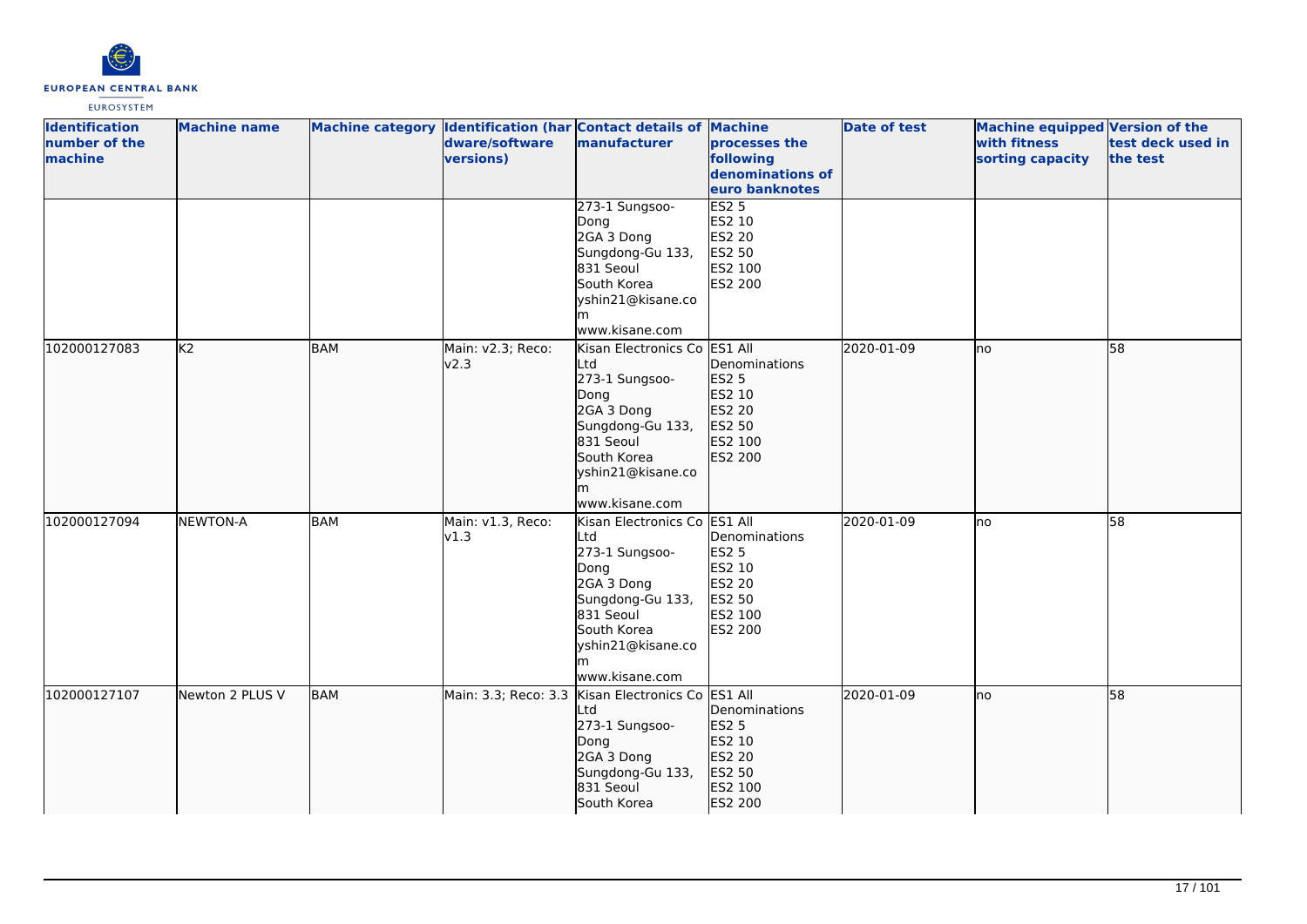

| <b>Identification</b><br>number of the<br>machine            | <b>Machine name</b>                                 |             | dware/software<br>versions)                 | Machine category Identification (har Contact details of Machine<br>manufacturer                                                               | processes the<br>following<br>denominations of<br>euro banknotes                                    | <b>Date of test</b> | <b>Machine equipped Version of the</b><br>with fitness<br>sorting capacity | test deck used in<br>the test |
|--------------------------------------------------------------|-----------------------------------------------------|-------------|---------------------------------------------|-----------------------------------------------------------------------------------------------------------------------------------------------|-----------------------------------------------------------------------------------------------------|---------------------|----------------------------------------------------------------------------|-------------------------------|
|                                                              |                                                     |             |                                             | yshin21@kisane.co<br>www.kisane.com                                                                                                           |                                                                                                     |                     |                                                                            |                               |
| 101000114657<br>101000114704<br>101000114715<br>101000114726 | K4 Rev.4<br>K <sub>3</sub><br>K8 Rev.4<br>K12 Rev.4 | <b>BPM</b>  | <b>DU-64</b><br>EUR:AA07                    | Laurel Bank<br>Machines Co Ltd<br>1-1-2 Toranomon<br>Minato-ku<br>Tokyo<br>Japan<br>www.lbm.co.jp                                             | ES1 All<br>Denominations<br>ES2 5<br>ES2 10<br><b>ES2 20</b><br>ES2 50<br>ES2 100<br><b>ES2 200</b> | 2020-01-08          | yes                                                                        | 58                            |
| 103000119493<br>103000119507                                 | <b>RBG-200</b><br>RZ-200                            | <b>TARM</b> | <b>HVD-210</b><br>0609                      | <b>Glory Global</b><br>Solutions<br>Thomas-Edison-Platz ES2 5<br>63263<br>Neu-Isenburg<br>Germany<br>www.gloryglobalsolu ES2 200<br>tions.com | ES1 All<br>Denominations<br>ES2 10<br>ES2 20<br>ES2 50<br>ES2 100                                   | 2020-01-08          | <b>ves</b>                                                                 | $\overline{58}$               |
| 103000119676<br>103000119687                                 | <b>RBG-200</b><br>RZ-200                            | <b>TARM</b> | HVD-200<br>0609                             | Glory Global<br>Solutions<br>Thomas-Edison-Platz ES2 5<br>63263<br>Neu-Isenburg<br>Germany<br>www.gloryglobalsolu ES2 200<br>tions.com        | ES1 All<br>Denominations<br>ES2 10<br><b>ES2 20</b><br>ES2 50<br>ES2 100                            | 2020-01-08          | ves                                                                        | 58                            |
| 102000108240                                                 | X7                                                  | <b>BAM</b>  | Denomination Sorter Laurel Bank<br>EUR.BF01 | Machines Co Ltd<br>1-1-2 Toranomon<br>Minato-ku<br>Tokyo<br>Japan<br>www.lbm.co.jp                                                            | ES1 All<br>Denominations<br><b>ES2 5</b><br>ES2 10<br>ES2 20<br>ES2 50<br>ES2 100<br>ES2 200        | 2020-01-07          | Ino                                                                        | 58                            |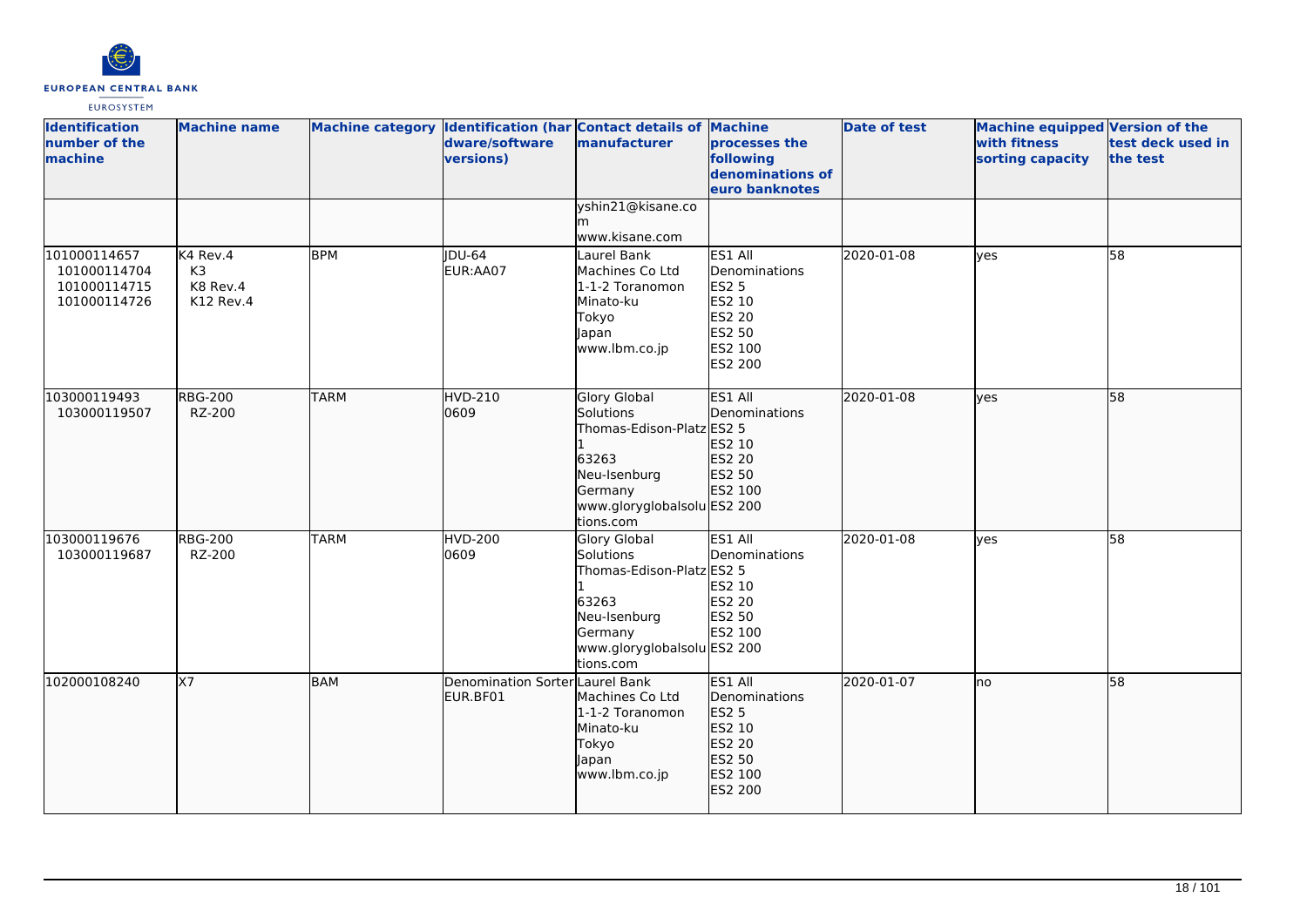

| <b>Identification</b><br>number of the<br>machine                                                            | <b>Machine name</b>                                                                |            | Machine category Identification (har Contact details of Machine<br>dware/software<br>versions) | manufacturer                                                                                                                                                                                                    | processes the<br>following<br>denominations of<br>euro banknotes                                    | <b>Date of test</b> | <b>Machine equipped Version of the</b><br>with fitness<br>sorting capacity | test deck used in<br>the test |
|--------------------------------------------------------------------------------------------------------------|------------------------------------------------------------------------------------|------------|------------------------------------------------------------------------------------------------|-----------------------------------------------------------------------------------------------------------------------------------------------------------------------------------------------------------------|-----------------------------------------------------------------------------------------------------|---------------------|----------------------------------------------------------------------------|-------------------------------|
| 102000114647                                                                                                 | X8                                                                                 | <b>BAM</b> | Denomination Sorter Laurel Bank<br><b>EUR CA01</b>                                             | Machines Co Ltd<br>1-1-2 Toranomon<br>Minato-ku<br>Tokyo<br>Japan<br>www.lbm.co.jp                                                                                                                              | ES1 All<br>Denominations<br><b>ES2 5</b><br>ES2 10<br><b>ES2 20</b><br>ES2 50<br>ES2 100<br>ES2 200 | 2020-01-07          | <b>I</b> no                                                                | 58                            |
| 101000114691<br>101000114737<br>101000114748<br>101000114759                                                 | K4 Rev.3<br>K3HR<br>K8 Rev.3<br>K12 Rev.3                                          | <b>BPM</b> | <b>IDU-65</b><br>EUR:AA07                                                                      | Laurel Bank<br>Machines Co Ltd<br>1-1-2 Toranomon<br>Minato-ku<br>Tokyo<br>Japan<br>www.lbm.co.jp                                                                                                               | ES1 All<br>Denominations<br>ES2 5<br>ES2 10<br>ES2 20<br>ES2 50<br>ES2 100<br>ES2 200               | 2020-01-07          | <b>ves</b>                                                                 | 58                            |
| 102000108239                                                                                                 | X10V                                                                               | <b>BAM</b> | Denomination Sorter Laurel Bank<br>SL-MAIN V03                                                 | Machines Co Ltd<br>1-1-2 Toranomon<br>Minato-ku<br>Tokyo<br>Japan<br>www.lbm.co.jp                                                                                                                              | ES1 All<br>Denominations<br><b>ES2 5</b><br>ES2 10<br>ES2 20<br>ES2 50<br>ES2 100<br>ES2 200        | 2020-01-06          | no                                                                         | $\overline{58}$               |
| 101000112962<br>101000112973<br>101000112984<br>101000112995<br>101000113008<br>101000113019<br>101000113020 | ST-350<br>MAGNER350<br>ST-300<br>MAGNER300<br><b>iSORTER</b><br>ST-350N<br>ST-300N | <b>BPM</b> | V1.2.3                                                                                         | Hitachi Terminal<br>Solutions Korea Co., Denominations<br>Ltd<br>7-6, 4-gil, Samsung<br>1-ro, Hwaseong-Si<br>445-170<br>Gyeonggi-do<br>South Korea<br>info@hitachi-<br>tsol.co.kr<br>www.hitachi-<br>tsol.co.kr | ES1 All<br><b>ES2 5</b><br>ES2 10<br>ES2 20<br>ES2 50<br>ES2 100<br>ES2 200                         | 2019-12-18          | yes                                                                        | 57                            |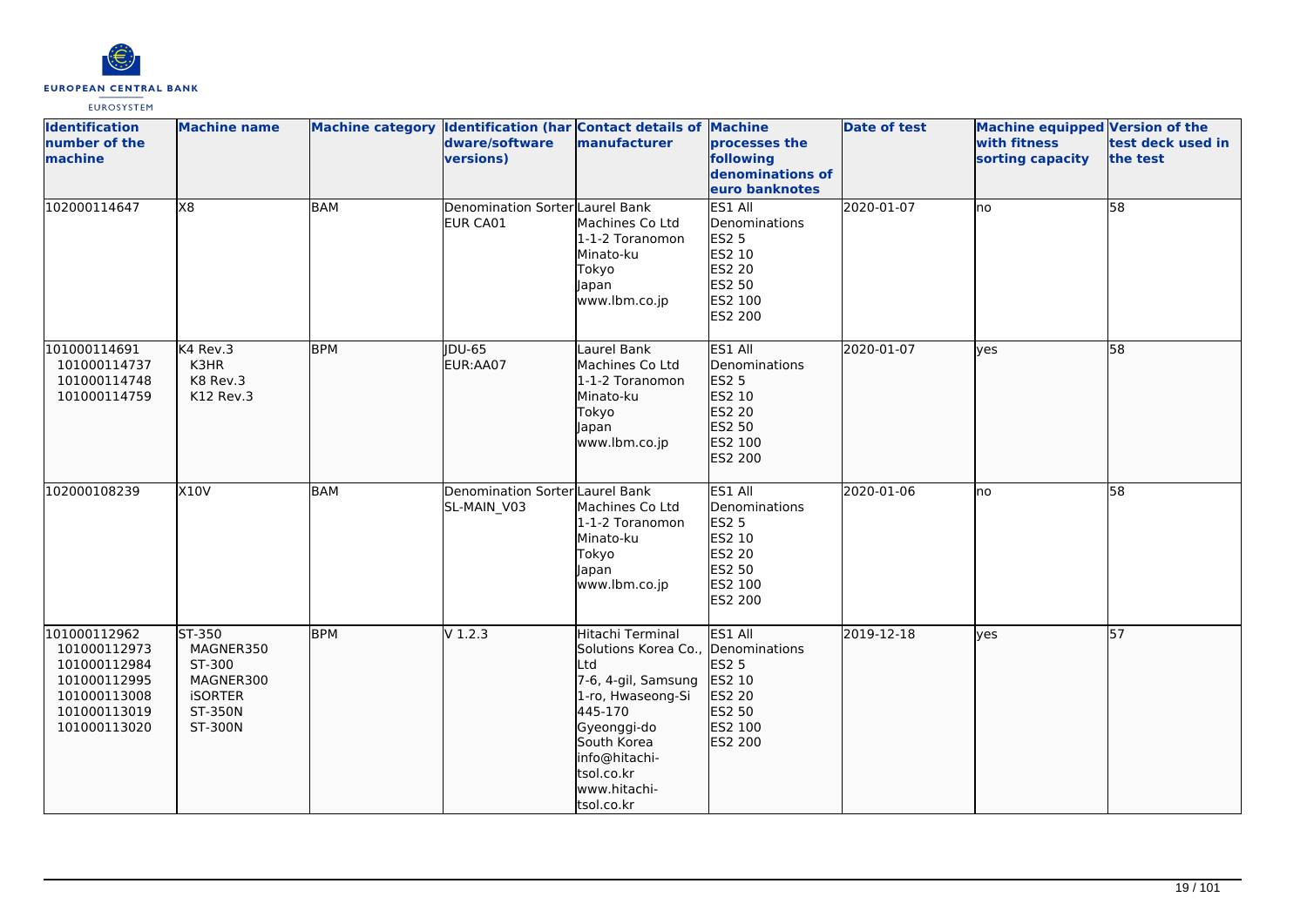

| <b>Identification</b><br>number of the<br>machine | <b>Machine name</b>                                                                                                      |             | dware/software<br>versions)                                                                | Machine category Identification (har Contact details of Machine<br>manufacturer                                                                                                                                 | processes the<br>following<br>denominations of<br>euro banknotes     | <b>Date of test</b> | Machine equipped Version of the<br>with fitness<br>sorting capacity | test deck used in<br>the test |
|---------------------------------------------------|--------------------------------------------------------------------------------------------------------------------------|-------------|--------------------------------------------------------------------------------------------|-----------------------------------------------------------------------------------------------------------------------------------------------------------------------------------------------------------------|----------------------------------------------------------------------|---------------------|---------------------------------------------------------------------|-------------------------------|
| 103000103930                                      | Vertera 6G                                                                                                               | <b>TARM</b> | <b>SDA II Fitness</b><br>Sorting Compliant<br>Model Package:<br>536-87-0978 v20            | Glory Global<br><b>Solutions</b><br>Thomas-Edison-Platz ES2 5<br>63263<br>Neu-Isenburg<br>Germany<br>www.gloryglobalsolu ES2 200<br>tions.com                                                                   | ES1 All<br>Denominations<br>ES2 10<br>ES2 20<br>ES2 50<br>ES2 100    | 2019-12-17          | <b>yes</b>                                                          | 57                            |
| 104000103942                                      | Vertera TM<br>Advanced<br>Authentication                                                                                 | <b>TAM</b>  | SDA Advanced<br>Authentication<br>Detector: 15.15,<br>Currency: 634.3412<br>V19            | Glory Global<br>Solutions<br>Thomas-Edison-Platz ES2 5<br>63263<br>Neu-Isenburg<br>Germany<br>www.gloryglobalsolu ES2 200<br>tions.com                                                                          | ES1 All<br>Denominations<br>ES2 10<br>ES2 20<br>ES2 50<br>ES2 100    | 2019-12-17          | lno                                                                 | 57                            |
| 103000103952<br>103000103963                      | Vertera TM Fitness<br>Sorting Compliant<br><b>TCR TwinSafe</b><br>Vertera TM -<br>upgraded TCR ES for<br>fitness sorting | <b>TARM</b> | <b>SDA Fitness Sorting</b><br>Compliant<br>Detector: 15.15.<br>Currency: 634.3412 1<br>V19 | Glory Global<br>Solutions<br>Thomas-Edison-Platz ES2 5<br>63263<br>Neu-Isenburg<br>Germany<br>www.gloryglobalsolu ES2 200<br>tions.com                                                                          | ES1 All<br>Denominations<br>ES2 10<br>ES2 20<br>ES2 50<br>ES2 100    | 2019-12-17          | ves                                                                 | 57                            |
| 102000111461                                      | <b>ST-150NV</b>                                                                                                          | <b>BAM</b>  | V 1.0.3                                                                                    | Hitachi Terminal<br>Solutions Korea Co., Denominations<br>Ltd<br>7-6, 4-gil, Samsung<br>1-ro, Hwaseong-Si<br>445-170<br>Gyeonggi-do<br>South Korea<br>info@hitachi-<br>tsol.co.kr<br>www.hitachi-<br>tsol.co.kr | ES1 All<br>ES2 5<br>ES2 10<br>ES2 20<br>ES2 50<br>ES2 100<br>ES2 200 | 2019-12-17          | lno                                                                 | 57                            |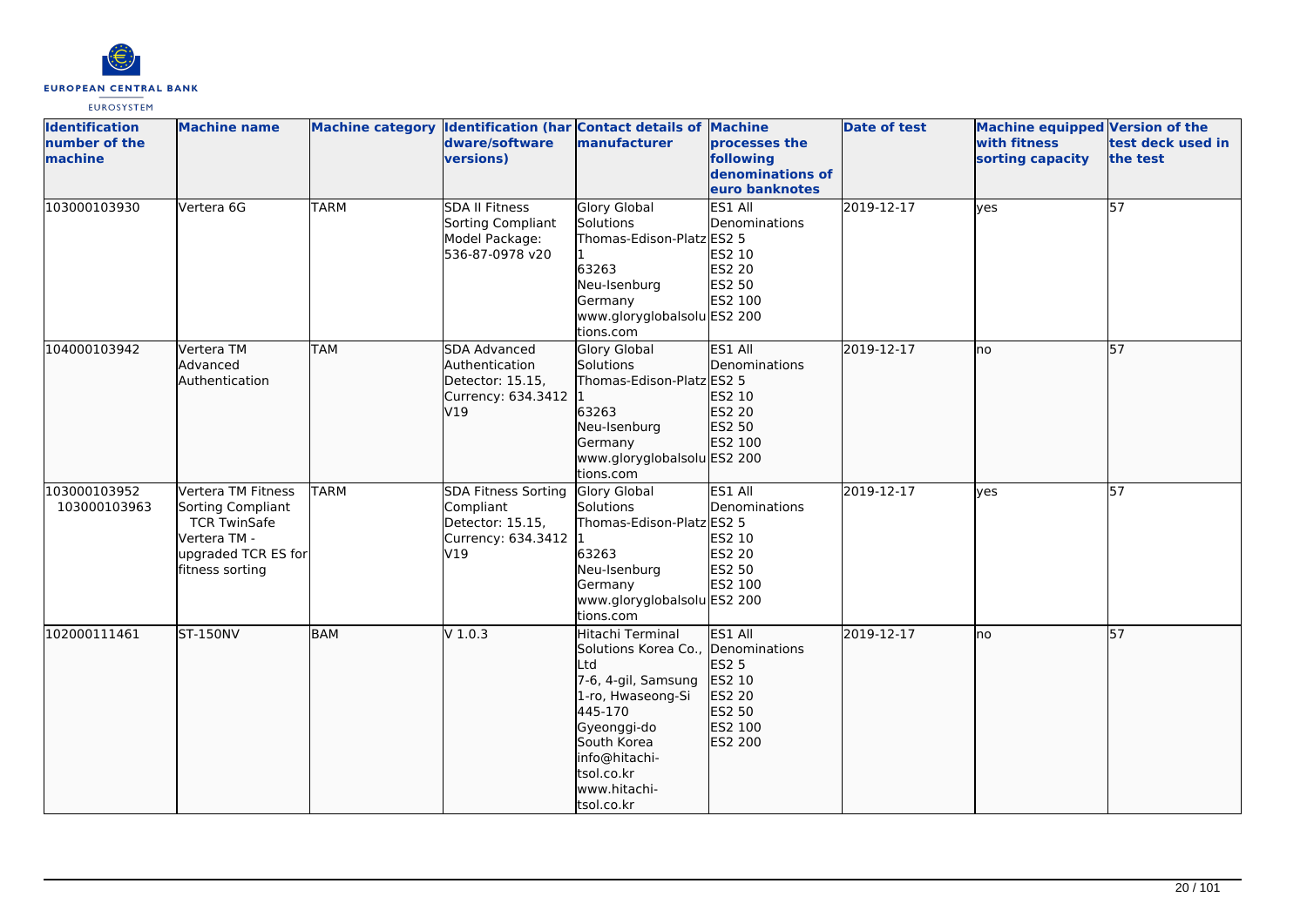

| <b>Identification</b><br>number of the<br>machine                                                                            | <b>Machine name</b>                                                                                                     |            | Machine category Identification (har Contact details of Machine<br>dware/software<br>versions) | <b>manufacturer</b>                                                                                                                                                                                | processes the<br>following<br>denominations of<br>euro banknotes                      | <b>Date of test</b> | Machine equipped Version of the<br>with fitness<br>sorting capacity | test deck used in<br>the test |
|------------------------------------------------------------------------------------------------------------------------------|-------------------------------------------------------------------------------------------------------------------------|------------|------------------------------------------------------------------------------------------------|----------------------------------------------------------------------------------------------------------------------------------------------------------------------------------------------------|---------------------------------------------------------------------------------------|---------------------|---------------------------------------------------------------------|-------------------------------|
| 102000111735<br>102000111746<br>102000111757<br>102000111768<br>102000111779<br>102000111780                                 | iH-110<br>iH-110 S<br>iH-110 B<br>Magner 165<br>Magner 165 S<br>Magner 165 BC                                           | BAM        | 0.1.3                                                                                          | Hitachi Terminal<br>Solutions Korea Co.,<br>lLtd<br>7-6, 4-gil, Samsung<br>1-ro, Hwaseong-Si<br>445-170<br>Gyeonggi-do<br>South Korea<br>info@hitachi-<br>tsol.co.kr<br>www.hitachi-<br>tsol.co.kr | ES1 All<br>Denominations<br>ES2 5<br>ES2 10<br>ES2 20<br>ES2 50<br>ES2 100<br>ES2 200 | 2019-12-17          | Ino                                                                 | 57                            |
| 101000112882<br>101000112893<br>101000112906<br>101000112917<br>101000112928<br>101000112939<br>101000112940<br>101000112951 | iH-110F<br>iH-110FB<br><b>iH-110FS</b><br>New i-Hunter F<br>Magner 165F<br>Magner 165FB<br>Magner 165FS<br>Magner 150NF | <b>BPM</b> | $V$ 0.1.3                                                                                      | Hitachi Terminal<br>Solutions Korea Co.,<br>Ltd<br>7-6, 4-gil, Samsung<br>1-ro, Hwaseong-Si<br>445-170<br>Gyeonggi-do<br>South Korea<br>info@hitachi-<br>tsol.co.kr<br>www.hitachi-<br>tsol.co.kr  | ES1 All<br>Denominations<br>ES2 5<br>ES2 10<br>ES2 20<br>ES2 50<br>ES2 100<br>ES2 200 | 2019-12-17          | lves                                                                | $\overline{57}$               |
| 101000114500<br>101000114511<br>101000114533<br>101000126764                                                                 | <b>ST-150NF</b><br>Magner 175FF<br>MultiCash<br><b>ST-150NF</b><br>i-Hunter 2.0 Dual<br>CIS-F                           | <b>BPM</b> | V1.0.3                                                                                         | Hitachi Terminal<br>Solutions Korea Co.,<br>Ltd<br>7-6, 4-gil, Samsung<br>1-ro, Hwaseong-Si<br>445-170<br>Gyeonggi-do<br>South Korea<br>info@hitachi-<br>tsol.co.kr<br>www.hitachi-<br>tsol.co.kr  | ES1 All<br>Denominations<br>ES2 5<br>ES2 10<br>ES2 20<br>ES2 50<br>ES2 100<br>ES2 200 | 2019-12-17          | ves                                                                 | 57                            |
| 101000114555<br>101000114566<br>101000114577                                                                                 | ST-150F<br>iHunter+F<br>iHunter2.0F                                                                                     | <b>BPM</b> | 2019 02                                                                                        | Hitachi Terminal<br>Solutions Korea Co.,<br>Ltd                                                                                                                                                    | ES1 All<br>Denominations<br><b>ES2 5</b>                                              | 2019-12-17          | lves                                                                | 57                            |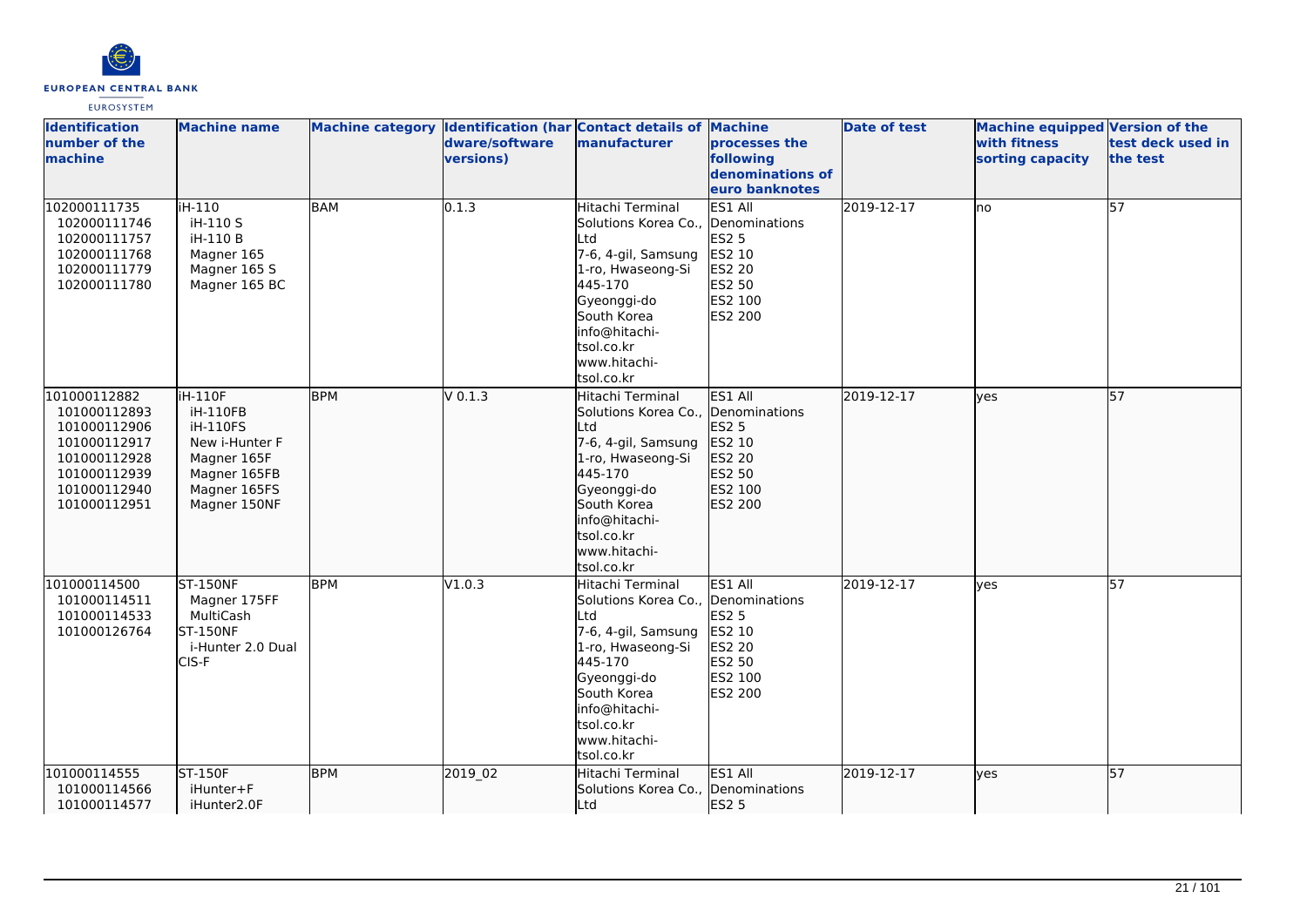

| <b>Identification</b><br>number of the<br>machine | <b>Machine name</b>                                                                                                      |             | dware/software<br>versions)                                                              | Machine category Identification (har Contact details of Machine<br>manufacturer                                                                | processes the<br>following<br>denominations of<br>euro banknotes         | <b>Date of test</b> | Machine equipped Version of the<br>with fitness<br>sorting capacity | test deck used in<br>the test |
|---------------------------------------------------|--------------------------------------------------------------------------------------------------------------------------|-------------|------------------------------------------------------------------------------------------|------------------------------------------------------------------------------------------------------------------------------------------------|--------------------------------------------------------------------------|---------------------|---------------------------------------------------------------------|-------------------------------|
| 101000114588<br>101000114599<br>101000114602      | Magner 175F<br>GBS ST-150F<br>Multicash ST-150F                                                                          |             |                                                                                          | 7-6, 4-gil, Samsung<br>1-ro, Hwaseong-Si<br>445-170<br>Gyeonggi-do<br>South Korea<br>info@hitachi-<br>tsol.co.kr<br>www.hitachi-<br>tsol.co.kr | <b>ES2 10</b><br>ES2 20<br>ES2 50<br>ES2 100<br>ES2 200                  |                     |                                                                     |                               |
| 103000126799<br>103000126802                      | Vertera TM Fitness<br>Sorting Compliant<br><b>TCR TwinSafe</b><br>Vertera TM -<br>upgraded TCR ES for<br>fitness sorting | <b>TARM</b> | <b>SDA Fitness Sorting</b><br>Compliant<br>Detector: 15.15,<br>Currency: 634.3412<br>V20 | <b>Glory Global</b><br>Solutions<br>Thomas-Edison-Platz ES2 5<br>63263<br>Neu-Isenburg<br>Germany<br>www.gloryglobalsolu ES2 200<br>tions.com  | ES1 All<br>Denominations<br>ES2 10<br>ES2 20<br>ES2 50<br>ES2 100        | 2019-12-17          | lves                                                                | 57                            |
| 104000126905                                      | Vertera TM<br>Advanced<br>Authentication                                                                                 | <b>TAM</b>  | SDA Advanced<br>Authentication<br>Detector: 15.15,<br>Currency: 634.3412<br>V20          | <b>Glory Global</b><br>Solutions<br>Thomas-Edison-Platz ES2 5<br>63263<br>Neu-Isenburg<br>Germany<br>www.gloryglobalsolu ES2 200<br>tions.com  | ES1 All<br>Denominations<br>ES2 10<br><b>ES2 20</b><br>ES2 50<br>ES2 100 | 2019-12-17          | lno                                                                 | 57                            |
| 103000126926                                      | Vertera 6G                                                                                                               | <b>TARM</b> | <b>SDA II Fitness</b><br>Sorting Compliant<br>Model Package:<br>536-87-0978 v21          | Glory Global<br>Solutions<br>Thomas-Edison-Platz ES2 5<br>63263<br>Neu-Isenburg<br>Germany<br>www.gloryglobalsolu ES2 200<br>tions.com         | ES1 All<br>Denominations<br>ES2 10<br>ES2 20<br>ES2 50<br>ES2 100        | 2019-12-17          | ves                                                                 | 57                            |
| 103000107126<br>103000107137                      | CM14.8<br>CM24.8                                                                                                         | <b>TARM</b> | RS15<br>HR8A.EUN028.18                                                                   | Arca Technologies<br>lsrl                                                                                                                      | ES1 All<br>Denominations                                                 | 2019-12-16          | lves                                                                | 57                            |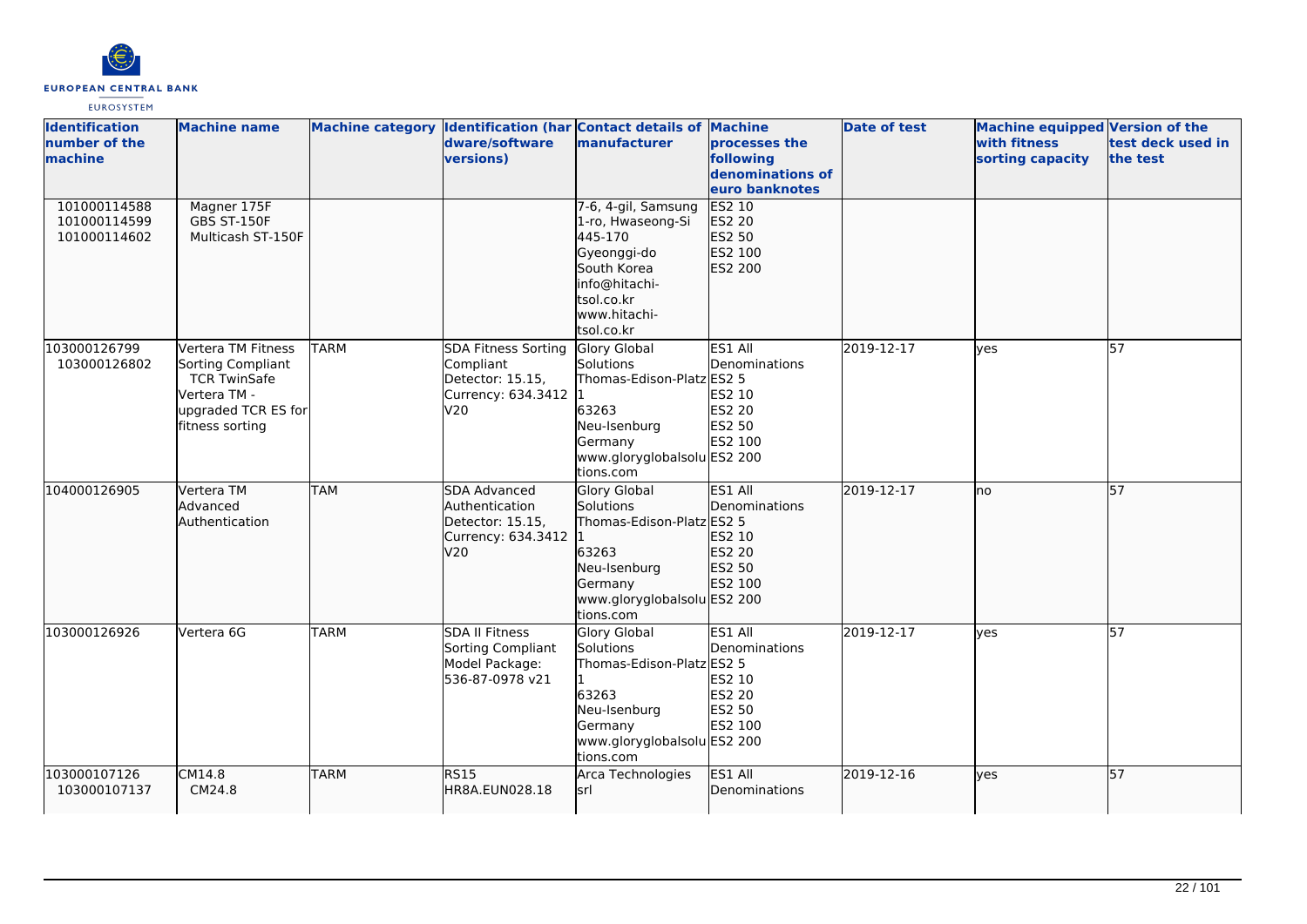

| <b>Identification</b><br>number of the<br>machine                                                            | <b>Machine name</b>                                                            |             | dware/software<br>versions)   | Machine category Identification (har Contact details of Machine<br>manufacturer                         | processes the<br>following<br>denominations of<br>euro banknotes                                    | <b>Date of test</b> | <b>Machine equipped Version of the</b><br>with fitness<br>sorting capacity | test deck used in<br>the test |
|--------------------------------------------------------------------------------------------------------------|--------------------------------------------------------------------------------|-------------|-------------------------------|---------------------------------------------------------------------------------------------------------|-----------------------------------------------------------------------------------------------------|---------------------|----------------------------------------------------------------------------|-------------------------------|
| 103000107148<br>103000107159                                                                                 | CM24B<br>Kendo CM24                                                            |             |                               | Corso Vercelli 332<br>10015<br><b>Ivrea</b><br><b>Italy</b><br>www.arca.com                             | ES2 <sub>5</sub><br>ES2 10<br><b>ES2 20</b><br>ES2 50<br>ES2 100<br>ES2 200                         |                     |                                                                            |                               |
| 103000107160<br>103000107171<br>103000107182<br>103000107193                                                 | CM14.8<br>CM24.8<br>CM24B<br>Kendo CM24                                        | <b>TARM</b> | <b>RS25</b><br>HY8B.EUN028.18 | Arca Technologies<br>lsrl<br>Corso Vercelli 332<br>10015<br>Ivrea<br>Italy<br>www.arca.com              | ES1 All<br>Denominations<br><b>ES2 5</b><br>ES2 10<br>ES2 20<br>ES2 50<br>ES2 100<br><b>ES2 200</b> | 2019-12-16          | ves                                                                        | 57                            |
| 103000107206<br>103000107217<br>103000107228<br>103000107239<br>103000107240<br>103000107251<br>103000107262 | CM18<br>CM18t<br>CM18b<br>CM18t Evo<br>CM18b Evo<br>Kendo CM18<br>CM18 DaVinci | <b>TARM</b> | <b>RS12</b><br>HF8A.EUN028.18 | Arca Technologies<br>srl<br>Corso Vercelli 332<br>10015<br><b>Ivrea</b><br><b>Italy</b><br>www.arca.com | ES1 All<br>Denominations<br>ES2 5<br>ES2 10<br>ES2 20<br>ES2 50<br>ES2 100<br>ES2 200               | 2019-12-16          | lves                                                                       | 57                            |
| 103000107273<br>103000107284<br>103000107295<br>103000107308<br>103000107319<br>103000107320<br>103000107331 | CM18<br>CM18t<br>CM18b<br>CM18t Evo<br>CM18b Evo<br>Kendo CM18<br>CM18 DaVinci | <b>TARM</b> | RS22<br>HJ8B.EUN028.18        | Arca Technologies<br>lsrl<br>Corso Vercelli 332<br>10015<br>Ivrea<br><b>Italy</b><br>www.arca.com       | ES1 All<br>Denominations<br><b>ES2 5</b><br>ES2 10<br><b>ES2 20</b><br>ES2 50<br>ES2 100<br>ES2 200 | 2019-12-16          | ves                                                                        | $\overline{57}$               |
| 103000107342<br>103000107353<br>103000107364<br>103000107375                                                 | CM18<br>CM18t<br>CM18b<br>CM18t Evo                                            | <b>TARM</b> | RS32<br>ZF04.EUF007.05        | Arca Technologies<br>lsrl<br>Corso Vercelli 332<br>10015                                                | ES1 All<br>Denominations<br><b>ES2 5</b><br>ES2 10                                                  | 2019-12-16          | ves                                                                        | 57                            |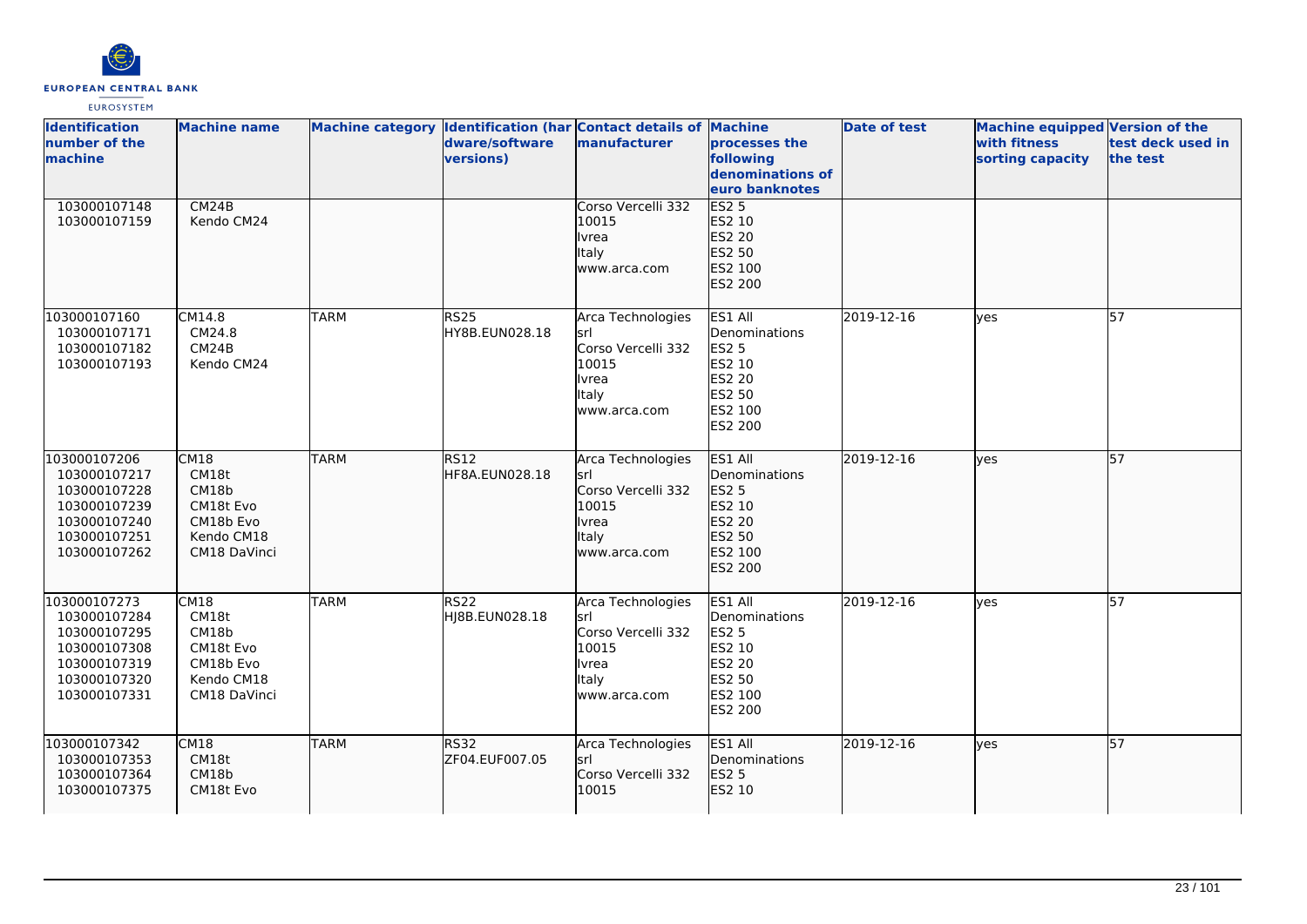

| <b>Identification</b><br>number of the<br>machine                                                                            | <b>Machine name</b>                                                                          |             | Machine category Identification (har Contact details of Machine<br>dware/software<br>versions) | manufacturer                                                                                              | processes the<br>following<br>denominations of<br>euro banknotes                             | <b>Date of test</b> | Machine equipped Version of the<br>with fitness<br>sorting capacity | test deck used in<br>the test |
|------------------------------------------------------------------------------------------------------------------------------|----------------------------------------------------------------------------------------------|-------------|------------------------------------------------------------------------------------------------|-----------------------------------------------------------------------------------------------------------|----------------------------------------------------------------------------------------------|---------------------|---------------------------------------------------------------------|-------------------------------|
| 103000107386<br>103000107397<br>103000107400<br>103000107411                                                                 | CM18b Evo<br>CM18 DaVinci<br>CM18HC<br><b>CM18 DaVinciHC</b>                                 |             |                                                                                                | Ivrea<br>Italy<br>www.arca.com                                                                            | <b>ES2 20</b><br>ES2 50<br>ES2 100<br>ES2 200                                                |                     |                                                                     |                               |
| 103000107422<br>103000107433<br>103000107444<br>103000107455<br>103000107466<br>103000107477<br>103000107488<br>103000107499 | CM18<br>CM18t<br>CM18b<br>CM18t Evo<br>CM18b Evo<br>CM18 DaVinci<br>CM18HC<br>CM18 DaVinciHC | <b>TARM</b> | <b>RS32</b><br>ZF06.EUF002.02                                                                  | Arca Technologies<br>lsrl<br>Corso Vercelli 332<br>10015<br><b>Ivrea</b><br>Italy<br>www.arca.com         | ES1 All<br>Denominations<br><b>ES2 5</b><br>ES2 10<br>ES2 20<br>ES2 50<br>ES2 100<br>ES2 200 | 2019-12-16          | ves                                                                 | 57                            |
| 103000107503<br>103000107514<br>103000107525<br>103000107536<br>103000107547<br>103000107558<br>103000107569<br>103000107570 | CM18<br>CM18t<br>CM18b<br>CM18t Evo<br>CM18b Evo<br>CM18 DaVinci<br>CM18HC<br>CM18 DaVinciHC | <b>TARM</b> | lRS32<br>ZG04.EUG005.05                                                                        | Arca Technologies<br>lsrl<br>Corso Vercelli 332<br>10015<br><b>Ivrea</b><br>Italy<br>www.arca.com         | ES1 All<br>Denominations<br>ES2 5<br>ES2 10<br>ES2 20<br>ES2 50<br>ES2 100<br>ES2 200        | 2019-12-16          | <b>ves</b>                                                          | 57                            |
| 103000107581<br>103000107592<br>103000107605<br>103000107616<br>103000107627<br>103000107638<br>103000107649<br>103000107650 | CM18<br>CM18t<br>CM18b<br>CM18t Evo<br>CM18b Evo<br>CM18 DaVinci<br>CM18HC<br>CM18 DaVinciHC | <b>TARM</b> | RS32<br>ZG06.EUG001.02                                                                         | Arca Technologies<br>lsrl<br>Corso Vercelli 332<br>10015<br><b>I</b> vrea<br><b>Italy</b><br>www.arca.com | ES1 All<br>Denominations<br><b>ES2 5</b><br>ES2 10<br>ES2 20<br>ES2 50<br>ES2 100<br>ES2 200 | 2019-12-16          | ves                                                                 | 57                            |
| 103000117435<br>103000117446<br>103000117457<br>103000117468<br>103000117479<br>103000117480                                 | CM18<br>CM18t<br>CM18b<br>CM18t Evo<br>CM18b Evo<br>CM18 DaVinci                             | <b>TARM</b> | RS32<br>ZG06.EUG002.02                                                                         | Arca Technologies<br>lsrl<br>Corso Vercelli 332<br>10015<br><b>I</b> vrea<br><b>Italy</b>                 | ES1 All<br>Denominations<br>ES2 5<br>ES2 10<br>ES2 20<br>ES2 50                              | 2019-12-16          | lves                                                                | 57                            |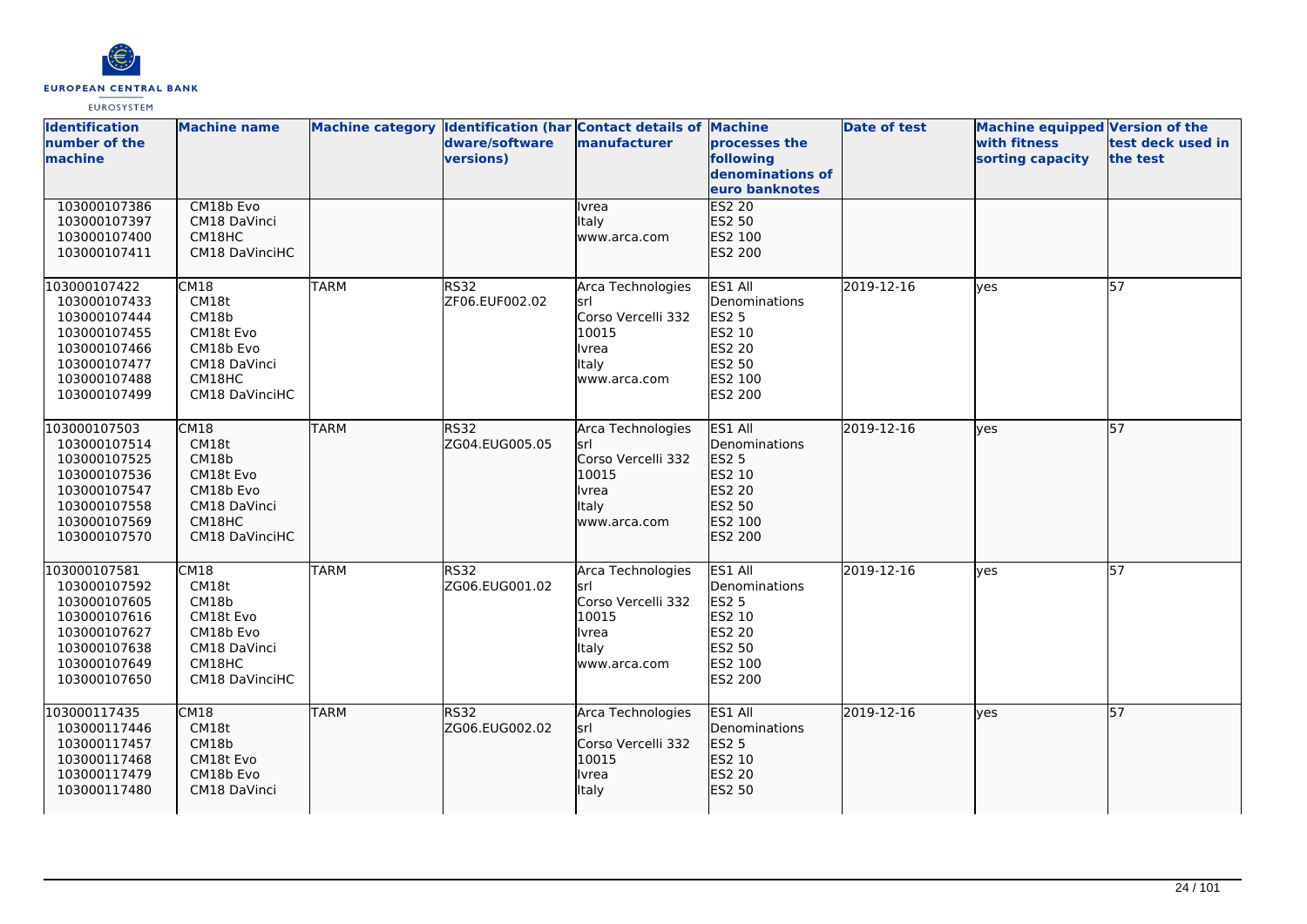

| <b>Identification</b><br>number of the<br>machine            | <b>Machine name</b>                           |            | Machine category Identification (har Contact details of Machine<br>dware/software<br>versions) | manufacturer                                                                                             | processes the<br>following<br>denominations of<br>euro banknotes                             | <b>Date of test</b> | <b>Machine equipped Version of the</b><br>with fitness<br>sorting capacity | test deck used in<br>the test |
|--------------------------------------------------------------|-----------------------------------------------|------------|------------------------------------------------------------------------------------------------|----------------------------------------------------------------------------------------------------------|----------------------------------------------------------------------------------------------|---------------------|----------------------------------------------------------------------------|-------------------------------|
| 103000117491<br>103000117505                                 | CM18HC<br>CM18 DaVinciHC                      |            |                                                                                                | www.arca.com                                                                                             | <b>ES2 100</b><br>ES2 200                                                                    |                     |                                                                            |                               |
| 104000126676<br>104000126687<br>104000126698<br>104000126701 | CSeXtra<br><b>SID</b><br>CSeXtraT<br>CSeXtraC | <b>TAM</b> | Sid Validator 1902-9 Arca Technologies<br><b>EUR1009</b>                                       | srl<br>Corso Vercelli 332<br>10015<br><b>Ivrea</b><br>Italy<br>www.arca.com                              | ES1 All<br>Denominations<br><b>ES2 5</b><br>ES2 10<br>ES2 20<br>ES2 50<br>ES2 100<br>ES2 200 | 2019-12-16          | <b>I</b> no                                                                | 57                            |
| 104000126712<br>104000126723<br>104000126734<br>104000126745 | CSeXtra<br><b>SID</b><br>CSeXtraT<br>CSeXtraC | <b>TAM</b> | Sid Validator<br>1902-18<br>EUR1009                                                            | Arca Technologies<br>srl<br>Corso Vercelli 332<br>10015<br><b>Ivrea</b><br>Italy<br>www.arca.com         | <b>ES1 AII</b><br>Denominations<br>ES2 5<br>ES2 10<br>ES2 20<br>ES2 50<br>ES2 100<br>ES2 200 | 2019-12-16          | lno                                                                        | 57                            |
| 101000126354                                                 | V&T-9900                                      | <b>BPM</b> | V2.5                                                                                           | V&T (Wei Ke)<br>5F, Nm 170-1 Hsin-<br>vi Road Sec 3<br>10658<br>Taipei Citty<br>Taiwan<br>www.vtc.com.tw | ES1 All<br>Denominations<br><b>ES2 5</b><br>ES2 10<br>ES2 20<br>ES2 50<br>ES2 100<br>ES2 200 | 2019-12-11          | lves                                                                       | 57                            |
| 102000126366                                                 | V&T-8800                                      | <b>BAM</b> | V <sub>2.5</sub>                                                                               | V&T (Wei Ke)<br>5F, Nm 170-1 Hsin-<br>yi Road Sec 3<br>10658<br>Taipei Citty<br>Taiwan<br>www.vtc.com.tw | ES1 All<br>Denominations<br>ES2 5<br>ES2 10<br>ES2 20<br>ES2 50<br>ES2 100<br>ES2 200        | 2019-12-10          | lno.                                                                       | 57                            |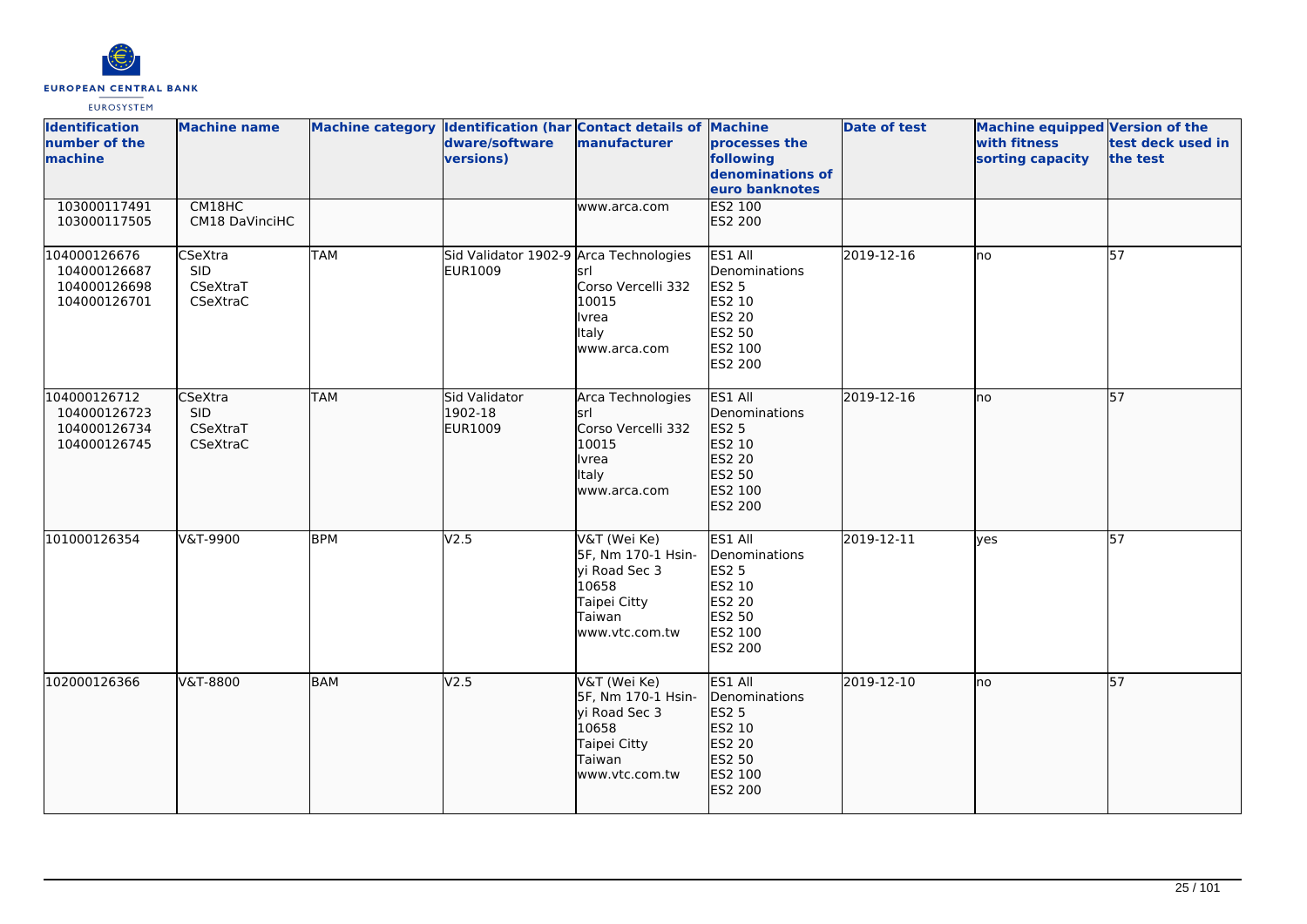

| <b>Identification</b><br>number of the<br>machine | <b>Machine name</b>                             |             | dware/software<br>versions)  | Machine category Identification (har Contact details of Machine<br>manufacturer                                                                       | processes the<br>following<br>denominations of<br>euro banknotes                                             | <b>Date of test</b> | Machine equipped Version of the<br>with fitness<br>sorting capacity | test deck used in<br>the test |
|---------------------------------------------------|-------------------------------------------------|-------------|------------------------------|-------------------------------------------------------------------------------------------------------------------------------------------------------|--------------------------------------------------------------------------------------------------------------|---------------------|---------------------------------------------------------------------|-------------------------------|
| 101000126376                                      | V&T-8800+                                       | <b>BPM</b>  | V2.5                         | V&T (Wei Ke)<br>5F, Nm 170-1 Hsin-<br>yi Road Sec 3<br>10658<br>Taipei Citty<br>Taiwan<br>www.vtc.com.tw                                              | $ES1$ All<br>Denominations<br><b>ES2 5</b><br>ES2 10<br><b>ES2 20</b><br>ES2 50<br>ES2 100<br><b>ES2 200</b> | 2019-12-10          | lyes                                                                | $\overline{57}$               |
| 102000103779<br>102000103780                      | HolenBecky HT-8020 BAM<br>HolenBecky<br>HT-8000 |             | C <sub>24</sub>              | Iternet-European<br>Distribution<br>Via S. Merli 64/66<br>29122<br>Piacenza<br><b>Italy</b><br>www.iternet-security ES2 100<br>systems.com            | ES1 All<br>Denominations<br>ES2 5<br>ES2 10<br><b>ES2 20</b><br>ES2 50<br>ES2 200                            | 2019-12-06          | lno                                                                 | $\overline{57}$               |
| 103000126174                                      | <b>RBU-10</b>                                   | <b>TARM</b> | $\overline{HV}$ -80<br>J007G | Fujitsu Technology<br>Solutions S.A.<br>Camino Cerro de los ES2 5<br>Gamos 1<br>28224<br>Pozuelo de Alarcón,<br>Madrid<br>Spain<br>www.es.fujitsu.com | ES1 All<br>Denominations<br>ES2 10<br>ES2 20<br>ES2 50<br>ES2 100<br>ES2 200                                 | 2019-12-03          | ves                                                                 | 57                            |
| 103000126196                                      | <b>RBU-10</b>                                   | <b>TARM</b> | HV-84<br> 007G               | Fujitsu Technology<br>Solutions S.A.<br>Camino Cerro de los ES2 5<br>Gamos 1<br>28224<br>Pozuelo de Alarcón,<br>Madrid<br>Spain<br>www.es.fujitsu.com | ES1 All<br>Denominations<br>ES2 10<br>ES2 20<br>ES2 50<br>ES2 100<br>ES2 200                                 | 2019-12-03          | lyes                                                                | 57                            |
| 101000103541                                      | JL302                                           | <b>BPM</b>  | 3021801<br>V302.18.01        | Julong Europe GmbH ES1 All<br>Friedrich-Ebert-                                                                                                        | Denominations                                                                                                | 2019-12-02          | yes                                                                 | $\overline{57}$               |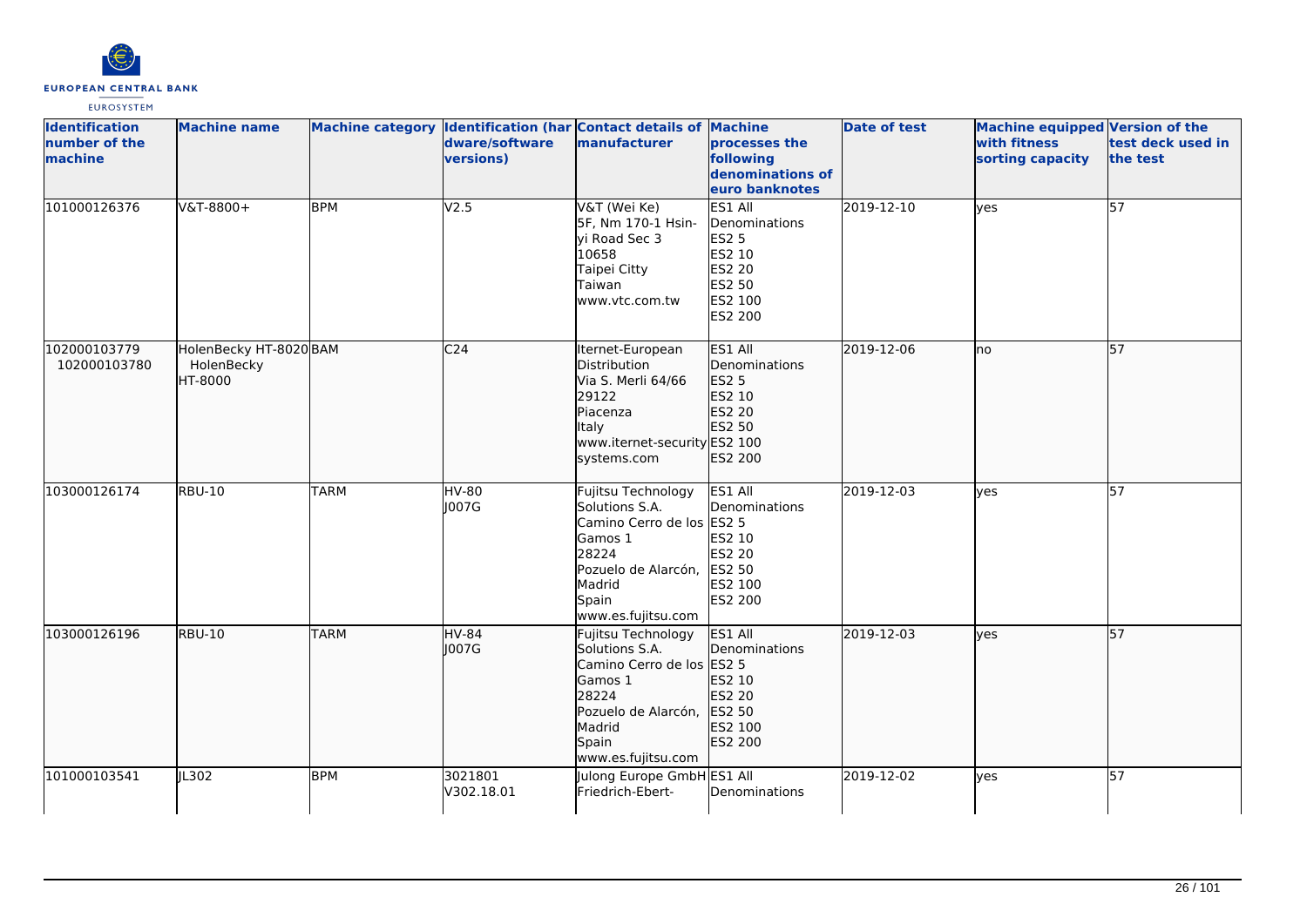

| <b>Identification</b><br>number of the<br>machine | <b>Machine name</b> |            | dware/software<br>versions)          | Machine category Identification (har Contact details of Machine<br>manufacturer                            | <b>processes the</b><br>following<br>denominations of<br>euro banknotes                      | <b>Date of test</b> | Machine equipped Version of the<br>with fitness<br>sorting capacity | test deck used in<br>the test |
|---------------------------------------------------|---------------------|------------|--------------------------------------|------------------------------------------------------------------------------------------------------------|----------------------------------------------------------------------------------------------|---------------------|---------------------------------------------------------------------|-------------------------------|
|                                                   |                     |            |                                      | Anlage 36<br>60325<br>Frankfurt<br>Germany                                                                 | ES2 <sub>5</sub><br>ES2 10<br><b>ES2 20</b><br>ES2 50<br>ES2 100<br>ES2 200                  |                     |                                                                     |                               |
| 101000102221                                      | SC 8200 F           | <b>BPM</b> | Main Ver. 7.7, Reco<br>Ver. 7.8(EUR) | Scan Coin AB<br>Jägershillgaten 26<br>SE-213 75<br>Malmö<br>Sweden<br>info@scancoin.se<br>www.scancoin.com | ES1 All<br>Denominations<br>ES2 5<br>ES2 10<br>ES2 20<br>ES2 50<br>ES2 100<br>ES2 200        | 2019-11-28          | ves                                                                 | 57                            |
| 102000102632                                      | SC 8200 V           | BAM        | Main Ver. 7.7; Reco<br>Ver. 7.8(EUR) | Scan Coin AB<br>Jägershillgaten 26<br>SE-213 75<br>Malmö<br>Sweden<br>info@scancoin.se<br>www.scancoin.com | ES1 All<br>Denominations<br><b>ES2 5</b><br>ES2 10<br>ES2 20<br>ES2 50<br>ES2 100<br>ES2 200 | 2019-11-28          | lno                                                                 | 57                            |
| 101000102301                                      | JL305E              | <b>BPM</b> | 305E1801<br>V305E.18.01              | Julong Europe GmbH ES1 All<br>Friedrich-Ebert-<br>Anlage 36<br>60325<br>Frankfurt<br>Germany               | Denominations<br>ES2 5<br>ES2 10<br>ES2 20<br>ES2 50<br>ES2 100<br>ES2 200                   | 2019-11-27          | lyes                                                                | 57                            |
| 101000103518                                      | JL305               | <b>BPM</b> | 3051801<br>V305.18.01                | Julong Europe GmbH ES1 All<br>Friedrich-Ebert-<br>Anlage 36<br>60325                                       | Denominations<br><b>ES2 5</b><br>ES2 10                                                      | 2019-11-27          | lyes                                                                | 57                            |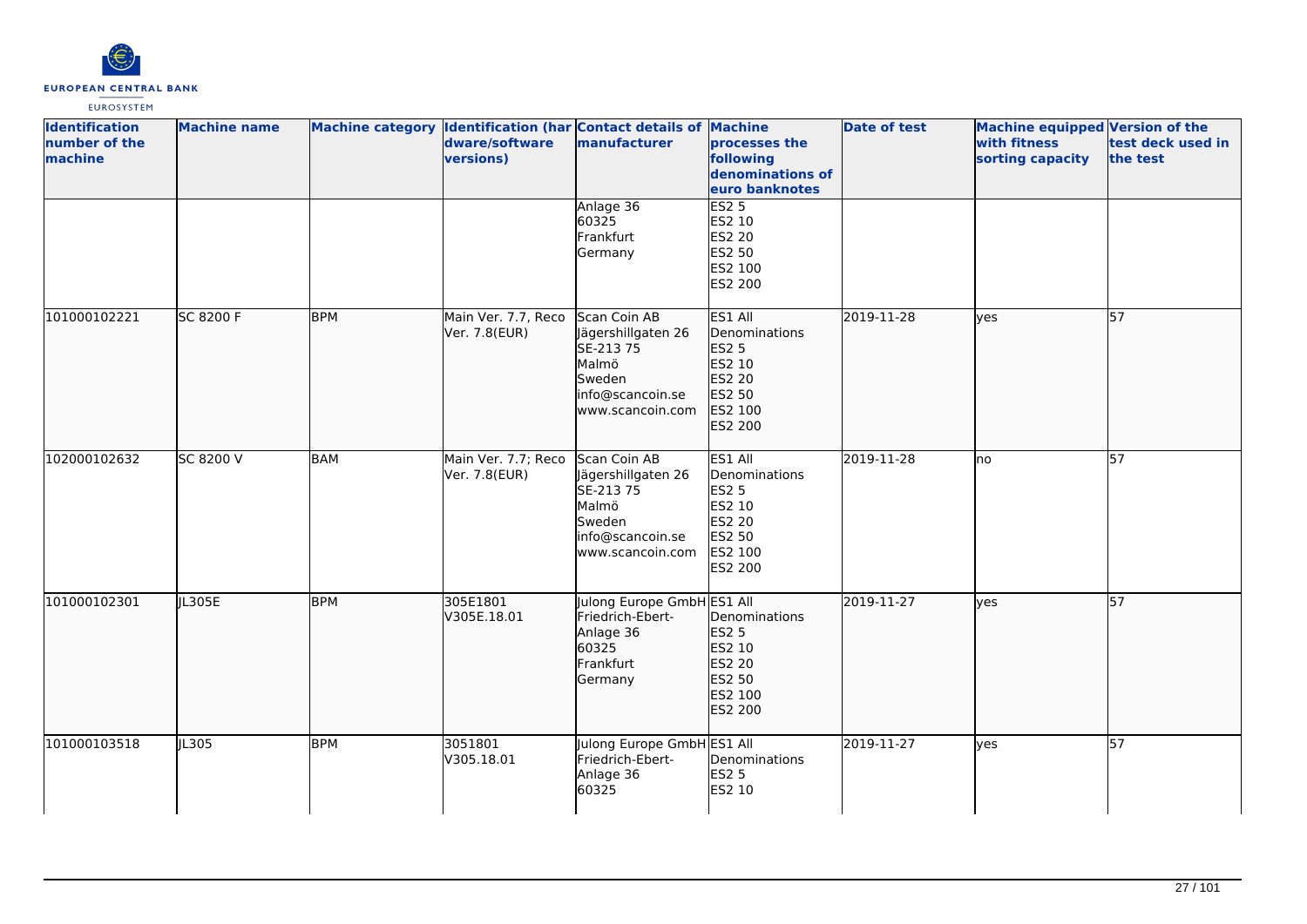

| <b>Identification</b><br>number of the<br>machine | <b>Machine name</b>            |             | dware/software<br>versions)                   | Machine category Identification (har Contact details of Machine<br>manufacturer                                                                                                 | processes the<br>following<br>denominations of<br>euro banknotes                    | <b>Date of test</b> | <b>Machine equipped Version of the</b><br>with fitness<br>sorting capacity | test deck used in<br>the test |
|---------------------------------------------------|--------------------------------|-------------|-----------------------------------------------|---------------------------------------------------------------------------------------------------------------------------------------------------------------------------------|-------------------------------------------------------------------------------------|---------------------|----------------------------------------------------------------------------|-------------------------------|
|                                                   |                                |             |                                               | Frankfurt<br>Germany                                                                                                                                                            | <b>ES2 20</b><br><b>ES2 50</b><br>ES2 100<br>ES2 200                                |                     |                                                                            |                               |
| 101000103609                                      | JL8010-71                      | <b>BPM</b>  | 8010711801<br>V801071.18.01                   | Julong Europe GmbH ES1 All<br>Friedrich-Ebert-<br>Anlage 36<br>60325<br>Frankfurt<br>Germany                                                                                    | Denominations<br><b>ES2 5</b><br>ES2 10<br>ES2 20<br>ES2 50<br>ES2 100<br>ES2 200   | 2019-11-27          | lves                                                                       | 57                            |
| 103000113589<br>103000113909                      | iCash 30<br>iCash 10B          | <b>TARM</b> | <b>HVC-200</b><br>Nationcode 37,<br>Version 6 | Diebold Nixdorf<br>Systems GmbH<br>Heinz-Nixdorf-Ring 1 ES2 5<br>33106<br>Paderborn<br>Germany<br>Ruediger.stratmann<br>@dieboldnixdorf.co<br>lm.<br>www.dieboldnixdorf.<br>com | ES1 All<br>Denominations<br>ES2 10<br><b>ES2 20</b><br>ES2 50<br>ES2 100<br>ES2 200 | 2019-11-27          | yes                                                                        | 57                            |
| 104000102428<br>104000122763                      | CI-10B RBW-100<br>CI-5B RBW-50 | <b>TAM</b>  | HVE-10<br>1101                                | <b>GLORY LTD.</b><br>1-3-1, Shimoteno,<br>Himeji<br>670-8567<br>Hyogo<br><b>JAPAN</b><br>h.takagi@mail.glory. ES2 100<br>co.jp<br>http://www.glory-<br>global.com               | ES1 All<br>Denominations<br><b>ES2 5</b><br>ES2 10<br>ES2 20<br>ES2 50<br>ES2 200   | 2019-11-26          | Ino                                                                        | 57                            |
| 102000103531                                      | JL206GFV                       | <b>BAM</b>  | 206GFV1801<br>V206GFV.18.01                   | Julong Europe GmbH ES1 All<br>Friedrich-Ebert-<br>Anlage 36                                                                                                                     | Denominations<br><b>ES2 5</b>                                                       | 2019-11-26          | lno                                                                        | 57                            |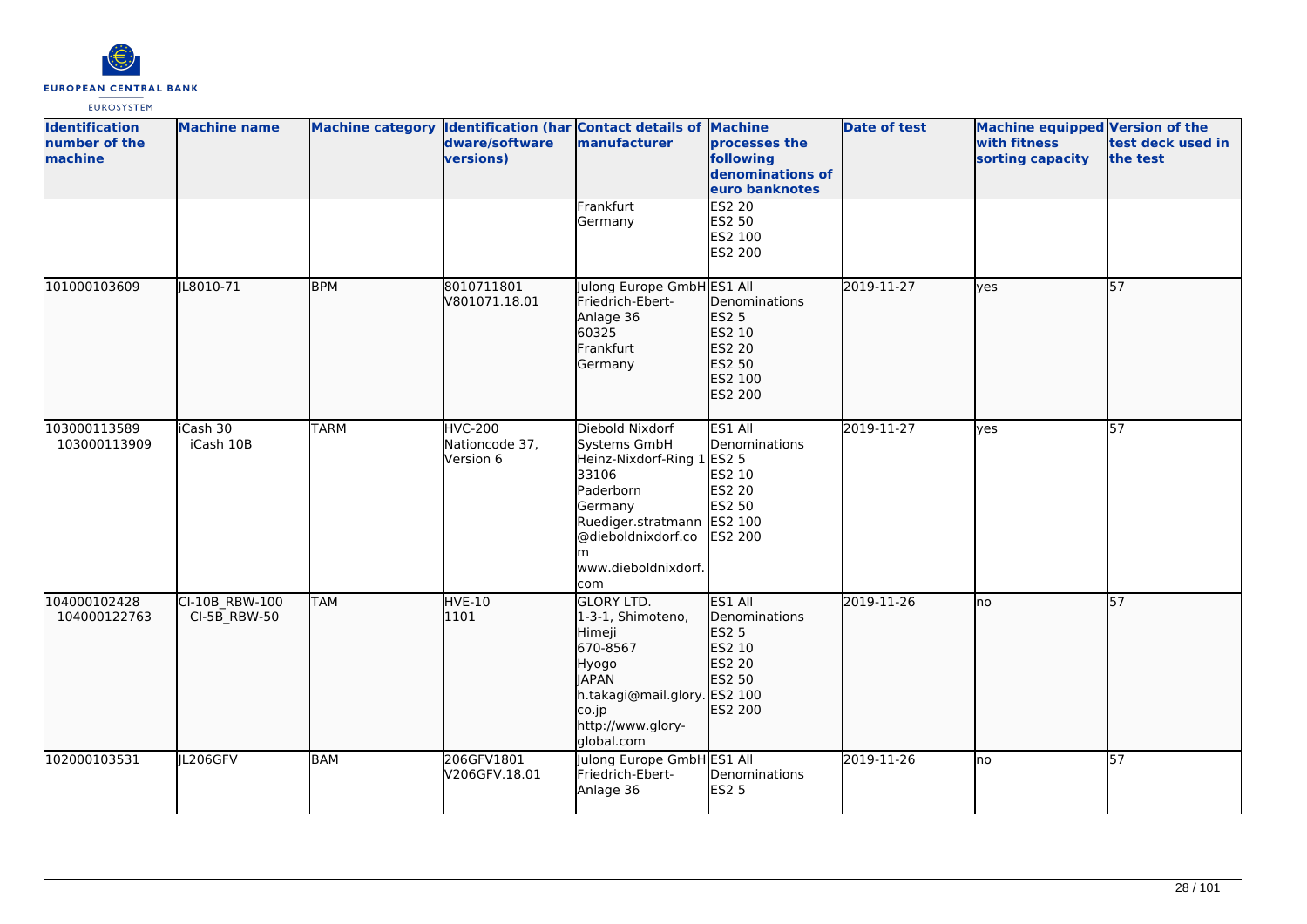

| <b>Identification</b><br>number of the<br>machine | <b>Machine name</b>                                 |            | dware/software<br>versions) | Machine category Identification (har Contact details of Machine<br>manufacturer                                                        | processes the<br>following<br>denominations of<br>euro banknotes                         | <b>Date of test</b> | Machine equipped Version of the<br>with fitness<br>sorting capacity | test deck used in<br>the test |
|---------------------------------------------------|-----------------------------------------------------|------------|-----------------------------|----------------------------------------------------------------------------------------------------------------------------------------|------------------------------------------------------------------------------------------|---------------------|---------------------------------------------------------------------|-------------------------------|
|                                                   |                                                     |            |                             | 60325<br>Frankfurt<br>Germany                                                                                                          | ES2 10<br>ES2 20<br>ES2 50<br>ES2 100<br>ES2 200                                         |                     |                                                                     |                               |
| 102000103586                                      | IL206GV                                             | <b>BAM</b> | 206GV1801<br>V206GV.18.01   | Julong Europe GmbH ES1 All<br>Friedrich-Ebert-<br>Anlage 36<br>60325<br>Frankfurt<br>Germany                                           | Denominations<br><b>ES2 5</b><br>ES2 10<br>ES2 20<br>ES2 50<br>ES2 100<br>ES2 200        | 2019-11-26          | lno                                                                 | 57                            |
| 101000103596                                      | JL303                                               | <b>BPM</b> | 3031801<br>V303.18.01       | Julong Europe GmbH ES1 All<br>Friedrich-Ebert-<br>Anlage 36<br>60325<br>Frankfurt<br>Germany                                           | Denominations<br><b>ES2 5</b><br>ES2 10<br>ES2 20<br>ES2 50<br>ES2 100<br><b>ES2 200</b> | 2019-11-26          | ves                                                                 | 57                            |
| 104000108377                                      | RBW-10A                                             | <b>TAM</b> | HVC-40B<br>EUR5C            | Glory Global<br>Solutions<br>Thomas-Edison-Platz ES2 5<br>63263<br>Neu-Isenburg<br>Germany<br>www.gloryglobalsolu ES2 200<br>tions.com | ES1 All<br>Denominations<br>ES2 10<br>ES2 20<br>ES2 50<br>ES2 100                        | 2019-11-26          | lno                                                                 | 57                            |
| 104000108446<br>104000126028<br>104000126039      | CI-50 RBW-15X<br>CI-100B SDRB-100<br>CI-10B_RBW-100 | <b>TAM</b> | HVE-2XX<br>0601             | <b>Glory Global</b><br>Solutions<br>Thomas-Edison-Platz ES2 5<br>63263                                                                 | ES1 All<br>Denominations<br>ES2 10<br>ES2 20                                             | 2019-11-26          | lno                                                                 | $\overline{57}$               |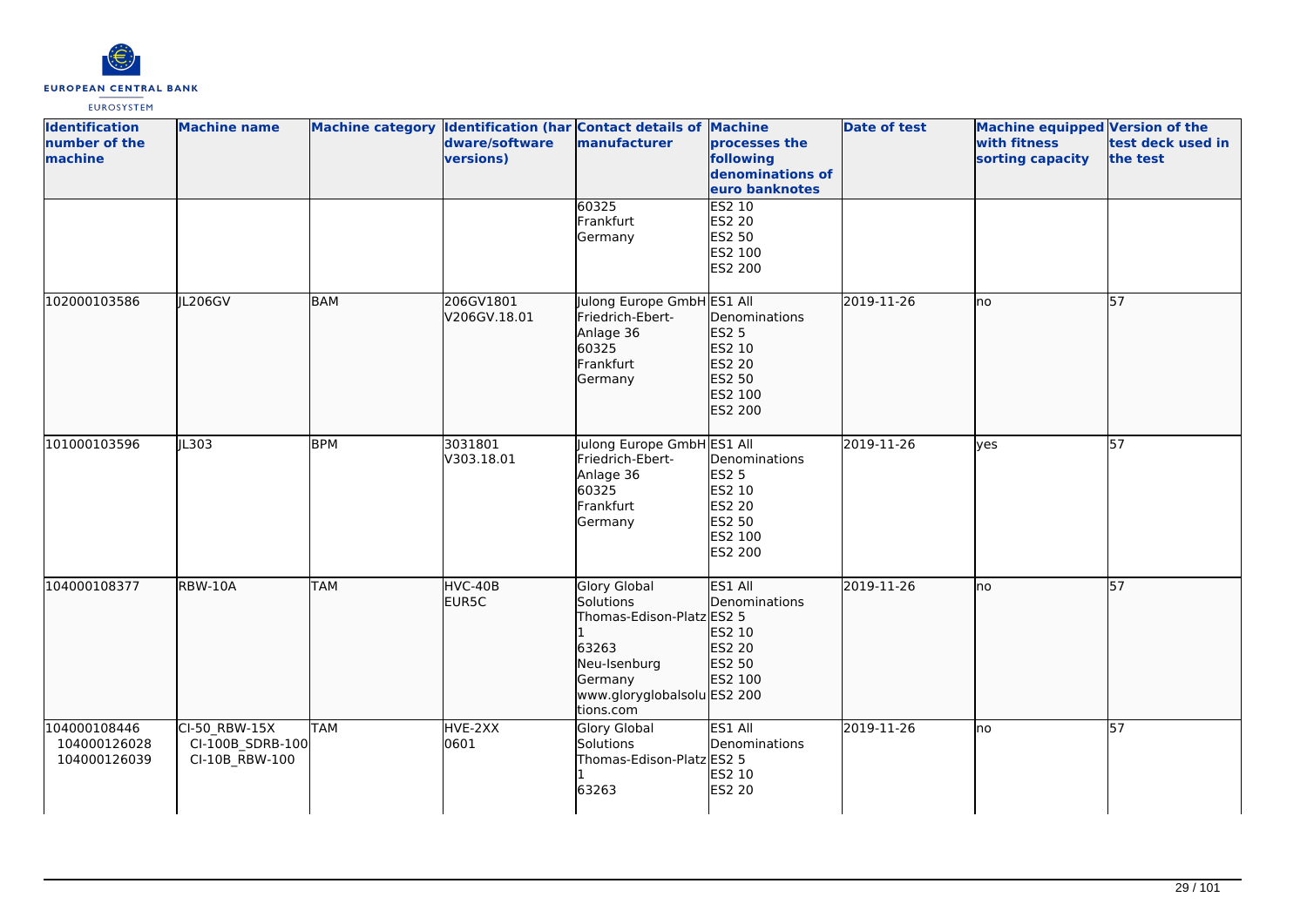

| <b>Identification</b><br>number of the<br>machine            | <b>Machine name</b>                                        |             | dware/software<br>versions)                      | Machine category Identification (har Contact details of Machine<br>manufacturer                                                                                                       | processes the<br>following<br>denominations of<br>euro banknotes                       | <b>Date of test</b> | <b>Machine equipped Version of the</b><br>with fitness<br>sorting capacity | test deck used in<br>the test |
|--------------------------------------------------------------|------------------------------------------------------------|-------------|--------------------------------------------------|---------------------------------------------------------------------------------------------------------------------------------------------------------------------------------------|----------------------------------------------------------------------------------------|---------------------|----------------------------------------------------------------------------|-------------------------------|
|                                                              |                                                            |             |                                                  | Neu-Isenburg<br>Germany<br>www.gloryglobalsolu ES2 200<br>tions.com                                                                                                                   | ES2 50<br>ES2 100                                                                      |                     |                                                                            |                               |
| 104000113615                                                 | iCash 10                                                   | <b>TAM</b>  | HVC-40<br>Nation Code 37, Ver Systems GmbH<br>92 | Diebold Nixdorf<br>Heinz-Nixdorf-Ring 1 ES2 5<br>33106<br>Paderborn<br>Germany<br>Ruediger.stratmann   ES2 100<br>@dieboldnixdorf.co<br>m<br>www.dieboldnixdorf.<br>com               | ES1 All<br>Denominations<br>ES2 10<br>ES2 20<br>ES2 50<br>ES2 200                      | 2019-11-26          | no                                                                         | 57                            |
| 103000113830<br>103000113841<br>103000113852<br>103000113863 | iCash 50<br>iCash 100<br>ProCash 6300<br>ProCash 6300 Mini | <b>TARM</b> | Nationcode 37,<br>Version 69                     | Diebold Nixdorf<br>Systems GmbH<br>Heinz-Nixdorf-Ring 1 ES2 5<br>33106<br>Paderborn<br>Germany<br>Ruediger.stratmann ES2 100<br>@dieboldnixdorf.co<br>m<br>www.dieboldnixdorf.<br>com | ES1 All<br>Denominations<br>ES2 10<br><b>ES2 20</b><br><b>ES2 50</b><br><b>ES2 200</b> | 2019-11-26          | <b>ves</b>                                                                 | 57                            |
| 103000114922<br>103000114933                                 | ProCash 6000xe<br>ProCash 6100xe                           | <b>TARM</b> | <b>RS15</b><br>HR8A, EUN028                      | Diebold Nixdorf<br>Systems GmbH<br>Heinz-Nixdorf-Ring 1 ES2 5<br>33106<br>Paderborn<br>Germany<br>Ruediger.stratmann<br>@dieboldnixdorf.co<br>m<br>www.dieboldnixdorf.<br>com         | ES1 All<br>Denominations<br>ES2 10<br>ES2 20<br>ES2 50<br>ES2 100<br>ES2 200           | 2019-11-26          | yes                                                                        | 57                            |
| 103000114944                                                 | ProCash 6000                                               | <b>TARM</b> | <b>RS15</b>                                      | Diebold Nixdorf                                                                                                                                                                       | ES1 All                                                                                | 2019-11-26          | lves                                                                       | $\overline{57}$               |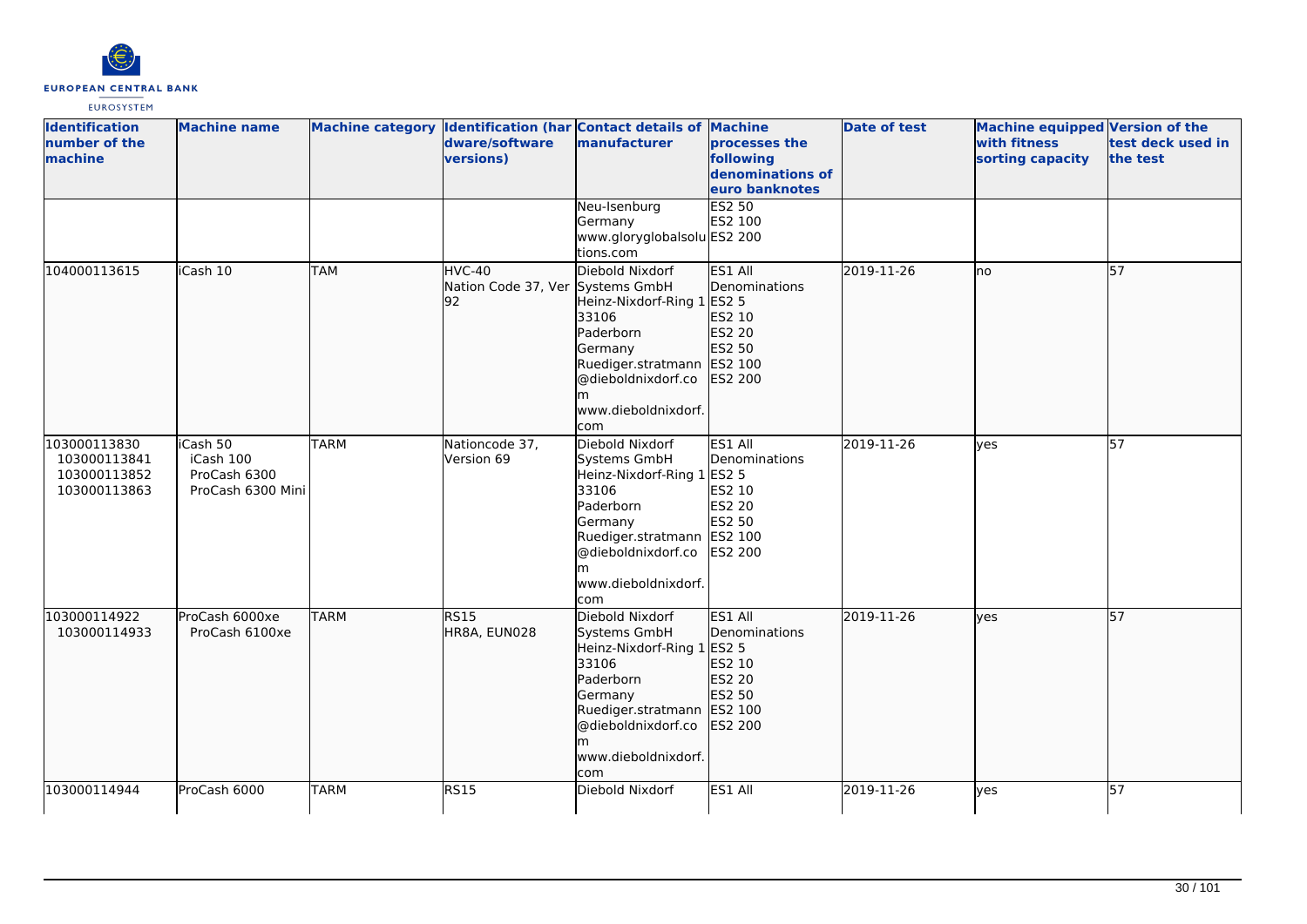

| <b>Identification</b> | <b>Machine name</b> |            |                     | Machine category Identification (har Contact details of Machine |                               | <b>Date of test</b> | Machine equipped Version of the |                   |
|-----------------------|---------------------|------------|---------------------|-----------------------------------------------------------------|-------------------------------|---------------------|---------------------------------|-------------------|
| number of the         |                     |            | dware/software      | manufacturer                                                    | processes the                 |                     | with fitness                    | test deck used in |
| machine               |                     |            | versions)           |                                                                 | following                     |                     | sorting capacity                | the test          |
|                       |                     |            |                     |                                                                 | denominations of              |                     |                                 |                   |
|                       |                     |            |                     |                                                                 | euro banknotes                |                     |                                 |                   |
| 103000114955          | ProCash 6100        |            | HR8A, EUN028        | Systems GmbH                                                    | Denominations                 |                     |                                 |                   |
|                       |                     |            |                     | Heinz-Nixdorf-Ring 1 ES2 5                                      |                               |                     |                                 |                   |
|                       |                     |            |                     | 33106                                                           | ES2 10                        |                     |                                 |                   |
|                       |                     |            |                     | Paderborn                                                       | ES2 20                        |                     |                                 |                   |
|                       |                     |            |                     | Germany                                                         | ES2 50                        |                     |                                 |                   |
|                       |                     |            |                     | Ruediger.stratmann ES2 100                                      |                               |                     |                                 |                   |
|                       |                     |            |                     | @dieboldnixdorf.co                                              | ES2 200                       |                     |                                 |                   |
|                       |                     |            |                     | m                                                               |                               |                     |                                 |                   |
|                       |                     |            |                     | www.dieboldnixdorf.                                             |                               |                     |                                 |                   |
|                       |                     |            |                     | com                                                             |                               |                     |                                 |                   |
| 101000125978          | Newton F            | <b>BPM</b> | Main Ver. 7.8, Reco | Kisan Electronics Co ES1 All                                    |                               | 2019-11-26          | lves                            | 57                |
|                       |                     |            | Ver. 7.10(EUR)      | Ltd<br>273-1 Sungsoo-                                           | Denominations<br><b>ES2 5</b> |                     |                                 |                   |
|                       |                     |            |                     |                                                                 | ES2 10                        |                     |                                 |                   |
|                       |                     |            |                     | Dong<br>2GA 3 Dong                                              | ES2 20                        |                     |                                 |                   |
|                       |                     |            |                     | Sungdong-Gu 133,                                                | ES2 50                        |                     |                                 |                   |
|                       |                     |            |                     | 831 Seoul                                                       | ES2 100                       |                     |                                 |                   |
|                       |                     |            |                     | South Korea                                                     | ES2 200                       |                     |                                 |                   |
|                       |                     |            |                     | yshin21@kisane.co                                               |                               |                     |                                 |                   |
|                       |                     |            |                     | m                                                               |                               |                     |                                 |                   |
|                       |                     |            |                     | www.kisane.com                                                  |                               |                     |                                 |                   |
| 102000125980          | Newton V            | <b>BAM</b> | Main Ver. 7.8, Reco | Kisan Electronics Co ES1 All                                    |                               | 2019-11-26          | Ino                             | 57                |
|                       |                     |            | Ver. 7.10           | Ltd                                                             | Denominations                 |                     |                                 |                   |
|                       |                     |            |                     | 273-1 Sungsoo-                                                  | <b>ES2 5</b>                  |                     |                                 |                   |
|                       |                     |            |                     | Dong                                                            | ES2 10                        |                     |                                 |                   |
|                       |                     |            |                     | 2GA 3 Dong                                                      | <b>ES2 20</b>                 |                     |                                 |                   |
|                       |                     |            |                     | Sungdong-Gu 133,                                                | ES2 50                        |                     |                                 |                   |
|                       |                     |            |                     | 831 Seoul                                                       | ES2 100                       |                     |                                 |                   |
|                       |                     |            |                     | South Korea                                                     | ES2 200                       |                     |                                 |                   |
|                       |                     |            |                     | yshin21@kisane.co                                               |                               |                     |                                 |                   |
|                       |                     |            |                     | m                                                               |                               |                     |                                 |                   |
|                       |                     |            |                     | www.kisane.com                                                  |                               |                     |                                 |                   |
| 102000125991          | NX2                 | <b>BAM</b> | Main: NX-V2.0.01    | NexBill                                                         | ES1 All                       | 2019-11-26          | lno                             | $\overline{57}$   |
|                       |                     |            | Image: NX-V2.0.01   | #704 JnK Digital                                                | Denominations                 |                     |                                 |                   |
|                       |                     |            |                     | Tower                                                           | ES2 5                         |                     |                                 |                   |
|                       |                     |            |                     | 111Digital-ro 26th                                              | ES2 10                        |                     |                                 |                   |
|                       |                     |            |                     | lgil                                                            | ES2 20                        |                     |                                 |                   |
|                       |                     |            |                     | Guro-gu                                                         | ES2 50                        |                     |                                 |                   |
|                       |                     |            |                     | 152-053                                                         | ES2 100                       |                     |                                 |                   |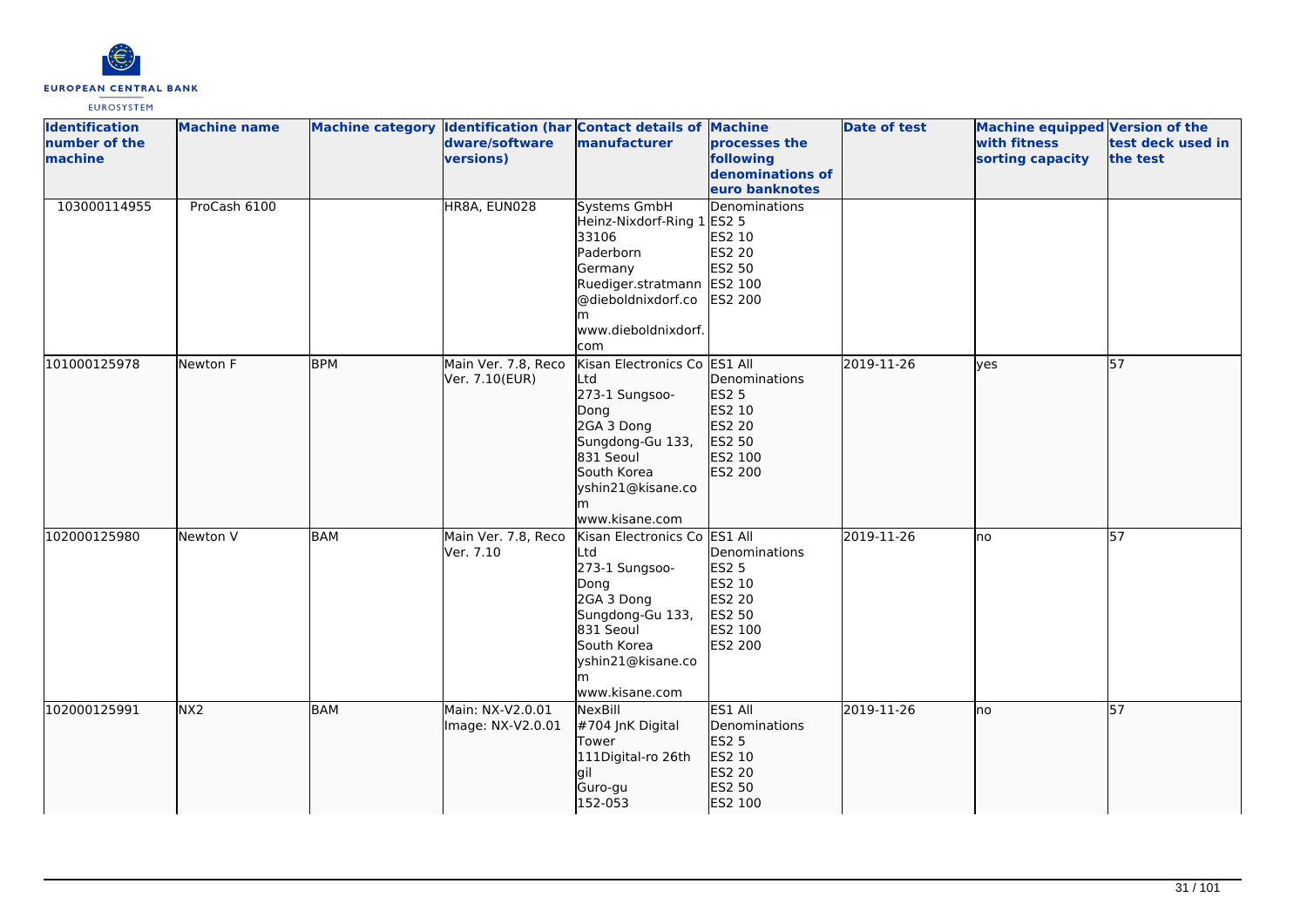

| <b>Identification</b><br>number of the<br>machine | <b>Machine name</b>                                                       |             | dware/software<br>versions) | Machine category Identification (har Contact details of Machine<br>manufacturer                                                               | processes the<br>following<br>denominations of<br>euro banknotes                  | <b>Date of test</b> | <b>Machine equipped Version of the</b><br>with fitness<br>sorting capacity | test deck used in<br>the test |
|---------------------------------------------------|---------------------------------------------------------------------------|-------------|-----------------------------|-----------------------------------------------------------------------------------------------------------------------------------------------|-----------------------------------------------------------------------------------|---------------------|----------------------------------------------------------------------------|-------------------------------|
|                                                   |                                                                           |             |                             | Seoul<br>Republic of Korea<br>stephen@nexbill.co.<br>kr<br>kaliming@nexbill.co.<br>kr                                                         | ES2 200                                                                           |                     |                                                                            |                               |
| 102000103893                                      | JL206V                                                                    | <b>BAM</b>  | 206V1801.<br>V206V.18.01    | Julong Europe GmbH ES1 All<br>Friedrich-Ebert-<br>Anlage 36<br>60325<br>Frankfurt<br>Germany                                                  | Denominations<br><b>ES2 5</b><br>ES2 10<br>ES2 20<br>ES2 50<br>ES2 100<br>ES2 200 | 2019-11-25          | Ino                                                                        | $\overline{57}$               |
| 103000108456<br>103000126390<br>103000126403      | CI-50 RBW-15X<br>CI-10B RBW-100<br>HVE-2XX<br>CI-100B_SDRB-100<br>HVE-2XX | <b>TARM</b> | HVE-2XX<br>0601             | <b>Glory Global</b><br>Solutions<br>Thomas-Edison-Platz ES2 5<br>63263<br>Neu-Isenburg<br>Germany<br>www.gloryglobalsolu ES2 200<br>tions.com | ES1 All<br>Denominations<br>ES2 10<br>ES2 20<br>ES2 50<br>ES2 100                 | 2019-11-25          | lves                                                                       | 57                            |
| 103000121965<br>103000126083                      | CI-100B_SDRB-100<br>CI-10B RBW-100<br><b>HVE-100</b>                      | <b>TARM</b> | HVE-100<br>B <sub>8</sub>   | Glory Global<br>Solutions<br>Thomas-Edison-Platz ES2 5<br>63263<br>Neu-Isenburg<br>Germany<br>www.gloryglobalsolu ES2 200<br>tions.com        | ES1 All<br>Denominations<br>ES2 10<br>ES2 20<br>ES2 50<br>ES2 100                 | 2019-11-25          | lves                                                                       | 57                            |
| 102000125946                                      | JL206GF                                                                   | <b>BAM</b>  | 206GF1801<br>V206GF.18.01   | Julong Europe GmbH ES1 All<br>Friedrich-Ebert-<br>Anlage 36<br>60325<br>Frankfurt                                                             | Denominations<br><b>ES2 5</b><br>ES2 10<br>ES2 20                                 | 2019-11-25          | lno                                                                        | $\overline{57}$               |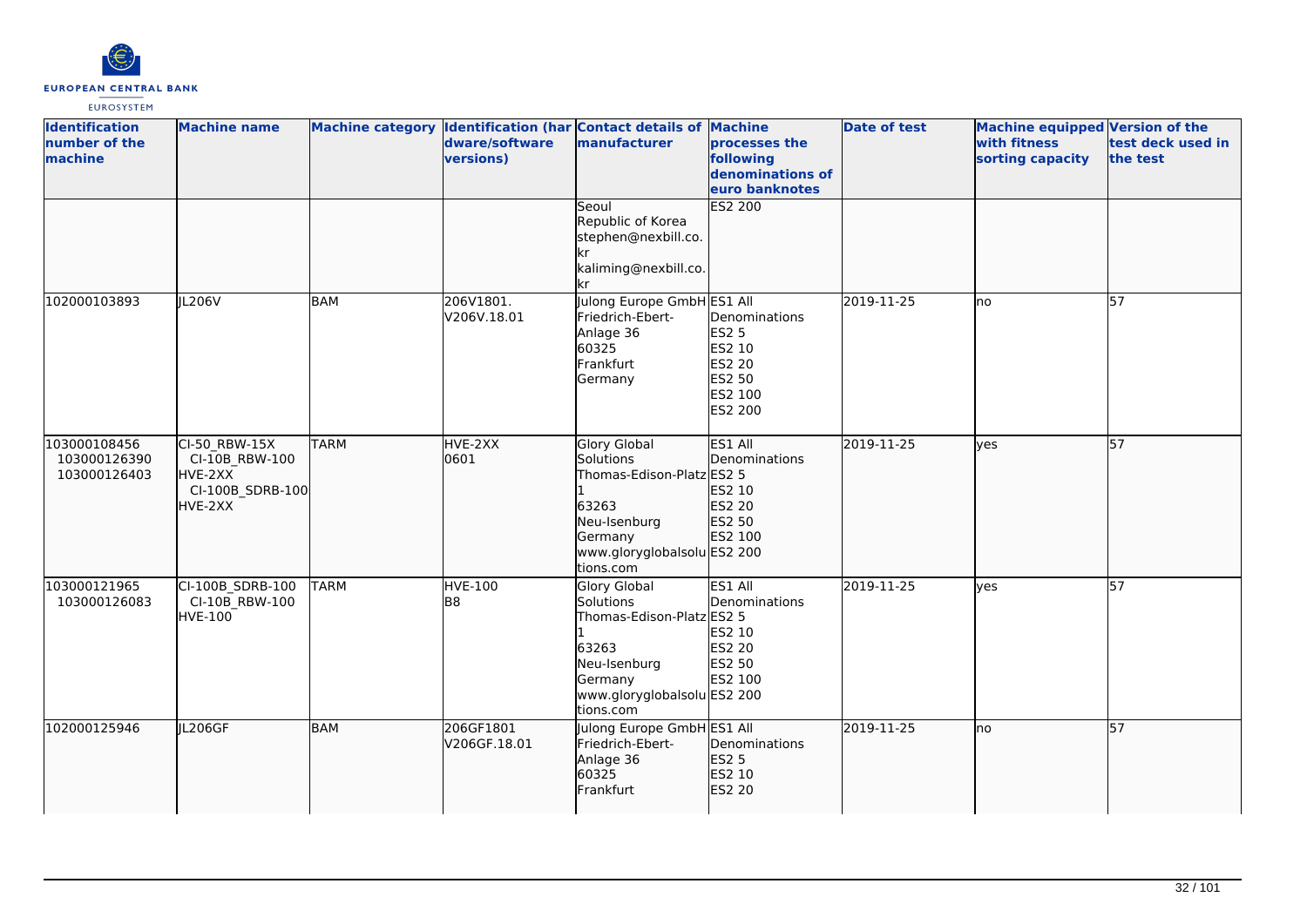

| <b>Identification</b><br>number of the<br>machine | <b>Machine name</b>                                  |             | dware/software<br>versions) | Machine category Identification (har Contact details of Machine<br>manufacturer<br>Germany                                                                                                                                                                     | processes the<br>following<br>denominations of<br>euro banknotes<br>ES2 50                   | <b>Date of test</b> | Machine equipped Version of the<br>with fitness<br>sorting capacity | test deck used in<br>the test |
|---------------------------------------------------|------------------------------------------------------|-------------|-----------------------------|----------------------------------------------------------------------------------------------------------------------------------------------------------------------------------------------------------------------------------------------------------------|----------------------------------------------------------------------------------------------|---------------------|---------------------------------------------------------------------|-------------------------------|
|                                                   |                                                      |             |                             |                                                                                                                                                                                                                                                                | ES2 100<br>ES2 200                                                                           |                     |                                                                     |                               |
| 101000125967                                      | JL5010                                               | <b>BPM</b>  | 50101801<br>V5010.18.01     | Julong Europe GmbH ES1 All<br>Friedrich-Ebert-<br>Anlage 36<br>60325<br>Frankfurt<br>Germany                                                                                                                                                                   | Denominations<br><b>ES2 5</b><br>ES2 10<br>ES2 20<br>ES2 50<br>ES2 100<br>ES2 200            | 2019-11-25          | yes                                                                 | 57                            |
| 104000126095<br>104000126108                      | CI-100B_SDRB-100<br>CI-10B RBW-100<br><b>HVE-100</b> | <b>TAM</b>  | <b>HVE-100</b><br>lB8       | <b>Glory Global</b><br>Solutions<br>(International)<br>Limited<br><b>Forest View</b><br>Crockford Lane<br>Chineham Business<br>Park<br>RG24 8QZ<br>Basingstoke<br>United Kingdom<br>philippe.macon@fr.g<br>lory-global.com<br>www.gloryglobalsolu<br>tions.com | ES1 All<br>Denominations<br><b>ES2 5</b><br>ES2 10<br>ES2 20<br>ES2 50<br>ES2 100<br>ES2 200 | 2019-11-25          | Ino                                                                 | 57                            |
| 103000113885<br>103000114410                      | ProCash 6000xe<br>ProCash6100xe                      | <b>TARM</b> | <b>RS25</b><br>HY89, EUN028 | Diebold Nixdorf<br>Systems GmbH<br>Heinz-Nixdorf-Ring 1 ES2 5<br>33106<br>Paderborn<br>Germany<br>Ruediger.stratmann ES2 100<br>@dieboldnixdorf.co<br>lm.<br>www.dieboldnixdorf.<br>com                                                                        | ES1 All<br>Denominations<br>ES2 10<br>ES2 20<br>ES2 50<br>ES2 200                            | 2019-11-22          | <b>ves</b>                                                          | 57                            |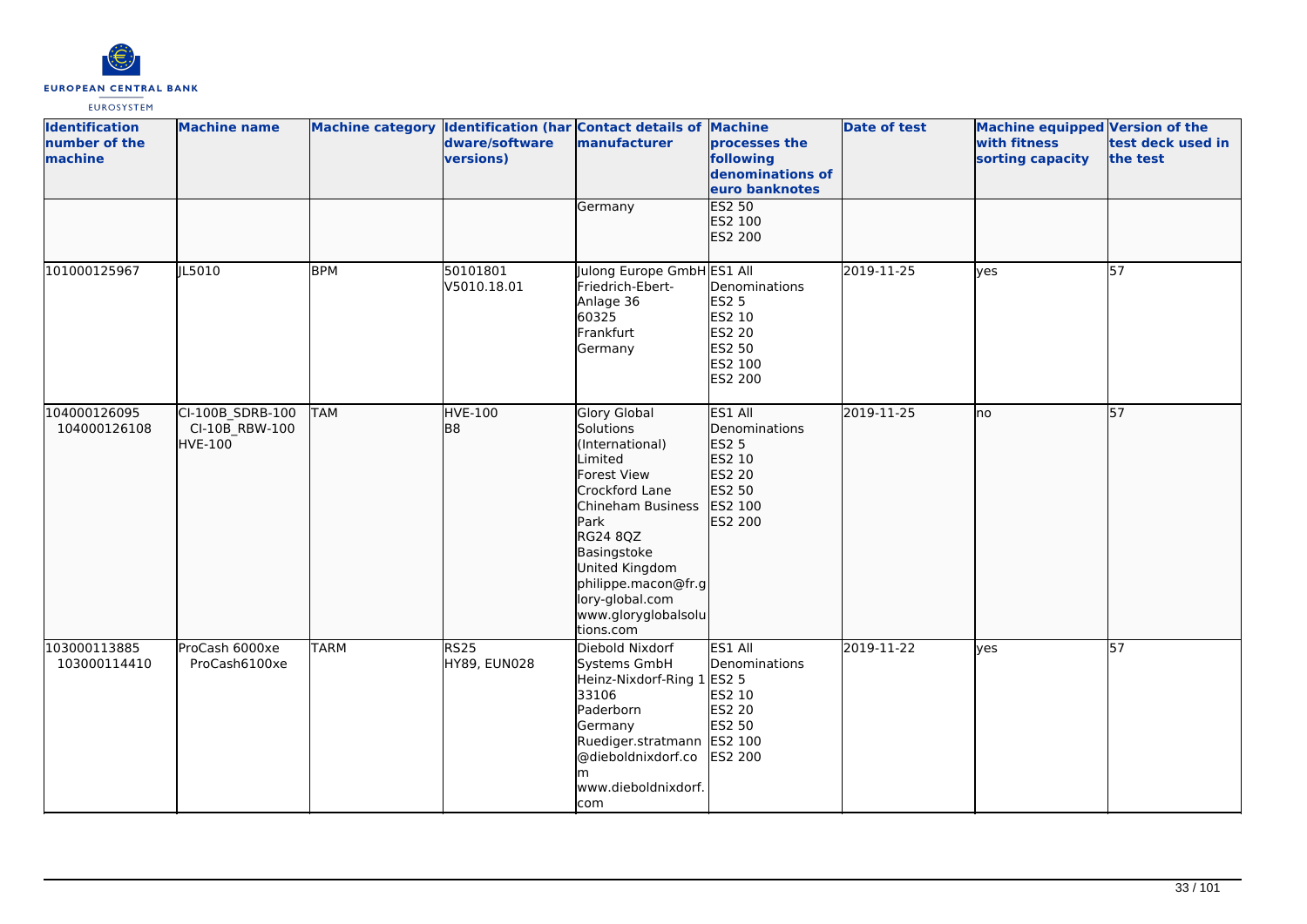

| <b>Identification</b><br>number of the<br>machine | <b>Machine name</b>                  |            | dware/software<br>versions)                          | Machine category Identification (har Contact details of Machine<br>manufacturer                                                                                                                                                                                | processes the<br>following<br>denominations of<br>euro banknotes                                           | <b>Date of test</b> | Machine equipped Version of the<br>with fitness<br>sorting capacity | test deck used in<br>the test |
|---------------------------------------------------|--------------------------------------|------------|------------------------------------------------------|----------------------------------------------------------------------------------------------------------------------------------------------------------------------------------------------------------------------------------------------------------------|------------------------------------------------------------------------------------------------------------|---------------------|---------------------------------------------------------------------|-------------------------------|
| 102000125935                                      | BIMAC B-666                          | <b>BAM</b> | 6481                                                 | Prema GmbH<br>Tychbodenstrasse 9<br>4663<br>Oftringen<br>Switzerland<br>sascha.steinmann@<br>brema.ch<br>www.prema.ch                                                                                                                                          | <b>ES1 All</b><br>Denominations<br>ES2 5<br>ES2 10<br>ES2 20<br>ES2 50<br>ES2 100<br>ES2 200               | 2019-11-22          | <b>I</b> no                                                         | 57                            |
| 101000100979                                      | <b>NTEGRA PLUS</b><br><b>FITNESS</b> | <b>BPM</b> | <b>NTEGRA PLUS</b><br><b>FITNESS BV</b><br>EUR_F:1.8 | Glory Global<br>Solutions<br>(International)<br>Limited<br><b>Forest View</b><br>Crockford Lane<br>Chineham Business<br>Park<br><b>RG24 8QZ</b><br>Basingstoke<br>United Kingdom<br>philippe.macon@fr.g<br>lory-global.com<br>www.gloryglobalsolu<br>tions.com | ES1 All<br>Denominations<br><b>ES2 5</b><br>ES2 10<br><b>ES2 20</b><br>ES2 50<br>ES2 100<br><b>ES2 200</b> | 2019-11-21          | <b>yes</b>                                                          | 57                            |
| 102000126184                                      | GFS-220                              | <b>BAM</b> | <b>GFS STD BV</b><br>0.4.0                           | <b>Glory Global</b><br>Solutions<br>(International)<br>Limited<br><b>Forest View</b><br>Crockford Lane<br>Chineham Business<br>Park<br>RG24 8QZ<br>Basingstoke<br>United Kingdom<br>philippe.macon@fr.g<br>lory-global.com<br>www.gloryglobalsolu<br>tions.com | ES1 All<br>Denominations<br>ES2 5<br>ES2 10<br>ES2 20<br>ES2 50<br>ES2 100<br>ES2 200                      | 2019-11-21          | Ino                                                                 | 57                            |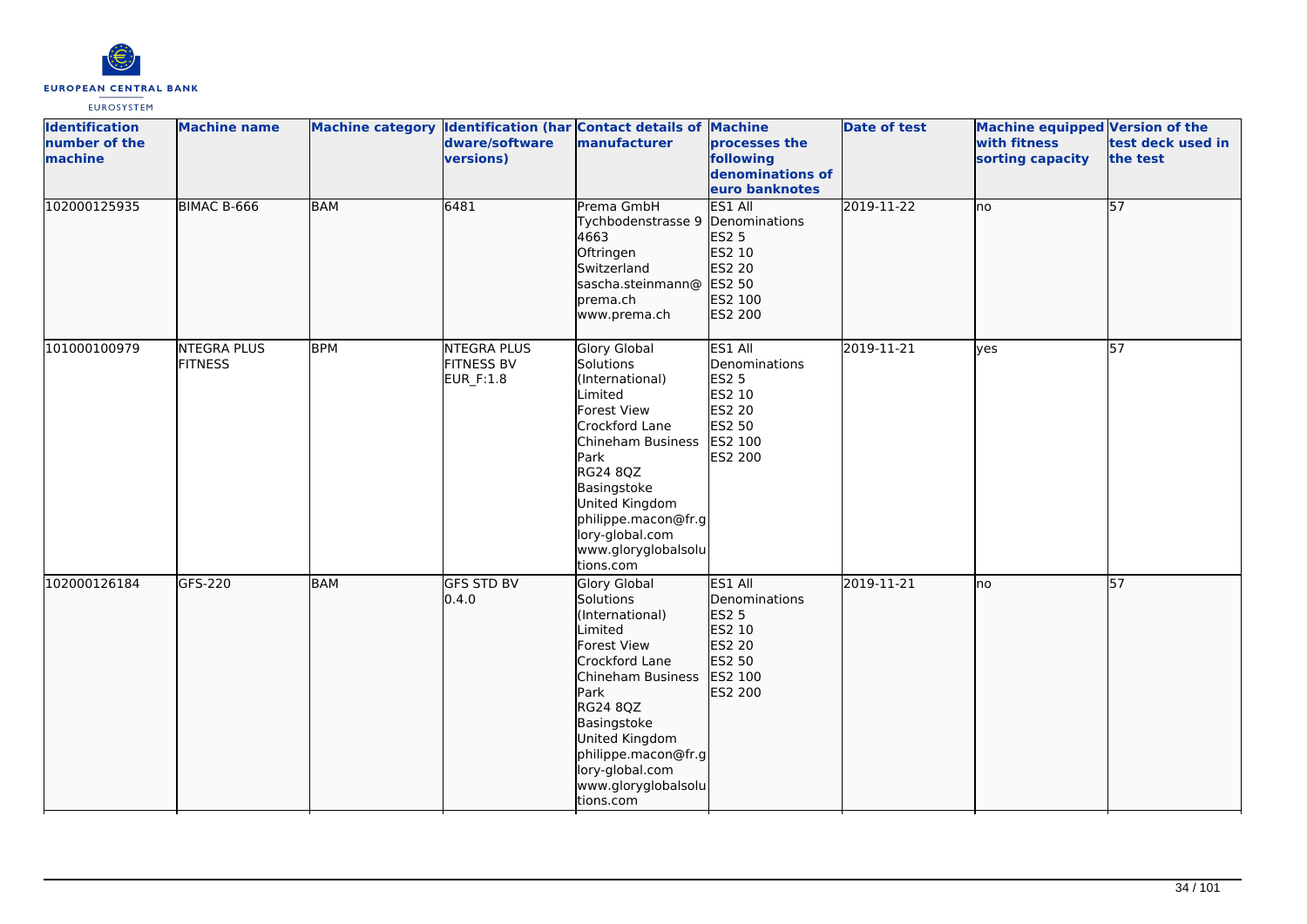

| <b>Identification</b><br>number of the<br>machine                                            | <b>Machine name</b>                                                                                                 |             | dware/software<br>versions)                         | Machine category Identification (har Contact details of Machine<br>manufacturer                                                                                                                                                                         | processes the<br>following<br>denominations of<br>euro banknotes                             | <b>Date of test</b> | <b>Machine equipped Version of the</b><br>with fitness<br>sorting capacity | test deck used in<br>the test |
|----------------------------------------------------------------------------------------------|---------------------------------------------------------------------------------------------------------------------|-------------|-----------------------------------------------------|---------------------------------------------------------------------------------------------------------------------------------------------------------------------------------------------------------------------------------------------------------|----------------------------------------------------------------------------------------------|---------------------|----------------------------------------------------------------------------|-------------------------------|
| 101000101550                                                                                 | <b>NTEGRA TS PRO</b><br><b>FITNESS</b>                                                                              | <b>BPM</b>  | <b>NTEGRA PRO</b><br><b>FITNESS BV</b><br>EUR_F:1.8 | <b>Glory Global</b><br>Solutions<br>(International)<br>Limited<br>Forest View<br>Crockford Lane<br>Chineham Business<br>Park<br>RG24 8QZ<br>Basingstoke<br>United Kingdom<br>philippe.macon@fr.g<br>lory-global.com<br>www.gloryglobalsolu<br>tions.com | ES1 All<br>Denominations<br><b>ES2 5</b><br>ES2 10<br>ES2 20<br>ES2 50<br>ES2 100<br>ES2 200 | 2019-11-20          | lyes                                                                       | 57                            |
| 103000102597<br>103000102600                                                                 | <b>RBG-200</b><br>RZ-200                                                                                            | <b>TARM</b> | <b>HVD-210</b><br>0608                              | Glory Global<br>Solutions<br>Thomas-Edison-Platz ES2 5<br>63263<br>Neu-Isenburg<br>Germany<br>www.gloryglobalsolu ES2 200<br>tions.com                                                                                                                  | ES1 All<br>Denominations<br>ES2 10<br>ES2 20<br>ES2 50<br>ES2 100                            | 2019-11-20          | lyes                                                                       | $\overline{57}$               |
| 101000104597<br>101000104600<br>101000104611<br>101000104622<br>101000104633<br>101000104644 | <b>USF-300</b><br><b>USF-100EU2</b><br><b>UW-500EU2</b><br><b>UW-600EU2</b><br><b>UW-700EU2</b><br><b>UW-800EU2</b> | <b>BPM</b>  | HVD-2xx<br>0403                                     | Glory Global<br>Solutions<br>Thomas-Edison-Platz ES2 5<br>63263<br>Neu-Isenburg<br>Germany<br>www.gloryglobalsolu ES2 200<br>tions.com                                                                                                                  | ES1 All<br>Denominations<br>ES2 10<br>ES2 20<br>ES2 50<br>ES2 100                            | 2019-11-20          | ves                                                                        | 57                            |
| 101000106533                                                                                 | USF-200                                                                                                             | <b>BPM</b>  | HVD-300<br>0021                                     | Glory Global<br>Solutions<br>Thomas-Edison-Platz ES2 5<br>63263<br>Neu-Isenburg                                                                                                                                                                         | <b>IES1 AII</b><br>Denominations<br>ES2 10<br>ES2 20<br>ES2 50                               | 2019-11-20          | ves                                                                        | 57                            |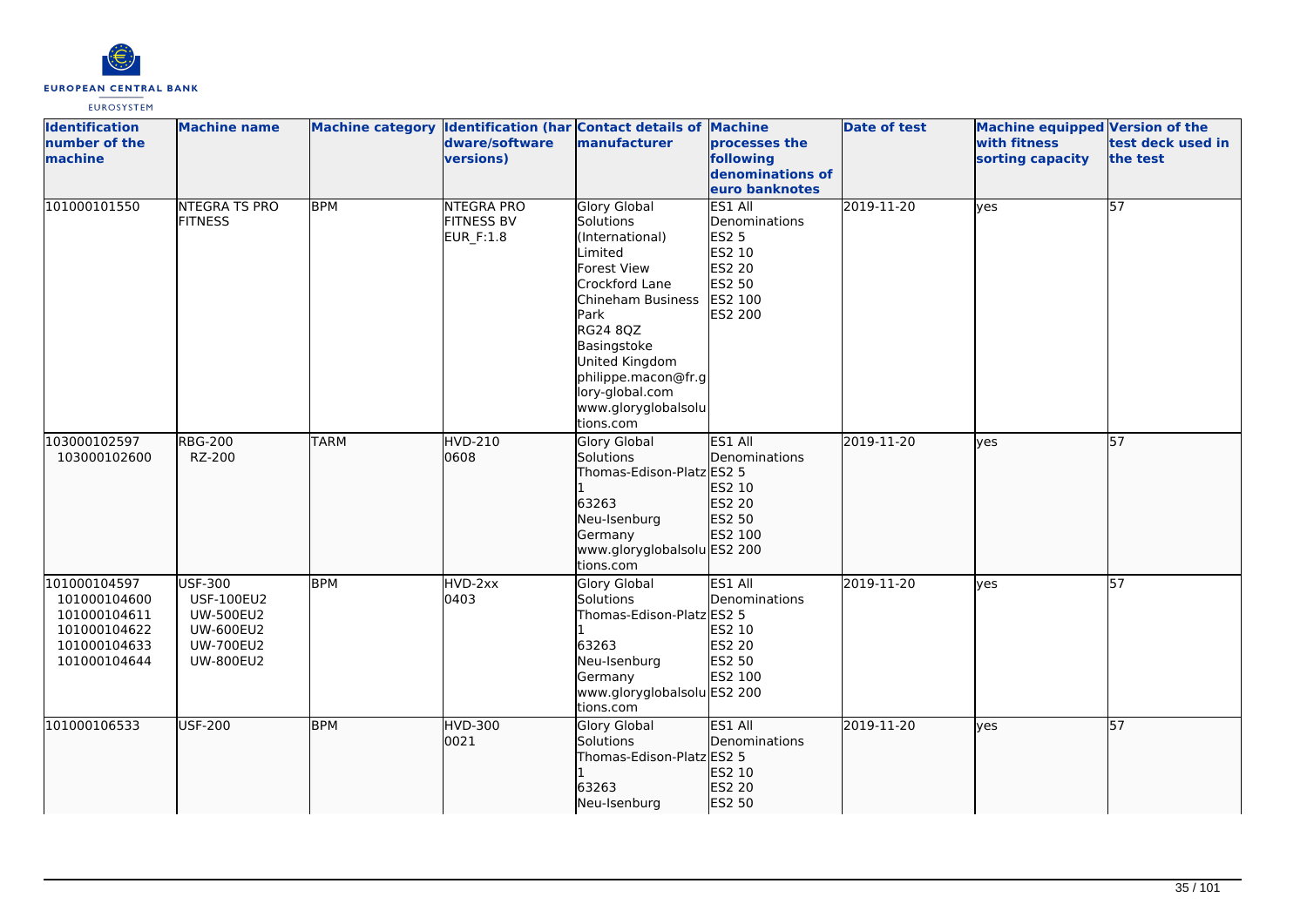

| <b>Identification</b><br>number of the<br>machine | <b>Machine name</b>          |             | dware/software<br>versions) | Machine category Identification (har Contact details of Machine<br>manufacturer                                                                                                  | processes the<br>following<br>denominations of<br>euro banknotes         | <b>Date of test</b> | <b>Machine equipped Version of the</b><br>with fitness<br>sorting capacity | test deck used in<br>the test |
|---------------------------------------------------|------------------------------|-------------|-----------------------------|----------------------------------------------------------------------------------------------------------------------------------------------------------------------------------|--------------------------------------------------------------------------|---------------------|----------------------------------------------------------------------------|-------------------------------|
|                                                   |                              |             |                             | Germany<br>www.gloryglobalsolu ES2 200<br>tions.com                                                                                                                              | <b>ES2 100</b>                                                           |                     |                                                                            |                               |
| 103000109856<br>103000109867                      | RZ-100<br><b>RZ-50</b>       | <b>TARM</b> | HVC-40<br>44                | <b>Glory Global</b><br>Solutions<br>Thomas-Edison-Platz ES2 5<br>63263<br>Neu-Isenburg<br>Germany<br>www.gloryglobalsolu ES2 200<br>tions.com                                    | ES1 All<br>Denominations<br>ES2 10<br><b>ES2 20</b><br>ES2 50<br>ES2 100 | 2019-11-20          | lves                                                                       | 57                            |
| 104000110188<br>104000110199                      | RZ-100<br><b>RZ-50</b>       | <b>TAM</b>  | HVC-40<br>5C                | Glory Global<br>Solutions<br>Thomas-Edison-Platz ES2 5<br>63263<br>Neu-Isenburg<br>Germany<br>www.gloryglobalsolu ES2 200<br>tions.com                                           | ES1 All<br>Denominations<br>ES2 10<br>ES2 20<br>ES2 50<br>ES2 100        | 2019-11-20          | lno                                                                        | 57                            |
| 103000114385<br>103000114396                      | ProCash 6000<br>ProCash 6100 | <b>TARM</b> | <b>RS25</b><br>HY89, EUN028 | Diebold Nixdorf<br>Systems GmbH<br>Heinz-Nixdorf-Ring 1 ES2 5<br>33106<br>Paderborn<br>Germany<br>Ruediger.stratmann ES2 100<br>@dieboldnixdorf.co<br>www.dieboldnixdorf.<br>com | <b>ES1 All</b><br>Denominations<br>ES2 10<br>ES2 20<br>ES2 50<br>ES2 200 | 2019-11-20          | lves                                                                       | 57                            |
| 103000116775<br>103000116786                      | CINEO C6060<br>CINEO C6060 T | <b>TARM</b> | RS32 Plus<br>ZG04.EUG005.05 | Diebold Nixdorf<br>Systems GmbH<br>Heinz-Nixdorf-Ring 1 ES2 5<br>33106<br>Paderborn<br>Germany                                                                                   | ES1 All<br>Denominations<br>ES2 10<br>ES2 20<br>ES2 50                   | 2019-11-20          | ves                                                                        | 57                            |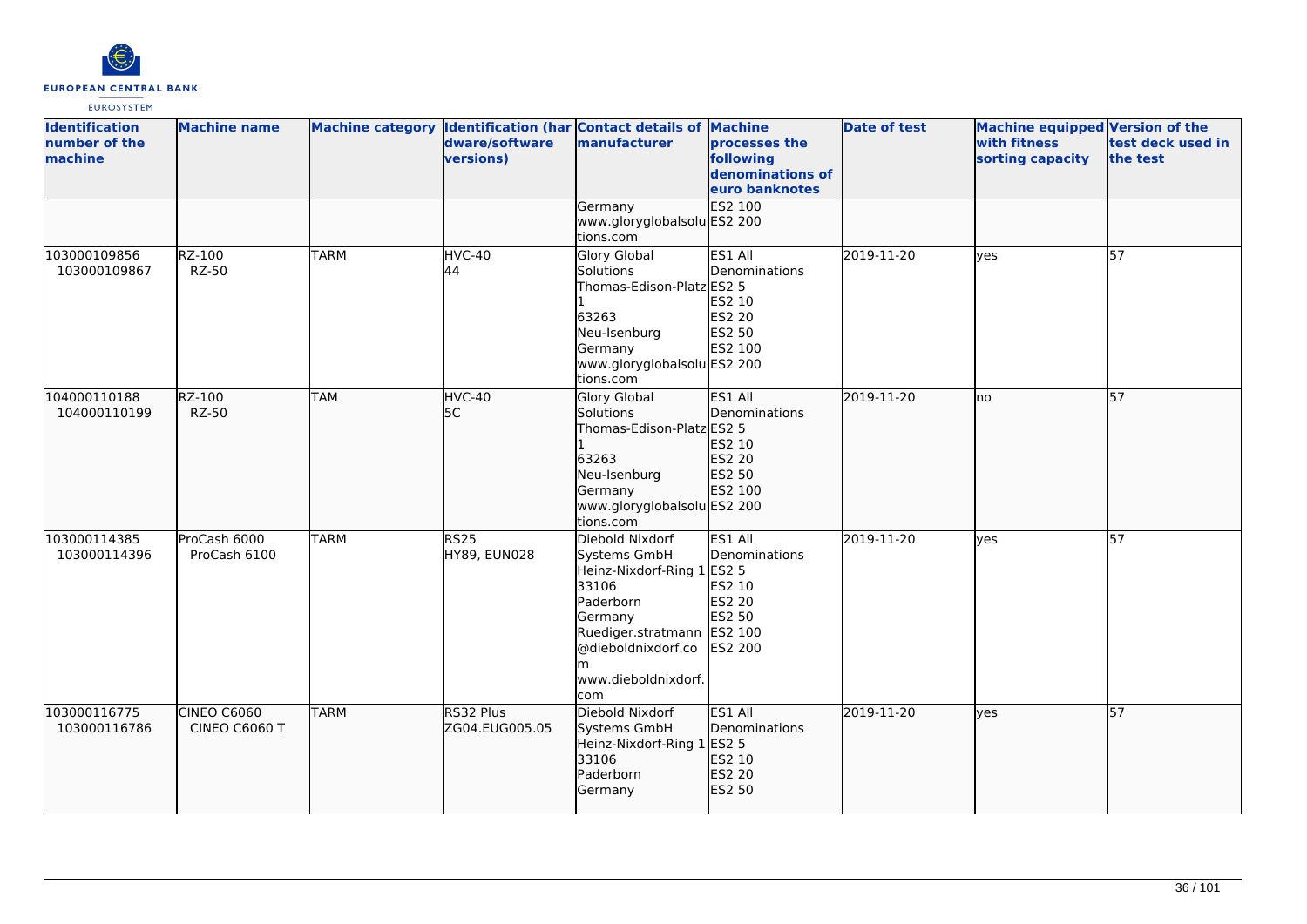

| <b>Identification</b><br>number of the<br>machine            | <b>Machine name</b>                        |            | dware/software<br>versions) | Machine category Identification (har Contact details of Machine<br>manufacturer                                                                                                                                                                  | processes the<br>following<br>denominations of<br>euro banknotes                                    | <b>Date of test</b> | Machine equipped Version of the<br>with fitness<br>sorting capacity | test deck used in<br>the test |
|--------------------------------------------------------------|--------------------------------------------|------------|-----------------------------|--------------------------------------------------------------------------------------------------------------------------------------------------------------------------------------------------------------------------------------------------|-----------------------------------------------------------------------------------------------------|---------------------|---------------------------------------------------------------------|-------------------------------|
|                                                              |                                            |            |                             | Ruediger.stratmann<br>@dieboldnixdorf.co<br>lm.<br>www.dieboldnixdorf.<br>com                                                                                                                                                                    | ES2 100<br>ES2 200                                                                                  |                     |                                                                     |                               |
| 102000126208                                                 | GFS-100                                    | <b>BAM</b> | GFS-BV<br>2703              | Glory Global<br>Solutions<br>Thomas-Edison-Platz ES2 5<br>63263<br>Neu-Isenburg<br>Germany<br>www.gloryglobalsolu ES2 200<br>tions.com                                                                                                           | ES1 All<br>Denominations<br>ES2 10<br>ES2 20<br><b>ES2 50</b><br>ES2 100                            | 2019-11-20          | lno                                                                 | 57                            |
| 102000126219<br>102000126220<br>102000126231<br>102000126242 | GFS-120B<br>GFS-110<br>GFS-120<br>GFS-120S | <b>BAM</b> | GFS-BV+MG<br>2703           | <b>GLORY LTD.</b><br>1-3-1, Shimoteno,<br>Himeji<br>670-8567<br>Hyogo<br><b>JAPAN</b><br>h.takagi@mail.glory. ES2 100<br>co.jp<br>http://www.glory-<br>global.com                                                                                | ES1 All<br>Denominations<br><b>ES2 5</b><br>ES2 10<br>ES2 20<br>ES2 50<br>ES2 200                   | 2019-11-20          | lno                                                                 | 57                            |
| 102000126253                                                 | GFS-120B                                   | <b>BAM</b> | GFS-BV+MG<br>2721           | Glory Global<br>Solutions<br>(International)<br>Limited<br>Forest View<br>Crockford Lane<br>Chineham Business<br>Park<br>RG24 8QZ<br>Basingstoke<br>United Kingdom<br>philippe.macon@fr.g<br>lory-global.com<br>www.gloryglobalsolu<br>tions.com | ES1 All<br>Denominations<br><b>ES2 5</b><br>ES2 10<br><b>ES2 20</b><br>ES2 50<br>ES2 100<br>ES2 200 | 2019-11-20          | lno                                                                 | 57                            |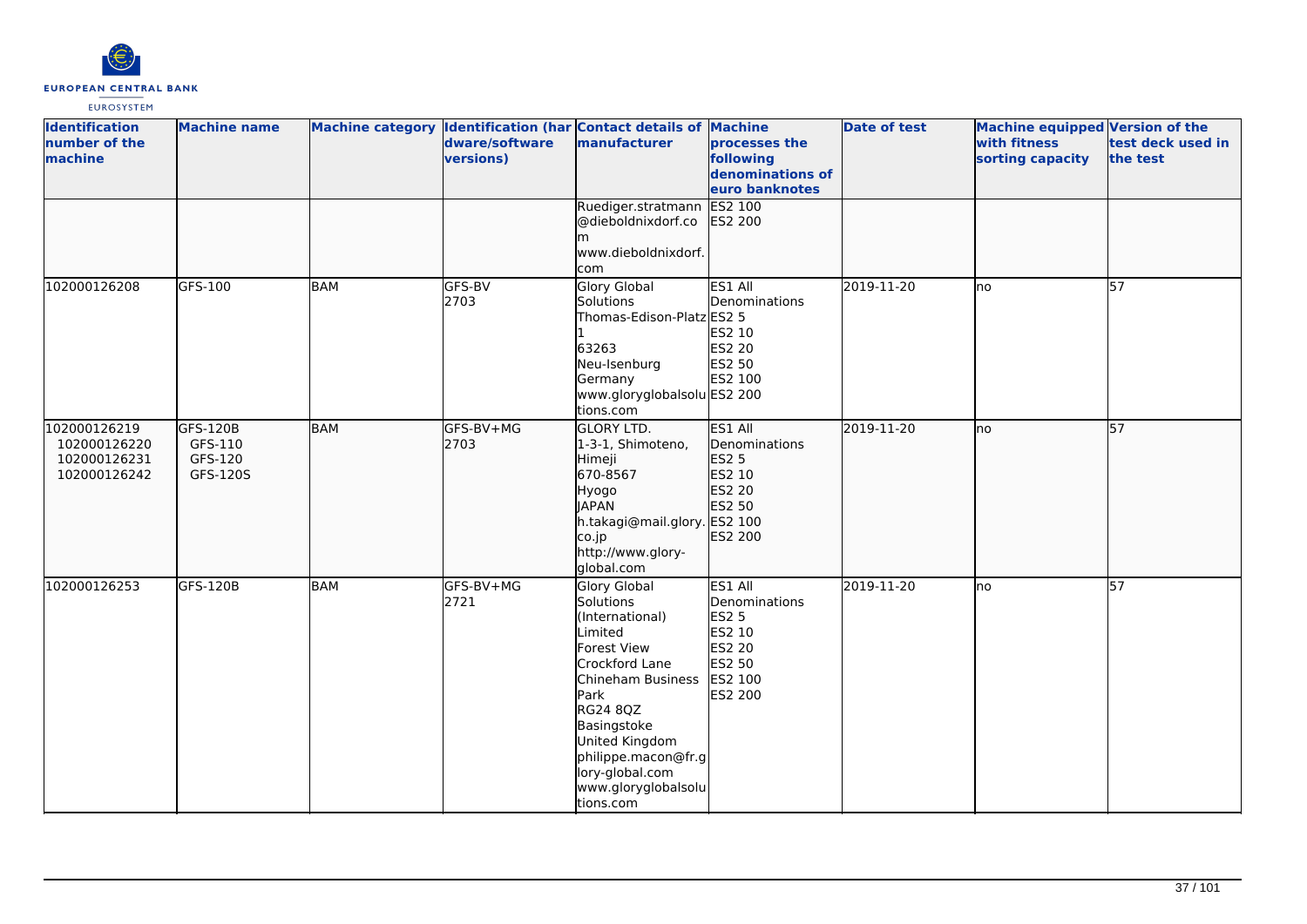

| <b>Identification</b><br>number of the<br>machine | <b>Machine name</b>                 |            | dware/software<br>versions)                         | Machine category Identification (har Contact details of Machine<br>manufacturer                                                                                                                                                                         | processes the<br>following<br>denominations of<br>euro banknotes                                           | <b>Date of test</b> | <b>Machine equipped Version of the</b><br>with fitness<br>sorting capacity | test deck used in<br>the test |
|---------------------------------------------------|-------------------------------------|------------|-----------------------------------------------------|---------------------------------------------------------------------------------------------------------------------------------------------------------------------------------------------------------------------------------------------------------|------------------------------------------------------------------------------------------------------------|---------------------|----------------------------------------------------------------------------|-------------------------------|
| 101000100980                                      | <b>NTEGRA PRO</b><br><b>FITNESS</b> | <b>BPM</b> | <b>NTEGRA PRO</b><br><b>FITNESS BV</b><br>EUR_F:1.8 | <b>Glory Global</b><br>Solutions<br>(International)<br>Limited<br>Forest View<br>Crockford Lane<br>Chineham Business<br>Park<br>RG24 8QZ<br>Basingstoke<br>United Kingdom<br>philippe.macon@fr.g<br>lory-global.com<br>www.gloryglobalsolu<br>tions.com | ES1 All<br>Denominations<br><b>ES2 5</b><br>ES2 10<br>ES2 20<br>ES2 50<br>ES2 100<br>ES2 200               | 2019-11-19          | lyes                                                                       | 57                            |
| 102000100992                                      | <b>NTEGRA PLUS</b>                  | <b>BAM</b> | NTEGRA PLUS STD<br><b>BV</b><br><b>EUR: 1.8</b>     | Glory Global<br>Solutions<br>(International)<br>Limited<br>Forest View<br>Crockford Lane<br>Chineham Business<br>Park<br>RG24 8QZ<br>Basingstoke<br>United Kingdom<br>philippe.macon@fr.g<br>lory-global.com<br>www.gloryglobalsolu<br>tions.com        | ES1 All<br>Denominations<br><b>ES2 5</b><br>ES2 10<br><b>ES2 20</b><br>ES2 50<br>ES2 100<br><b>ES2 200</b> | 2019-11-19          | Ino                                                                        | 57                            |
| 102000101562                                      | <b>NTEGRA TS STD</b>                | <b>BAM</b> | <b>NTEGRA STD BV</b><br>EUR:5.0                     | Glory Global<br>Solutions<br>(International)<br>Limited<br>Forest View<br>Crockford Lane<br>Chineham Business<br>Park<br>RG24 8QZ                                                                                                                       | ES1 All<br>Denominations<br>ES2 <sub>5</sub><br>ES2 10<br>ES2 20<br>ES2 50<br>ES2 100<br>ES2 200           | 2019-11-19          | lno                                                                        | 57                            |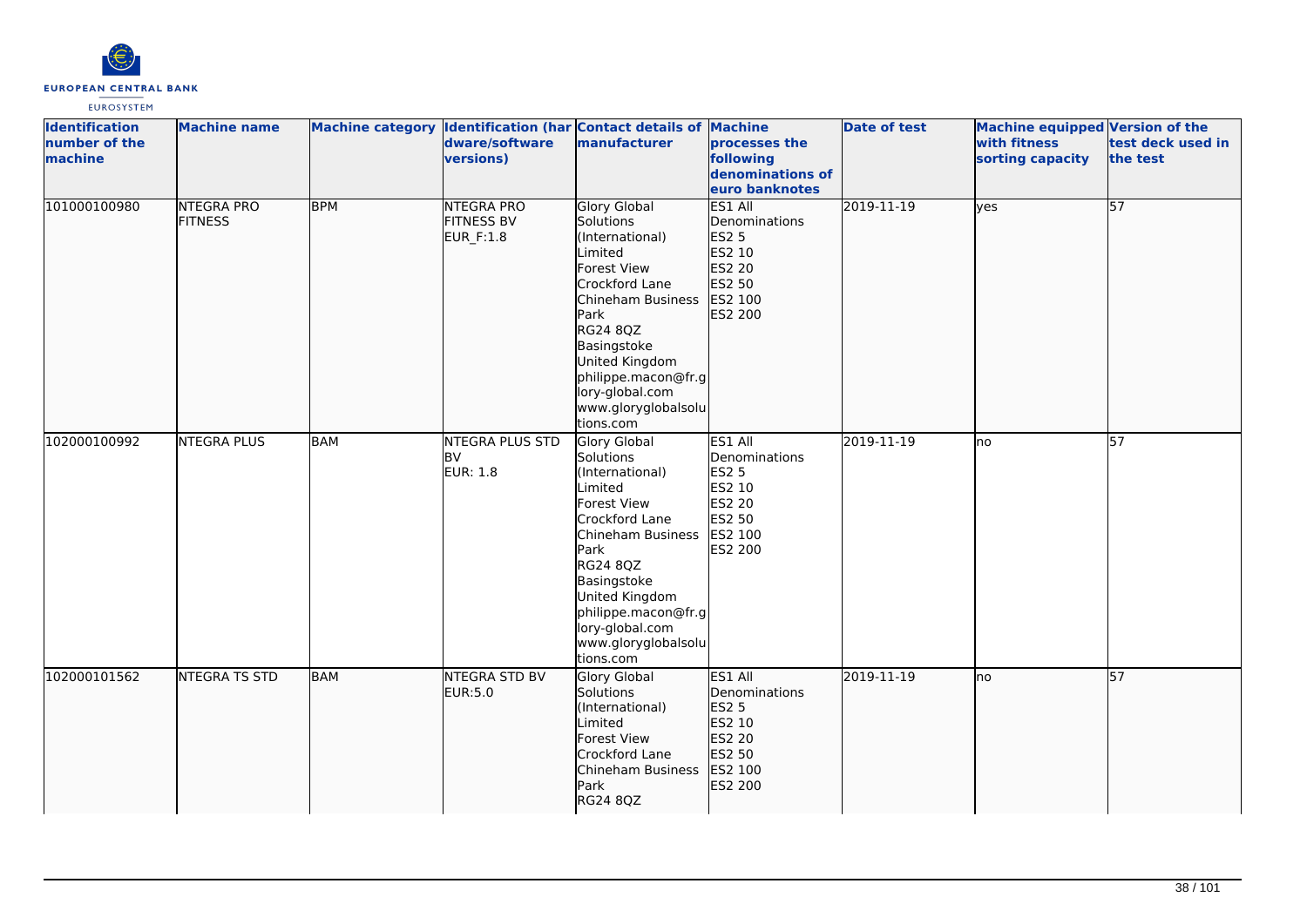

| <b>Identification</b><br>number of the<br>machine                                                                            | <b>Machine name</b>                                                                                                                      |            | dware/software<br>versions) | Machine category Identification (har Contact details of Machine<br>manufacturer                                                               | processes the<br>following<br>denominations of<br>euro banknotes  | <b>Date of test</b> | <b>Machine equipped Version of the</b><br>with fitness<br>sorting capacity | test deck used in<br>the test |
|------------------------------------------------------------------------------------------------------------------------------|------------------------------------------------------------------------------------------------------------------------------------------|------------|-----------------------------|-----------------------------------------------------------------------------------------------------------------------------------------------|-------------------------------------------------------------------|---------------------|----------------------------------------------------------------------------|-------------------------------|
|                                                                                                                              |                                                                                                                                          |            |                             | Basingstoke<br>United Kingdom<br>philippe.macon@fr.g<br>lory-global.com<br>www.gloryglobalsolu<br>tions.com                                   |                                                                   |                     |                                                                            |                               |
| 101000104074                                                                                                                 | <b>USF-50</b>                                                                                                                            | <b>BPM</b> | 0313                        | <b>Glory Global</b><br>Solutions<br>Thomas-Edison-Platz ES2 5<br>63263<br>Neu-Isenburg<br>Germany<br>www.gloryglobalsolu ES2 200<br>tions.com | ES1 All<br>Denominations<br>ES2 10<br>ES2 20<br>ES2 50<br>ES2 100 | 2019-11-19          | lves                                                                       | 57                            |
| 101000106203<br>101000106214<br>101000106225<br>101000106236<br>101000106247<br>101000106258<br>101000106269<br>101000114986 | USF-100<br><b>UW-500EU</b><br><b>UW-500EUD</b><br><b>UW-600EU</b><br>UW-600EUD<br><b>UWH-1000</b><br><b>UWH-1500</b><br><b>USF-100EU</b> | <b>BPM</b> | HVD-1XX<br>7102             | <b>Glory Global</b><br>Solutions<br>Thomas-Edison-Platz ES2 5<br>63263<br>Neu-Isenburg<br>Germany<br>www.gloryglobalsolu ES2 200<br>tions.com | ES1 All<br>Denominations<br>ES2 10<br>ES2 20<br>ES2 50<br>ES2 100 | 2019-11-19          | lves                                                                       | 57                            |
| 101000106270<br>101000106292<br>101000106305<br>101000106316<br>101000106327<br>101000106338<br>101000106349                 | <b>USF-300</b><br><b>UW-500EU2</b><br><b>UW-600EU2</b><br><b>UW-700EU2</b><br><b>UW-800EU2</b><br><b>USF-100EU2</b><br><b>USF-120</b>    | <b>BPM</b> | HVD-2xx<br>0313             | Glory Global<br>Solutions<br>Thomas-Edison-Platz ES2 5<br>63263<br>Neu-Isenburg<br>Germany<br>www.gloryglobalsolu ES2 200<br>tions.com        | ES1 All<br>Denominations<br>ES2 10<br>ES2 20<br>ES2 50<br>ES2 100 | 2019-11-19          | lves                                                                       | 57                            |
| 101000106407<br>101000106418<br>101000106429<br>101000106430                                                                 | UW-F4<br>UW-F8<br><b>UW-F12</b><br><b>UW-F16</b>                                                                                         | <b>BPM</b> | <b>HVD-310</b><br>0021      | Glory Global<br>Solutions<br>Thomas-Edison-Platz ES2 5<br>63263                                                                               | ES1 All<br>Denominations<br>ES2 10<br>ES2 20                      | 2019-11-19          | lyes                                                                       | $\overline{57}$               |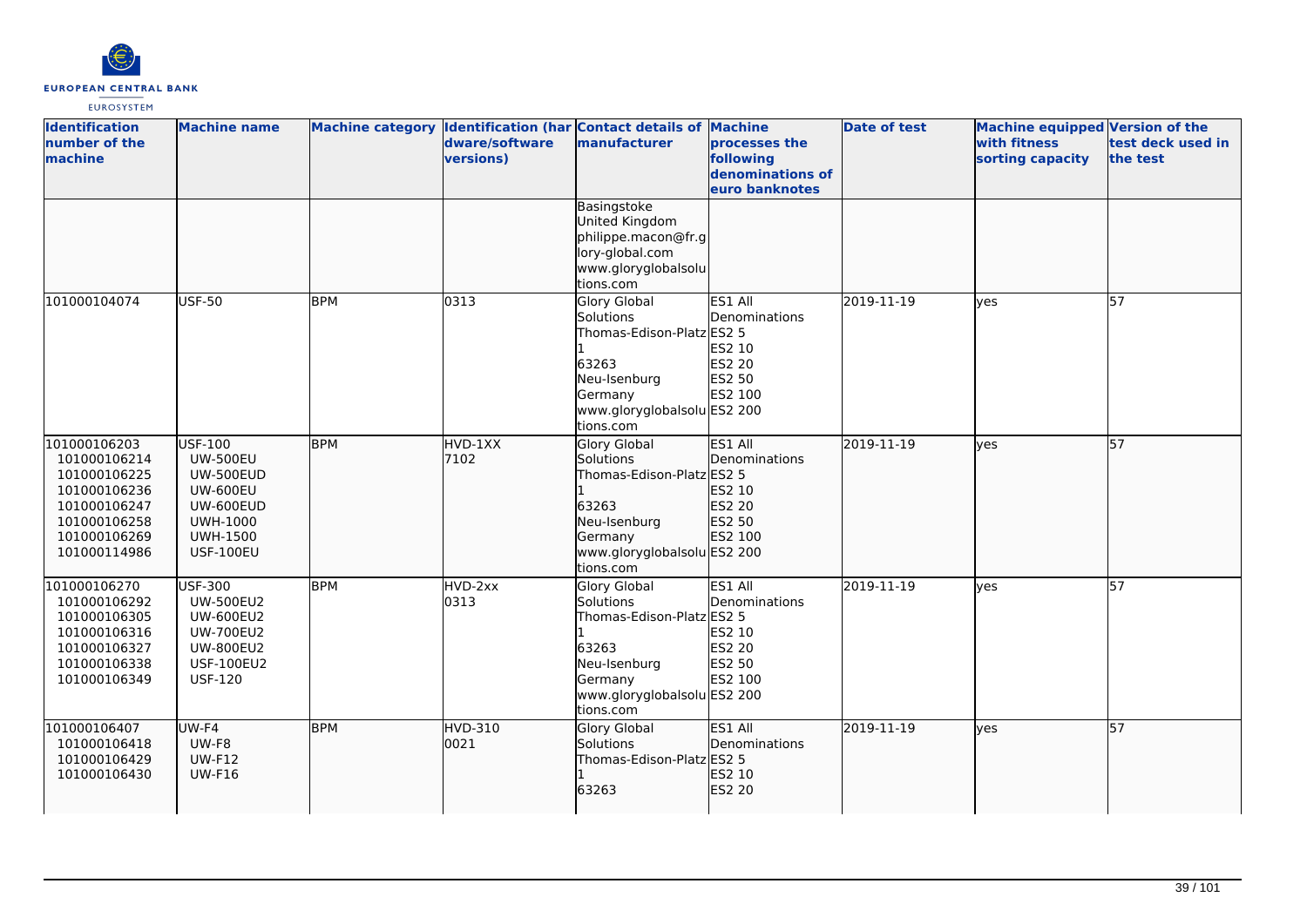

| <b>Identification</b><br>number of the<br>machine                                                                                                            | <b>Machine name</b>                                                                                                                                                             |             | dware/software<br>versions)                      | Machine category Identification (har Contact details of Machine<br>manufacturer                                                                                                        | processes the<br>following<br>denominations of<br>euro banknotes         | <b>Date of test</b> | <b>Machine equipped Version of the</b><br>with fitness<br>sorting capacity | test deck used in<br>the test |
|--------------------------------------------------------------------------------------------------------------------------------------------------------------|---------------------------------------------------------------------------------------------------------------------------------------------------------------------------------|-------------|--------------------------------------------------|----------------------------------------------------------------------------------------------------------------------------------------------------------------------------------------|--------------------------------------------------------------------------|---------------------|----------------------------------------------------------------------------|-------------------------------|
|                                                                                                                                                              |                                                                                                                                                                                 |             |                                                  | Neu-Isenburg<br>Germany<br>www.gloryglobalsolu ES2 200<br>tions.com                                                                                                                    | <b>ES2 50</b><br>ES2 100                                                 |                     |                                                                            |                               |
| 103000110427<br>103000110438<br>103000110449<br>103000110450<br>103000110461<br>103000110472<br>103000110483<br>103000110494<br>103000110508<br>103000110519 | CINEO $C6040$<br>CS 6040<br><b>CINEO C6020</b><br>CS 6020<br><b>CINEO C6040</b><br>Compact<br><b>CINEO C6050</b><br>CS 6040 Compact<br>CS 6050<br><b>CINEO C6030</b><br>CS 6030 | <b>TARM</b> | MOVE AWAA<br>MOVE_AWAA_EUR_1 Systems GmbH<br>035 | Diebold Nixdorf<br>Heinz-Nixdorf-Ring 1 ES2 5<br>33106<br>Paderborn<br>Germany<br>Ruediger.stratmann ES2 100<br>@dieboldnixdorf.co<br>www.dieboldnixdorf.<br>com                       | ES1 All<br>Denominations<br>ES2 10<br><b>ES2 20</b><br>ES2 50<br>ES2 200 | 2019-11-19          | ves                                                                        | 57                            |
| 103000113818<br>103000113829                                                                                                                                 | CINEO C6060<br>CINEO C6060 T                                                                                                                                                    | <b>TARM</b> | RS32<br>ZG04.EUG005.05                           | Diebold Nixdorf<br>Systems GmbH<br>Heinz-Nixdorf-Ring 1 ES2 5<br>33106<br>Paderborn<br>Germany<br>Ruediger.stratmann ES2 100<br>@dieboldnixdorf.co<br>lm<br>www.dieboldnixdorf.<br>com | ES1 All<br>Denominations<br>ES2 10<br>ES2 20<br>ES2 50<br>ES2 200        | 2019-11-19          | lves                                                                       | 57                            |
| 102000116672                                                                                                                                                 | GFR-220                                                                                                                                                                         | <b>BAM</b>  | 1801                                             | <b>Glory Global</b><br>Solutions<br>Thomas-Edison-Platz ES2 5<br>63263<br>Neu-Isenburg<br>Germany<br>www.gloryglobalsolu ES2 200<br>tions.com                                          | ES1 All<br>Denominations<br>ES2 10<br>ES2 20<br>ES2 50<br>ES2 100        | 2019-11-19          | lno                                                                        | 57                            |
| 101000126116<br>101000106429<br>101000106430                                                                                                                 | UW-F4<br><b>UW-F12</b><br><b>UW-F16</b>                                                                                                                                         | <b>BPM</b>  | <b>HVD-310</b><br>0022                           | <b>Glory Global</b><br>Solutions<br>Thomas-Edison-Platz ES2 5                                                                                                                          | ES1 All<br>Denominations                                                 | 2019-11-19          | ves                                                                        | 57                            |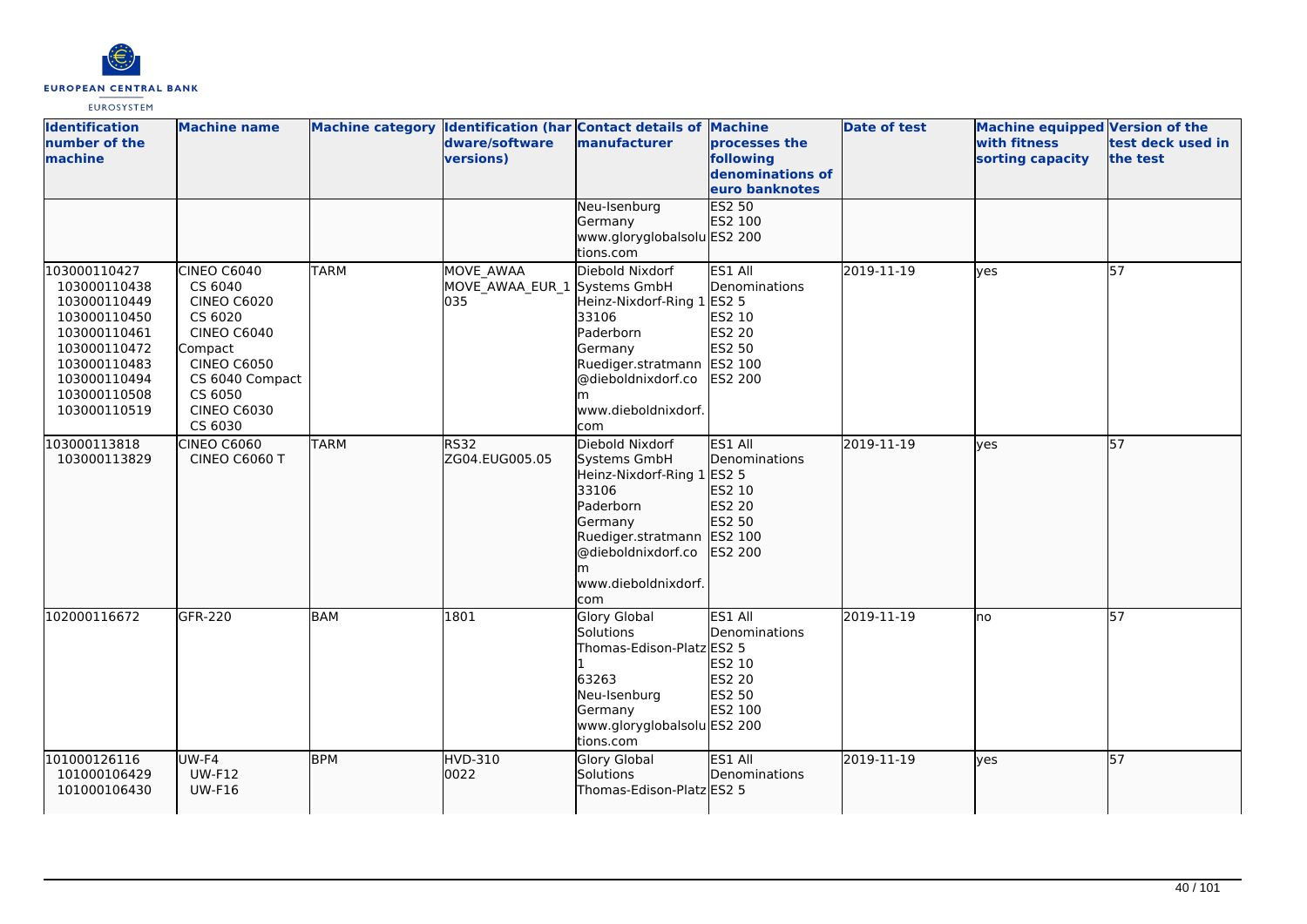

| <b>Identification</b><br>number of the<br>machine | <b>Machine name</b>         |            | dware/software<br>versions)                    | Machine category Identification (har Contact details of Machine<br>manufacturer                                                                                                                                                                         | processes the<br>following<br>denominations of<br>euro banknotes                                    | <b>Date of test</b> | Machine equipped Version of the<br>with fitness<br>sorting capacity | test deck used in<br>the test |
|---------------------------------------------------|-----------------------------|------------|------------------------------------------------|---------------------------------------------------------------------------------------------------------------------------------------------------------------------------------------------------------------------------------------------------------|-----------------------------------------------------------------------------------------------------|---------------------|---------------------------------------------------------------------|-------------------------------|
| 101000126149<br>101000126150<br>101000126161      | UW-F8<br>GDB-100<br>GDB-200 |            |                                                | 63263<br>Neu-Isenburg<br>Germany<br>www.gloryglobalsolu ES2 200<br>tions.com                                                                                                                                                                            | ES2 10<br>ES2 20<br>ES2 50<br>ES2 100                                                               |                     |                                                                     |                               |
| 101000126412                                      | <b>USF-200</b>              | <b>BPM</b> | <b>HVD-300</b><br>0022                         | <b>GLORY LTD.</b><br>1-3-1, Shimoteno,<br>Himeji<br>670-8567<br>Hyogo<br><b>JAPAN</b><br>h.takagi@mail.glory. ES2 100<br>co.jp<br>http://www.glory-<br>global.com                                                                                       | ES1 All<br>Denominations<br><b>ES2 5</b><br>ES2 10<br>ES2 20<br>ES2 50<br>ES2 200                   | 2019-11-19          | <b>ves</b>                                                          | $\overline{57}$               |
| 102000101301                                      | Ntegra STD                  | <b>BAM</b> | NTEGRA STD BV<br><b>EUR: 5.0</b>               | Glory Global<br><b>Solutions</b><br>(International)<br>Limited<br>Forest View<br>Crockford Lane<br>Chineham Business<br>Park<br>RG24 8QZ<br>Basingstoke<br>United Kingdom<br>philippe.macon@fr.g<br>lory-global.com<br>www.gloryglobalsolu<br>tions.com | ES1 All<br><b>Denominations</b><br>ES2 5<br>ES2 10<br>ES2 20<br>ES2 50<br>ES2 100<br>ES2 200        | 2019-11-18          | lno                                                                 | $\overline{57}$               |
| 102000101584                                      | <b>NTEGRA COMPACT</b>       | BAM        | NTEGRA COMPACT<br><b>BV</b><br><b>EUR: 1.8</b> | Glory Global<br>Solutions<br>(International)<br>Limited<br>Forest View<br>Crockford Lane<br>Chineham Business<br>Park                                                                                                                                   | ES1 All<br>Denominations<br><b>ES2 5</b><br>ES2 10<br><b>ES2 20</b><br>ES2 50<br>ES2 100<br>ES2 200 | 2019-11-18          | lno                                                                 | $\overline{57}$               |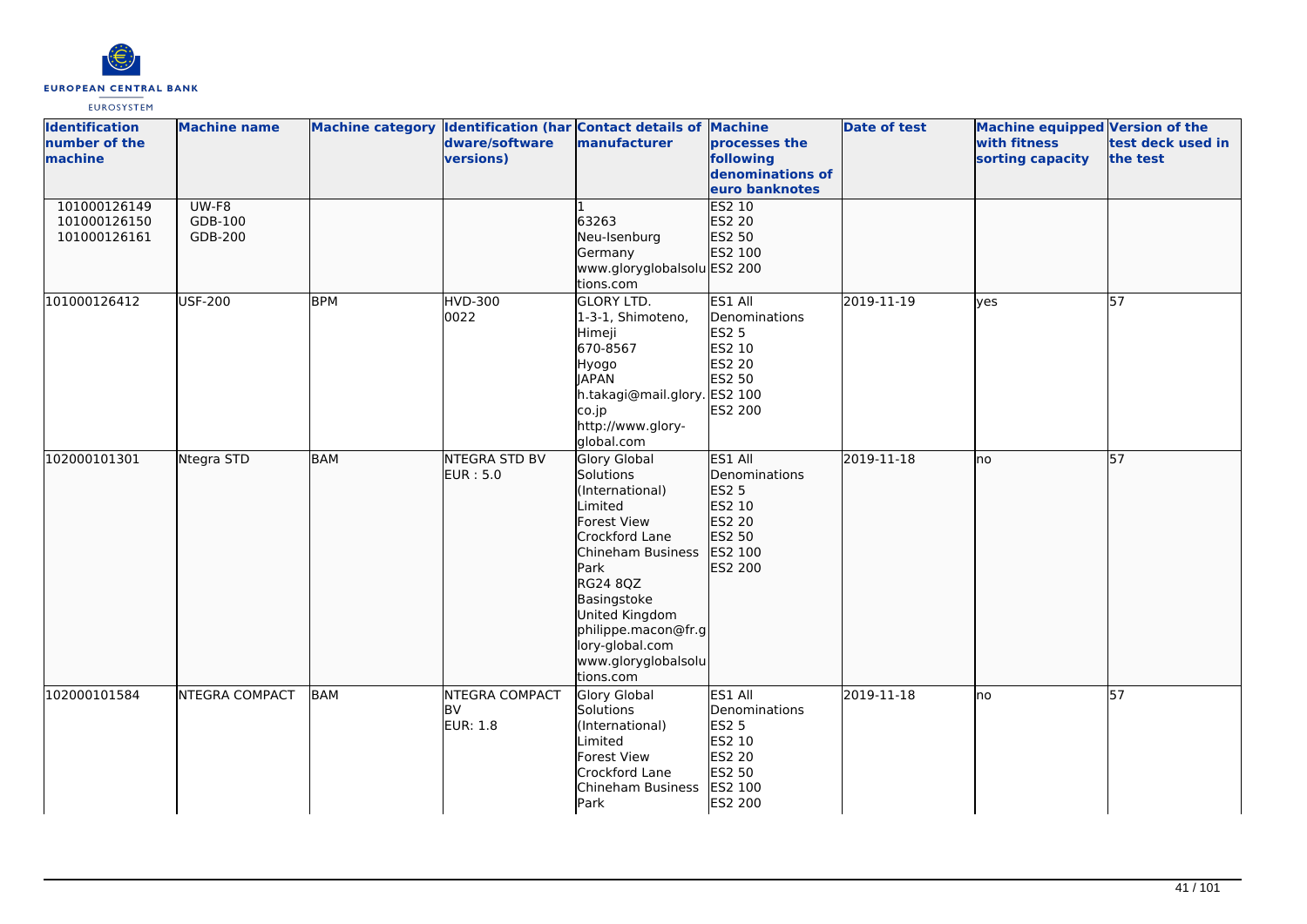

| <b>Identification</b><br>number of the<br>machine                                                                                            | <b>Machine name</b>                                                                                                                                               |            | dware/software<br>versions) | Machine category Identification (har Contact details of Machine<br>manufacturer                                                                                   | processes the<br>following<br>denominations of<br>euro banknotes           | <b>Date of test</b> | <b>Machine equipped Version of the</b><br>with fitness<br>sorting capacity | test deck used in<br>the test |
|----------------------------------------------------------------------------------------------------------------------------------------------|-------------------------------------------------------------------------------------------------------------------------------------------------------------------|------------|-----------------------------|-------------------------------------------------------------------------------------------------------------------------------------------------------------------|----------------------------------------------------------------------------|---------------------|----------------------------------------------------------------------------|-------------------------------|
|                                                                                                                                              |                                                                                                                                                                   |            |                             | <b>RG24 8QZ</b><br>Basingstoke<br>United Kingdom<br>philippe.macon@fr.g<br>lory-global.com<br>www.gloryglobalsolu<br>tions.com                                    |                                                                            |                     |                                                                            |                               |
| 102000102518                                                                                                                                 | GFS-120B                                                                                                                                                          | <b>BAM</b> | GFS-BV+MG<br>2521           | <b>GLORY LTD.</b><br>1-3-1, Shimoteno,<br>Himeji<br>670-8567<br>Hyogo<br><b>IAPAN</b><br>h.takagi@mail.glory. ES2 100<br>co.jp<br>http://www.glory-<br>global.com | ES1 All<br>Denominations<br>ES2 5<br>ES2 10<br>ES2 20<br>ES2 50<br>ES2 200 | 2019-11-18          | lno                                                                        | 57                            |
| 101000104508<br>101000104519<br>101000104520<br>101000104531<br>101000104542<br>101000104553<br>101000104564<br>101000104575<br>101000104586 | <b>USF-100</b><br><b>USF-100EU</b><br><b>USF-120</b><br><b>UW-500EU</b><br><b>UW-500EUD</b><br><b>UW-600EU</b><br>UW-600EUD<br><b>UWH-1000</b><br><b>UWH-1500</b> | <b>BPM</b> | HVD-1XX<br>0437             | <b>Glory Global</b><br>Solutions<br>Thomas-Edison-Platz ES2 5<br>63263<br>Neu-Isenburg<br>Germany<br>www.gloryglobalsolu ES2 200<br>tions.com                     | ES1 All<br>Denominations<br>ES2 10<br>ES2 20<br>ES2 50<br>ES2 100          | 2019-11-18          | lves                                                                       | 57                            |
| 101000109821                                                                                                                                 | USF-50                                                                                                                                                            | <b>BPM</b> | 0403                        | <b>Glory Global</b><br>Solutions<br>Thomas-Edison-Platz ES2 5<br>63263<br>Neu-Isenburg<br>Germany<br>www.gloryglobalsolu ES2 200<br>tions.com                     | ES1 All<br>Denominations<br>ES2 10<br>ES2 20<br>ES2 50<br>ES2 100          | 2019-11-18          | lves                                                                       | 57                            |
| 101000109832                                                                                                                                 | <b>USF-51</b>                                                                                                                                                     | <b>BPM</b> | 0313                        | <b>Glory Global</b><br>Solutions<br>Thomas-Edison-Platz ES2 5                                                                                                     | ES1 All<br>Denominations                                                   | 2019-11-18          | ves                                                                        | 57                            |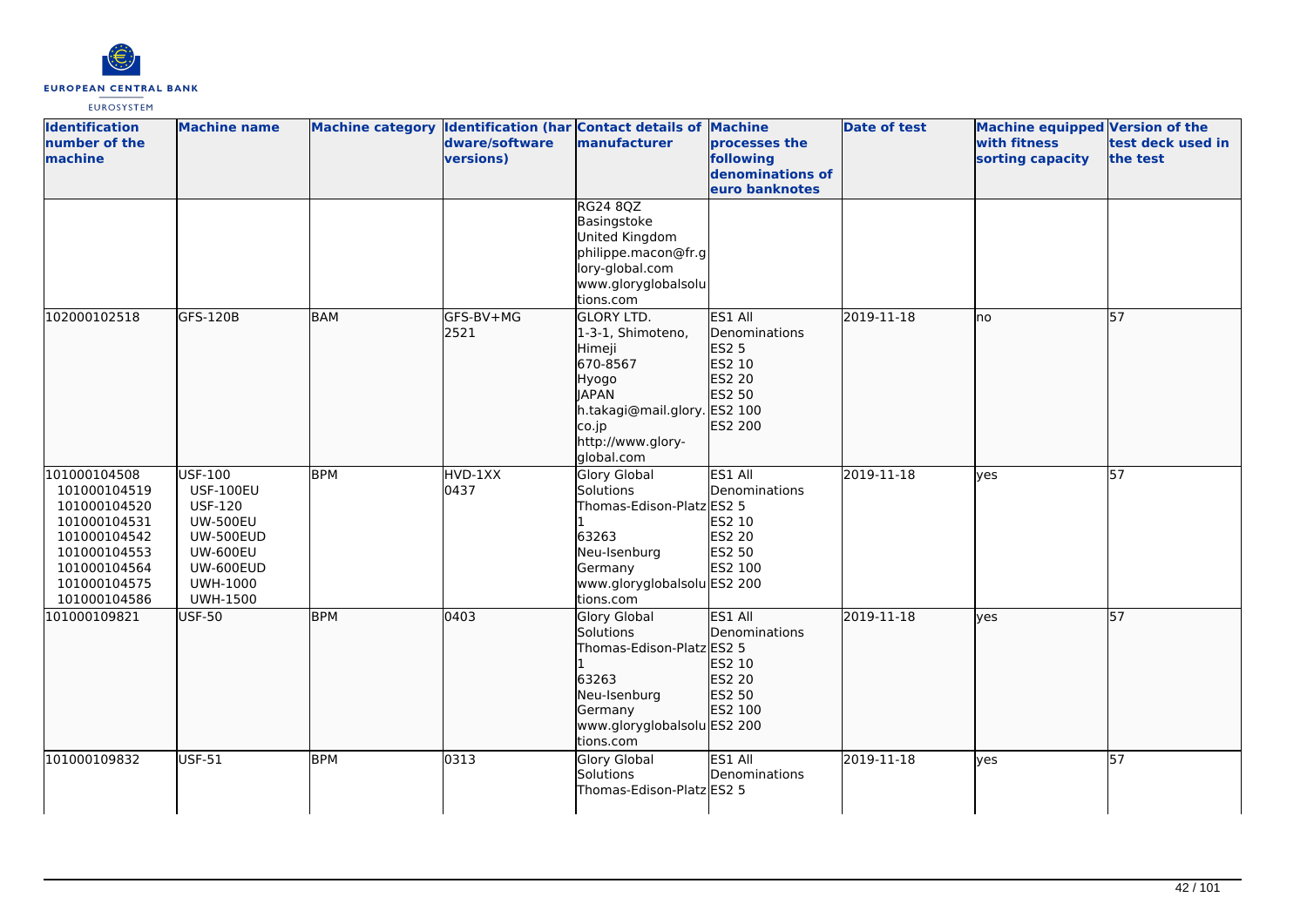

| <b>Identification</b><br>number of the<br>machine                                                                                                            | <b>Machine name</b>                                                                                                                               |             | dware/software<br>versions)                             | Machine category Identification (har Contact details of Machine<br>manufacturer                                                                                       | processes the<br>following<br>denominations of<br>euro banknotes<br>ES2 10                   | <b>Date of test</b> | Machine equipped Version of the<br>with fitness<br>sorting capacity | test deck used in<br>the test |
|--------------------------------------------------------------------------------------------------------------------------------------------------------------|---------------------------------------------------------------------------------------------------------------------------------------------------|-------------|---------------------------------------------------------|-----------------------------------------------------------------------------------------------------------------------------------------------------------------------|----------------------------------------------------------------------------------------------|---------------------|---------------------------------------------------------------------|-------------------------------|
|                                                                                                                                                              |                                                                                                                                                   |             |                                                         | 63263<br>Neu-Isenburg<br>Germany<br>www.gloryglobalsolu ES2 200<br>tions.com                                                                                          | ES2 20<br>ES2 50<br>ES2 100                                                                  |                     |                                                                     |                               |
| 101000109843                                                                                                                                                 | <b>USF-51</b>                                                                                                                                     | <b>BPM</b>  | 0403                                                    | Glory Global<br>Solutions<br>Thomas-Edison-Platz ES2 5<br>63263<br>Neu-Isenburg<br>Germany<br>www.gloryglobalsolu ES2 200<br>tions.com                                | <b>ES1 All</b><br>Denominations<br>ES2 10<br>ES2 20<br>ES2 50<br>ES2 100                     | 2019-11-18          | lyes                                                                | $\overline{57}$               |
| 103000110633<br>103000110644<br>103000110655<br>103000110666<br>103000110677<br>103000110688<br>103000110699<br>103000110702<br>103000110713<br>103000110724 | Cineo C6040<br>CS 6040<br>Cineo C6020<br>CS 6020<br>Cineo C6040<br>Compact<br>Cineo C6050<br>CS 6040 Compact<br>CS 6050<br>Cineo C6030<br>CS 6030 | <b>TARM</b> | <b>MOVE AWCA</b><br>MOVE AWAA EUR 1 Systems GmbH<br>035 | Diebold Nixdorf<br>Heinz-Nixdorf-Ring 1 ES2 5<br>33106<br>Paderborn<br>Germany<br>Ruediger.stratmann ES2 100<br>@dieboldnixdorf.co<br>m<br>www.dieboldnixdorf.<br>com | ES1 All<br>Denominations<br>ES2 10<br>ES2 20<br>ES2 50<br>ES2 200                            | 2019-11-18          | lves                                                                | $\overline{57}$               |
| 102000125116                                                                                                                                                 | HE-9100                                                                                                                                           | BAM         | $C-24$                                                  | Hilton Europe S.L.<br>Principe de Vergara<br>5-bajo dcha.<br>28001<br>Madrid<br>Spain<br>www.hiltoneurope.c<br>lom                                                    | ES1 All<br>Denominations<br><b>ES2 5</b><br>ES2 10<br>ES2 20<br>ES2 50<br>ES2 100<br>ES2 200 | 2019-11-08          | lno                                                                 | 57                            |
| 101000102276                                                                                                                                                 | IL206F                                                                                                                                            | <b>BPM</b>  | 206F1801<br>V206F.18.01                                 | Julong Europe GmbH ES1 All<br>Friedrich-Ebert-<br>Anlage 36                                                                                                           | Denominations<br><b>ES2 5</b>                                                                | 2019-11-07          | lyes                                                                | $\overline{57}$               |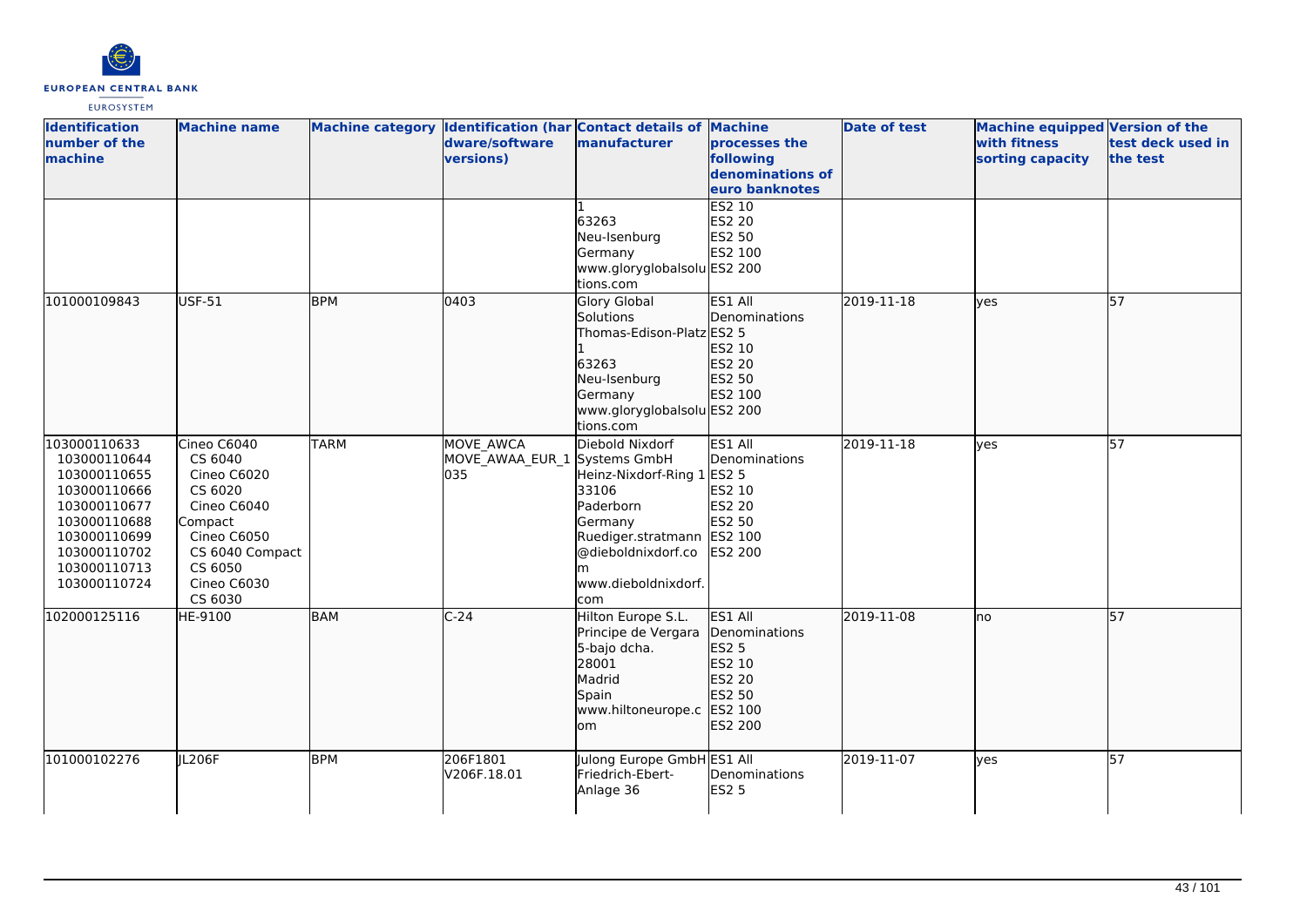

| <b>Identification</b><br>number of the<br>machine | <b>Machine name</b> |            | dware/software<br>versions) | Machine category Identification (har Contact details of Machine<br>manufacturer                      | processes the<br>following<br>denominations of<br>euro banknotes                             | <b>Date of test</b> | <b>Machine equipped Version of the</b><br>with fitness<br>sorting capacity | test deck used in<br>the test |
|---------------------------------------------------|---------------------|------------|-----------------------------|------------------------------------------------------------------------------------------------------|----------------------------------------------------------------------------------------------|---------------------|----------------------------------------------------------------------------|-------------------------------|
|                                                   |                     |            |                             | 60325<br>Frankfurt<br>Germany                                                                        | ES2 10<br>ES2 20<br>ES2 50<br>ES2 100<br>ES2 200                                             |                     |                                                                            |                               |
| 102000108581                                      | <b>PRC 928</b>      | <b>BAM</b> | M6300 1670                  | Procoin GmbH<br>Ampérestraße 7-11<br>63225<br>Langen<br>Germany<br>info@procoin.eu<br>www.procoin.de | ES1 All<br>Denominations<br>ES2 5<br>ES2 10<br>ES2 20<br>ES2 50<br>ES2 100<br>ES2 200        | 2019-11-07          | lno                                                                        | 57                            |
| 102000108638                                      | ProNote-F           | <b>BAM</b> | Reco: 1.40V                 | Procoin GmbH<br>Ampérestraße 7-11<br>63225<br>Langen<br>Germany<br>info@procoin.eu<br>www.procoin.de | ES1 All<br>Denominations<br><b>ES2 5</b><br>ES2 10<br>ES2 20<br>ES2 50<br>ES2 100<br>ES2 200 | 2019-11-07          | Ino                                                                        | $\overline{57}$               |
| 101000108648                                      | ProNote-F+          | <b>BPM</b> | Reco: 1.40F                 | Procoin GmbH<br>Ampérestraße 7-11<br>63225<br>Langen<br>Germany<br>info@procoin.eu<br>www.procoin.de | ES1 All<br>Denominations<br>ES2 5<br>ES2 10<br>ES2 20<br>ES2 50<br>ES2 100<br>ES2 200        | 2019-11-07          | lyes                                                                       | 57                            |
| 101000102287                                      | JL206GFF            | <b>BPM</b> | 206GFF1801<br>V206GFF.18.01 | Julong Europe GmbH ES1 All<br>Friedrich-Ebert-<br>Anlage 36<br>60325<br>Frankfurt                    | Denominations<br><b>ES2 5</b><br>ES2 10<br><b>ES2 20</b>                                     | 2019-11-06          | yes                                                                        | 57                            |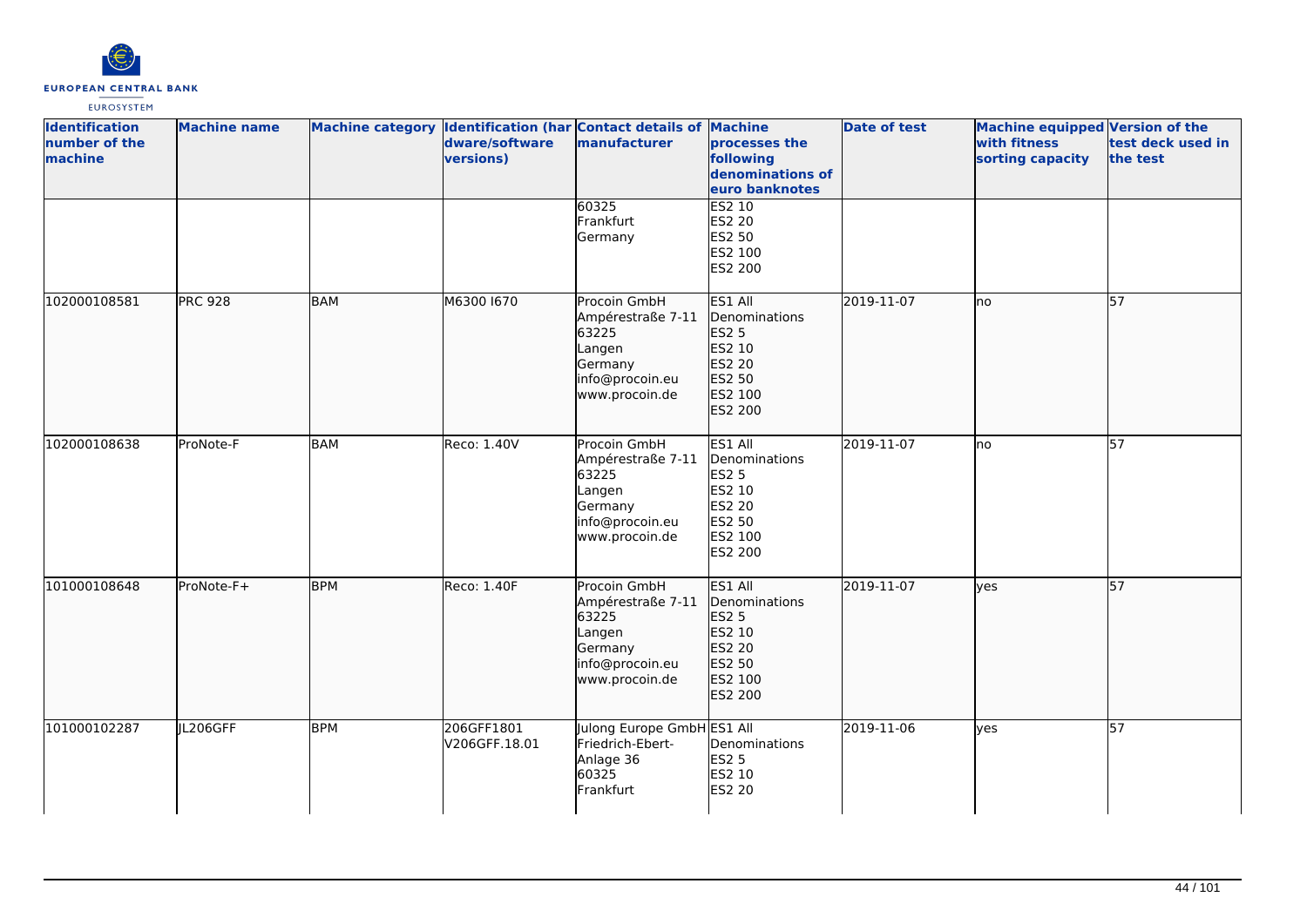

| <b>Identification</b><br>number of the<br>machine | <b>Machine name</b>          |            | dware/software<br>versions) | Machine category Identification (har Contact details of Machine<br>manufacturer                                                                          | processes the<br>following<br>denominations of<br>euro banknotes                             | <b>Date of test</b> | Machine equipped Version of the<br>with fitness<br>sorting capacity | test deck used in<br>the test |
|---------------------------------------------------|------------------------------|------------|-----------------------------|----------------------------------------------------------------------------------------------------------------------------------------------------------|----------------------------------------------------------------------------------------------|---------------------|---------------------------------------------------------------------|-------------------------------|
|                                                   |                              |            |                             | Germany                                                                                                                                                  | ES2 50<br>ES2 100<br>ES2 200                                                                 |                     |                                                                     |                               |
| 101000102356                                      | JL3031                       | <b>BPM</b> | 30311801<br>V3031.18.01     | Julong Europe GmbH ES1 All<br>Friedrich-Ebert-<br>Anlage 36<br>60325<br>Frankfurt<br>Germany                                                             | Denominations<br><b>ES2 5</b><br>ES2 10<br>ES2 20<br>ES2 50<br>ES2 100<br>ES2 200            | 2019-11-06          | ves                                                                 | 57                            |
| 102000125047                                      | BPS <sub>B1</sub>            | BAM        | EUR 002.115                 | Giesecke & Devrient ES1 All<br>GmbH<br>Prinzregentenstrass<br>le 159<br>81607<br>Munchen<br>Germany<br>www.gi-de.com                                     | Denominations<br><b>ES2 5</b><br>ES2 10<br>ES2 20<br>ES2 50<br>ES2 100<br>ES2 200            | 2019-11-06          | lno                                                                 | $\overline{57}$               |
| 101000125057<br>101000125068                      | GA-QFJ2101 A10<br>JBYD GA200 | <b>BPM</b> | EUR.03.02                   | Shangai Guao<br>Electronic<br>Technology Co., Ltd.<br>6, Alley 1225 TonPu<br>Road, PuTuo Distric<br>Shanghai<br>China<br>sales@gooao.cn<br>www.gu-ao.com | ES1 All<br>Denominations<br><b>ES2 5</b><br>ES2 10<br>ES2 20<br>ES2 50<br>ES2 100<br>ES2 200 | 2019-10-31          | yes                                                                 | 57                            |
| 102000101835<br>102000125081                      | Lince-600<br>BT-600          | <b>BAM</b> | IMAGEN 165L                 | Kobo Science &<br>Technology Co Ltd<br>Room 906 No.1<br>Building Runjie<br>Mansion Dengwei RdES2 20<br>PC 215011<br>Suzhou Jiangsu                       | ES1 All<br>Denominations<br><b>ES2 5</b><br>ES2 10<br>ES2 50<br>ES2 100                      | 2019-10-30          | no                                                                  | 57                            |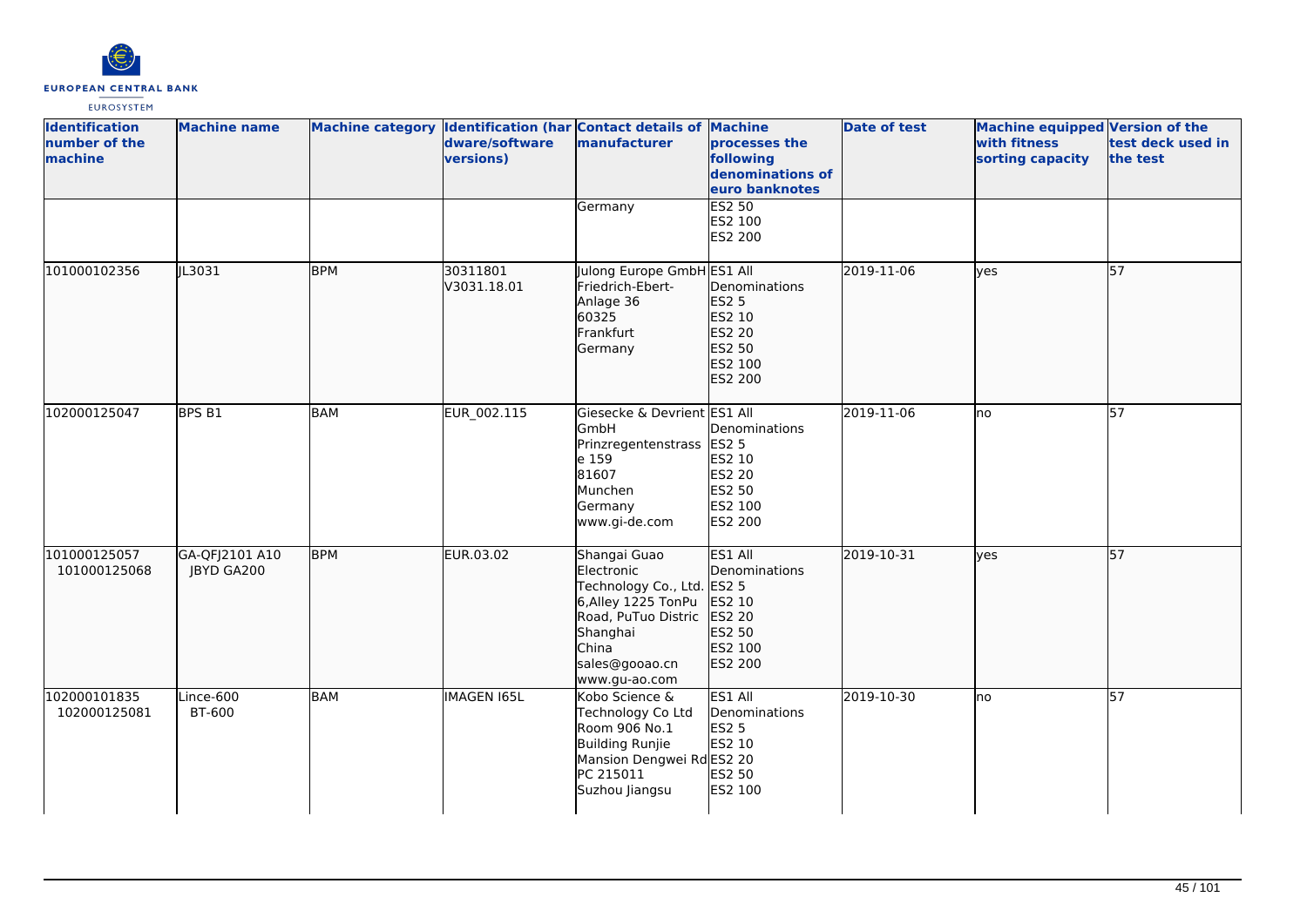

| <b>Identification</b><br>number of the<br>machine | <b>Machine name</b>   |            | dware/software<br>versions) | Machine category Identification (har Contact details of Machine<br>manufacturer                                                                                                                                                                | processes the<br>following<br>denominations of<br>euro banknotes                                    | <b>Date of test</b> | <b>Machine equipped Version of the</b><br>with fitness<br>sorting capacity | test deck used in<br>the test |
|---------------------------------------------------|-----------------------|------------|-----------------------------|------------------------------------------------------------------------------------------------------------------------------------------------------------------------------------------------------------------------------------------------|-----------------------------------------------------------------------------------------------------|---------------------|----------------------------------------------------------------------------|-------------------------------|
|                                                   |                       |            |                             | China<br>www.kobotechweb.c<br>om                                                                                                                                                                                                               | <b>ES2 200</b>                                                                                      |                     |                                                                            |                               |
| 101000124977                                      | MIB-11F               | <b>BPM</b> | 01.03                       | Hyundai MIB<br>International Co.<br>Ltd.<br>3301, A Bld, 17,<br>Gosan-ro 148beon-<br>lgil<br>15850<br>Gunpo-si, Gyeonggi- ES2 200<br>do, 15850, Gunpo<br>City<br>KOREA (Republic)<br>sjpark5423@hyunda<br>imib.com<br>www.hyundaimib.co<br>lm. | ES1 All<br>Denominations<br><b>ES2 5</b><br>ES2 10<br>ES2 20<br>ES2 50<br>ES2 100                   | 2019-10-30          | lves                                                                       | $\overline{57}$               |
| 101000125024<br>101000125035                      | GA-QFJ2101<br>BT-2101 | <b>BPM</b> | EUR.02.05                   | Shangai Guao<br>Electronic<br>Technology Co., Ltd.<br>6,Alley 1225 TonPu<br>Road, PuTuo Distric<br>Shanghai<br>China<br>sales@gooao.cn<br>www.gu-ao.com                                                                                        | ES1 All<br>Denominations<br><b>ES2 5</b><br>ES2 10<br><b>ES2 20</b><br>ES2 50<br>ES2 100<br>ES2 200 | 2019-10-30          | lves                                                                       | 57                            |
| 102000101506                                      | Numeron T             | <b>BAM</b> | EUR_V5.10._T                | Giesecke & Devrient ES1 All<br>GmbH<br>Prinzregentenstrass<br>e 159<br>81607<br>Munchen<br>Germany<br>www.gi-de.com                                                                                                                            | Denominations<br><b>ES2 5</b><br>ES2 10<br>ES2 20<br>ES2 50<br>ES2 100<br>ES2 200                   | 2019-10-22          | lno                                                                        | 57                            |
| 102000101528                                      | Numeron TU            | <b>BAM</b> | EUR_V5.10._TU               | Giesecke & Devrient ES1 All<br>GmbH                                                                                                                                                                                                            | Denominations                                                                                       | 2019-10-22          | lno                                                                        | 57                            |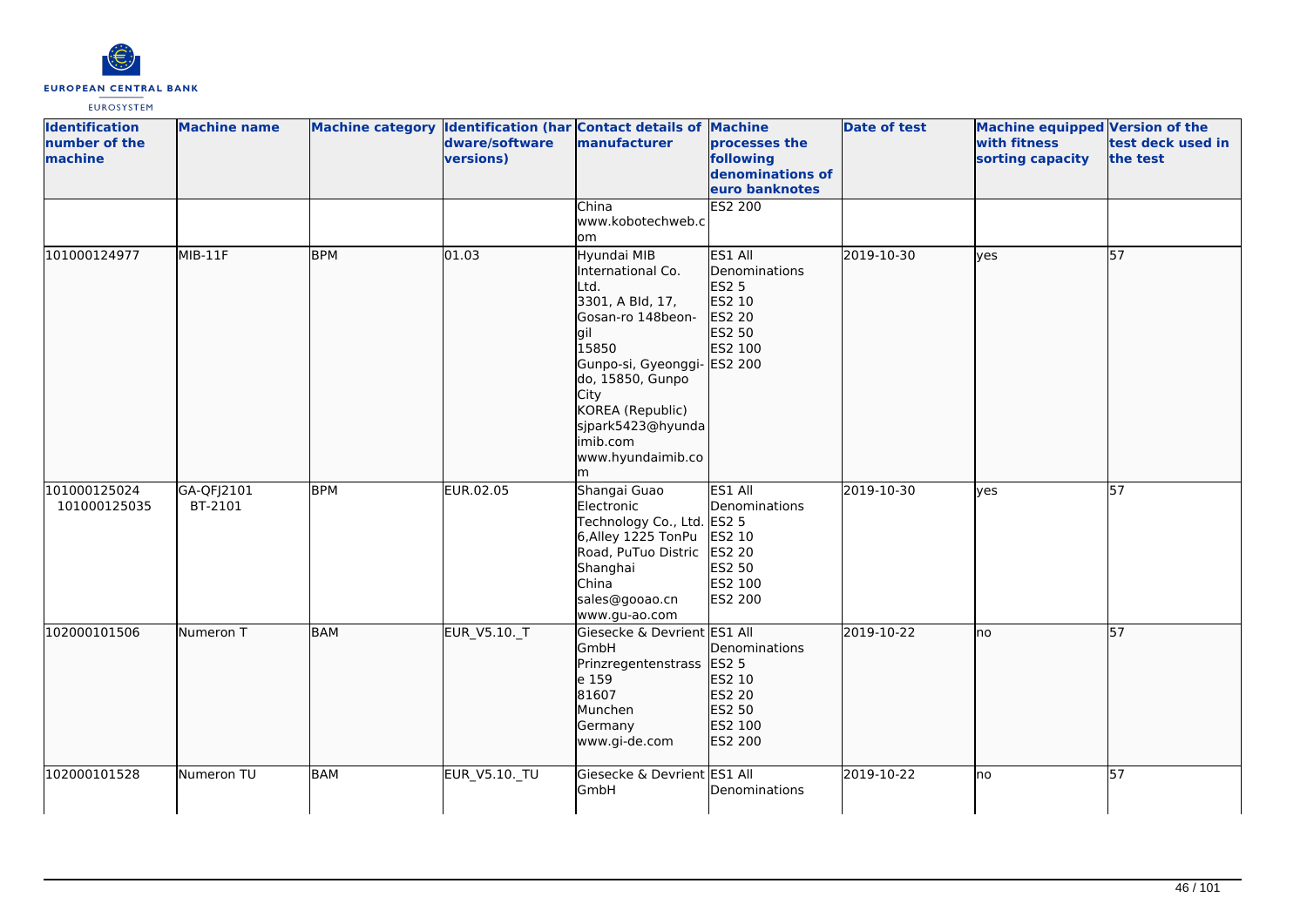

| <b>Identification</b><br>number of the<br>machine            | <b>Machine name</b>                                                                                     |             | dware/software<br>versions) | Machine category Identification (har Contact details of Machine<br>manufacturer                                            | processes the<br>following<br>denominations of<br>euro banknotes                                    | <b>Date of test</b> | <b>Machine equipped Version of the</b><br>with fitness<br>sorting capacity | test deck used in<br>the test |
|--------------------------------------------------------------|---------------------------------------------------------------------------------------------------------|-------------|-----------------------------|----------------------------------------------------------------------------------------------------------------------------|-----------------------------------------------------------------------------------------------------|---------------------|----------------------------------------------------------------------------|-------------------------------|
|                                                              |                                                                                                         |             |                             | Prinzregentenstrass<br>e 159<br>81607<br>Munchen<br>Germany<br>www.gi-de.com                                               | ES2 <sub>5</sub><br>ES2 10<br><b>ES2 20</b><br>ES2 50<br>ES2 100<br><b>ES2 200</b>                  |                     |                                                                            |                               |
| 101000101549                                                 | BPS C1-F                                                                                                | <b>BPM</b>  | HW Rel. 2.3<br>EUR_F02.104  | Giesecke & Devrient ES1 All<br>GmbH<br>Prinzregentenstrass<br>e 159<br>81607<br>Munchen<br>Germany<br>www.gi-de.com        | Denominations<br><b>ES2 5</b><br>ES2 10<br>ES2 20<br>ES2 50<br>ES2 100<br>ES2 200                   | 2019-10-22          | lves                                                                       | 57                            |
| 103000104668<br>103000104679<br>103000104680                 | <b>CASH RECYCLER</b><br>6611<br><b>CASH RECYCLER</b><br>PRO 6610<br><b>CASH RECYCLER</b><br>6610        | <b>TARM</b> | CashRay 90 F<br>013-08-02   | <b>NCR Financial</b><br>Solutions Group Ltd<br>3 Fulton Road<br>DD2 4SW Tayside<br>Dundee<br>United Kingdom<br>www.ncr.com | ES1 All<br>Denominations<br><b>ES2 5</b><br>ES2 10<br><b>ES2 20</b><br>ES2 50<br>ES2 100<br>ES2 200 | 2019-10-22          | lves                                                                       | 57                            |
| 104000104692<br>104000104705<br>104000104716                 | <b>CASH RECYCLER</b><br>6611<br><b>CASH RECYCLER</b><br><b>PRO 6610</b><br><b>CASH RECYCLER</b><br>6610 | <b>TAM</b>  | CashRay 90<br>013-08-02     | <b>NCR Financial</b><br>Solutions Group Ltd<br>3 Fulton Road<br>DD2 4SW Tayside<br>Dundee<br>United Kingdom<br>www.ncr.com | ES1 All<br>Denominations<br>ES2 5<br>ES2 10<br>ES2 20<br>ES2 50<br>ES2 100<br>ES2 200               | 2019-10-22          | lno                                                                        | 57                            |
| 103000104726<br>103000104737<br>103000104748<br>103000104759 | AST7000NT-R5<br>AST7000NT<br>AST7000-FT<br>AST7000-FT ER                                                | <b>TARM</b> | CashRay 90 F<br>141-98-01   | Cima S.p.A.<br>Via di Mezzo 2/4<br>41037<br>Mirandola (MO)                                                                 | ES1 All<br>Denominations<br><b>ES2 5</b><br>ES2 10                                                  | 2019-10-22          | lyes                                                                       | 57                            |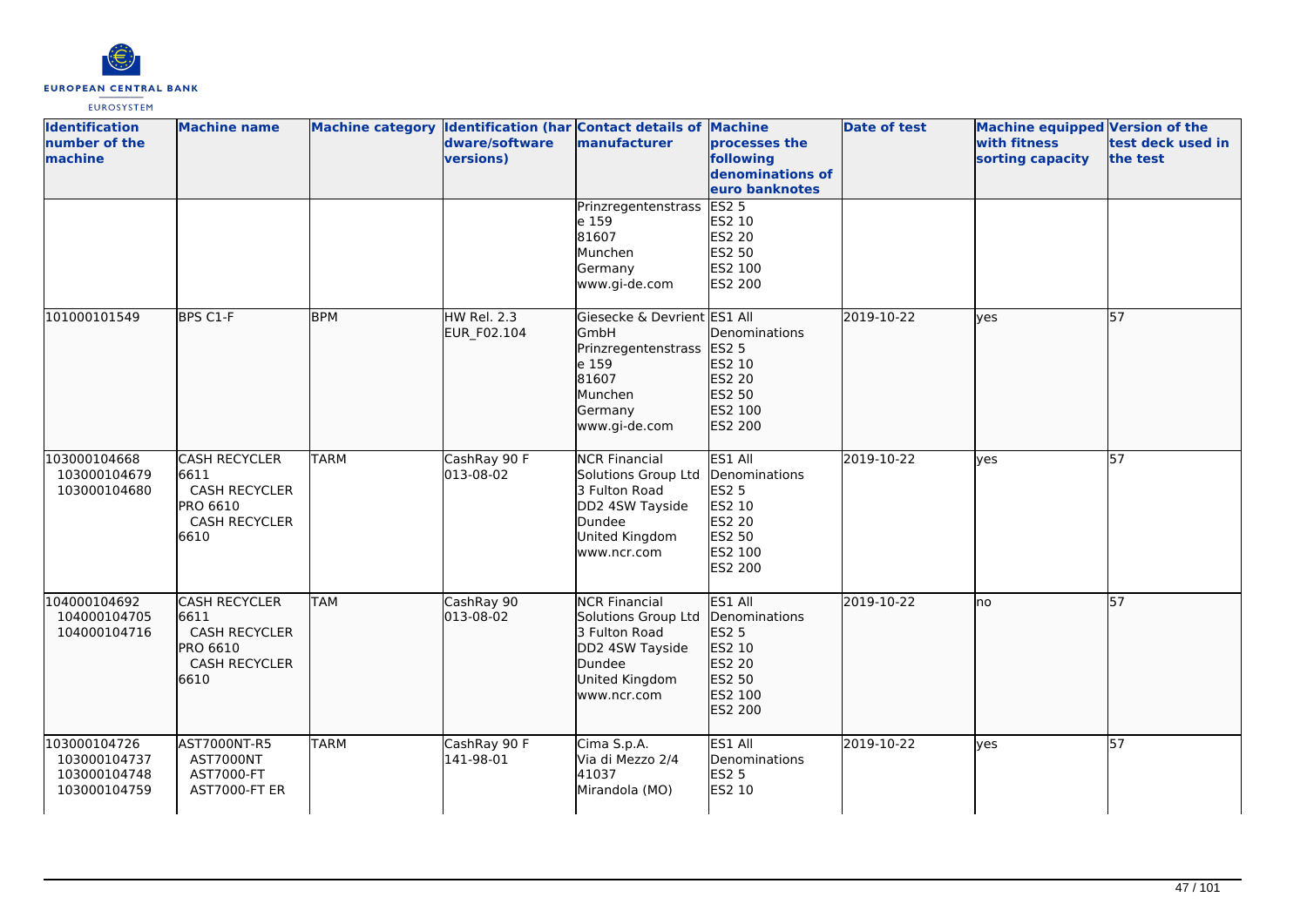

| <b>Identification</b> | <b>Machine name</b>  |             | Machine category Identification (har Contact details of Machine |                  |                  | <b>Date of test</b> | <b>Machine equipped Version of the</b> |                   |
|-----------------------|----------------------|-------------|-----------------------------------------------------------------|------------------|------------------|---------------------|----------------------------------------|-------------------|
| number of the         |                      |             | dware/software                                                  | manufacturer     | processes the    |                     | with fitness                           | test deck used in |
| machine               |                      |             | versions)                                                       |                  | following        |                     | sorting capacity                       | the test          |
|                       |                      |             |                                                                 |                  | denominations of |                     |                                        |                   |
|                       |                      |             |                                                                 |                  | euro banknotes   |                     |                                        |                   |
| 103000104760          | AST7016              |             |                                                                 | Italy            | <b>ES2 20</b>    |                     |                                        |                   |
| 103000104771          | AST7008W             |             |                                                                 | info@cimaspa.it  | ES2 50           |                     |                                        |                   |
| 103000104782          | AST7008C             |             |                                                                 | www.cimaspa.it   | ES2 100          |                     |                                        |                   |
| 103000104793          | <b>AST7008WB</b>     |             |                                                                 |                  | ES2 200          |                     |                                        |                   |
| 103000104806          | <b>AST7008CB</b>     |             |                                                                 |                  |                  |                     |                                        |                   |
| 103000104817          | <b>AST7008H</b>      |             |                                                                 |                  |                  |                     |                                        |                   |
| 103000104828          | AST7008HB            |             |                                                                 |                  |                  |                     |                                        |                   |
| 103000104839          | AST7008S             |             |                                                                 |                  |                  |                     |                                        |                   |
| 103000104840          | AST7000NT-R5         | <b>TARM</b> | CashRay 90 F                                                    | Cima S.p.A.      | ES1 All          | 2019-10-22          | lves                                   | 57                |
| 103000104851          | <b>AST7000NT</b>     |             | 013-08-02                                                       | Via di Mezzo 2/4 | Denominations    |                     |                                        |                   |
| 103000104862          | AST7000-FT           |             |                                                                 | 41037            | ES2 5            |                     |                                        |                   |
| 103000104873          | AST7000-FT-ER        |             |                                                                 | Mirandola (MO)   | ES2 10           |                     |                                        |                   |
| 103000104884          | AST7016              |             |                                                                 | <b>Italy</b>     | ES2 20           |                     |                                        |                   |
| 103000104895          | AST7008W             |             |                                                                 | info@cimaspa.it  | ES2 50           |                     |                                        |                   |
| 103000104908          | AST7008C             |             |                                                                 | www.cimaspa.it   | ES2 100          |                     |                                        |                   |
| 103000104919          | <b>AST7008WB</b>     |             |                                                                 |                  | ES2 200          |                     |                                        |                   |
| 103000104920          | <b>AST7008CB</b>     |             |                                                                 |                  |                  |                     |                                        |                   |
| 103000104931          | <b>AST7008H</b>      |             |                                                                 |                  |                  |                     |                                        |                   |
| 103000104942          | AST7008HB            |             |                                                                 |                  |                  |                     |                                        |                   |
| 103000104953          | AST7008S             |             |                                                                 |                  |                  |                     |                                        |                   |
| 103000104964          | AST7000NT-R5         | <b>TARM</b> | BV5000                                                          | Cima S.p.A.      | ES1 All          | 2019-10-22          | lves                                   | $\overline{57}$   |
| 103000104975          | AST7000NT            |             | BVCM112-EUR11500 Via di Mezzo 2/4                               |                  | Denominations    |                     |                                        |                   |
| 103000104986          | AST7000-FT           |             |                                                                 | 41037            | <b>ES2 5</b>     |                     |                                        |                   |
| 103000104997          | <b>AST7000-FT ER</b> |             |                                                                 | Mirandola (MO)   | ES2 10           |                     |                                        |                   |
| 103000105000          | AST7016              |             |                                                                 | Italy            | <b>ES2 20</b>    |                     |                                        |                   |
| 103000105011          | AST7008W             |             |                                                                 | info@cimaspa.it  | ES2 50           |                     |                                        |                   |
| 103000105022          | <b>AST7008WB</b>     |             |                                                                 | www.cimaspa.it   | ES2 100          |                     |                                        |                   |
| 103000105033          | AST7008C             |             |                                                                 |                  | ES2 200          |                     |                                        |                   |
| 103000105044          | <b>AST7008CB</b>     |             |                                                                 |                  |                  |                     |                                        |                   |
| 103000105055          | <b>AST7008H</b>      |             |                                                                 |                  |                  |                     |                                        |                   |
| 103000105066          | AST7008HB            |             |                                                                 |                  |                  |                     |                                        |                   |
| 103000105077          | AST7008S             |             |                                                                 |                  |                  |                     |                                        |                   |
| 101000105086          | <b>SDM504S</b>       | <b>BPM</b>  | <b>BV5000</b>                                                   | Cima S.p.A.      | ES1 All          | 2019-10-22          | lyes                                   | 57                |
| 101000105097          | <b>SDM501S</b>       |             | BVCM112-EUR11500 Via di Mezzo 2/4                               |                  | Denominations    |                     |                                        |                   |
| 101000105100          | SDM501C              |             |                                                                 | 41037            | ES2 5            |                     |                                        |                   |
| 101000105111          | SDM504C              |             |                                                                 | Mirandola (MO)   | ES2 10           |                     |                                        |                   |
| 101000105122          | <b>SDM503</b>        |             |                                                                 | Italy            | ES2 20           |                     |                                        |                   |
| 101000105133          | SDM503RC             |             |                                                                 | info@cimaspa.it  | ES2 50           |                     |                                        |                   |
| 101000105144          | SDM503RH             |             |                                                                 | www.cimaspa.it   | ES2 100          |                     |                                        |                   |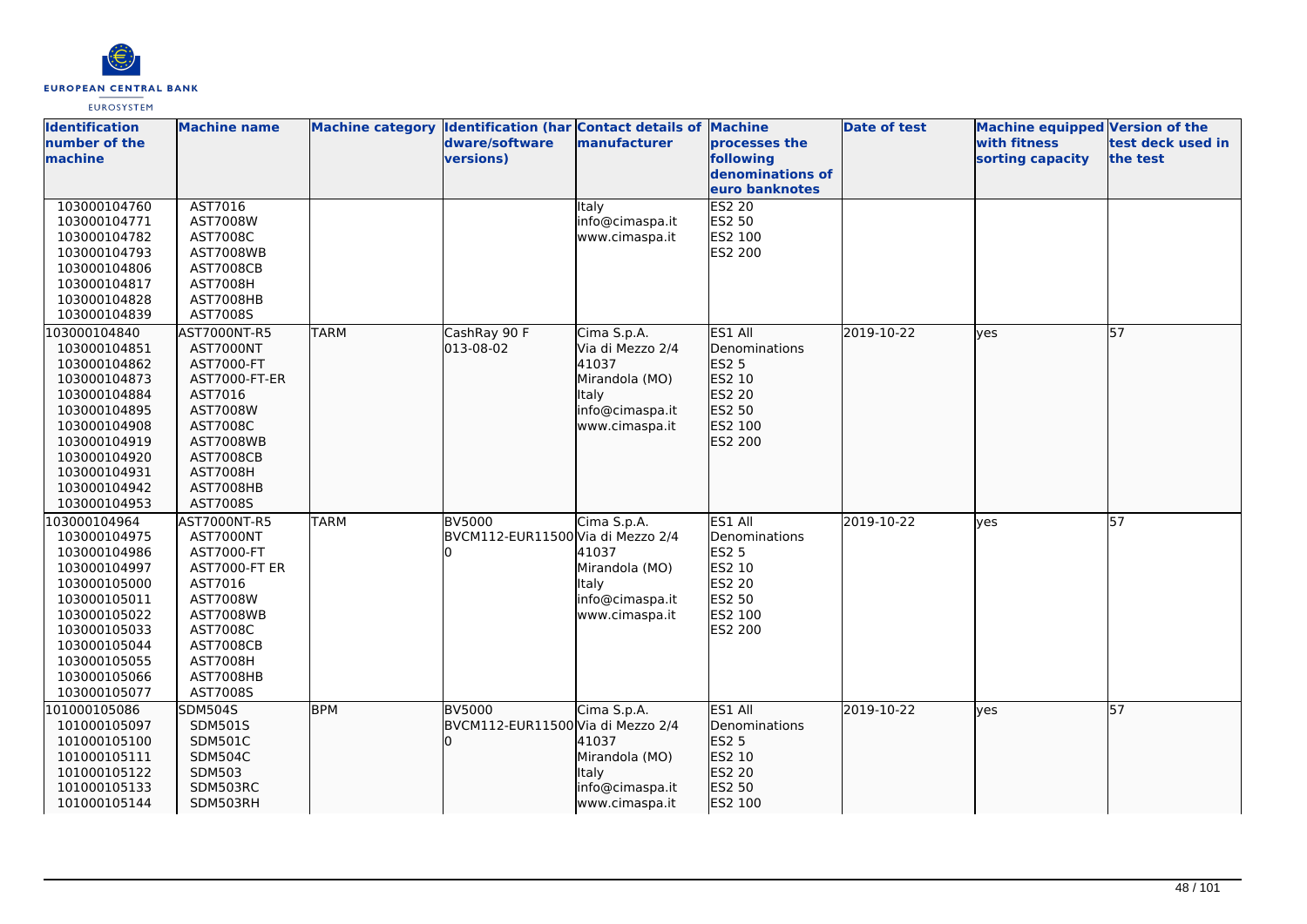

| <b>Identification</b><br>number of the<br>machine                                                                                                                                                            | <b>Machine name</b>                                                                                                                                                            |            | Machine category Identification (har Contact details of Machine<br>dware/software<br>versions) | manufacturer                                                                                                    | processes the<br>following<br>denominations of<br>euro banknotes                                    | <b>Date of test</b> | <b>Machine equipped Version of the</b><br>with fitness<br>sorting capacity | test deck used in<br>the test |
|--------------------------------------------------------------------------------------------------------------------------------------------------------------------------------------------------------------|--------------------------------------------------------------------------------------------------------------------------------------------------------------------------------|------------|------------------------------------------------------------------------------------------------|-----------------------------------------------------------------------------------------------------------------|-----------------------------------------------------------------------------------------------------|---------------------|----------------------------------------------------------------------------|-------------------------------|
| 101000105155<br>101000105166<br>101000105177<br>101000105188<br>101000105199<br>101000105202<br>101000105213<br>101000105224<br>101000105235<br>101000105246<br>101000105257<br>101000105268<br>101000105279 | SDM503RS<br><b>SDM503R</b><br>8800S<br>8800C<br>8400C<br>8400S<br>CASHERE<br><b>SDM502C</b><br><b>SDM502S</b><br><b>SDM503C</b><br>SDM503S<br><b>SDM505C</b><br><b>SDM505S</b> |            |                                                                                                |                                                                                                                 | <b>ES2 200</b>                                                                                      |                     |                                                                            |                               |
| 102000105281<br>102000105292<br>102000105305<br>102000105316<br>102000105327<br>102000105338<br>102000105349<br>102000105350                                                                                 | CDS707C<br>CDS707<br>CDS707CB<br><b>CDS707W</b><br>CDS707WB<br>CDS707H<br>CDS707HB<br>CDS707S                                                                                  | <b>BAM</b> | CashRay 90<br>013-08-02                                                                        | Cima S.p.A.<br>Via di Mezzo 2/4<br>41037<br>Mirandola (MO)<br>Italy<br>info@cimaspa.it<br>www.cimaspa.it        | ES1 All<br>Denominations<br><b>ES2 5</b><br>ES2 10<br>ES2 20<br>ES2 50<br>ES2 100<br>ES2 200        | 2019-10-22          | lno                                                                        | $\overline{57}$               |
| 102000105361<br>102000105372<br>102000105383<br>102000105394<br>102000105407<br>102000105418<br>102000105429<br>102000105430                                                                                 | <b>CDS707C</b><br>CDS707<br>CDS707CB<br><b>CDS707W</b><br>CDS707WB<br>CDS707H<br>CDS707HB<br>CDS707S                                                                           | <b>BAM</b> | CashRay 90<br>141-98-01                                                                        | Cima S.p.A.<br>Via di Mezzo 2/4<br>41037<br>Mirandola (MO)<br><b>Italy</b><br>info@cimaspa.it<br>www.cimaspa.it | ES1 All<br>Denominations<br>ES2 5<br>ES2 10<br>ES2 20<br>ES2 50<br>ES2 100<br>ES2 200               | 2019-10-22          | Ino                                                                        | 57                            |
| 102000105441<br>102000105452<br>102000105463<br>102000105474<br>102000105485<br>102000105496<br>102000105500<br>102000105511                                                                                 | <b>SDM500C</b><br><b>SDM500</b><br>SDM500W<br>SDM500H<br>SDM500CB<br>SDM500WB<br>SDM500HB<br>SDM500WM                                                                          | <b>BAM</b> | <b>BV5000</b><br>BVCM112-EUR11500 Via di Mezzo 2/4                                             | Cima S.p.A.<br>41037<br>Mirandola (MO)<br>Italy<br>info@cimaspa.it<br>www.cimaspa.it                            | ES1 All<br>Denominations<br><b>ES2 5</b><br>ES2 10<br><b>ES2 20</b><br>ES2 50<br>ES2 100<br>ES2 200 | 2019-10-22          | lno                                                                        | $\overline{57}$               |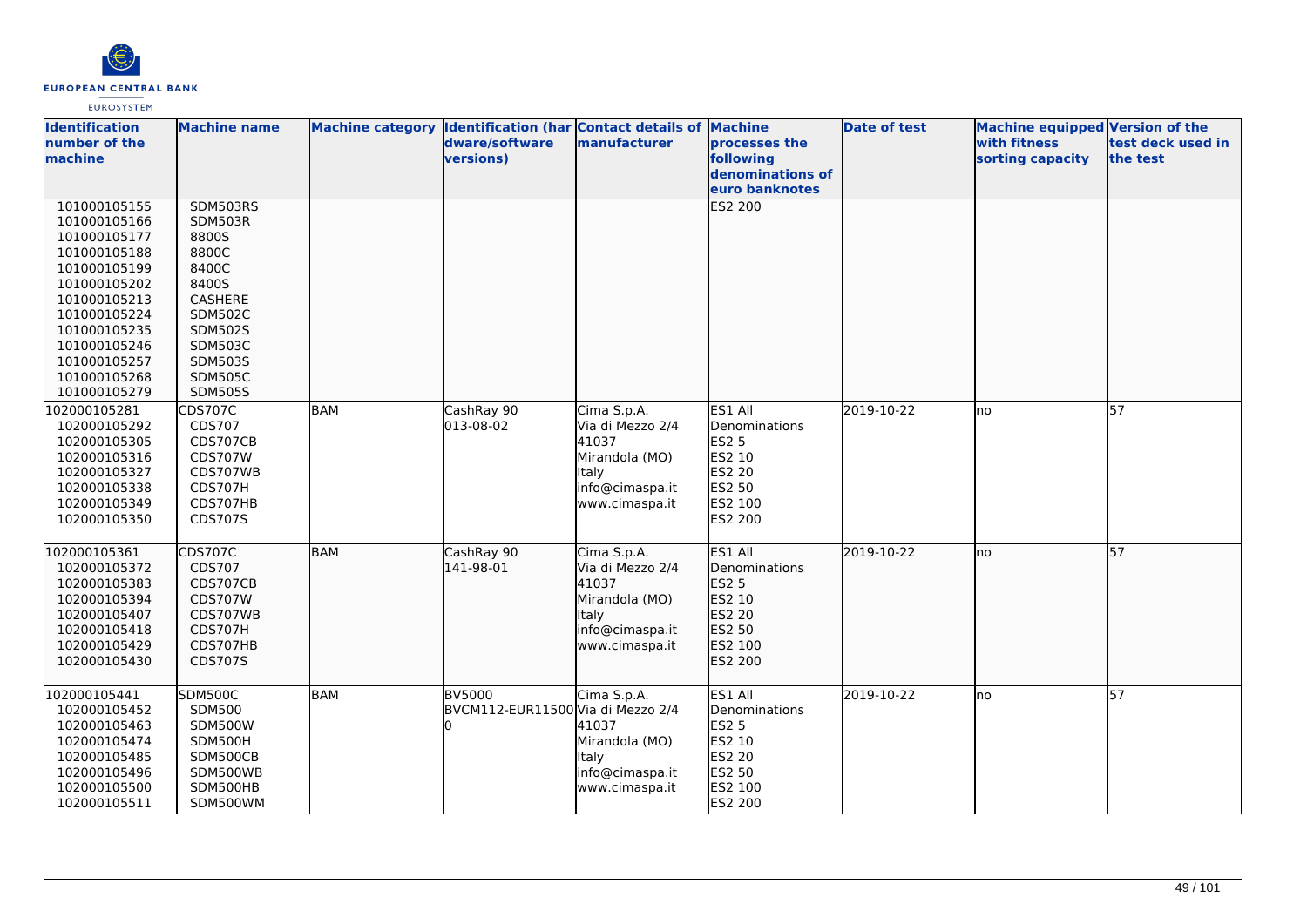

| <b>Identification</b><br>number of the | <b>Machine name</b>          |            | dware/software | Machine category Identification (har Contact details of Machine<br>manufacturer | processes the                                   | <b>Date of test</b> | <b>Machine equipped Version of the</b><br>with fitness | test deck used in |
|----------------------------------------|------------------------------|------------|----------------|---------------------------------------------------------------------------------|-------------------------------------------------|---------------------|--------------------------------------------------------|-------------------|
| machine                                |                              |            | versions)      |                                                                                 | following<br>denominations of<br>euro banknotes |                     | sorting capacity                                       | the test          |
| 102000105522                           | SDM500HM                     |            |                |                                                                                 |                                                 |                     |                                                        |                   |
| 102000105533                           | <b>SDM500S</b>               |            |                |                                                                                 |                                                 |                     |                                                        |                   |
| 102000105544                           | SDM500CL                     |            |                |                                                                                 |                                                 |                     |                                                        |                   |
| 102000105555                           | SDM500WL                     |            |                |                                                                                 |                                                 |                     |                                                        |                   |
| 102000105566                           | SDM500HL                     |            |                |                                                                                 |                                                 |                     |                                                        |                   |
| 102000105577                           | SDM500SL                     |            |                |                                                                                 |                                                 |                     |                                                        |                   |
| 102000105588                           | SDM500WML                    |            |                |                                                                                 |                                                 |                     |                                                        |                   |
| 102000105599                           | SDM500HML                    |            |                |                                                                                 |                                                 |                     |                                                        |                   |
| 102000105602                           | <b>SDM-100C</b>              | <b>BAM</b> | <b>BV1000</b>  | Cima S.p.A.                                                                     | ES1 All                                         | 2019-10-22          | no                                                     | 57                |
| 102000105613                           | <b>SDM-100H</b>              |            | B1-EUR-103000  | Via di Mezzo 2/4                                                                | Denominations                                   |                     |                                                        |                   |
| 102000105624                           | SDM-100S                     |            |                | 41037<br>Mirandola (MO)                                                         | ES2 5<br>ES2 10                                 |                     |                                                        |                   |
|                                        |                              |            |                | Italy                                                                           | ES2 20                                          |                     |                                                        |                   |
|                                        |                              |            |                | info@cimaspa.it                                                                 | ES2 50                                          |                     |                                                        |                   |
|                                        |                              |            |                | www.cimaspa.it                                                                  | ES2 100                                         |                     |                                                        |                   |
|                                        |                              |            |                |                                                                                 | ES2 200                                         |                     |                                                        |                   |
|                                        |                              |            |                |                                                                                 |                                                 |                     |                                                        |                   |
| 104000105637                           | AST7000NT-R5                 | <b>TAM</b> | CashRay 90     | Cima S.p.A.                                                                     | ES1 All                                         | 2019-10-22          | lno                                                    | 57                |
| 104000105648                           | AST7000NT                    |            | 013-08-02      | Via di Mezzo 2/4                                                                | Denominations                                   |                     |                                                        |                   |
| 104000105659                           | AST7000-FT                   |            |                | 41037                                                                           | <b>ES2 5</b>                                    |                     |                                                        |                   |
| 104000105660                           | <b>AST7000-FT ER</b>         |            |                | Mirandola (MO)                                                                  | ES2 10                                          |                     |                                                        |                   |
| 104000105671                           | AST7016                      |            |                | <b>Italy</b>                                                                    | <b>ES2 20</b>                                   |                     |                                                        |                   |
| 104000105682                           | AST7008W                     |            |                | info@cimaspa.it                                                                 | ES2 50                                          |                     |                                                        |                   |
| 104000105693                           | <b>AST7008WB</b>             |            |                | www.cimaspa.it                                                                  | ES2 100                                         |                     |                                                        |                   |
| 104000105706                           | AST7008C                     |            |                |                                                                                 | <b>ES2 200</b>                                  |                     |                                                        |                   |
| 104000105717                           | <b>AST7008CB</b>             |            |                |                                                                                 |                                                 |                     |                                                        |                   |
| 104000105728<br>104000105739           | <b>AST7008H</b><br>AST7008HB |            |                |                                                                                 |                                                 |                     |                                                        |                   |
| 104000105740                           | AST7008S                     |            |                |                                                                                 |                                                 |                     |                                                        |                   |
| 104000105751                           | AST7000NT-R5                 | <b>TAM</b> | CashRay 90     | Cima S.p.A.                                                                     | ES1 All                                         | 2019-10-22          | Ino                                                    | 57                |
| 104000105762                           | AST7000NT                    |            | 141-98-01      | Via di Mezzo 2/4                                                                | Denominations                                   |                     |                                                        |                   |
| 104000105773                           | AST7000-FT                   |            |                | 41037                                                                           | ES2 5                                           |                     |                                                        |                   |
| 104000105784                           | <b>AST7000-FT ER</b>         |            |                | Mirandola (MO)                                                                  | ES2 10                                          |                     |                                                        |                   |
| 104000105795                           | AST7016                      |            |                | Italy                                                                           | ES2 20                                          |                     |                                                        |                   |
| 104000105808                           | AST7008W                     |            |                | info@cimaspa.it                                                                 | ES2 50                                          |                     |                                                        |                   |
| 104000105819                           | <b>AST7008WB</b>             |            |                | www.cimaspa.it                                                                  | ES2 100                                         |                     |                                                        |                   |
| 104000105820                           | AST7008C                     |            |                |                                                                                 | ES2 200                                         |                     |                                                        |                   |
| 104000105831                           | <b>AST7008CB</b>             |            |                |                                                                                 |                                                 |                     |                                                        |                   |
| 104000105842                           | <b>AST7008H</b>              |            |                |                                                                                 |                                                 |                     |                                                        |                   |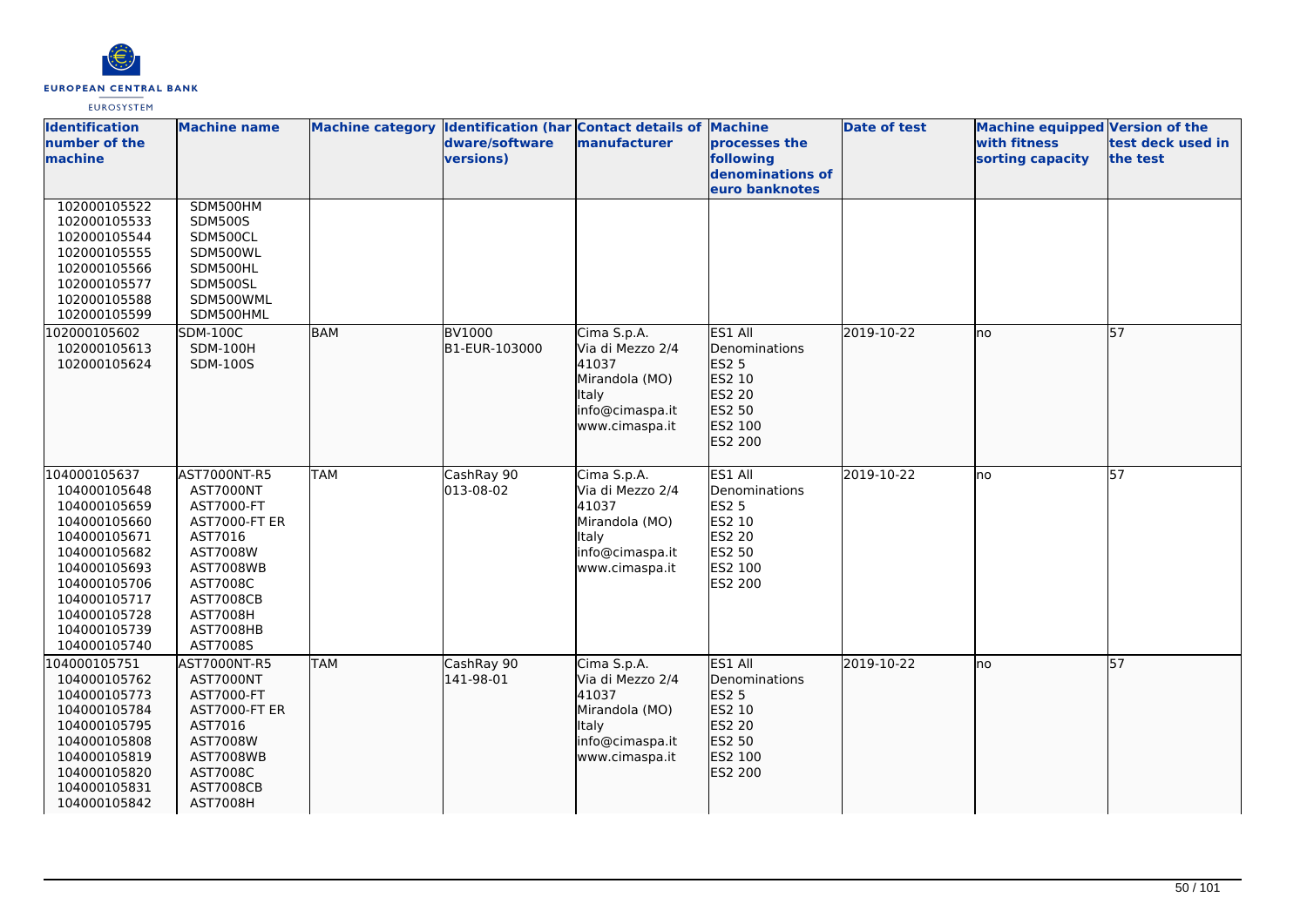

| <b>Identification</b><br>number of the<br>machine                                                                                                                            | <b>Machine name</b>                                                                                                                                                               | Machine category Identification (har Contact details of Machine | dware/software<br>versions)                        | manufacturer                                                                                             | processes the<br>following<br>denominations of<br>euro banknotes                                           | <b>Date of test</b> | Machine equipped Version of the<br>with fitness<br>sorting capacity | test deck used in<br>the test |
|------------------------------------------------------------------------------------------------------------------------------------------------------------------------------|-----------------------------------------------------------------------------------------------------------------------------------------------------------------------------------|-----------------------------------------------------------------|----------------------------------------------------|----------------------------------------------------------------------------------------------------------|------------------------------------------------------------------------------------------------------------|---------------------|---------------------------------------------------------------------|-------------------------------|
| 104000105853<br>104000105864                                                                                                                                                 | AST7008HB<br>AST7008S                                                                                                                                                             |                                                                 |                                                    |                                                                                                          |                                                                                                            |                     |                                                                     |                               |
| 101000108659                                                                                                                                                                 | BPS <sub>C6</sub>                                                                                                                                                                 | <b>BPM</b>                                                      | SBV22-EUR2 000002 Giesecke & Devrient ES1 All      | <b>GmbH</b><br>Prinzregentenstrass<br>e 159<br>81607<br>Munchen<br>Germany<br>www.gi-de.com              | Denominations<br><b>ES2 5</b><br>ES2 10<br><b>ES2 20</b><br>ES2 50<br>ES2 100<br>ES2 200                   | 2019-10-22          | <b>ves</b>                                                          | 57                            |
| 103000113215<br>103000113226<br>103000113237                                                                                                                                 | <b>CASH RECYCLER</b><br>6611<br>CASH RECYCLER<br>PRO 6610<br><b>CASH RECYCLER</b><br>6610                                                                                         | <b>TARM</b>                                                     | RS12<br>HFCM8005-EUN028. Solutions Group Ltd<br>18 | <b>NCR Financial</b><br>3 Fulton Road<br>DD2 4SW Tayside<br>Dundee<br>United Kingdom<br>www.ncr.com      | ES1 All<br>Denominations<br><b>ES2 5</b><br>ES2 10<br>ES2 20<br>ES2 50<br>ES2 100<br>ES2 200               | 2019-10-22          | <b>yes</b>                                                          | 57                            |
| 103000113248<br>103000113259<br>103000113260<br>103000113271<br>103000113282<br>103000113293<br>103000113306<br>103000113317<br>103000113328<br>103000113339<br>103000113340 | AST7000NT-R5<br><b>AST7000NT</b><br>AST7000-FT<br><b>AST7000-FT ER</b><br>AST7016<br>AST7008W<br><b>AST7008WB</b><br>AST7008C<br><b>AST7008CB</b><br><b>AST7008H</b><br>AST7008HB | <b>TARM</b>                                                     | <b>RS12</b><br>HFCM8005-EUN028.<br>18              | Cima S.p.A.<br>Via di Mezzo 2/4<br>41037<br>Mirandola (MO)<br>Italy<br>info@cimaspa.it<br>www.cimaspa.it | ES1 All<br>Denominations<br><b>ES2 5</b><br>ES2 10<br><b>ES2 20</b><br>ES2 50<br>ES2 100<br><b>ES2 200</b> | 2019-10-22          | <b>yes</b>                                                          | $\overline{57}$               |
| 101000118398                                                                                                                                                                 | BPS C1                                                                                                                                                                            | <b>BPM</b>                                                      | HW Rel. 3.0<br><b>EUR F02.104</b>                  | Giesecke & Devrient ES1 All<br>GmbH<br>Prinzregentenstrass<br>e 159<br>81607<br>Munchen<br>Germany       | Denominations<br><b>ES2 5</b><br>ES2 10<br>ES2 20<br>ES2 50<br>ES2 100                                     | 2019-10-22          | lves                                                                | 57                            |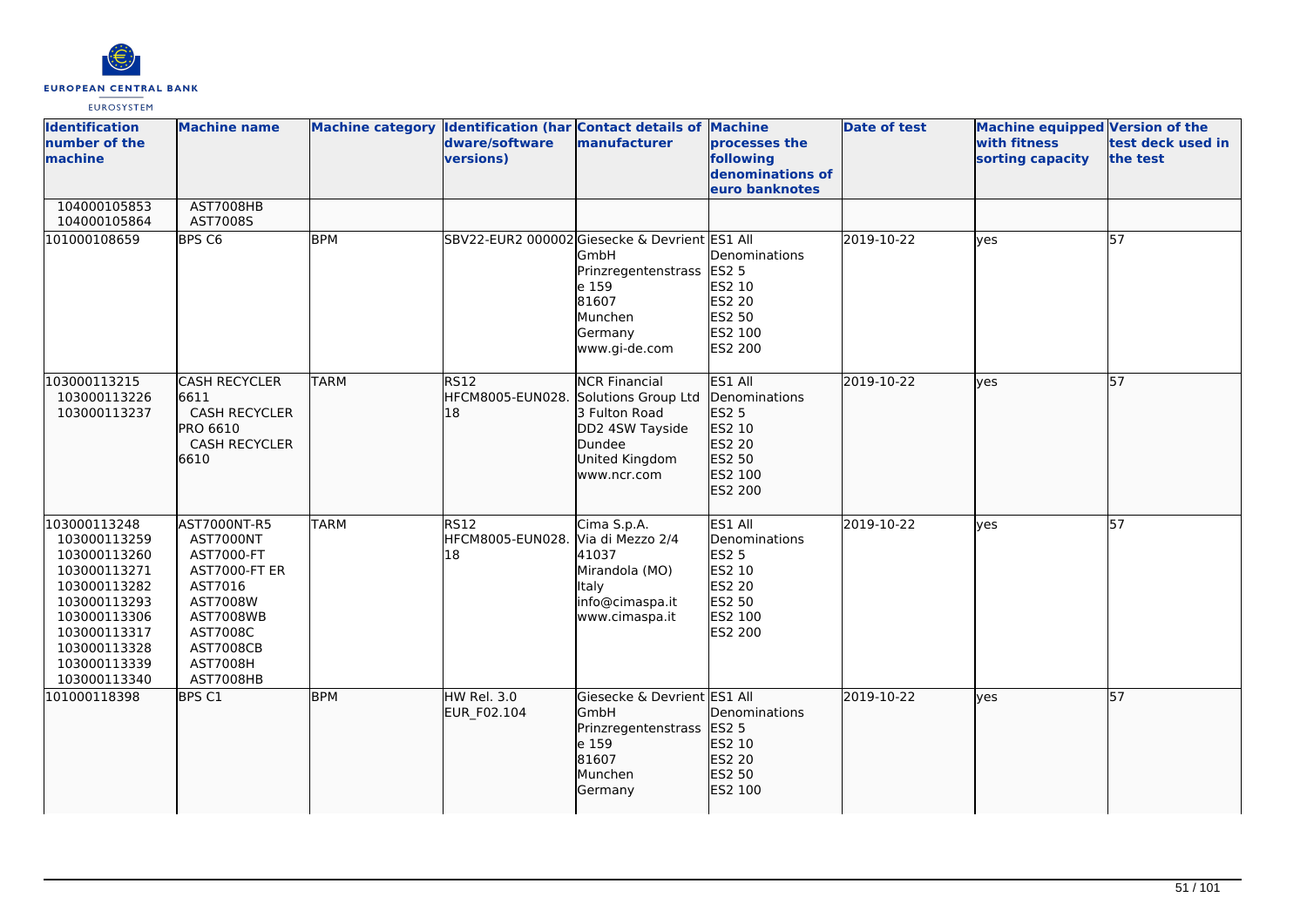

| <b>Identification</b><br>number of the<br>machine                                                                                                                                                                                                                                                                            | <b>Machine name</b>                                                                                                                                                                                                                                                        |                           | Machine category Identification (har Contact details of Machine<br>dware/software<br>versions) | manufacturer                                                                                                                   | processes the<br>following<br>denominations of<br>euro banknotes                                    | <b>Date of test</b>      | <b>Machine equipped Version of the</b><br>with fitness<br>sorting capacity | test deck used in<br>the test |
|------------------------------------------------------------------------------------------------------------------------------------------------------------------------------------------------------------------------------------------------------------------------------------------------------------------------------|----------------------------------------------------------------------------------------------------------------------------------------------------------------------------------------------------------------------------------------------------------------------------|---------------------------|------------------------------------------------------------------------------------------------|--------------------------------------------------------------------------------------------------------------------------------|-----------------------------------------------------------------------------------------------------|--------------------------|----------------------------------------------------------------------------|-------------------------------|
|                                                                                                                                                                                                                                                                                                                              |                                                                                                                                                                                                                                                                            |                           |                                                                                                | www.gi-de.com                                                                                                                  | <b>ES2 200</b>                                                                                      |                          |                                                                            |                               |
| 101000123523<br>101000123534<br>101000123545<br>101000123556<br>101000123567<br>101000123578<br>101000123589<br>101000123590<br>101000123603<br>101000123614<br>101000123625<br>101000123636<br>101000123647<br>101000123658<br>101000123669<br>101000123670<br>101000123681<br>101000123692<br>101000123705<br>101000123716 | <b>SDM504S</b><br>SDM501S<br><b>SDM501C</b><br>SDM504C<br><b>SDM503</b><br>SDM503RC<br>SDM503RH<br>SDM503RS<br>SDM503R<br>8800S<br>8800C<br>8400C<br>8400S<br>CASHERE<br><b>SDM502C</b><br><b>SDM502S</b><br><b>SDM503C</b><br>SDM503S<br><b>SDM505C</b><br><b>SDM505S</b> | <b>BPM</b>                | <b>BV5000</b><br>BVCM114-EUR11600 Via di Mezzo 2/4                                             | Cima S.p.A.<br>41037<br>Mirandola (MO)<br><b>Italy</b><br>info@cimaspa.it<br>www.cimaspa.it                                    | ES1 All<br>Denominations<br><b>ES2 5</b><br>ES2 10<br><b>ES2 20</b><br>ES2 50<br>ES2 100<br>ES2 200 | 2019-10-22               | ves                                                                        | 57                            |
| 102000123922<br>102000123933<br>102000123944<br>102000123955<br>102000123966<br>102000123977<br>102000123988<br>102000123999                                                                                                                                                                                                 | <b>CDS707C</b><br>CDS707<br>CDS707CB<br><b>CDS707W</b><br>CDS707WB<br>CDS707H<br>CDS707HB<br>CDS707S                                                                                                                                                                       | <b>BAM</b><br><b>TARM</b> | CashRay 90<br>140-98-00<br>CashRay 90 F                                                        | Cima S.p.A.<br>Via di Mezzo 2/4<br>41037<br>Mirandola (MO)<br><b>Italy</b><br>info@cimaspa.it<br>www.cimaspa.it<br>Cima S.p.A. | ES1 All<br>Denominations<br>ES2 5<br>ES2 10<br>ES2 20<br>ES2 50<br>ES2 100<br>ES2 200<br>ES1 All    | 2019-10-22<br>2019-10-22 | Ino                                                                        | 57<br>57                      |
| 103000124003<br>103000124014<br>103000124025<br>103000124036<br>103000124047<br>103000124058<br>103000124069<br>103000124070                                                                                                                                                                                                 | AST7000NT-R5<br>AST7000NT<br>AST7000-FT<br>AST7000-FT ER<br>AST7016<br>AST7008W<br>AST7008C<br>AST7008WB                                                                                                                                                                   |                           | 140-98-00                                                                                      | Via di Mezzo 2/4<br>41037<br>Mirandola (MO)<br><b>Italy</b><br>info@cimaspa.it<br>www.cimaspa.it                               | Denominations<br><b>ES2 5</b><br>ES2 10<br>ES2 20<br>ES2 50<br>ES2 100<br>ES2 200                   |                          | lves                                                                       |                               |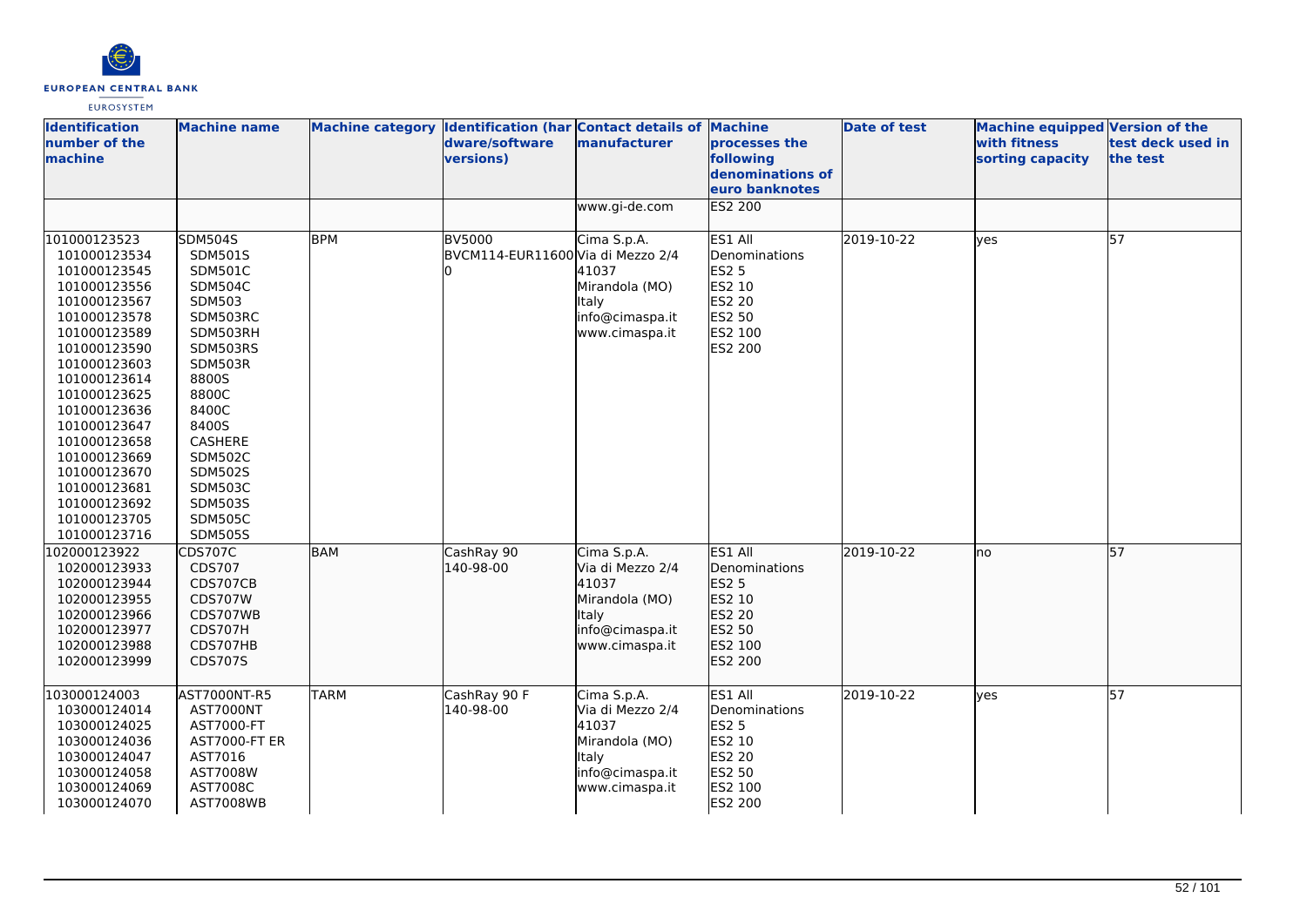

| <b>Identification</b><br>number of the<br>machine | <b>Machine name</b>          |             | Machine category Identification (har Contact details of Machine<br>dware/software<br>versions) | manufacturer     | processes the<br>following<br>denominations of | <b>Date of test</b> | <b>Machine equipped Version of the</b><br>with fitness<br>sorting capacity | test deck used in<br>the test |
|---------------------------------------------------|------------------------------|-------------|------------------------------------------------------------------------------------------------|------------------|------------------------------------------------|---------------------|----------------------------------------------------------------------------|-------------------------------|
|                                                   |                              |             |                                                                                                |                  | euro banknotes                                 |                     |                                                                            |                               |
| 103000124081                                      | <b>AST7008CB</b>             |             |                                                                                                |                  |                                                |                     |                                                                            |                               |
| 103000124092                                      | AST7008H                     |             |                                                                                                |                  |                                                |                     |                                                                            |                               |
| 103000124105                                      | AST7008HB                    |             |                                                                                                |                  |                                                |                     |                                                                            |                               |
| 103000124116                                      | AST7008S                     |             |                                                                                                |                  |                                                |                     |                                                                            |                               |
| 103000124127                                      | AST7000NT-R5                 | <b>TARM</b> | <b>BV5000</b>                                                                                  | Cima S.p.A.      | ES1 All                                        | 2019-10-22          | lyes                                                                       | 57                            |
| 103000124138                                      | AST7000NT                    |             | BVCM114-EUR11600 Via di Mezzo 2/4                                                              |                  | Denominations                                  |                     |                                                                            |                               |
| 103000124149                                      | AST7000-FT                   |             |                                                                                                | 41037            | <b>ES2 5</b>                                   |                     |                                                                            |                               |
| 103000124150                                      | <b>AST7000-FT ER</b>         |             |                                                                                                | Mirandola (MO)   | ES2 10                                         |                     |                                                                            |                               |
| 103000124161                                      | AST7016                      |             |                                                                                                | <b>Italy</b>     | ES2 20                                         |                     |                                                                            |                               |
| 103000124172                                      | AST7008W                     |             |                                                                                                | info@cimaspa.it  | ES2 50                                         |                     |                                                                            |                               |
| 103000124183                                      | <b>AST7008WB</b>             |             |                                                                                                | www.cimaspa.it   | ES2 100                                        |                     |                                                                            |                               |
| 103000124194                                      | AST7008C                     |             |                                                                                                |                  | ES2 200                                        |                     |                                                                            |                               |
| 103000124207                                      | <b>AST7008CB</b>             |             |                                                                                                |                  |                                                |                     |                                                                            |                               |
| 103000124218                                      | <b>AST7008H</b>              |             |                                                                                                |                  |                                                |                     |                                                                            |                               |
| 103000124229                                      | AST7008HB                    |             |                                                                                                |                  |                                                |                     |                                                                            |                               |
| 103000124230                                      | AST7008S                     |             |                                                                                                |                  |                                                |                     |                                                                            |                               |
| 104000124242                                      | AST7000NT-R5                 | <b>TAM</b>  | CashRay 90                                                                                     | Cima S.p.A.      | ES1 All                                        | 2019-10-22          | Ino                                                                        | 57                            |
| 104000124253                                      | <b>AST7000NT</b>             |             | 140-98-00                                                                                      | Via di Mezzo 2/4 | Denominations                                  |                     |                                                                            |                               |
| 104000124264                                      | AST7000-FT                   |             |                                                                                                | 41037            | <b>ES2 5</b>                                   |                     |                                                                            |                               |
| 104000124275                                      | <b>AST7000-FT ER</b>         |             |                                                                                                | Mirandola (MO)   | ES2 10                                         |                     |                                                                            |                               |
| 104000124286                                      | AST7016                      |             |                                                                                                | ltaly            | <b>ES2 20</b>                                  |                     |                                                                            |                               |
| 104000124297                                      | AST7008W                     |             |                                                                                                | info@cimaspa.it  | ES2 50                                         |                     |                                                                            |                               |
| 104000124300                                      | <b>AST7008WB</b>             |             |                                                                                                | www.cimaspa.it   | ES2 100                                        |                     |                                                                            |                               |
| 104000124311<br>104000124322                      | AST7008C<br><b>AST7008CB</b> |             |                                                                                                |                  | <b>ES2 200</b>                                 |                     |                                                                            |                               |
| 104000124333                                      | <b>AST7008H</b>              |             |                                                                                                |                  |                                                |                     |                                                                            |                               |
| 104000124344                                      | AST7008HB                    |             |                                                                                                |                  |                                                |                     |                                                                            |                               |
| 104000124355                                      | AST7008S                     |             |                                                                                                |                  |                                                |                     |                                                                            |                               |
| 102000124488                                      | <b>SDM500C</b>               | <b>BAM</b>  | BV5000                                                                                         | Cima S.p.A.      | ES1 All                                        | 2019-10-22          | lno                                                                        | $\overline{57}$               |
| 102000124499                                      | <b>SDM500</b>                |             | BVCM114-EUR11600 Via di Mezzo 2/4                                                              |                  | Denominations                                  |                     |                                                                            |                               |
| 102000124503                                      | <b>SDM500W</b>               |             |                                                                                                | 41037            | ES2 5                                          |                     |                                                                            |                               |
| 102000124514                                      | SDM500H                      |             |                                                                                                | Mirandola (MO)   | ES2 10                                         |                     |                                                                            |                               |
| 102000124525                                      | SDM500CB                     |             |                                                                                                | <b>Italy</b>     | ES2 20                                         |                     |                                                                            |                               |
| 102000124536                                      | SDM500WB                     |             |                                                                                                | info@cimaspa.it  | ES2 50                                         |                     |                                                                            |                               |
| 102000124547                                      | SDM500HB                     |             |                                                                                                | www.cimaspa.it   | ES2 100                                        |                     |                                                                            |                               |
| 102000124558                                      | SDM500WM                     |             |                                                                                                |                  | ES2 200                                        |                     |                                                                            |                               |
| 102000124569                                      | SDM500HM                     |             |                                                                                                |                  |                                                |                     |                                                                            |                               |
| 102000124570                                      | <b>SDM500S</b>               |             |                                                                                                |                  |                                                |                     |                                                                            |                               |
| 102000124581                                      | SDM500CL                     |             |                                                                                                |                  |                                                |                     |                                                                            |                               |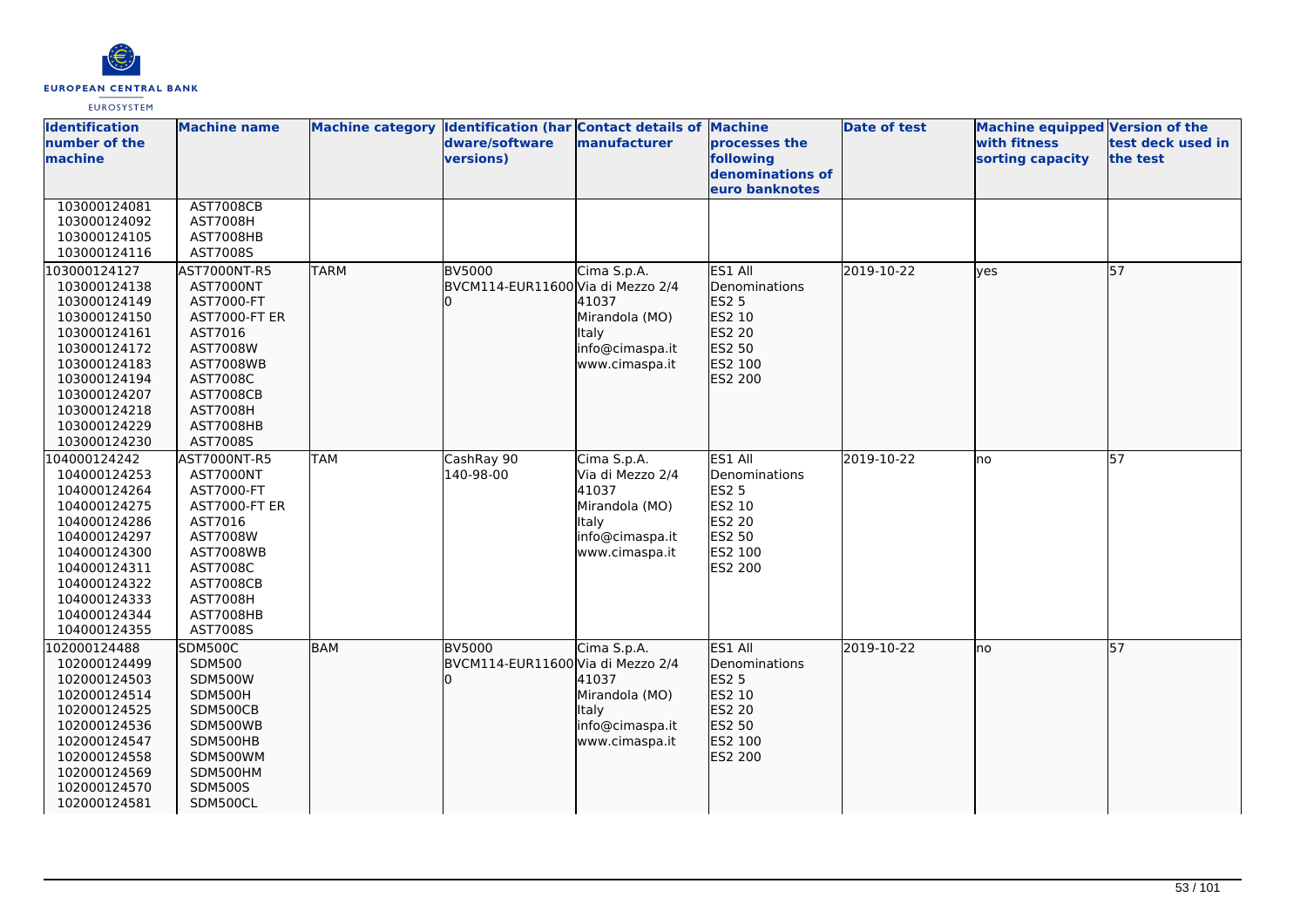

| <b>Identification</b><br>number of the<br>machine                            | <b>Machine name</b>                                        |            | dware/software<br>versions)                                                        | Machine category Identification (har Contact details of Machine<br>manufacturer                                           | processes the<br>following<br>denominations of<br>euro banknotes                                    | <b>Date of test</b> | <b>Machine equipped Version of the</b><br>with fitness<br>sorting capacity | test deck used in<br>the test |
|------------------------------------------------------------------------------|------------------------------------------------------------|------------|------------------------------------------------------------------------------------|---------------------------------------------------------------------------------------------------------------------------|-----------------------------------------------------------------------------------------------------|---------------------|----------------------------------------------------------------------------|-------------------------------|
| 102000124592<br>102000124605<br>102000124616<br>102000124627<br>102000124638 | SDM500WL<br>SDM500HL<br>SDM500SL<br>SDM500WML<br>SDM500HML |            |                                                                                    |                                                                                                                           |                                                                                                     |                     |                                                                            |                               |
| 102000124649<br>102000124650<br>102000124661                                 | <b>SDM-100C</b><br><b>SDM-100H</b><br>SDM-100S             | <b>BAM</b> | <b>BV1000</b><br>B1-EUR-104000                                                     | Cima S.p.A.<br>Via di Mezzo 2/4<br>41037<br>Mirandola (MO)<br>Italy<br>info@cimaspa.it<br>www.cimaspa.it                  | ES1 All<br>Denominations<br><b>ES2 5</b><br>ES2 10<br><b>ES2 20</b><br>ES2 50<br>ES2 100<br>ES2 200 | 2019-10-22          | no                                                                         | 57                            |
| 102000124672                                                                 | ProNote 1.5                                                | <b>BAM</b> | EUR V3.028                                                                         | Giesecke & Devrient ES1 All<br>GmbH<br>Prinzregentenstrass<br>e 159<br>81607<br>Munchen<br>Germany<br>www.gi-de.com       | Denominations<br>ES2 5<br>ES2 10<br>ES2 20<br>ES2 50<br>ES2 100<br>ES2 200                          | 2019-10-22          | no                                                                         | 57                            |
| 101000124682                                                                 | ProNote 1.5F                                               | <b>BPM</b> | <b>EUR V3.024</b>                                                                  | Giesecke & Devrient ES1 All<br>GmbH<br>Prinzregentenstrass ES2 5<br>e 159<br>81607<br>Munchen<br>Germany<br>www.gi-de.com | Denominations<br>ES2 10<br>ES2 20<br>ES2 50<br>ES2 100<br><b>ES2 200</b>                            | 2019-10-22          | lyes                                                                       | 57                            |
| 101000124693                                                                 | BPS C1                                                     | <b>BPM</b> | HW Rel. 2.3<br>(12-track<br><b>Imechanical</b><br>Thickness Sensor)<br>EUR_F02.105 | Giesecke & Devrient ES1 All<br>GmbH<br>Prinzregentenstrass<br>e 159<br>81607<br>Munchen                                   | Denominations<br><b>ES2 5</b><br>ES2 10<br>ES2 20<br>ES2 50                                         | 2019-10-22          | lves                                                                       | 57                            |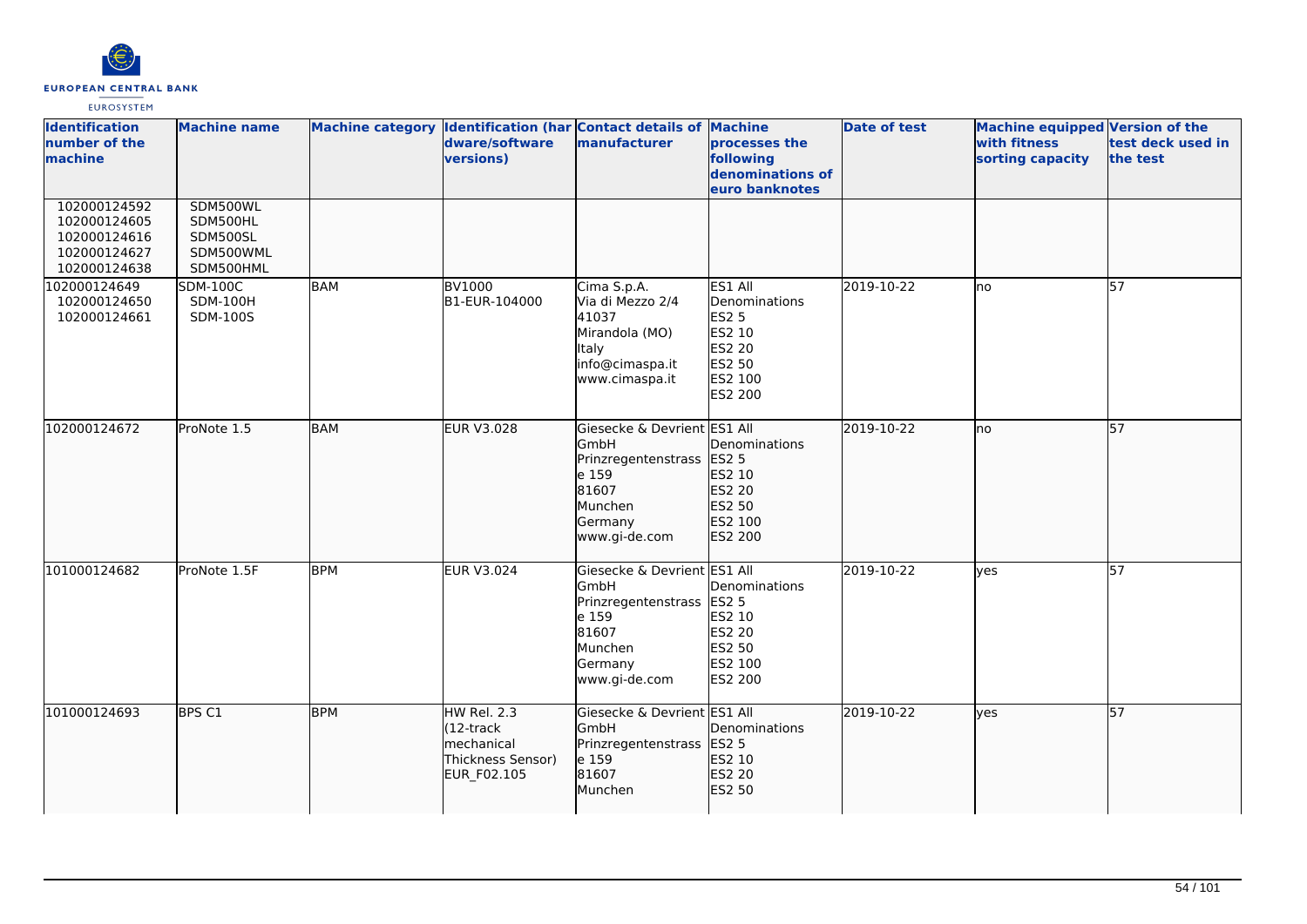

| <b>Identification</b><br>number of the<br>machine | <b>Machine name</b> |            | dware/software<br>versions)                                                          | Machine category Identification (har Contact details of Machine<br>manufacturer                                                  | processes the<br>following<br>denominations of<br>euro banknotes                             | <b>Date of test</b> | <b>Machine equipped Version of the</b><br>with fitness<br>sorting capacity | test deck used in<br>the test |
|---------------------------------------------------|---------------------|------------|--------------------------------------------------------------------------------------|----------------------------------------------------------------------------------------------------------------------------------|----------------------------------------------------------------------------------------------|---------------------|----------------------------------------------------------------------------|-------------------------------|
|                                                   |                     |            |                                                                                      | Germany<br>www.gi-de.com                                                                                                         | ES2 100<br>ES2 200                                                                           |                     |                                                                            |                               |
| 101000124706                                      | BPS C1              | <b>BPM</b> | <b>HW Rel. 3.0</b><br>$(19$ -track<br>mechanical<br>Thickness Sensor)<br>EUR_F02.105 | Giesecke & Devrient ES1 All<br>GmbH<br>Prinzregentenstrass ES2 5<br>e 159<br>81607<br>Munchen<br>Germany<br>www.gi-de.com        | Denominations<br>ES2 10<br>ES2 20<br>ES2 50<br>ES2 100<br>ES2 200                            | 2019-10-22          | lyes                                                                       | $\overline{57}$               |
| 102000124718                                      | ProNote 1.5         | <b>BAM</b> | 200.2                                                                                | Procoin GmbH<br>Ampérestraße 7-11<br>63225<br>Langen<br>Germany<br>info@procoin.eu<br>www.procoin.de                             | ES1 All<br>Denominations<br>ES2 5<br>ES2 10<br>ES2 20<br>ES2 50<br>ES2 100<br>ES2 200        | 2019-10-22          | no                                                                         | 57                            |
| 101000124728                                      | ProNote 1.5F        | <b>BPM</b> | 200.2                                                                                | Procoin GmbH<br>Ampérestraße 7-11<br>63225<br>Langen<br>Germany<br>info@procoin.eu<br>www.procoin.de                             | ES1 All<br>Denominations<br><b>ES2 5</b><br>ES2 10<br>ES2 20<br>ES2 50<br>ES2 100<br>ES2 200 | 2019-10-22          | yes                                                                        | 57                            |
| 102000101470                                      | Numeron D           | <b>BAM</b> | EUR_V5.10._D                                                                         | Giesecke & Devrient ES1 All<br><b>GmbH</b><br>Prinzregentenstrass ES2 5<br>e 159<br>81607<br>Munchen<br>Germany<br>www.gi-de.com | Denominations<br>ES2 10<br>ES2 20<br>ES2 50<br>ES2 100<br>ES2 200                            | 2019-10-18          | lno.                                                                       | $\overline{57}$               |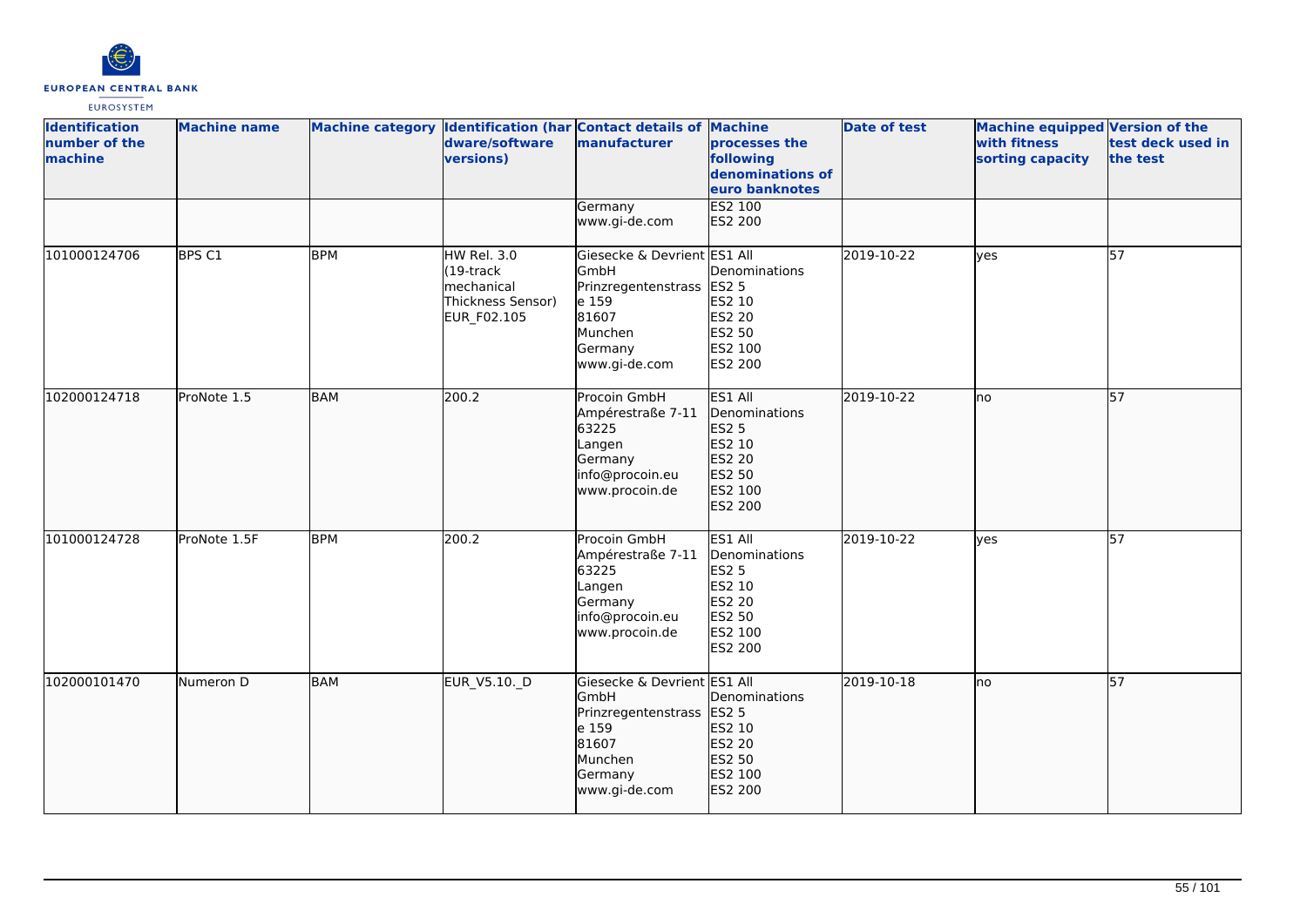

| <b>Identification</b><br>number of the<br>machine | <b>Machine name</b> |            | dware/software<br>versions)      | Machine category Identification (har Contact details of Machine<br>manufacturer                                            | processes the<br>following<br>denominations of<br>euro banknotes                                | <b>Date of test</b> | <b>Machine equipped Version of the</b><br>with fitness<br>sorting capacity | test deck used in<br>the test |
|---------------------------------------------------|---------------------|------------|----------------------------------|----------------------------------------------------------------------------------------------------------------------------|-------------------------------------------------------------------------------------------------|---------------------|----------------------------------------------------------------------------|-------------------------------|
| 102000101481                                      | Numeron DU          | <b>BAM</b> | EUR_V5.10._DU                    | Giesecke & Devrient ES1 All<br>GmbH<br>Prinzregentenstrass<br>e 159<br>81607<br>Munchen<br>Germany<br>www.gi-de.com        | Denominations<br><b>ES2 5</b><br>ES2 10<br><b>ES2 20</b><br>ES2 50<br>ES2 100<br>ES2 200        | 2019-10-18          | no.                                                                        | 57                            |
| 101000101491                                      | Numeron F           | <b>BPM</b> | EUR_V5.10._F                     | Giesecke & Devrient ES1 All<br><b>GmbH</b><br>Prinzregentenstrass<br>e 159<br>81607<br>Munchen<br>Germany<br>www.gi-de.com | Denominations<br>ES2 5<br>ES2 10<br>ES2 20<br>ES2 50<br>ES2 100<br>ES2 200                      | 2019-10-17          | lyes                                                                       | $\overline{57}$               |
| 101000101856                                      | BPS <sub>C2</sub>   | <b>BPM</b> | <b>EUR Version:</b><br>10.03.000 | Giesecke & Devrient ES1 All<br>GmbH<br>Prinzregentenstrass<br>e 159<br>81607<br>Munchen<br>Germany<br>www.gi-de.com        | Denominations<br><b>ES2 5</b><br>ES2 10<br><b>ES2 20</b><br><b>ES2 50</b><br>ES2 100<br>ES2 200 | 2019-10-17          | lves                                                                       | 57                            |
| 101000101889                                      | BPS <sub>C4</sub>   | <b>BPM</b> | EUR 1.36.257                     | Giesecke & Devrient ES1 All<br>GmbH<br>Prinzregentenstrass<br>e 159<br>81607<br>Munchen<br>Germany<br>www.gi-de.com        | Denominations<br><b>ES2 5</b><br>ES2 10<br>ES2 20<br>ES2 50<br>ES2 100<br>ES2 200               | 2019-10-17          | lyes                                                                       | 57                            |
| 101000114828                                      | BPS <sub>C5</sub>   | <b>BPM</b> | EUR Version:<br>10.03.000        | Giesecke & Devrient ES1 All<br>GmbH                                                                                        | Denominations                                                                                   | 2019-10-17          | lyes                                                                       | $\overline{57}$               |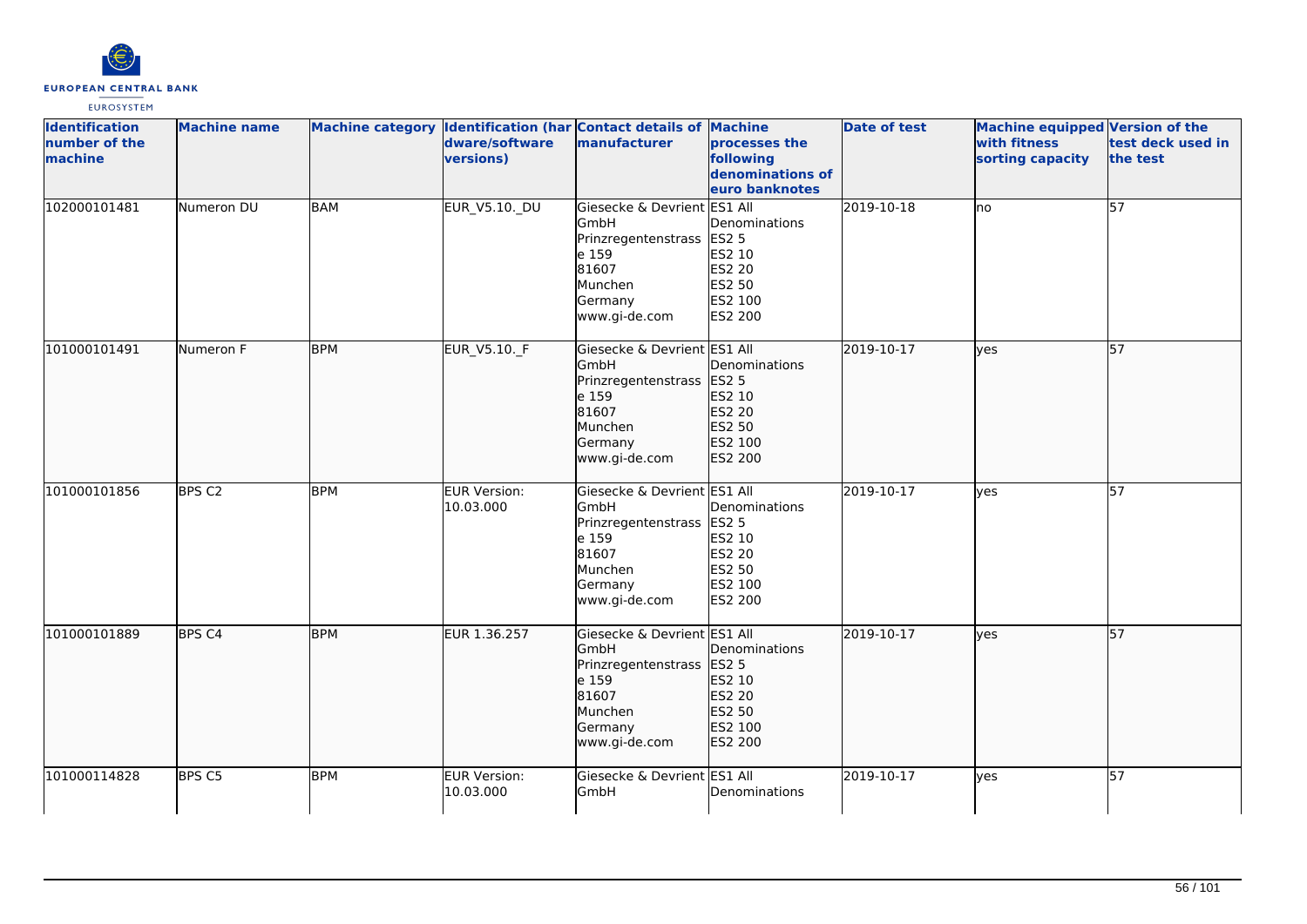

| <b>Identification</b><br>number of the<br>machine | <b>Machine name</b> |            | dware/software<br>versions)      | Machine category Identification (har Contact details of Machine<br>manufacturer                                     | processes the<br>following<br>denominations of<br>euro banknotes                      | <b>Date of test</b> | <b>Machine equipped Version of the</b><br>with fitness<br>sorting capacity | test deck used in<br>the test |
|---------------------------------------------------|---------------------|------------|----------------------------------|---------------------------------------------------------------------------------------------------------------------|---------------------------------------------------------------------------------------|---------------------|----------------------------------------------------------------------------|-------------------------------|
|                                                   |                     |            |                                  | Prinzregentenstrass<br>e 159<br>81607<br>Munchen<br>Germany<br>www.gi-de.com                                        | ES2 <sub>5</sub><br>ES2 10<br><b>ES2 20</b><br><b>ES2 50</b><br>ES2 100<br>ES2 200    |                     |                                                                            |                               |
| 101000123475                                      | BPS C <sub>2</sub>  | <b>BPM</b> | EUR Version:<br>10.04.000        | Giesecke & Devrient ES1 All<br>GmbH<br>Prinzregentenstrass<br>e 159<br>81607<br>Munchen<br>Germany<br>www.gi-de.com | Denominations<br>ES2 <sub>5</sub><br>ES2 10<br>ES2 20<br>ES2 50<br>ES2 100<br>ES2 200 | 2019-10-17          | lyes                                                                       | 57                            |
| 101000123486                                      | BPS C5              | <b>BPM</b> | <b>EUR Version:</b><br>10.04.000 | Giesecke & Devrient ES1 All<br>GmbH<br>Prinzregentenstrass<br>e 159<br>81607<br>Munchen<br>Germany<br>www.gi-de.com | Denominations<br><b>ES2 5</b><br>ES2 10<br>ES2 20<br>ES2 50<br>ES2 100<br>ES2 200     | 2019-10-17          | lves                                                                       | $\overline{57}$               |
| 101000123497                                      | BPS M3              | <b>BPM</b> | BPS M3<br>EUR 02.01              | Giesecke & Devrient ES1 All<br>GmbH<br>Prinzregentenstrass<br>e 159<br>81607<br>Munchen<br>Germany<br>www.gi-de.com | Denominations<br>ES2 <sub>5</sub><br>ES2 10<br>ES2 20<br>ES2 50<br>ES2 100<br>ES2 200 | 2019-10-17          | lyes                                                                       | 57                            |
| 101000101413                                      | <b>BPS 200</b>      | <b>BPM</b> | EUR_V3.62.07                     | Giesecke & Devrient ES1 All<br>GmbH<br>Prinzregentenstrass<br>e 159                                                 | Denominations<br><b>ES2 5</b><br>ES2 10                                               | 2019-10-16          | lyes                                                                       | 57                            |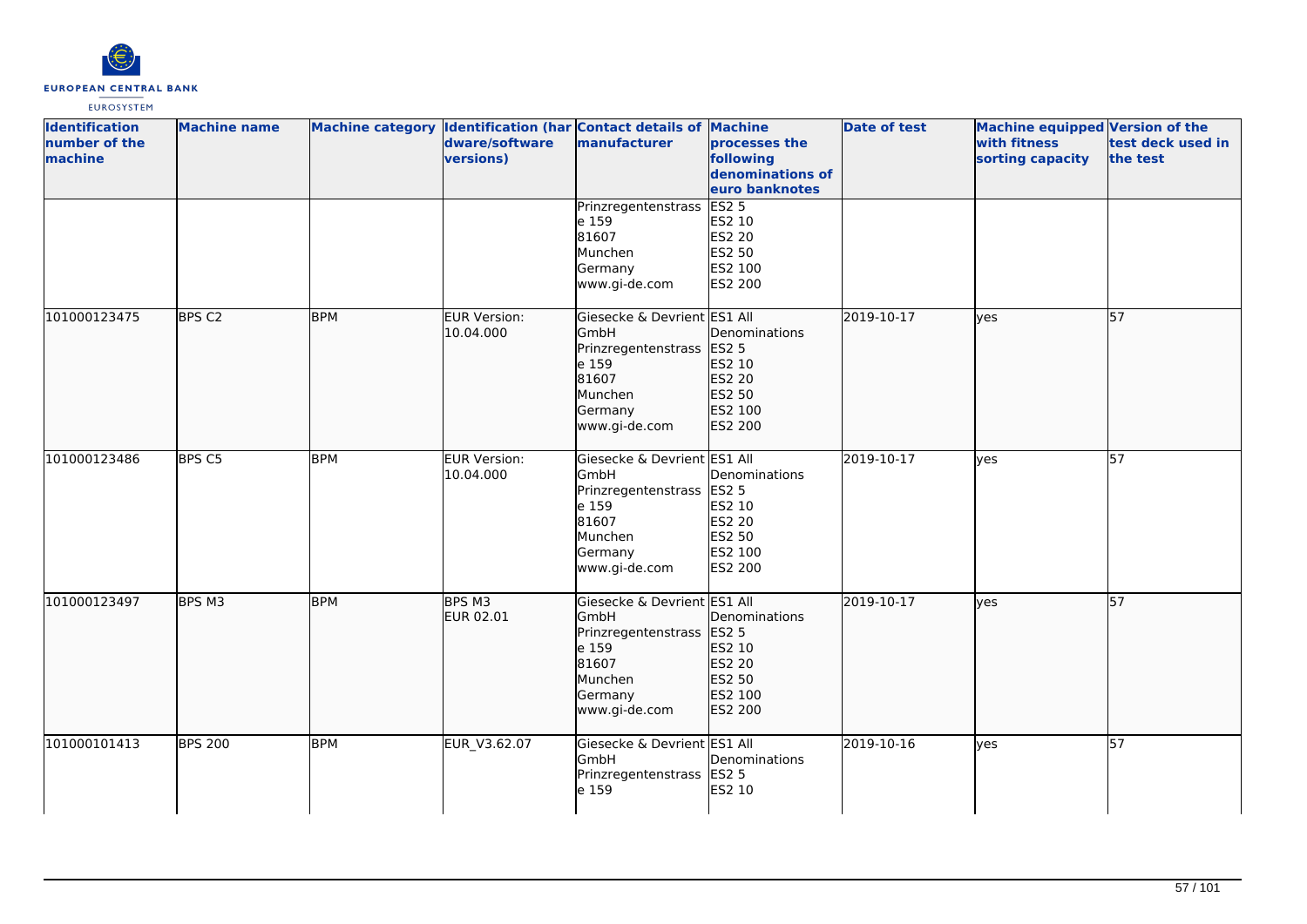

| <b>Identification</b><br>number of the<br>machine | <b>Machine name</b>            |            | dware/software<br>versions) | Machine category Identification (har Contact details of Machine<br>manufacturer                                     | processes the<br>following<br>denominations of<br>euro banknotes                  | <b>Date of test</b> | Machine equipped Version of the<br>with fitness<br>sorting capacity | test deck used in<br>the test |
|---------------------------------------------------|--------------------------------|------------|-----------------------------|---------------------------------------------------------------------------------------------------------------------|-----------------------------------------------------------------------------------|---------------------|---------------------------------------------------------------------|-------------------------------|
|                                                   |                                |            |                             | 81607<br>Munchen<br>Germany<br>www.gi-de.com                                                                        | <b>ES2 20</b><br>ES2 50<br>ES2 100<br>ES2 200                                     |                     |                                                                     |                               |
| 101000101424                                      | BPS 1000 - 20<br><b>BN/sec</b> | <b>BPM</b> | <b>EUR_V2.50</b>            | Giesecke & Devrient ES1 All<br>GmbH<br>Prinzregentenstrass<br>e 159<br>81607<br>Munchen<br>Germany<br>www.gi-de.com | Denominations<br>ES2 5<br>ES2 10<br>ES2 20<br>ES2 50<br>ES2 100<br>ES2 200        | 2019-10-16          | yes                                                                 | 57                            |
| 101000101538                                      | BPS <sub>C4</sub>              | <b>BPM</b> | EUR 1.36.207                | Giesecke & Devrient ES1 All<br>GmbH<br>Prinzregentenstrass<br>e 159<br>81607<br>Munchen<br>Germany<br>www.gi-de.com | Denominations<br><b>ES2 5</b><br>ES2 10<br>ES2 20<br>ES2 50<br>ES2 100<br>ES2 200 | 2019-10-16          | yes                                                                 | 57                            |
| 101000102481                                      | <b>BPS 200</b>                 | <b>BPM</b> | EUR_V3.62.57                | Giesecke & Devrient ES1 All<br>GmbH<br>Prinzregentenstrass<br>e 159<br>81607<br>Munchen<br>Germany<br>www.gi-de.com | Denominations<br><b>ES2 5</b><br>ES2 10<br>ES2 20<br>ES2 50<br>ES2 100<br>ES2 200 | 2019-10-16          | lyes                                                                | 57                            |
| 101000118786                                      | <b>BPS 200</b>                 | <b>BPM</b> | EUR_V3.62.08                | Giesecke & Devrient ES1 All<br>GmbH<br>Prinzregentenstrass<br>e 159<br>81607<br>Munchen                             | Denominations<br><b>ES2 5</b><br>ES2 10<br>ES2 20<br>ES2 50                       | 2019-10-16          | yes                                                                 | 57                            |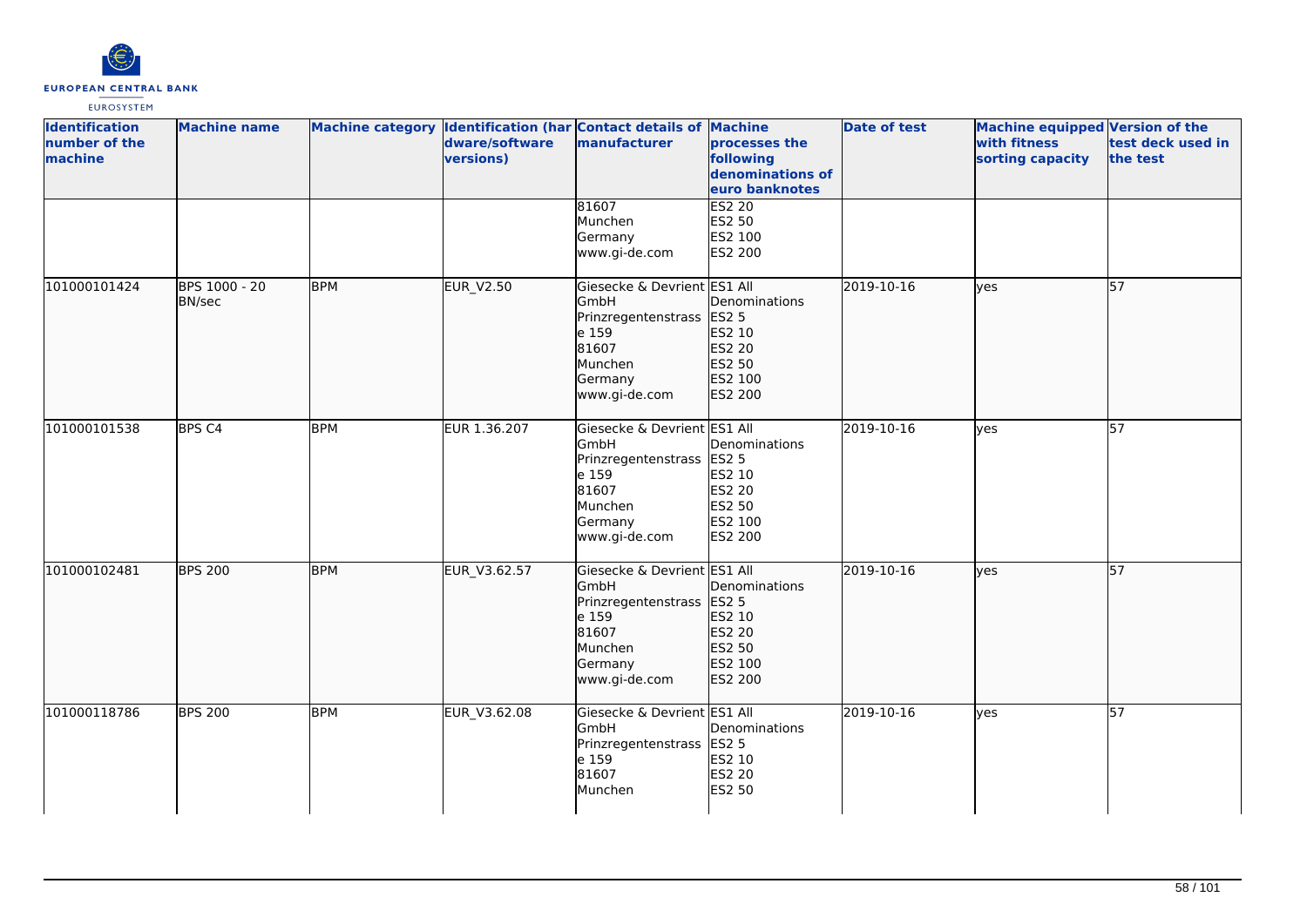

| <b>Identification</b><br>number of the<br>machine | <b>Machine name</b>            |            | dware/software<br>versions) | Machine category Identification (har Contact details of Machine<br>manufacturer                                            | processes the<br>following<br>denominations of<br>euro banknotes                  | <b>Date of test</b> | Machine equipped Version of the<br>with fitness<br>sorting capacity | test deck used in<br>the test |
|---------------------------------------------------|--------------------------------|------------|-----------------------------|----------------------------------------------------------------------------------------------------------------------------|-----------------------------------------------------------------------------------|---------------------|---------------------------------------------------------------------|-------------------------------|
|                                                   |                                |            |                             | Germany<br>www.gi-de.com                                                                                                   | <b>ES2 100</b><br>ES2 200                                                         |                     |                                                                     |                               |
| 101000118797                                      | <b>BPS 200</b>                 | <b>BPM</b> | EUR_V3.62.58                | Giesecke & Devrient ES1 All<br>GmbH<br>Prinzregentenstrass<br>e 159<br>81607<br>Munchen<br>Germany<br>www.gi-de.com        | Denominations<br><b>ES2 5</b><br>ES2 10<br>ES2 20<br>ES2 50<br>ES2 100<br>ES2 200 | 2019-10-16          | lyes                                                                | 57                            |
| 101000118800                                      | BPS <sub>C4</sub>              | <b>BPM</b> | EUR 1.36.208                | Giesecke & Devrient ES1 All<br>GmbH<br>Prinzregentenstrass<br>e 159<br>81607<br>Munchen<br>Germany<br>www.gi-de.com        | Denominations<br><b>ES2 5</b><br>ES2 10<br>ES2 20<br>ES2 50<br>ES2 100<br>ES2 200 | 2019-10-16          | ves                                                                 | 57                            |
| 101000118811                                      | BPS <sub>C4</sub>              | <b>BPM</b> | EUR 1.36.258                | Giesecke & Devrient ES1 All<br>GmbH<br>Prinzregentenstrass<br>e 159<br>81607<br>Munchen<br>Germany<br>www.gi-de.com        | Denominations<br><b>ES2 5</b><br>ES2 10<br>ES2 20<br>ES2 50<br>ES2 100<br>ES2 200 | 2019-10-16          | yes                                                                 | 57                            |
| 101000101446                                      | BPS 1000 - 30<br><b>BN/sec</b> | <b>BPM</b> | <b>EUR_V2.50</b>            | Giesecke & Devrient ES1 All<br><b>GmbH</b><br>Prinzregentenstrass<br>e 159<br>81607<br>Munchen<br>Germany<br>www.gi-de.com | Denominations<br><b>ES2 5</b><br>ES2 10<br>ES2 20<br>ES2 50<br>ES2 100<br>ES2 200 | 2019-10-15          | <b>l</b> ves                                                        | $\overline{57}$               |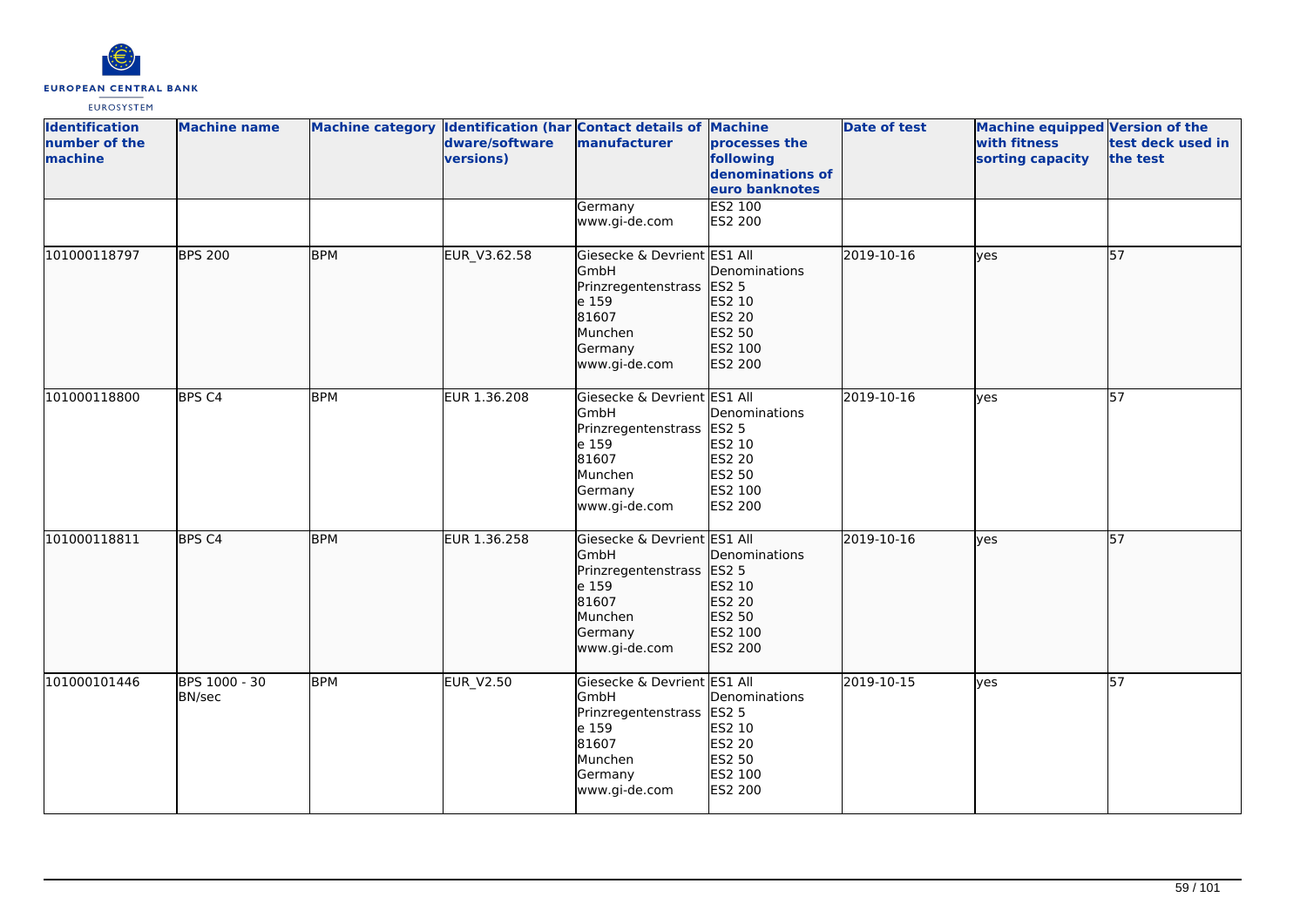

| <b>Identification</b><br>number of the<br>machine | <b>Machine name</b>          |            | dware/software<br>versions) | Machine category Identification (har Contact details of Machine<br>manufacturer                                                            | processes the<br>following<br>denominations of<br>euro banknotes                  | <b>Date of test</b> | <b>Machine equipped Version of the</b><br>with fitness<br>sorting capacity | test deck used in<br>the test |
|---------------------------------------------------|------------------------------|------------|-----------------------------|--------------------------------------------------------------------------------------------------------------------------------------------|-----------------------------------------------------------------------------------|---------------------|----------------------------------------------------------------------------|-------------------------------|
| 102000101619                                      | NC-5103                      | BAM        | EUR 002.208                 | Masterwork<br>Automodules<br>$4F$ , 223, Chong Yang ES2 5<br>Rd<br>115 Nangang<br>Taipei<br>Taiwan<br>www.automodules.c ES2 200<br>lom     | ES1 All<br>Denominations<br>ES2 10<br>ES2 20<br>ES2 50<br>ES2 100                 | 2019-10-15          | lno                                                                        | 57                            |
| 101000101947                                      | <b>NC-8500</b>               | <b>BPM</b> | EUR002.013                  | Masterwork<br>Automodules<br>4F, 223, Chong Yang ES2 5<br><b>Rd</b><br>115 Nangang<br>Taipei<br>Taiwan<br>www.automodules.c ES2 200<br>lom | ES1 All<br>Denominations<br>ES2 10<br>ES2 20<br>ES2 50<br>ES2 100                 | 2019-10-15          | lves                                                                       | $\overline{57}$               |
| 101000103335<br>101000103346                      | <b>BPS M7 RBSS</b><br>BPS M5 | <b>BPM</b> | <b>EUR_V2.50</b>            | Giesecke & Devrient ES1 All<br>GmbH<br>Prinzregentenstrass<br>e 159<br>81607<br>Munchen<br>Germany<br>www.gi-de.com                        | Denominations<br><b>ES2 5</b><br>ES2 10<br>ES2 20<br>ES2 50<br>ES2 100<br>ES2 200 | 2019-10-15          | ves                                                                        | 57                            |
| 101000103357                                      | BPS M7                       | <b>BPM</b> | EUR_V2.50                   | Giesecke & Devrient ES1 All<br>GmbH<br>Prinzregentenstrass<br>e 159<br>81607<br>Munchen<br>Germany<br>www.gi-de.com                        | Denominations<br><b>ES2 5</b><br>ES2 10<br>ES2 20<br>ES2 50<br>ES2 100<br>ES2 200 | 2019-10-15          | yes                                                                        | 57                            |
| 101000114839                                      | BPS M3                       | <b>BPM</b> | <b>EUR 02.00</b>            | Giesecke & Devrient ES1 All<br>GmbH                                                                                                        | Denominations                                                                     | 2019-10-15          | lyes                                                                       | 57                            |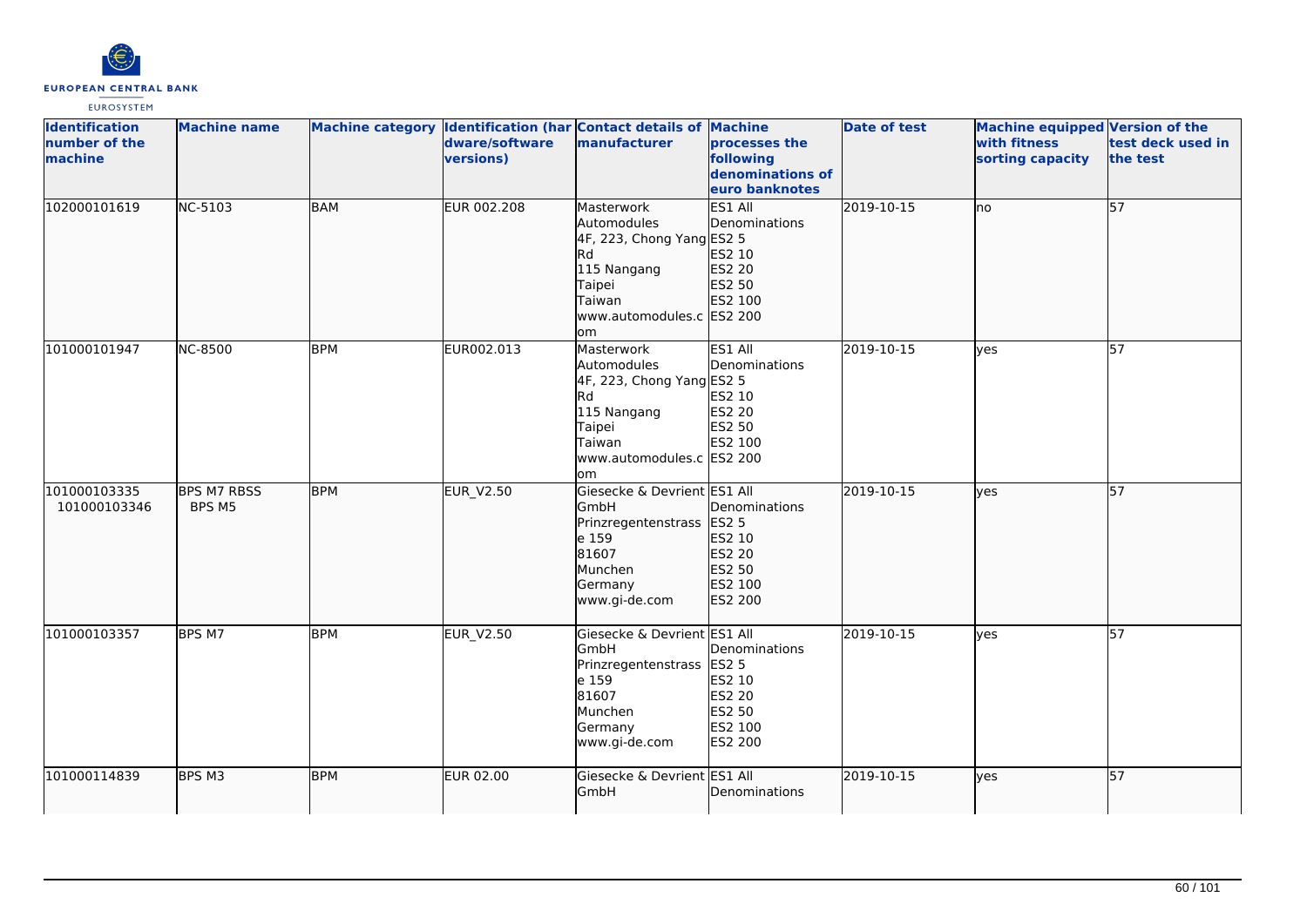

| <b>Identification</b><br>number of the<br>machine | <b>Machine name</b>                    |            | dware/software<br>versions)        | Machine category Identification (har Contact details of Machine<br>manufacturer                                               | processes the<br>following<br>denominations of<br>euro banknotes                             | <b>Date of test</b> | <b>Machine equipped Version of the</b><br>with fitness<br>sorting capacity | test deck used in<br>the test |
|---------------------------------------------------|----------------------------------------|------------|------------------------------------|-------------------------------------------------------------------------------------------------------------------------------|----------------------------------------------------------------------------------------------|---------------------|----------------------------------------------------------------------------|-------------------------------|
|                                                   |                                        |            |                                    | Prinzregentenstrass<br>e 159<br>81607<br>Munchen<br>Germany<br>www.gi-de.com                                                  | ES2 <sub>5</sub><br>ES2 10<br>ES2 20<br>ES2 50<br>ES2 100<br>ES2 200                         |                     |                                                                            |                               |
| 102000117651                                      | letScan 150                            | <b>BAM</b> | EURO REVISION<br>3.0.60.0          | Cummins-Allison<br>Corp<br>891 Feehandville<br>Drive<br>IL 60056<br>MT. Prospect<br><b>USA</b><br>www.cumminsalliso<br>ln.com | ES1 All<br>Denominations<br><b>ES2 5</b><br>ES2 10<br>ES2 20<br>ES2 50<br>ES2 100<br>ES2 200 | 2019-10-09          | lno                                                                        | 57                            |
| 102000123329                                      | letscan iFX3 i238                      | <b>BAM</b> | EURO REVISION 7.30 Cummins-Allison | Corp<br>891 Feehandville<br>Drive<br>IL 60056<br>MT. Prospect<br><b>USA</b><br>www.cumminsalliso<br>n.com                     | ES1 All<br>Denominations<br>ES2 5<br>ES2 10<br>ES2 20<br>ES2 50<br>ES2 100<br>ES2 200        | 2019-10-09          | lno                                                                        | 57                            |
| 102000123352<br>102000123363                      | letscan iFX1 i224<br>Jetscan iFX1 i204 | <b>BAM</b> | EURO REVISION 7.30 Cummins-Allison | Corp<br>891 Feehandville<br>Drive<br>IL 60056<br>MT. Prospect<br>USA<br>www.cumminsalliso<br>ln.com                           | ES1 All<br>Denominations<br><b>ES2 5</b><br>ES2 10<br>ES2 20<br>ES2 50<br>ES2 100<br>ES2 200 | 2019-10-09          | lno                                                                        | 57                            |
| 102000123374                                      | Jetscan iFX3 i236                      | <b>BAM</b> | EURO REVISION 7.30 Cummins-Allison | Corp<br>891 Feehandville<br>Drive                                                                                             | ES1 All<br>Denominations<br>ES2 5<br>ES2 10                                                  | 2019-10-09          | lno                                                                        | 57                            |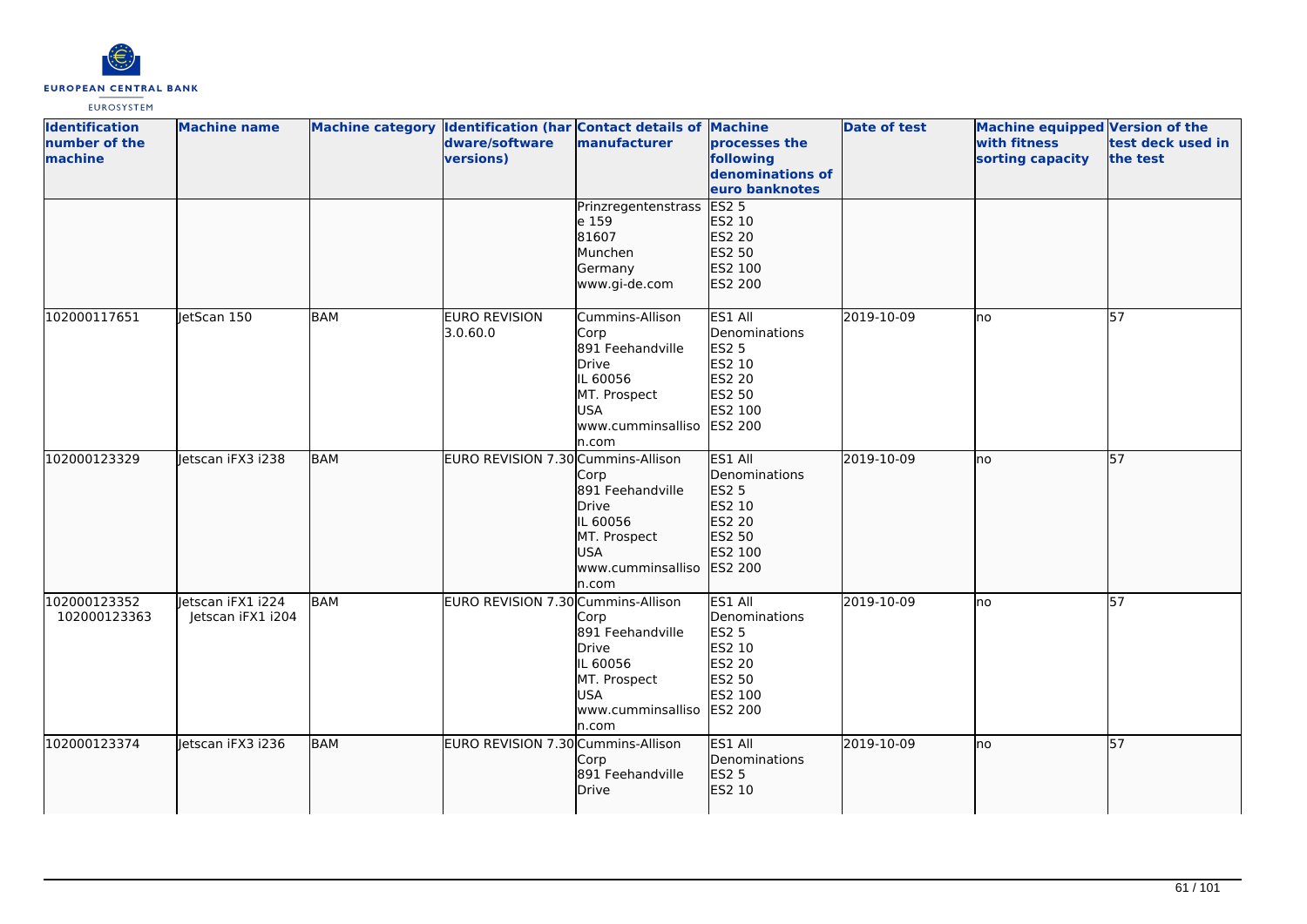

| <b>Identification</b><br>number of the<br>machine | <b>Machine name</b>                    |            | Machine category Identification (har Contact details of Machine<br>dware/software<br>versions) | manufacturer                                                                                                          | processes the<br>following<br>denominations of<br>euro banknotes                                    | <b>Date of test</b> | Machine equipped Version of the<br>with fitness<br>sorting capacity | test deck used in<br>the test |
|---------------------------------------------------|----------------------------------------|------------|------------------------------------------------------------------------------------------------|-----------------------------------------------------------------------------------------------------------------------|-----------------------------------------------------------------------------------------------------|---------------------|---------------------------------------------------------------------|-------------------------------|
|                                                   |                                        |            |                                                                                                | IL 60056<br>MT. Prospect<br><b>USA</b><br>www.cumminsalliso<br>n.com                                                  | <b>ES2 20</b><br>ES2 50<br>ES2 100<br>ES2 200                                                       |                     |                                                                     |                               |
| 102000125913<br>102000125924                      | D <sub>6</sub><br>D <sub>5</sub>       | <b>BAM</b> | 1.0.0.x                                                                                        | Grupo Sallén Tech.<br>S.L.<br>C/Lérida 68<br>22500<br>Binéfar Huesca<br>Spain<br>www.sallenelectroni ES2 100<br>cs.es | ES1 All<br>Denominations<br>ES2 5<br>ES2 10<br>ES2 20<br>ES2 50<br>ES2 200                          | 2019-10-09          | lno                                                                 | 57                            |
| 102000123192<br>102000123205                      | Jetscan iFX2 i226<br>Jetscan iFX2 i206 | BAM        | EURO REVISION 7.30 Cummins-Allison                                                             | Corp<br>891 Feehandville<br>Drive<br>IL 60056<br>MT. Prospect<br><b>USA</b><br>www.cumminsalliso<br>n.com             | ES1 All<br>Denominations<br><b>ES2 5</b><br>ES2 10<br>ES2 20<br>ES2 50<br>ES2 100<br><b>ES2 200</b> | 2019-10-08          | lno                                                                 | 57                            |
| 102000123227<br>102000123238                      | letscan iFX1 i226<br>Jetscan iFX1 i206 | <b>BAM</b> | EURO REVISION 7.30 Cummins-Allison                                                             | Corp<br>891 Feehandville<br>Drive<br>IL 60056<br>MT. Prospect<br><b>USA</b><br>www.cumminsalliso<br>n.com             | ES1 All<br>Denominations<br><b>ES2 5</b><br>ES2 10<br>ES2 20<br>ES2 50<br>ES2 100<br>ES2 200        | 2019-10-08          | Ino                                                                 | $\overline{57}$               |
| 102000123249                                      | letscan iFX3 i436                      | BAM        | EURO REVISION 7.30 Cummins-Allison                                                             | Corp<br>891 Feehandville<br>Drive<br>IL 60056<br>MT. Prospect                                                         | ES1 All<br>Denominations<br>ES2 5<br>ES2 10<br>ES2 20<br>ES2 50                                     | 2019-10-08          | lno                                                                 | 57                            |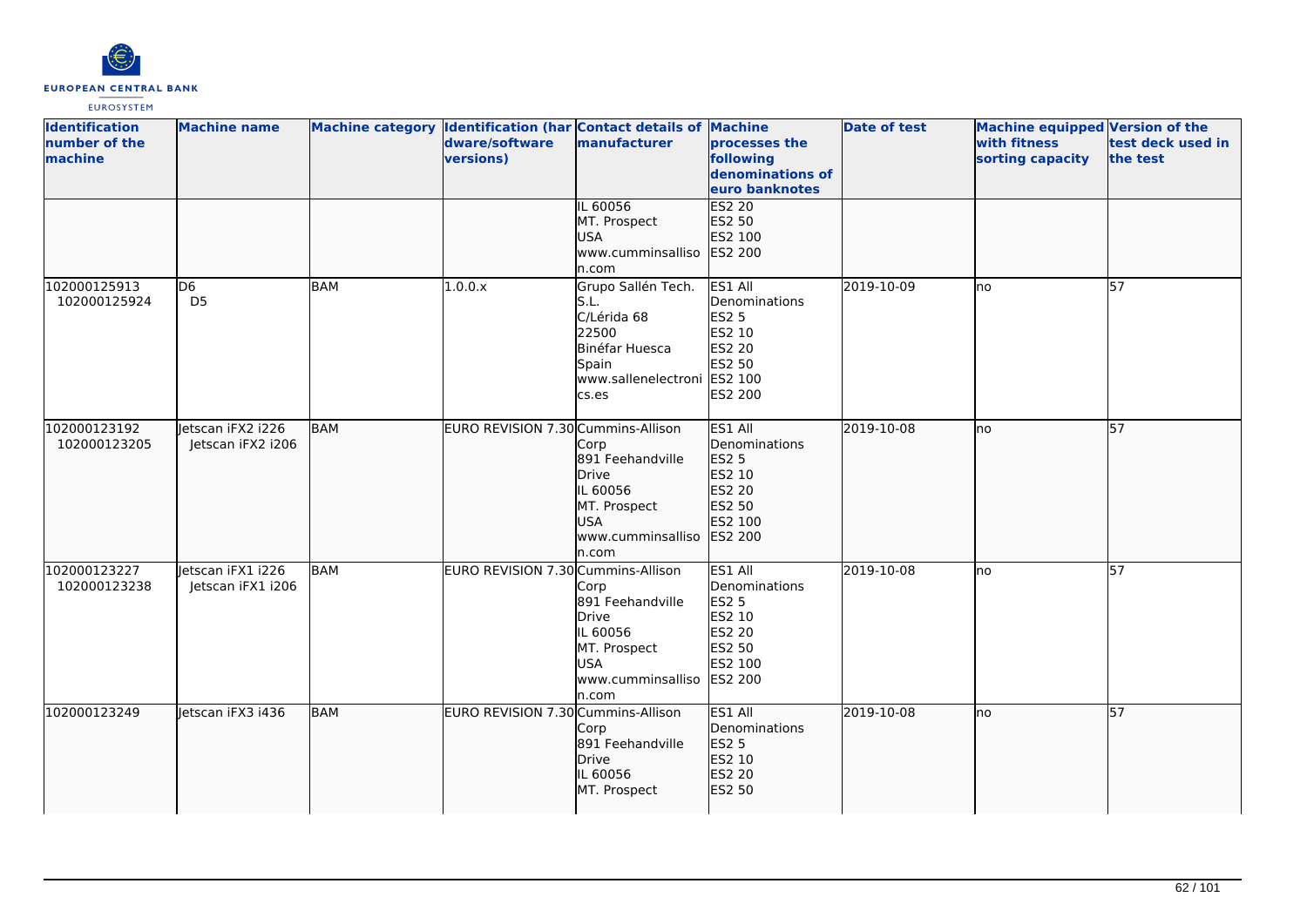

| <b>Identification</b><br>number of the<br>machine | <b>Machine name</b>                    |            | dware/software<br>versions)          | Machine category Identification (har Contact details of Machine<br>manufacturer                                              | <b>processes the</b><br>following<br>denominations of<br>euro banknotes                             | <b>Date of test</b> | <b>Machine equipped Version of the</b><br>with fitness<br>sorting capacity | test deck used in<br>the test |
|---------------------------------------------------|----------------------------------------|------------|--------------------------------------|------------------------------------------------------------------------------------------------------------------------------|-----------------------------------------------------------------------------------------------------|---------------------|----------------------------------------------------------------------------|-------------------------------|
|                                                   |                                        |            |                                      | <b>USA</b><br>www.cumminsalliso<br>n.com                                                                                     | <b>ES2 100</b><br>ES2 200                                                                           |                     |                                                                            |                               |
| 101000123259                                      | Jetscan iFX1 i427                      | <b>BPM</b> | EUR 7.30, CFF 7.20                   | Cummins-Allison<br>Corp<br>891 Feehandville<br>Drive<br>IL 60056<br>MT. Prospect<br><b>USA</b><br>www.cumminsalliso<br>n.com | ES1 All<br>Denominations<br>ES2 5<br>ES2 10<br>ES2 20<br>ES2 50<br>ES2 100<br><b>ES2 200</b>        | 2019-10-08          | yes                                                                        | 57                            |
| 101000123260                                      | letscan iFX2 i427                      | <b>BPM</b> | EUR 7.30, CFF 7.20                   | Cummins-Allison<br>Corp<br>891 Feehandville<br>Drive<br>IL 60056<br>MT. Prospect<br><b>USA</b><br>www.cumminsalliso<br>n.com | ES1 All<br>Denominations<br><b>ES2 5</b><br>ES2 10<br>ES2 20<br>ES2 50<br>ES2 100<br><b>ES2 200</b> | 2019-10-08          | ves                                                                        | 57                            |
| 102000123421<br>102000123432                      | Jetscan iFX1 i406<br>Jetscan iFX1 i426 | <b>BAM</b> | EURO REVISION 7.30 Cummins-Allison   | Corp<br>891 Feehandville<br>Drive<br>IL 60056<br>MT. Prospect<br><b>USA</b><br>www.cumminsalliso<br>ln.com                   | ES1 All<br>Denominations<br>ES2 5<br>ES2 10<br>ES2 20<br>ES2 50<br>ES2 100<br>ES2 200               | 2019-10-08          | lno                                                                        | 57                            |
| 101000101970                                      | Newton F                               | <b>BPM</b> | Main Ver. 7.7, Reco<br>Ver. 7.9(EUR) | Kisan Electronics Co ES1 All<br>Ltd<br>273-1 Sungsoo-<br>Dong<br>2GA 3 Dong<br>Sungdong-Gu 133,<br>831 Seoul<br>South Korea  | Denominations<br>ES2 5<br>ES2 10<br>ES2 20<br>ES2 50<br>ES2 100<br>ES2 200                          | 2019-10-03          | lyes                                                                       | $\overline{57}$               |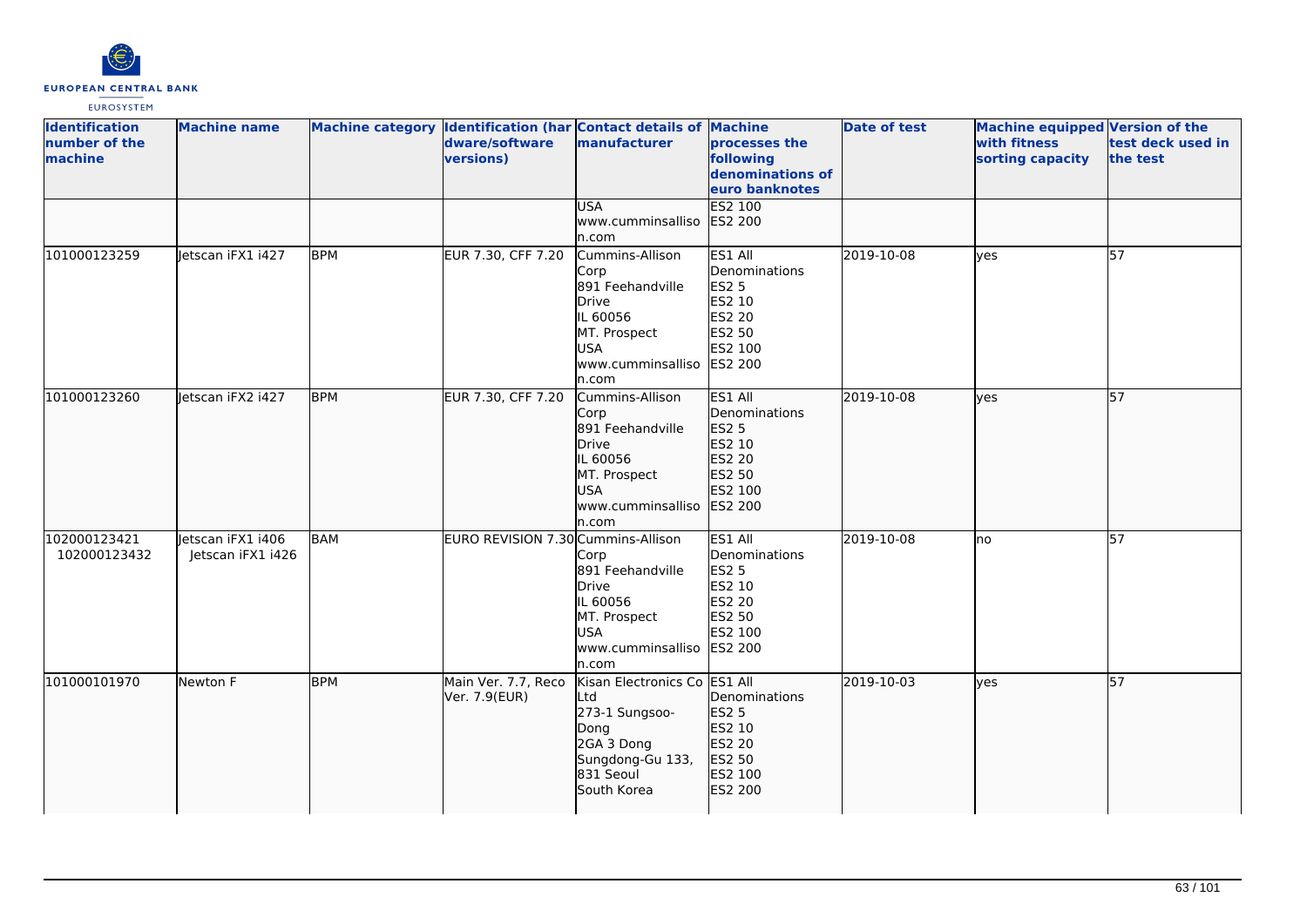

| <b>Identification</b><br>number of the<br>machine | <b>Machine name</b> |            | dware/software<br>versions) | Machine category Identification (har Contact details of Machine<br>manufacturer                                                                                                                                                         | processes the<br>following<br>denominations of<br>euro banknotes                      | <b>Date of test</b> | Machine equipped Version of the<br>with fitness<br>sorting capacity | test deck used in<br>the test |
|---------------------------------------------------|---------------------|------------|-----------------------------|-----------------------------------------------------------------------------------------------------------------------------------------------------------------------------------------------------------------------------------------|---------------------------------------------------------------------------------------|---------------------|---------------------------------------------------------------------|-------------------------------|
|                                                   |                     |            |                             | yshin21@kisane.co<br>www.kisane.com                                                                                                                                                                                                     |                                                                                       |                     |                                                                     |                               |
| 101000102254                                      | Smart K3            | <b>BPM</b> | Main V3.2; Reco<br>V3.2     | Kisan Electronics Co ES1 All<br>Ltd<br>273-1 Sungsoo-<br>Dong<br>2GA 3 Dong<br>Sungdong-Gu 133,<br>831 Seoul<br>South Korea<br>yshin21@kisane.co<br>www.kisane.com                                                                      | Denominations<br><b>ES2 5</b><br>ES2 10<br>ES2 20<br>ES2 50<br>ES2 100<br>ES2 200     | 2019-10-03          | lves                                                                | 57                            |
| 101000102492                                      | <b>K-500 PRO</b>    | <b>BPM</b> | Main: V4.74, Reco:<br>V4.76 | Kisan Electronics Co<br>Ltd<br>273-1 Sungsoo-<br>Dong<br>2GA 3 Dong<br>Sungdong-Gu 133,<br>831 Seoul<br>South Korea<br>yshin21@kisane.co<br>lm<br>www.kisane.com                                                                        | ES1 All<br>Denominations<br>ES2 5<br>ES2 10<br>ES2 20<br>ES2 50<br>ES2 100<br>ES2 200 | 2019-10-03          | lves                                                                | $\overline{57}$               |
| 102000101345                                      | $SB-7$              | BAM        | 01.29                       | Hyundai MIB<br>International Co.<br>Ltd.<br>3301, A Bld, 17,<br>Gosan-ro 148beon-<br>lgil<br>15850<br>Gunpo-si, Gyeonggi- ES2 200<br>do, 15850, Gunpo<br>City<br>KOREA (Republic)<br>sjpark5423@hyunda<br>imib.com<br>www.hyundaimib.co | ES1 All<br>Denominations<br><b>ES2 5</b><br>ES2 10<br>ES2 20<br>ES2 50<br>ES2 100     | 2019-10-01          | no                                                                  | 57                            |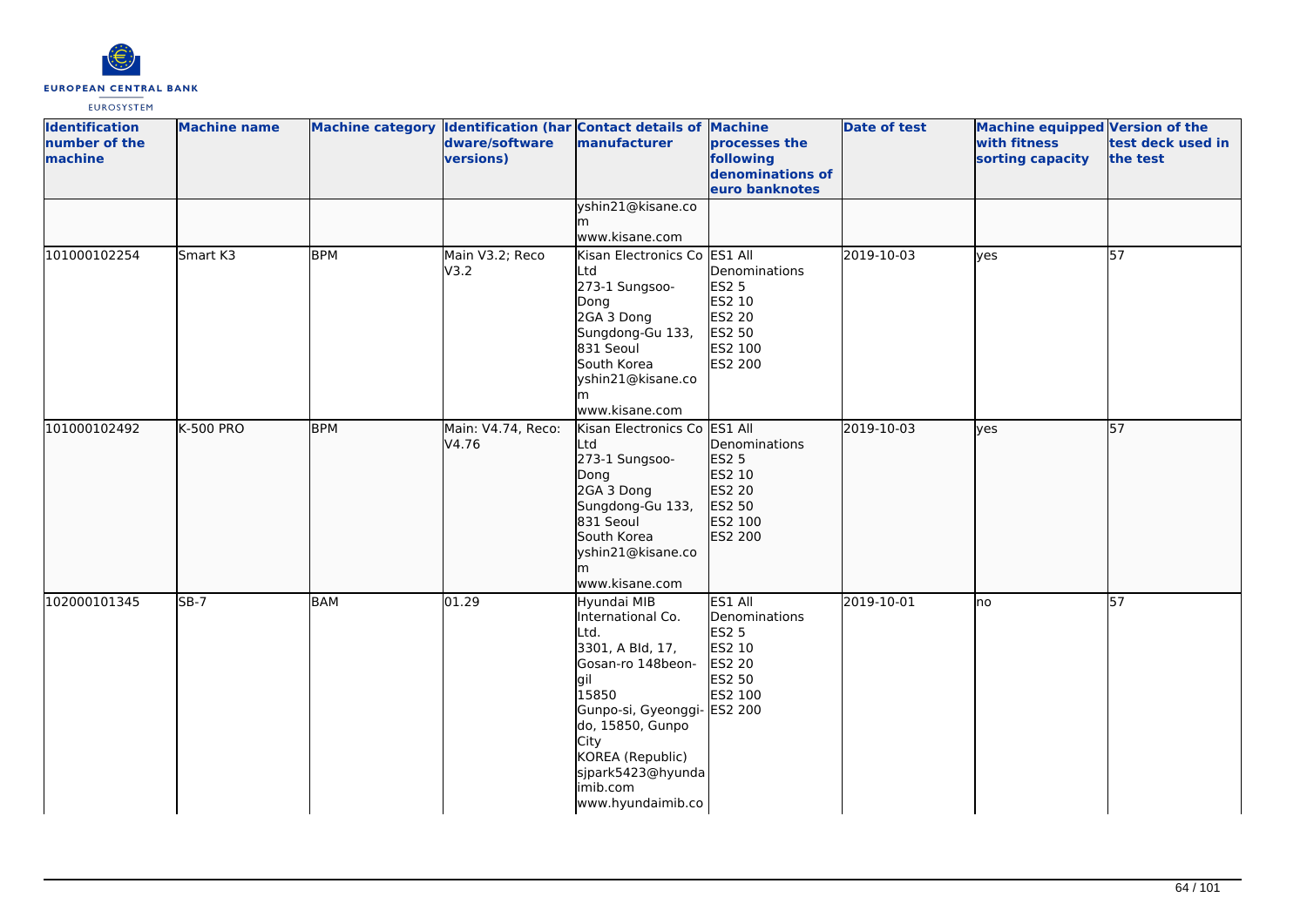

| <b>Identification</b><br>number of the<br>machine | <b>Machine name</b> |            | dware/software<br>versions)     | Machine category Identification (har Contact details of Machine<br>manufacturer                                                                                                              | processes the<br>following<br>denominations of<br>euro banknotes                             | <b>Date of test</b> | Machine equipped Version of the<br>with fitness<br>sorting capacity | test deck used in<br>the test |
|---------------------------------------------------|---------------------|------------|---------------------------------|----------------------------------------------------------------------------------------------------------------------------------------------------------------------------------------------|----------------------------------------------------------------------------------------------|---------------------|---------------------------------------------------------------------|-------------------------------|
|                                                   |                     |            |                                 | m                                                                                                                                                                                            |                                                                                              |                     |                                                                     |                               |
| 102000101982                                      | Newton V            | <b>BAM</b> | Main Ver. 7.7, Reco<br>Ver. 7.9 | Kisan Electronics Co<br>Ltd<br>273-1 Sungsoo-<br>Dong<br>2GA 3 Dong<br>Sungdong-Gu 133,<br>831 Seoul<br>South Korea<br>yshin21@kisane.co<br>m<br>www.kisane.com                              | ES1 All<br>Denominations<br><b>ES2 5</b><br>ES2 10<br>ES2 20<br>ES2 50<br>ES2 100<br>ES2 200 | 2019-10-01          | no                                                                  | 57                            |
| 102000102299                                      | Newton 2 PLUS V     | <b>BAM</b> |                                 | Main: 3.2; Reco: 3.2 Kisan Electronics Co ES1 All<br>Ltd<br>273-1 Sungsoo-<br>Dong<br>2GA 3 Dong<br>Sungdong-Gu 133,<br>831 Seoul<br>South Korea<br>yshin21@kisane.co<br>m<br>www.kisane.com | Denominations<br><b>ES2 5</b><br>ES2 10<br>ES2 20<br>ES2 50<br>ES2 100<br>ES2 200            | 2019-10-01          | lno                                                                 | $\overline{57}$               |
| 101000123113                                      | Holenburg HT 8030   | <b>BPM</b> | c24                             | Iternet-European<br>Distribution<br>Via S. Merli 64/66<br>29122<br>Piacenza<br>Italy<br>www.iternet-security ES2 100<br>systems.com                                                          | ES1 All<br>Denominations<br>ES2 5<br>ES2 10<br>ES2 20<br>ES2 50<br>ES2 200                   | 2019-09-27          | lyes                                                                | 57                            |
| 101000122474                                      | SB-2000             | <b>BPM</b> | 01.16                           | Hyundai MIB<br>International Co.<br>Ltd.<br>3301, A Bld, 17,<br>Gosan-ro 148beon-<br> gil                                                                                                    | ES1 All<br>Denominations<br><b>ES2 5</b><br>ES2 10<br>ES2 20<br>ES2 50                       | 2019-09-18          | yes                                                                 | $\overline{57}$               |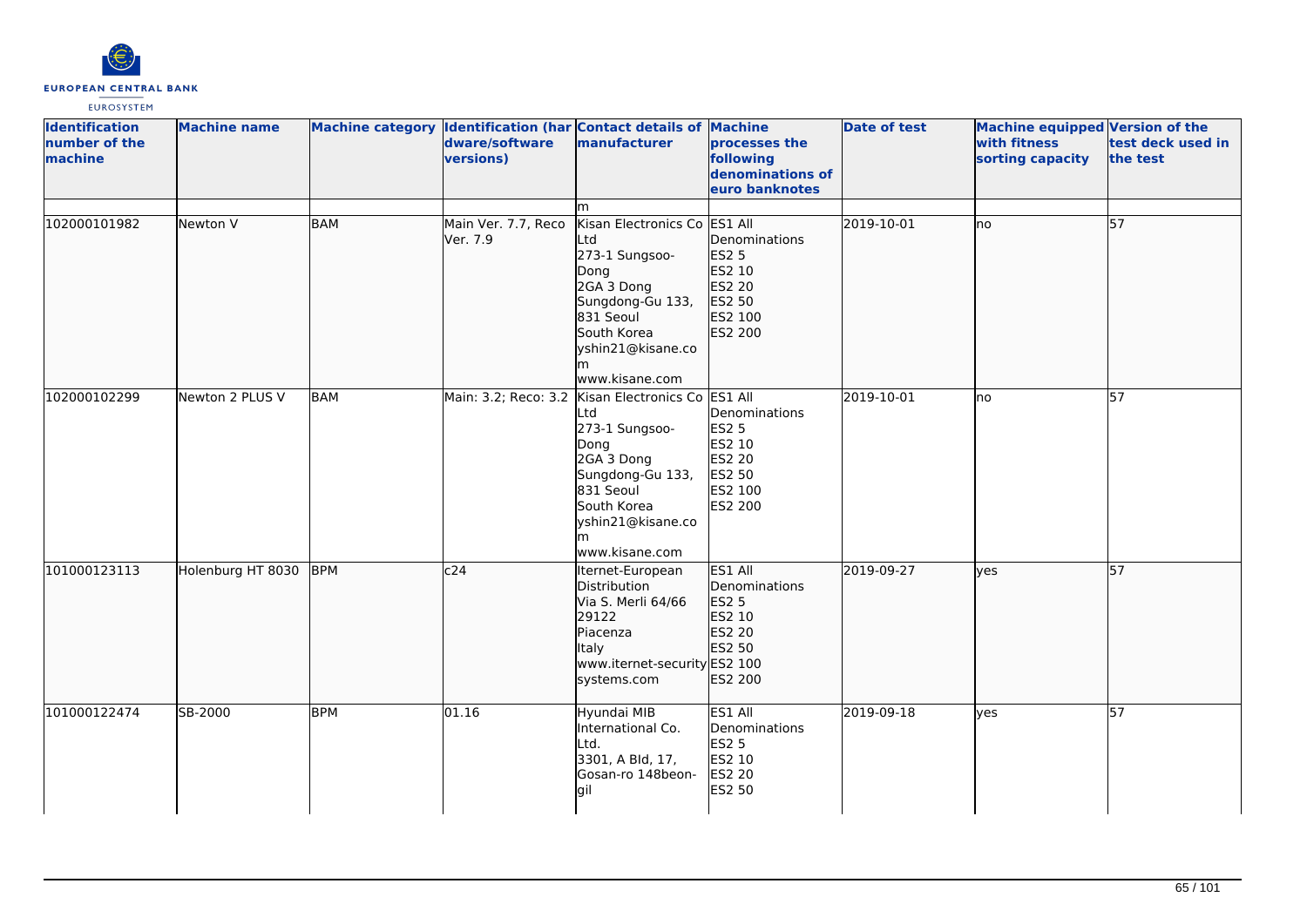

| <b>Identification</b><br>number of the<br>machine | <b>Machine name</b> |             | dware/software<br>versions) | Machine category Identification (har Contact details of Machine<br>manufacturer                                                               | processes the<br>following<br>denominations of<br>euro banknotes                             | <b>Date of test</b> | <b>Machine equipped Version of the</b><br>with fitness<br>sorting capacity | test deck used in<br>the test |
|---------------------------------------------------|---------------------|-------------|-----------------------------|-----------------------------------------------------------------------------------------------------------------------------------------------|----------------------------------------------------------------------------------------------|---------------------|----------------------------------------------------------------------------|-------------------------------|
|                                                   |                     |             |                             | 15850<br>Gunpo-si, Gyeonggi-<br>do, 15850, Gunpo<br>City<br>KOREA (Republic)<br>sjpark5423@hyunda<br>imib.com<br>www.hyundaimib.co<br>m       | <b>ES2 100</b><br>ES2 200                                                                    |                     |                                                                            |                               |
| 103000122615                                      | <b>RBU-10</b>       | <b>TARM</b> | <b>HV-84</b><br>1007F       | <b>Glory Global</b><br>Solutions<br>Thomas-Edison-Platz ES2 5<br>63263<br>Neu-Isenburg<br>Germany<br>www.gloryglobalsolu ES2 200<br>tions.com | ES1 All<br>Denominations<br>ES2 10<br>ES2 20<br>ES2 50<br>ES2 100                            | 2019-09-13          | lyes                                                                       | 57                            |
| 102000122395                                      | DL-2000             | <b>BAM</b>  | 190730                      | <b>Billcon Corporation</b><br>2-5-24 Kuji Takatsu-<br>ku<br>2130032<br>Kawasaki<br>Japan<br>www.billcon.co.jp                                 | ES1 All<br>Denominations<br><b>ES2 5</b><br>ES2 10<br>ES2 20<br>ES2 50<br>ES2 100<br>ES2 200 | 2019-09-09          | lno                                                                        | $\overline{57}$               |
| 102000100856                                      | Obolus Electrum     | <b>BAM</b>  | DSP 2.2.0.X                 | Grupo Sallén Tech.<br>S.L.<br>C/Lérida 68<br>22500<br>Binéfar Huesca<br>Spain<br>www.sallenelectroni ES2 100<br>cs.es                         | ES1 All<br>Denominations<br><b>ES2 5</b><br>ES2 10<br>ES2 20<br>ES2 50<br>ES2 200            | 2019-09-03          | lno                                                                        | 57                            |
| 102000122384                                      | ST-4000             | <b>BAM</b>  | 1.48                        | ZHEJIANG SEMTOM<br>ELECTRONIC CO.                                                                                                             | ES1 All<br>Denominations                                                                     | 2019-09-03          | lno                                                                        | 57                            |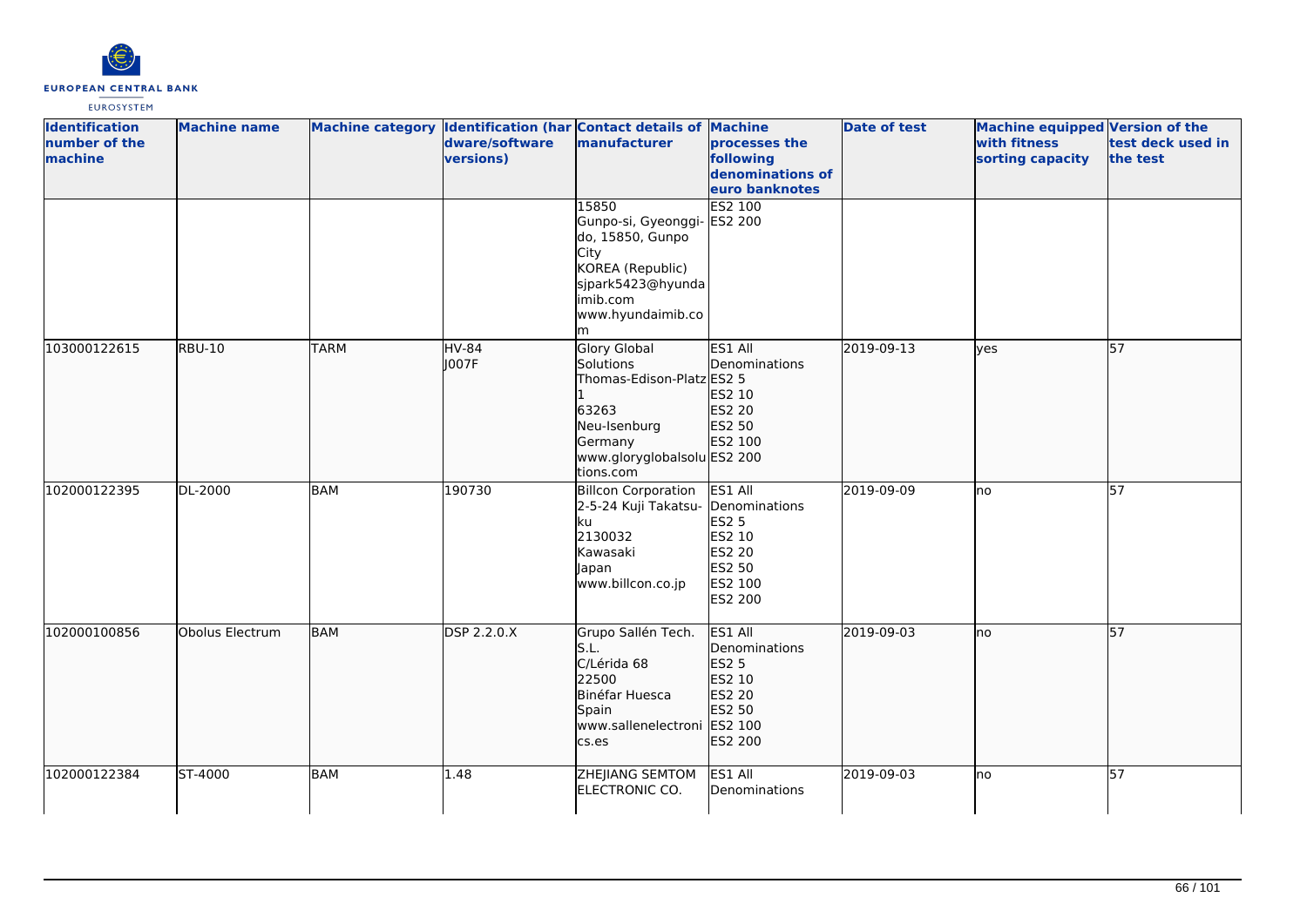

| <b>Identification</b><br>number of the<br>machine | <b>Machine name</b> |            | dware/software<br>versions)                                                                                                 | Machine category Identification (har Contact details of Machine<br>manufacturer                                                                                                                                          | processes the<br>following<br>denominations of<br>euro banknotes                                           | <b>Date of test</b> | Machine equipped Version of the<br>with fitness<br>sorting capacity | test deck used in<br>the test |
|---------------------------------------------------|---------------------|------------|-----------------------------------------------------------------------------------------------------------------------------|--------------------------------------------------------------------------------------------------------------------------------------------------------------------------------------------------------------------------|------------------------------------------------------------------------------------------------------------|---------------------|---------------------------------------------------------------------|-------------------------------|
|                                                   |                     |            |                                                                                                                             | <b>LTD</b><br>1 Bldg, Section B<br>Shoes Ind. Zone<br>Eco. Development<br>Area, Pingyan<br>325401 Wenzhou<br>Zhejiang<br><b>CHINA</b><br>sales3@semtom.co<br>lm<br>http://www.semtom.<br>com/                            | <b>ES2 5</b><br>ES2 10<br><b>ES2 20</b><br>ES2 50<br>ES2 100<br><b>ES2 200</b>                             |                     |                                                                     |                               |
| 101000076401                                      | DLR7000 17 14       | <b>BPM</b> | <b>ECM Console</b><br>02.02.850 DLR 7000 Solutions Ltd<br>Console 03.06.850<br>IDS1 6.14150 IDS2<br>6.14150 IDSS<br>6.14150 | Cash Processing<br>De La Rue House,<br>Jays Close, Viables,<br>Basingstoke<br>Hampshire<br><b>RG22 4BS</b><br>Viables Kingdom<br>United Kingdom<br>martin.hobhouse@u<br>k.delarue.com<br>www.delarue.com                 | ES1 All<br>Denominations<br>ES2 5<br>ES2 10<br>ES2 20<br>ES2 50<br>ES2 100<br>ES2 200                      | 2019-08-30          | <b>lyes</b>                                                         | 57                            |
| 101000122372                                      | DLR7000/17/14       | <b>BPM</b> | <b>ECM Console</b><br>5.2.818 7000<br>Console 5.2.818 IDS De La Rue House,<br>7.00031000 IDSS<br>6.15170                    | Cash Processing<br>Solutions Ltd<br>1 7.00031000 IDS 2 Jays Close, Viables,<br>Basingstoke<br>Hampshire<br><b>RG22 4BS</b><br>Viables Kingdom<br>United Kingdom<br>martin.hobhouse@u<br>k.delarue.com<br>www.delarue.com | ES1 All<br>Denominations<br><b>ES2 5</b><br>ES2 10<br><b>ES2 20</b><br>ES2 50<br>ES2 100<br><b>ES2 200</b> | 2019-08-30          | yes                                                                 | 57                            |
| 102000122340                                      | IL206GVS            | <b>BAM</b> | 206GVS1801<br>V206GVS.18.01                                                                                                 | Julong Europe GmbH ES1 All<br>Friedrich-Ebert-<br>Anlage 36                                                                                                                                                              | Denominations<br>ES2 5                                                                                     | 2019-08-27          | lno                                                                 | 57                            |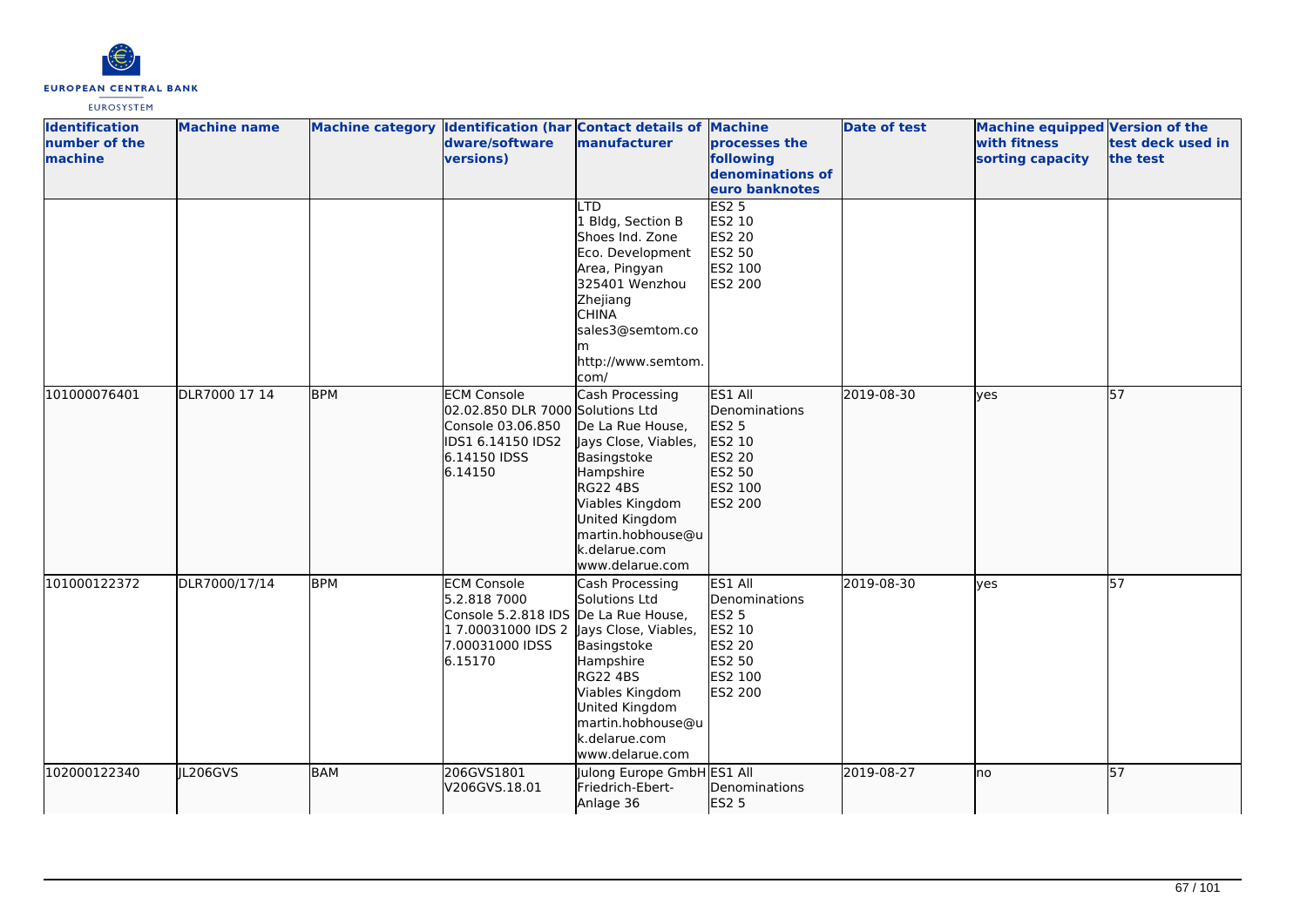

| <b>Identification</b><br>number of the<br>machine | <b>Machine name</b> |            | dware/software<br>versions) | Machine category Identification (har Contact details of Machine<br>manufacturer              | processes the<br>following<br>denominations of<br>euro banknotes                         | <b>Date of test</b> | <b>Machine equipped Version of the</b><br>with fitness<br>sorting capacity | test deck used in<br>the test |
|---------------------------------------------------|---------------------|------------|-----------------------------|----------------------------------------------------------------------------------------------|------------------------------------------------------------------------------------------|---------------------|----------------------------------------------------------------------------|-------------------------------|
|                                                   |                     |            |                             | 60325<br>Frankfurt<br>Germany                                                                | <b>ES2 10</b><br><b>ES2 20</b><br>ES2 50<br>ES2 100<br>ES2 200                           |                     |                                                                            |                               |
| 101000122350                                      | JL206FS             | <b>BPM</b> | 206FS1801<br>V206FS.18.01   | Julong Europe GmbH ES1 All<br>Friedrich-Ebert-<br>Anlage 36<br>60325<br>Frankfurt<br>Germany | Denominations<br><b>ES2 5</b><br>ES2 10<br><b>ES2 20</b><br>ES2 50<br>ES2 100<br>ES2 200 | 2019-08-27          | lyes                                                                       | $\overline{57}$               |
| 102000122282                                      | IL206GVR            | <b>BAM</b> | 206GVR1801<br>V206GVR.18.01 | Julong Europe GmbH ES1 All<br>Friedrich-Ebert-<br>Anlage 36<br>60325<br>Frankfurt<br>Germany | Denominations<br><b>ES2 5</b><br>ES2 10<br>ES2 20<br>ES2 50<br>ES2 100<br>ES2 200        | 2019-08-26          | Ino                                                                        | $\overline{57}$               |
| 101000122292                                      | JL206FR             | <b>BPM</b> | 206FR1801<br>V206FR.18.01   | Julong Europe GmbH ES1 All<br>Friedrich-Ebert-<br>Anlage 36<br>60325<br>Frankfurt<br>Germany | Denominations<br><b>ES2 5</b><br>ES2 10<br>ES2 20<br>ES2 50<br>ES2 100<br>ES2 200        | 2019-08-26          | lves                                                                       | 57                            |
| 101000122305                                      | JL303K              | <b>BPM</b> | 303K1801<br>V303K.18.01     | Julong Europe GmbH ES1 All<br>Friedrich-Ebert-<br>Anlage 36<br>60325<br>Frankfurt            | Denominations<br><b>ES2 5</b><br>ES2 10<br>ES2 20                                        | 2019-08-26          | lyes                                                                       | 57                            |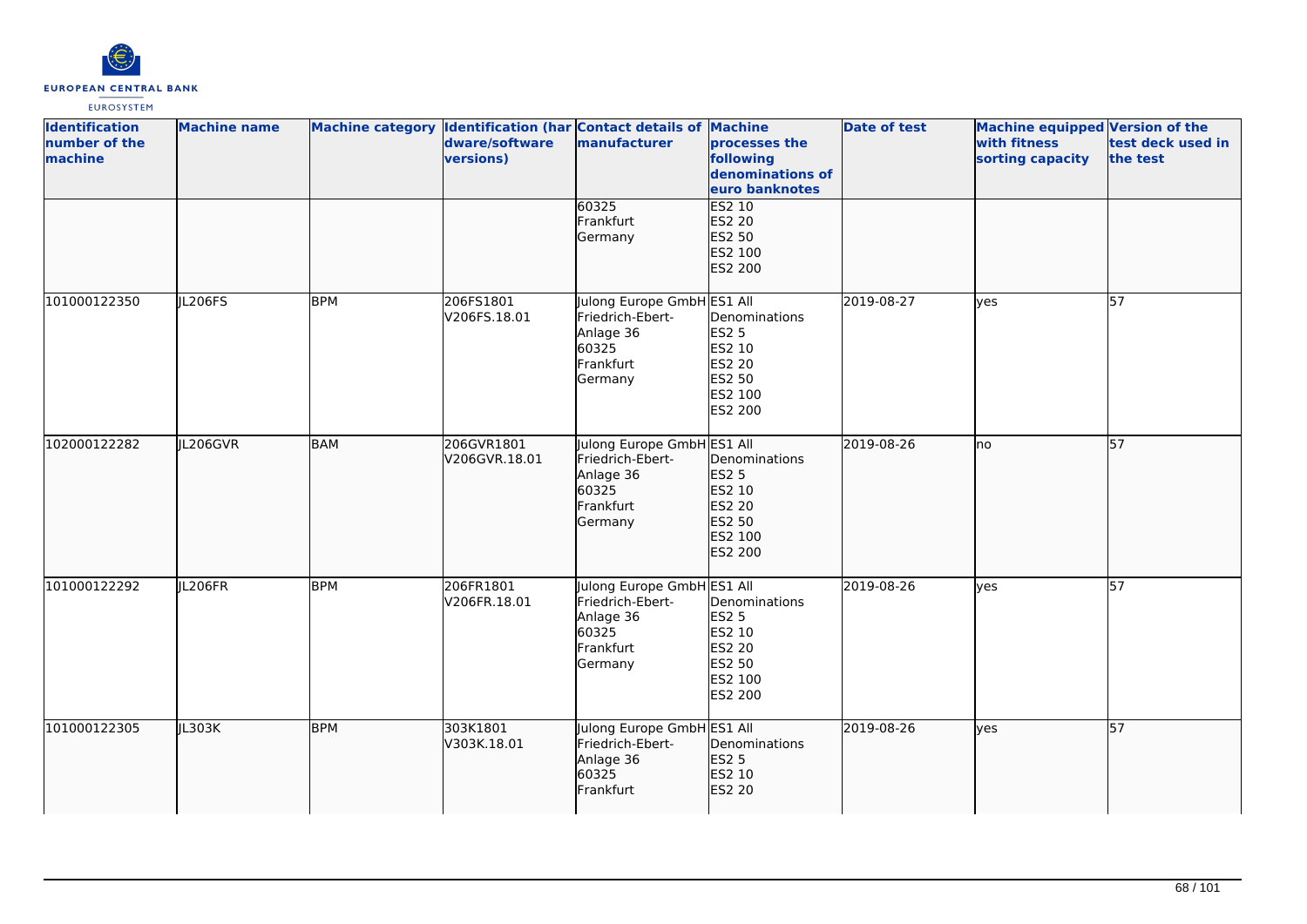

| <b>Identification</b><br>number of the<br>machine | <b>Machine name</b> |            | dware/software<br>versions)   | Machine category Identification (har Contact details of Machine<br>manufacturer              | processes the<br>following<br>denominations of<br>euro banknotes                         | <b>Date of test</b> | <b>Machine equipped Version of the</b><br>with fitness<br>sorting capacity | test deck used in<br>the test |
|---------------------------------------------------|---------------------|------------|-------------------------------|----------------------------------------------------------------------------------------------|------------------------------------------------------------------------------------------|---------------------|----------------------------------------------------------------------------|-------------------------------|
|                                                   |                     |            |                               | Germany                                                                                      | <b>ES2 50</b><br>ES2 100<br>ES2 200                                                      |                     |                                                                            |                               |
| 101000122316                                      | JL8010-42S          | <b>BPM</b> | 801042S1801<br>V801042S.18.01 | Julong Europe GmbH ES1 All<br>Friedrich-Ebert-<br>Anlage 36<br>60325<br>Frankfurt<br>Germany | Denominations<br><b>ES2 5</b><br>ES2 10<br><b>ES2 20</b><br>ES2 50<br>ES2 100<br>ES2 200 | 2019-08-26          | yes                                                                        | 57                            |
| 101000122327                                      | JL8010-71R          | <b>BPM</b> | 801071R1801<br>V801071R.18.01 | Julong Europe GmbH ES1 All<br>Friedrich-Ebert-<br>Anlage 36<br>60325<br>Frankfurt<br>Germany | Denominations<br>ES2 5<br>ES2 10<br>ES2 20<br>ES2 50<br>ES2 100<br>ES2 200               | 2019-08-26          | lves                                                                       | $\overline{57}$               |
| 101000122338                                      | JL8010-71S          | <b>BPM</b> | 80107151801<br>V801071S.18.01 | Julong Europe GmbH ES1 All<br>Friedrich-Ebert-<br>Anlage 36<br>60325<br>Frankfurt<br>Germany | Denominations<br><b>ES2 5</b><br>ES2 10<br>ES2 20<br>ES2 50<br>ES2 100<br>ES2 200        | 2019-08-26          | lves                                                                       | $\overline{57}$               |
| 101000103552                                      | JL8000SA            | <b>BPM</b> | 8000SA1801<br>V8000SA.18.01   | Julong Europe GmbH ES1 All<br>Friedrich-Ebert-<br>Anlage 36<br>60325<br>Frankfurt<br>Germany | Denominations<br><b>ES2 5</b><br>ES2 10<br>ES2 20<br>ES2 50<br>ES2 100                   | 2019-08-23          | lyes                                                                       | 57                            |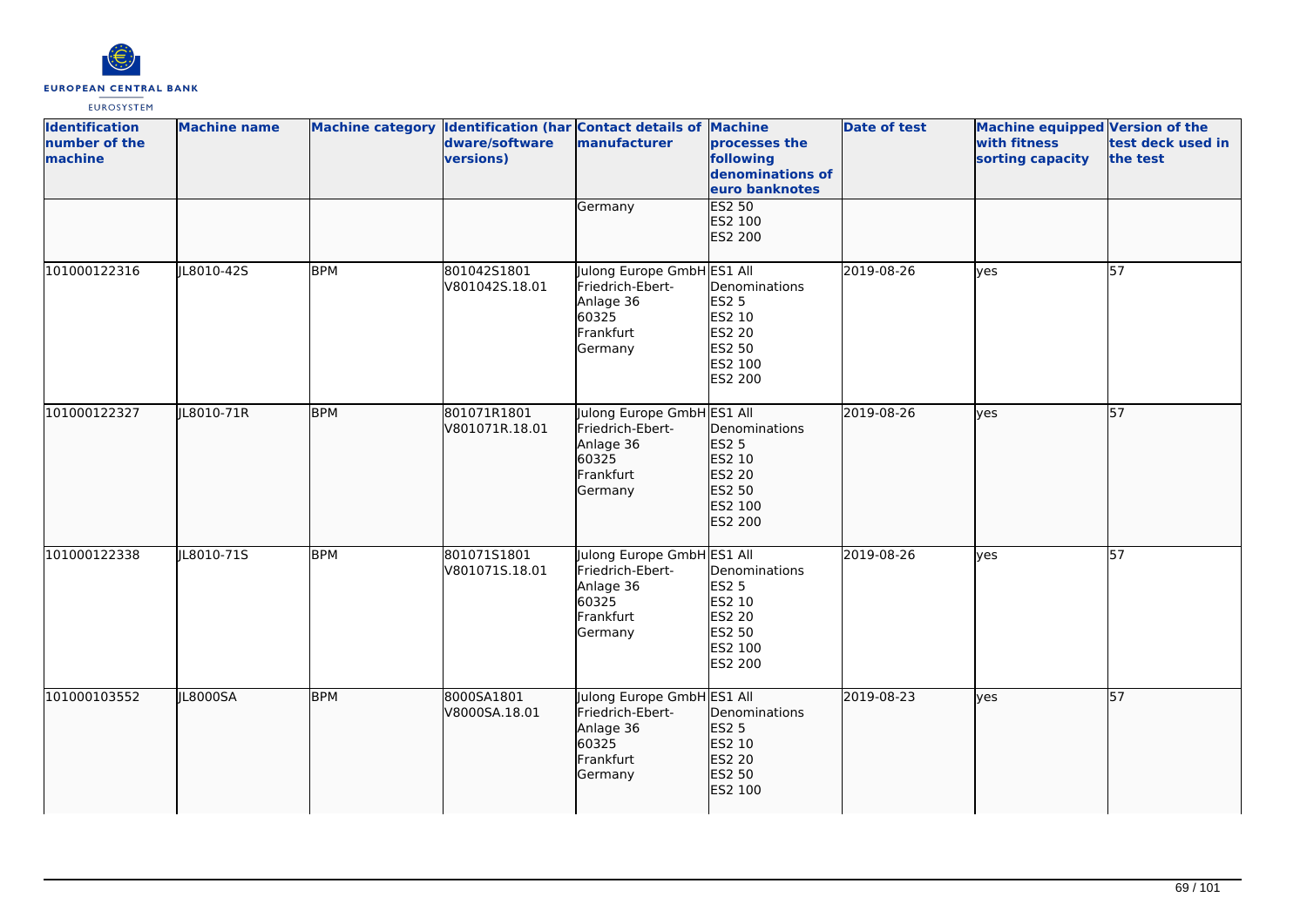

| <b>Identification</b><br>number of the<br>machine | <b>Machine name</b> |            | dware/software<br>versions) | Machine category Identification (har Contact details of Machine<br>manufacturer              | processes the<br>following<br>denominations of<br>euro banknotes<br><b>ES2 200</b>       | <b>Date of test</b> | Machine equipped Version of the<br>with fitness<br>sorting capacity | test deck used in<br>the test |
|---------------------------------------------------|---------------------|------------|-----------------------------|----------------------------------------------------------------------------------------------|------------------------------------------------------------------------------------------|---------------------|---------------------------------------------------------------------|-------------------------------|
| 102000122237                                      | JL206VS             | <b>BAM</b> | 206VS1801<br>V206VS.18.01   | Julong Europe GmbH ES1 All<br>Friedrich-Ebert-<br>Anlage 36<br>60325<br>Frankfurt<br>Germany | Denominations<br><b>ES2 5</b><br>ES2 10<br><b>ES2 20</b><br>ES2 50<br>ES2 100<br>ES2 200 | 2019-08-23          | lno                                                                 | 57                            |
| 101000122247                                      | JL305ER             | <b>BPM</b> | 305ER1801<br>V305ER.18.01   | Julong Europe GmbH ES1 All<br>Friedrich-Ebert-<br>Anlage 36<br>60325<br>Frankfurt<br>Germany | Denominations<br>ES2 5<br>ES2 10<br>ES2 20<br>ES2 50<br>ES2 100<br>ES2 200               | 2019-08-23          | lyes                                                                | 57                            |
| 101000122258                                      | JL3031S             | <b>BPM</b> | 3031S1801<br>V3031S.18.01   | Julong Europe GmbH ES1 All<br>Friedrich-Ebert-<br>Anlage 36<br>60325<br>Frankfurt<br>Germany | Denominations<br>ES2 5<br>ES2 10<br>ES2 20<br>ES2 50<br>ES2 100<br>ES2 200               | 2019-08-23          | yes                                                                 | $\overline{57}$               |
| 101000122269                                      | <b>IL8000K</b>      | <b>BPM</b> | 8000K1801<br>V8000K.18.01   | Julong Europe GmbH ES1 All<br>Friedrich-Ebert-<br>Anlage 36<br>60325<br>Frankfurt<br>Germany | Denominations<br><b>ES2 5</b><br>ES2 10<br>ES2 20<br>ES2 50<br>ES2 100<br>ES2 200        | 2019-08-23          | lyes                                                                | $\overline{57}$               |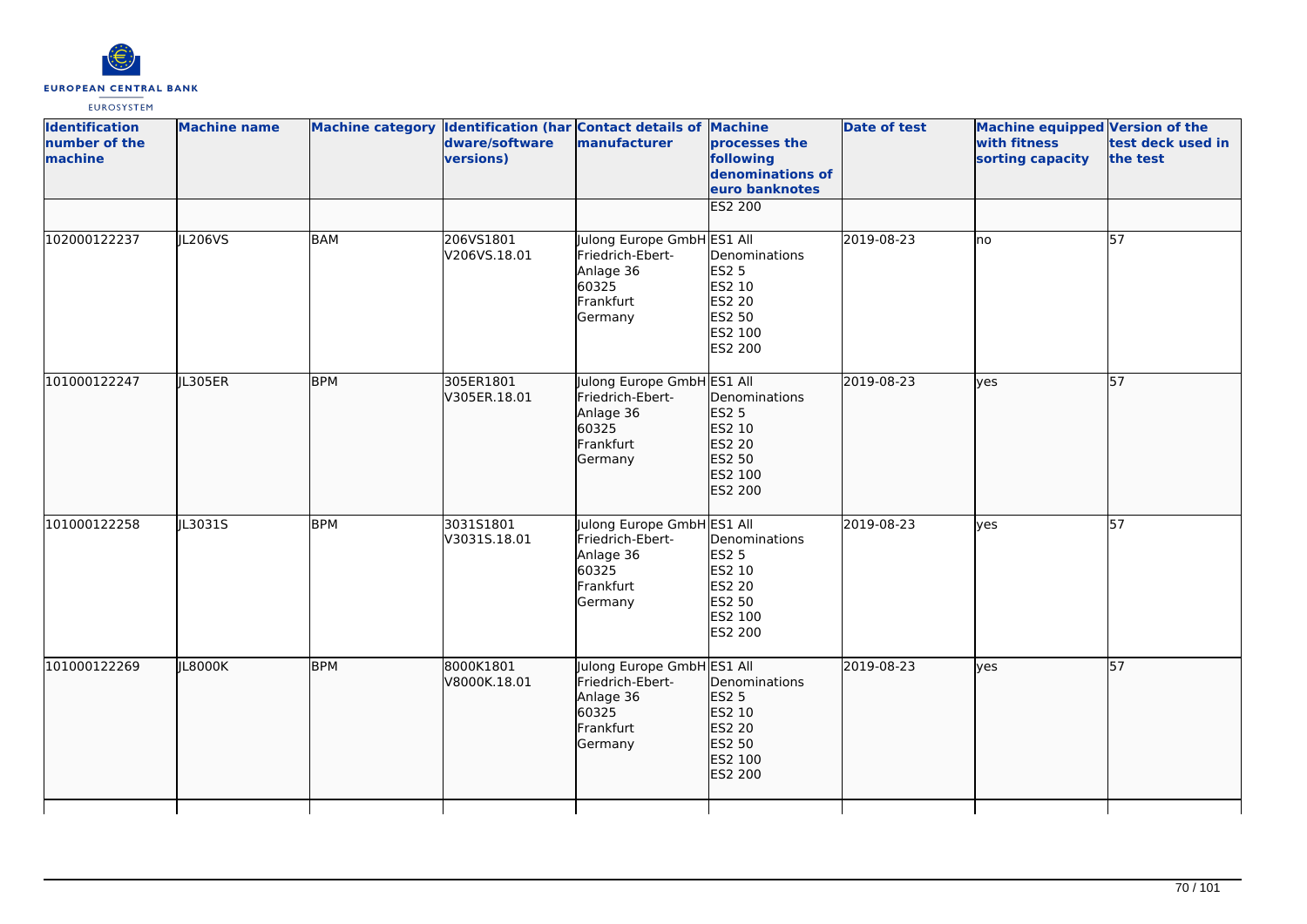

| <b>Identification</b><br>number of the<br>machine | <b>Machine name</b> |            | dware/software<br><b>versions)</b> | Machine category Identification (har Contact details of Machine<br>manufacturer              | processes the<br>following<br>denominations of<br>euro banknotes                  | <b>Date of test</b> | Machine equipped Version of the<br>with fitness<br>sorting capacity | test deck used in<br>the test |
|---------------------------------------------------|---------------------|------------|------------------------------------|----------------------------------------------------------------------------------------------|-----------------------------------------------------------------------------------|---------------------|---------------------------------------------------------------------|-------------------------------|
| 101000122270                                      | JL8010-42R          | <b>BPM</b> | 801042R1801<br>V801042R.18.01      | Julong Europe GmbH ES1 All<br>Friedrich-Ebert-<br>Anlage 36<br>60325<br>Frankfurt<br>Germany | Denominations<br><b>ES2 5</b><br>ES2 10<br>ES2 20<br>ES2 50<br>ES2 100<br>ES2 200 | 2019-08-23          | yes                                                                 | 57                            |
| 102000122179                                      | JL206VR             | <b>BAM</b> | 206VR1801<br>V206VR.18.01          | Julong Europe GmbH ES1 All<br>Friedrich-Ebert-<br>Anlage 36<br>60325<br>Frankfurt<br>Germany | Denominations<br>ES2 5<br>ES2 10<br>ES2 20<br>ES2 50<br>ES2 100<br>ES2 200        | 2019-08-22          | lno                                                                 | 57                            |
| 101000122189                                      | JL305ES             | <b>BPM</b> | 305ES1801<br>V305ES.18.01          | Julong Europe GmbH ES1 All<br>Friedrich-Ebert-<br>Anlage 36<br>60325<br>Frankfurt<br>Germany | Denominations<br><b>ES2 5</b><br>ES2 10<br>ES2 20<br>ES2 50<br>ES2 100<br>ES2 200 | 2019-08-22          | ves                                                                 | 57                            |
| 101000122190                                      | JL3031R             | <b>BPM</b> | 3031R1801<br>V3031R.18.01          | Julong Europe GmbH ES1 All<br>Friedrich-Ebert-<br>Anlage 36<br>60325<br>Frankfurt<br>Germany | Denominations<br><b>ES2 5</b><br>ES2 10<br>ES2 20<br>ES2 50<br>ES2 100<br>ES2 200 | 2019-08-22          | yes                                                                 | 57                            |
| 101000122203                                      | JL8000R             | <b>BPM</b> | 8000R1801<br>V8000R.18.01          | Julong Europe GmbH ES1 All<br>Friedrich-Ebert-                                               | Denominations                                                                     | 2019-08-22          | lyes                                                                | 57                            |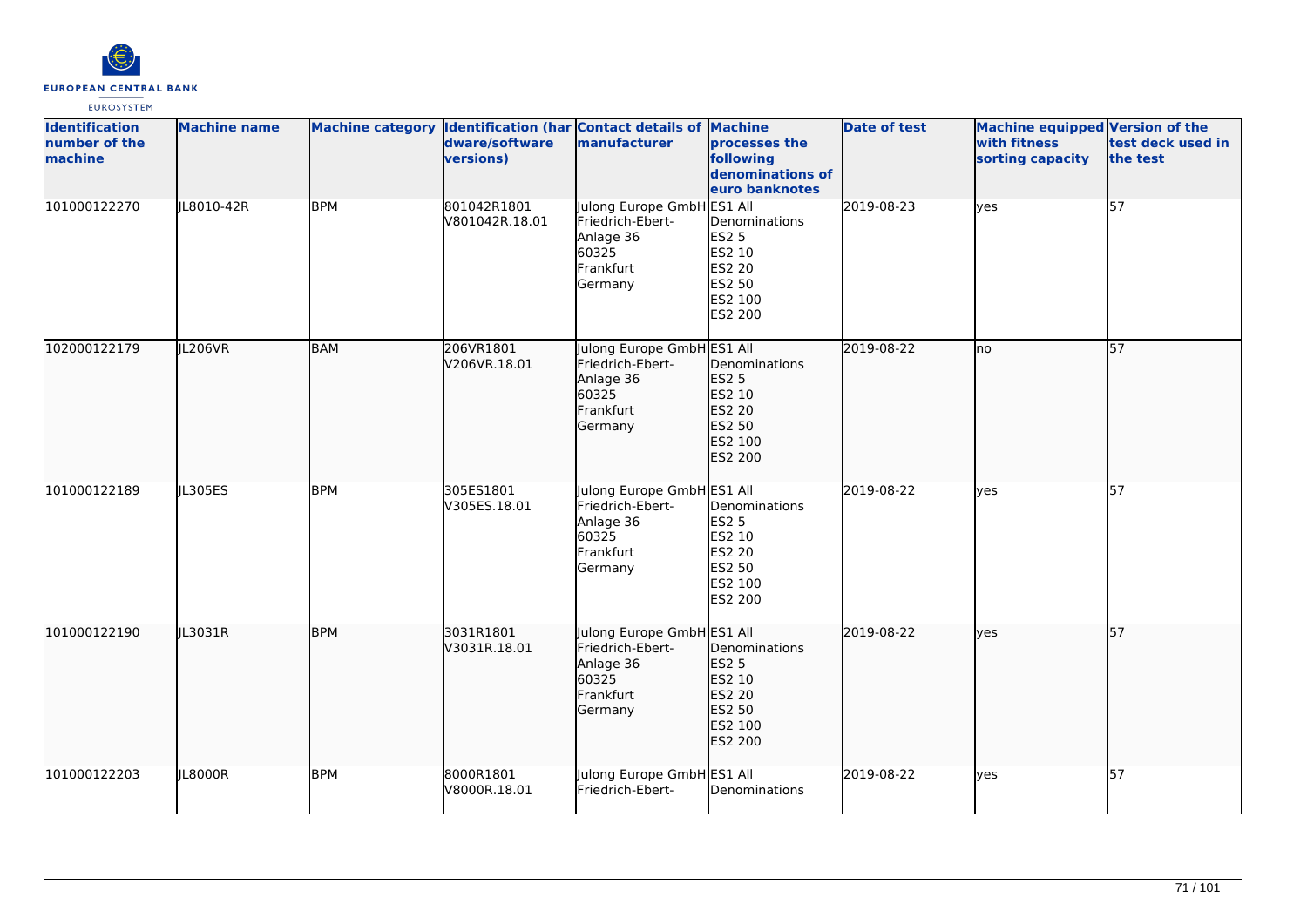

| <b>Identification</b><br>number of the<br>machine | <b>Machine name</b> |            | dware/software<br>versions)   | Machine category Identification (har Contact details of Machine<br>manufacturer              | processes the<br>following<br>denominations of<br>euro banknotes                  | Date of test | Machine equipped Version of the<br>with fitness<br>sorting capacity | test deck used in<br>the test |
|---------------------------------------------------|---------------------|------------|-------------------------------|----------------------------------------------------------------------------------------------|-----------------------------------------------------------------------------------|--------------|---------------------------------------------------------------------|-------------------------------|
|                                                   |                     |            |                               | Anlage 36<br>60325<br>Frankfurt<br>Germany                                                   | ES2 <sub>5</sub><br>ES2 10<br><b>ES2 20</b><br>ES2 50<br>ES2 100<br>ES2 200       |              |                                                                     |                               |
| 101000122214                                      | JL8000SA-K          | <b>BPM</b> | 8000SAK1801<br>V8000SAK.18.01 | Julong Europe GmbH ES1 All<br>Friedrich-Ebert-<br>Anlage 36<br>60325<br>Frankfurt<br>Germany | Denominations<br><b>ES2 5</b><br>ES2 10<br>ES2 20<br>ES2 50<br>ES2 100<br>ES2 200 | 2019-08-22   | lyes                                                                | 57                            |
| 101000122225                                      | JL8010K-42          | <b>BPM</b> | 8010K421801<br>V8010K42.18.01 | Julong Europe GmbH ES1 All<br>Friedrich-Ebert-<br>Anlage 36<br>60325<br>Frankfurt<br>Germany | Denominations<br><b>ES2 5</b><br>ES2 10<br>ES2 20<br>ES2 50<br>ES2 100<br>ES2 200 | 2019-08-22   | lyes                                                                | $\overline{57}$               |
| 101000103529                                      | JL305K              | <b>BPM</b> | 305K1801<br>V305K.18.01       | Julong Europe GmbH ES1 All<br>Friedrich-Ebert-<br>Anlage 36<br>60325<br>Frankfurt<br>Germany | Denominations<br>ES2 5<br>ES2 10<br>ES2 20<br>ES2 50<br>ES2 100<br>ES2 200        | 2019-08-21   | lves                                                                | $\overline{57}$               |
| 101000122156                                      | JL8000S             | <b>BPM</b> | 8000S1801<br>V8000S.18.01     | Julong Europe GmbH ES1 All<br>Friedrich-Ebert-<br>Anlage 36<br>60325                         | Denominations<br><b>ES2 5</b><br>ES2 10                                           | 2019-08-21   | lyes                                                                | 57                            |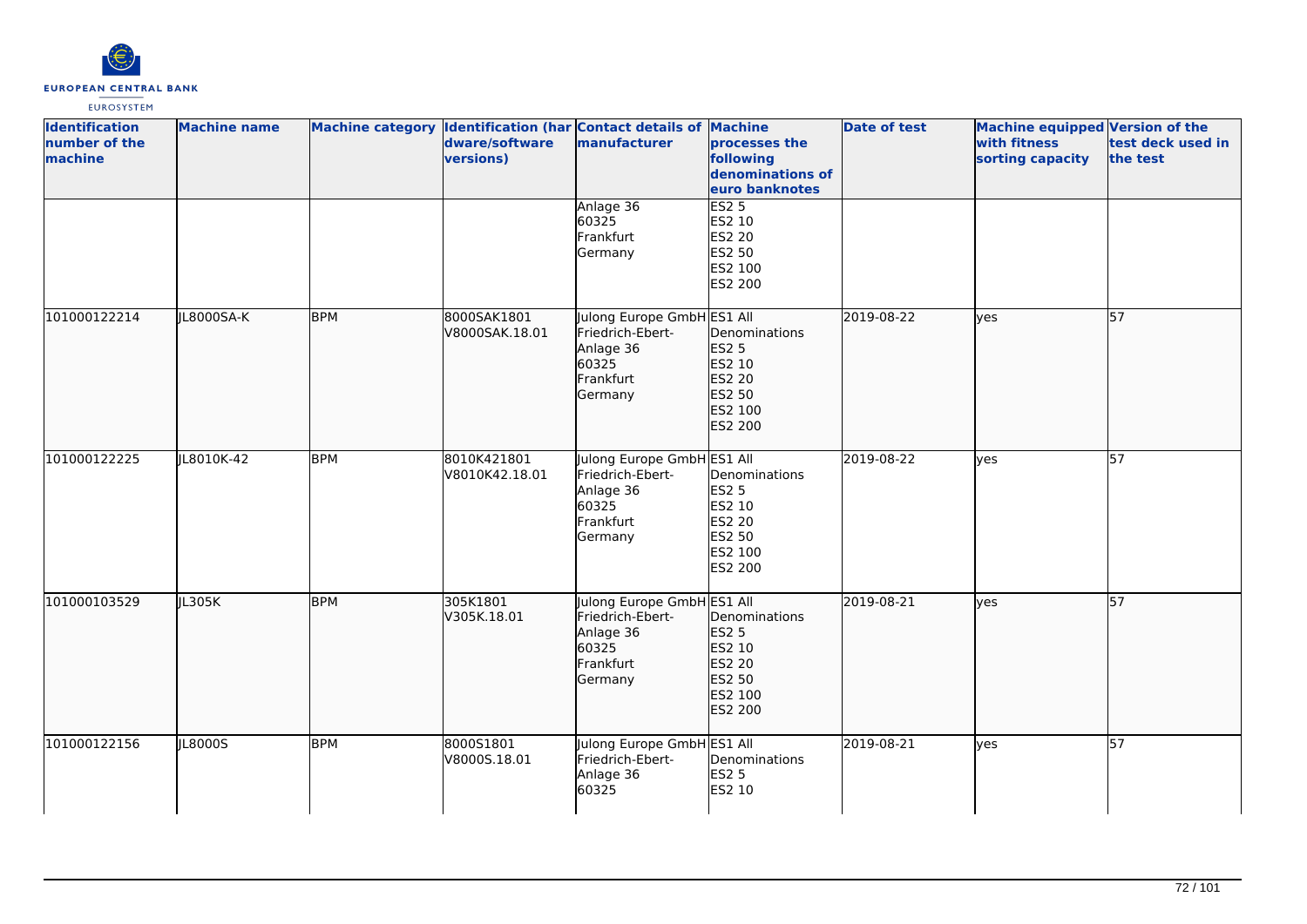

| <b>Identification</b><br>number of the<br>machine | <b>Machine name</b> |            | dware/software<br>versions) | Machine category Identification (har Contact details of Machine<br>manufacturer                                                                                                                                                      | processes the<br>following<br>denominations of<br>euro banknotes                             | <b>Date of test</b> | <b>Machine equipped Version of the</b><br>with fitness<br>sorting capacity | test deck used in<br>the test |
|---------------------------------------------------|---------------------|------------|-----------------------------|--------------------------------------------------------------------------------------------------------------------------------------------------------------------------------------------------------------------------------------|----------------------------------------------------------------------------------------------|---------------------|----------------------------------------------------------------------------|-------------------------------|
|                                                   |                     |            |                             | Frankfurt<br>Germany                                                                                                                                                                                                                 | <b>ES2 20</b><br>ES2 50<br>ES2 100<br><b>ES2 200</b>                                         |                     |                                                                            |                               |
| 101000122167                                      | JL8010K             | <b>BPM</b> | 8010K1801<br>V8010K.18.01   | Julong Europe GmbH ES1 All<br>Friedrich-Ebert-<br>Anlage 36<br>60325<br>Frankfurt<br>Germany                                                                                                                                         | Denominations<br>ES2 5<br>ES2 10<br>ES2 20<br>ES2 50<br>ES2 100<br>ES2 200                   | 2019-08-21          | ves                                                                        | 57                            |
| 102000101334                                      | EP-100              | <b>BAM</b> | V: 181016                   | TBM Co., LTD.<br>A-806, 282 Hakeui-<br>Ro, Dongan-Gu,<br>431-810<br>Anyang-City,<br>Gyeonggi-Do,<br><b>KOREA</b><br>swyou.tbm@gmail.c ES2 200<br>om.                                                                                 | ES1 All<br>Denominations<br>ES2 5<br>ES2 10<br>ES2 20<br>ES2 50<br>ES2 100                   | 2019-08-13          | lno                                                                        | $\overline{57}$               |
| 101000101388                                      | SB-2000             | <b>BPM</b> | 01.15                       | Hyundai MIB<br>International Co.<br>Ltd.<br>3301, A Bld, 17,<br>Gosan-ro 148beon-<br>lgil<br>15850<br>Gunpo-si, Gyeonggi-<br>do, 15850, Gunpo<br>City<br>KOREA (Republic)<br>sjpark5423@hyunda<br>imib.com<br>www.hyundaimib.co<br>m | ES1 All<br>Denominations<br>ES2 5<br>ES2 10<br>ES2 20<br>ES2 50<br>ES2 100<br><b>ES2 200</b> | 2019-08-13          | lyes                                                                       | 57                            |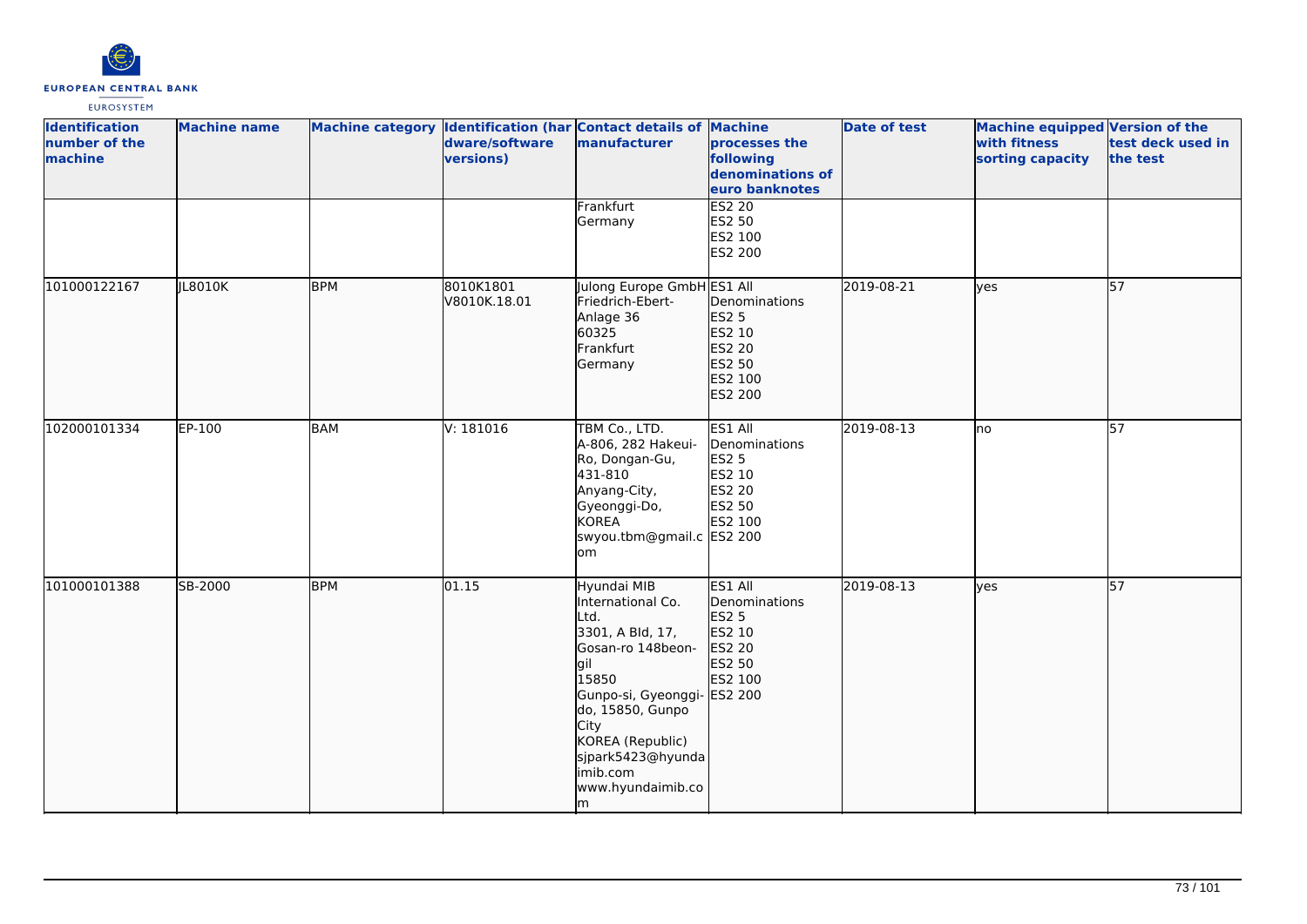

| <b>Identification</b><br>number of the<br>machine | <b>Machine name</b> |            | dware/software<br>versions) | Machine category Identification (har Contact details of Machine<br>manufacturer                                                                                                                                                                      | processes the<br>following<br>denominations of<br>euro banknotes                  | <b>Date of test</b> | <b>Machine equipped Version of the</b><br>with fitness<br>sorting capacity | test deck used in<br>the test |
|---------------------------------------------------|---------------------|------------|-----------------------------|------------------------------------------------------------------------------------------------------------------------------------------------------------------------------------------------------------------------------------------------------|-----------------------------------------------------------------------------------|---------------------|----------------------------------------------------------------------------|-------------------------------|
| 101000101399                                      | SB-3000             | <b>BPM</b> | Main: 02.00, IMG:<br>03.00  | Hyundai MIB<br>International Co.<br>Ltd.<br>3301, A Bld, 17,<br>Gosan-ro 148beon-<br>gil<br>15850<br>Gunpo-si, Gyeonggi- ES2 200<br>do, 15850, Gunpo<br>City<br>KOREA (Republic)<br>sjpark5423@hyunda<br>imib.com<br>www.hyundaimib.co<br>m          | ES1 All<br>Denominations<br><b>ES2 5</b><br>ES2 10<br>ES2 20<br>ES2 50<br>ES2 100 | 2019-08-13          | yes                                                                        | 57                            |
| 101000101516                                      | SB-5000             | <b>BPM</b> | Main: 02.00 IMG:<br>03.00   | Hyundai MIB<br>International Co.<br>Ltd.<br>3301, A Bld, 17,<br>Gosan-ro 148beon-<br>gil<br>15850<br>Gunpo-si, Gyeonggi- ES2 200<br>do, 15850, Gunpo<br><b>City</b><br>KOREA (Republic)<br>sjpark5423@hyunda<br>imib.com<br>www.hyundaimib.co<br>lm. | ES1 All<br>Denominations<br><b>ES2 5</b><br>ES2 10<br>ES2 20<br>ES2 50<br>ES2 100 | 2019-08-13          | yes                                                                        | $\overline{57}$               |
| 102000102346                                      | <b>NEWTON-A</b>     | <b>BAM</b> | Main: v1.2, Reco:<br>v1.2   | Kisan Electronics Co ES1 All<br>Ltd<br>273-1 Sungsoo-<br>Dong<br>2GA 3 Dong<br>Sungdong-Gu 133,<br>831 Seoul<br>South Korea<br>yshin21@kisane.co                                                                                                     | Denominations<br><b>ES2 5</b><br>ES2 10<br>ES2 20<br>ES2 50<br>ES2 100<br>ES2 200 | 2019-08-13          | no                                                                         | 57                            |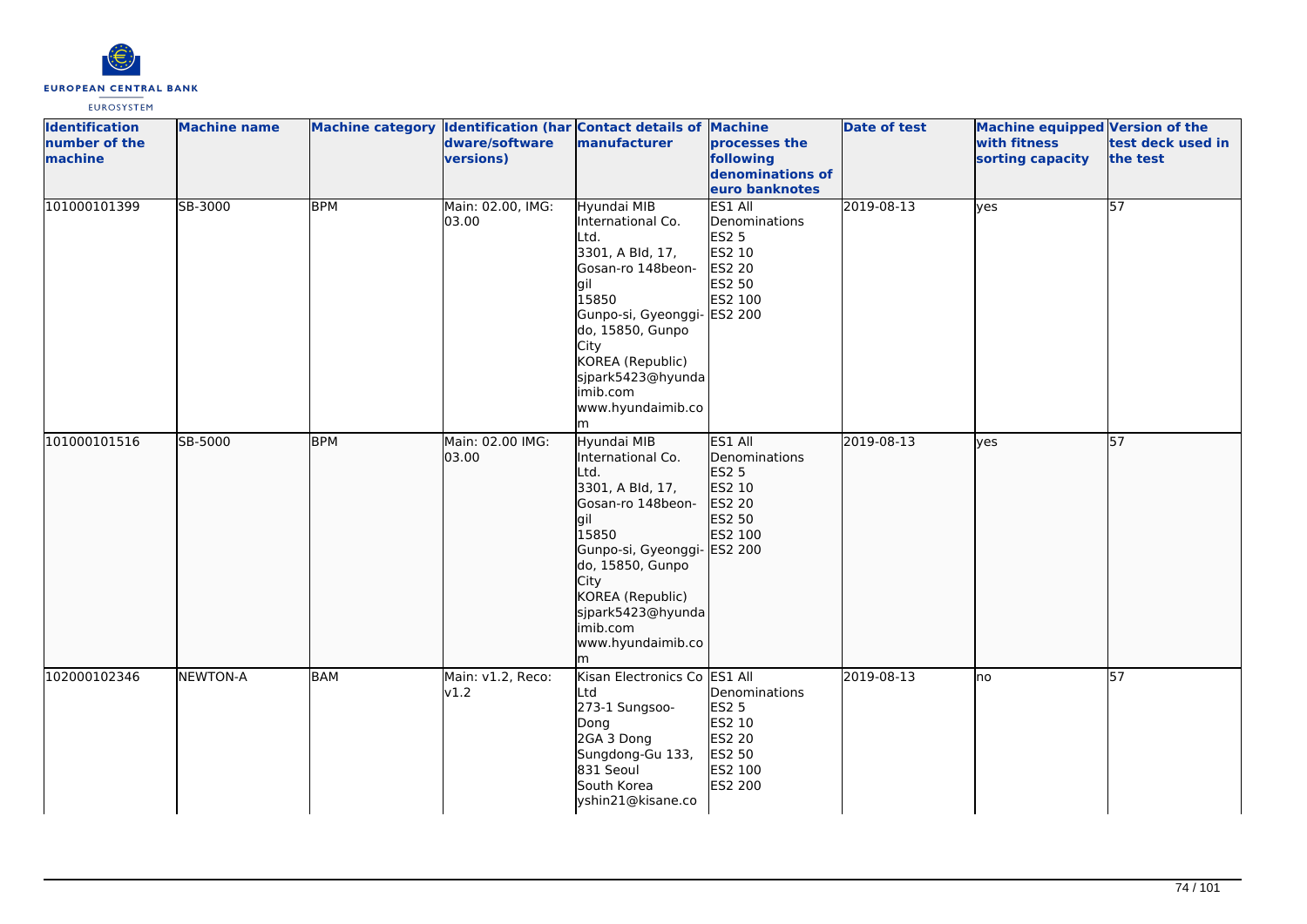

| <b>Identification</b><br>number of the<br>machine | <b>Machine name</b> |            | dware/software<br>versions) | Machine category Identification (har Contact details of Machine<br>manufacturer                                                                                                                                                      | processes the<br>following<br>denominations of<br>euro banknotes                             | <b>Date of test</b> | <b>Machine equipped Version of the</b><br>with fitness<br>sorting capacity | test deck used in<br>the test |
|---------------------------------------------------|---------------------|------------|-----------------------------|--------------------------------------------------------------------------------------------------------------------------------------------------------------------------------------------------------------------------------------|----------------------------------------------------------------------------------------------|---------------------|----------------------------------------------------------------------------|-------------------------------|
|                                                   |                     |            |                             | m<br>www.kisane.com                                                                                                                                                                                                                  |                                                                                              |                     |                                                                            |                               |
| 101000103972                                      | <b>NC-7101</b>      | <b>BPM</b> | EUR002.106                  | Masterwork<br>Automodules<br>4F, 223, Chong Yang ES2 5<br>Rd<br>115 Nangang<br>Taipei<br>Taiwan<br>www.automodules.c ES2 200<br>om                                                                                                   | ES1 All<br>Denominations<br>ES2 10<br>ES2 20<br>ES2 50<br>ES2 100                            | 2019-08-13          | ves                                                                        | $\overline{57}$               |
| 102000106578                                      | SB-9                | <b>BAM</b> | 01.13                       | Hyundai MIB<br>International Co.<br>Ltd.<br>3301, A Bld, 17,<br>Gosan-ro 148beon-<br>lgil<br>15850<br>Gunpo-si, Gyeonggi-<br>do, 15850, Gunpo<br>City<br>KOREA (Republic)<br>sjpark5423@hyunda<br>imib.com<br>www.hyundaimib.co<br>m | ES1 All<br>Denominations<br><b>ES2 5</b><br>ES2 10<br>ES2 20<br>ES2 50<br>ES2 100<br>ES2 200 | 2019-08-13          | lno                                                                        | 57                            |
| 101000108034                                      | MIB-11F             | <b>BPM</b> | 01.02                       | Hyundai MIB<br>International Co.<br>Ltd.<br>3301, A Bld, 17,<br>Gosan-ro 148beon-<br>gil<br>15850<br>Gunpo-si, Gyeonggi- ES2 200<br>do, 15850, Gunpo<br>City<br>KOREA (Republic)<br>sjpark5423@hyunda<br>imib.com                    | ES1 All<br>Denominations<br><b>ES2 5</b><br>ES2 10<br>ES2 20<br>ES2 50<br>ES2 100            | 2019-08-13          | lves                                                                       | $\overline{57}$               |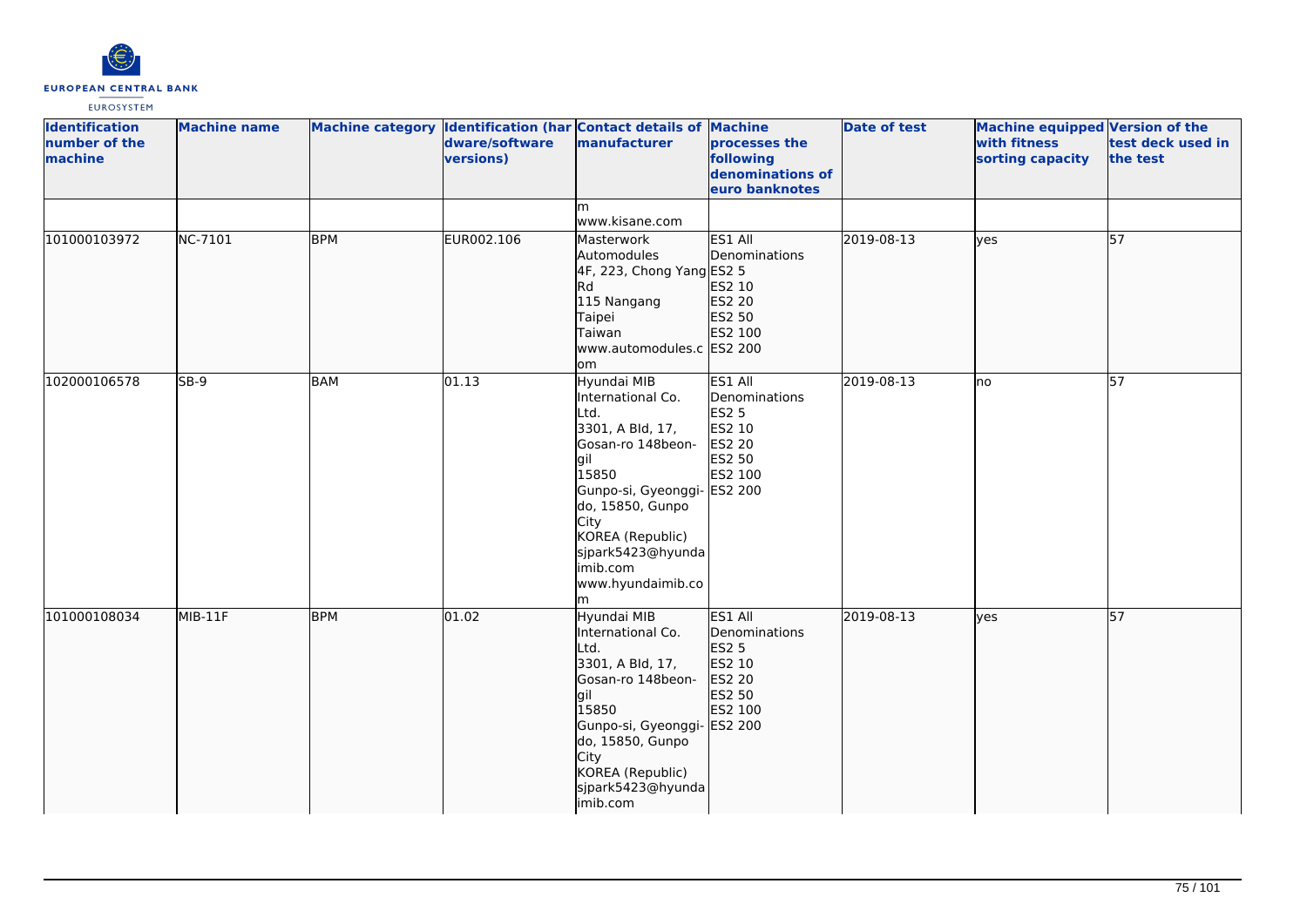

| <b>Identification</b><br>number of the<br>machine            | <b>Machine name</b>                                     |             | dware/software<br>versions)                                          | Machine category Identification (har Contact details of Machine<br>manufacturer                                                                                                                                           | processes the<br>following<br>denominations of<br>euro banknotes                                    | <b>Date of test</b> | <b>Machine equipped Version of the</b><br>with fitness<br>sorting capacity | test deck used in<br>the test |
|--------------------------------------------------------------|---------------------------------------------------------|-------------|----------------------------------------------------------------------|---------------------------------------------------------------------------------------------------------------------------------------------------------------------------------------------------------------------------|-----------------------------------------------------------------------------------------------------|---------------------|----------------------------------------------------------------------------|-------------------------------|
|                                                              |                                                         |             |                                                                      | www.hyundaimib.co<br>m                                                                                                                                                                                                    |                                                                                                     |                     |                                                                            |                               |
| 102000111278                                                 | K <sub>2</sub>                                          | <b>BAM</b>  | Main: v2.2; Reco:<br>v2.2                                            | Kisan Electronics Co ES1 All<br>Ltd<br>273-1 Sungsoo-<br>Dong<br>2GA 3 Dong<br>Sungdong-Gu 133,<br>831 Seoul<br>South Korea<br>yshin21@kisane.co<br>m<br>www.kisane.com                                                   | Denominations<br><b>ES2 5</b><br>ES2 10<br>ES2 20<br>ES2 50<br>ES2 100<br>ES2 200                   | 2019-08-13          | lno                                                                        | 57                            |
| 103000121727                                                 | Z1HR                                                    | <b>TARM</b> | <b>IDU-65</b><br>EUR:AA07                                            | Laurel Bank<br>Machines Co Ltd<br>1-1-2 Toranomon<br>Minato-ku<br>Tokyo<br>Japan<br>www.lbm.co.jp                                                                                                                         | ES1 All<br>Denominations<br><b>ES2 5</b><br>ES2 10<br>ES2 20<br>ES2 50<br>ES2 100<br>ES2 200        | 2019-07-30          | lves                                                                       | 57                            |
| 101000121952                                                 | <b>COBRA</b>                                            | <b>BPM</b>  | Detector set - Euro<br>standard<br>Software Package<br>SW400308 V1.6 | Cash Processing<br>Solutions Ltd<br>De La Rue House,<br>Jays Close, Viables,<br>Basingstoke<br>Hampshire<br><b>RG22 4BS</b><br>Viables Kingdom<br>United Kingdom<br>martin.hobhouse@u<br>k.delarue.com<br>www.delarue.com | ES1 All<br>Denominations<br><b>ES2 5</b><br>ES2 10<br><b>ES2 20</b><br>ES2 50<br>ES2 100<br>ES2 200 | 2019-07-19          | ves                                                                        | 57                            |
| 103000121055<br>103000121066<br>103000121077<br>103000121088 | CINEO C6040<br>CS 6040<br><b>CINEO C6020</b><br>CS 6020 | <b>TARM</b> | <b>IAWCA</b><br>MOVE_AWAA_EUR_1 Systems GmbH<br>036                  | Diebold Nixdorf<br>Heinz-Nixdorf-Ring 1 ES2 5<br>33106                                                                                                                                                                    | ES1 All<br>Denominations<br>ES2 10                                                                  | 2019-07-10          | yes                                                                        | 57                            |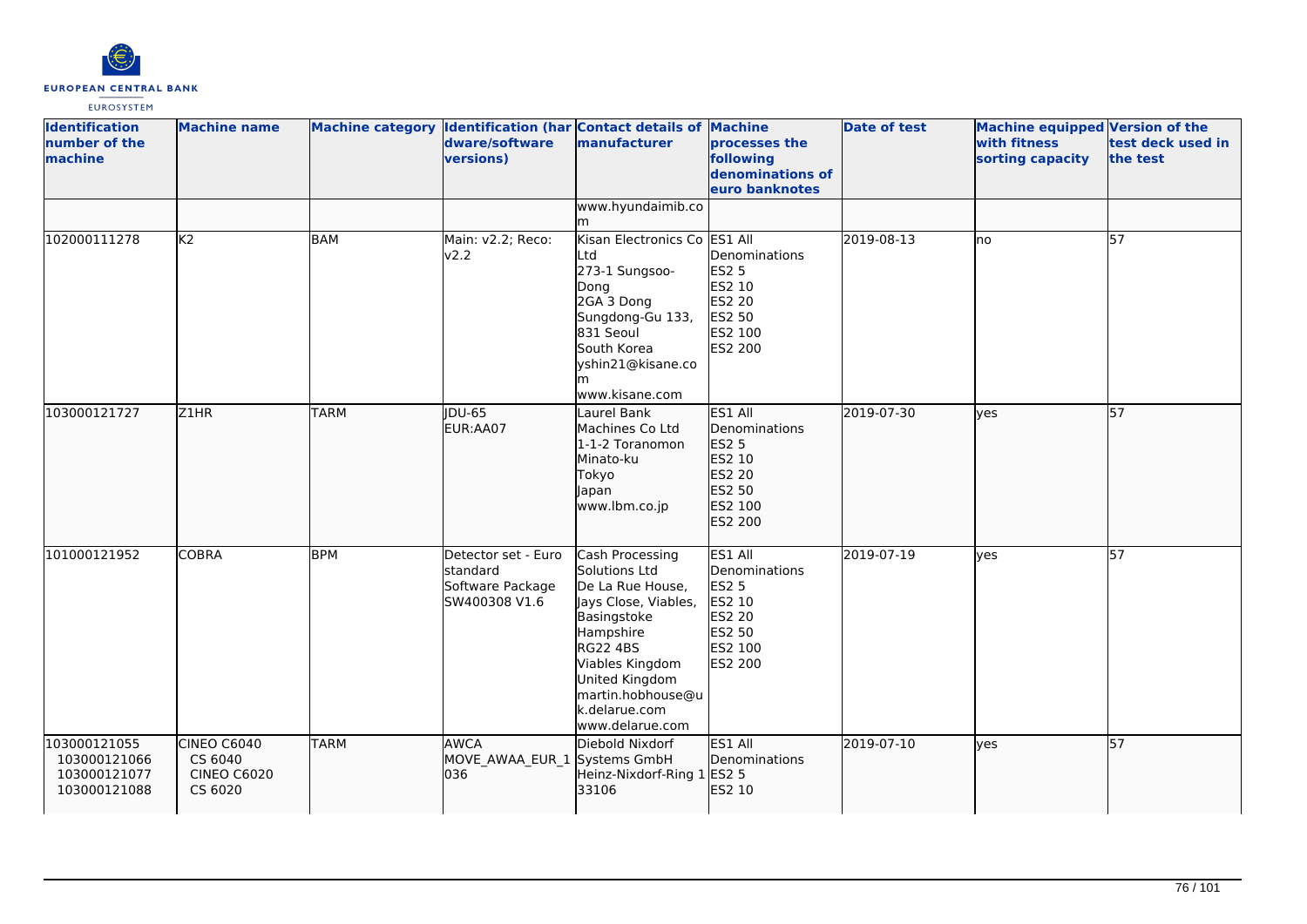

| <b>Identification</b><br>number of the<br>machine                                                                                                            | <b>Machine name</b>                                                                                                                                                           |             | dware/software<br><b>versions)</b>                  | Machine category  Identification (har Contact details of Machine<br>manufacturer                                                                                               | processes the<br>following<br>denominations of<br>euro banknotes                    | <b>Date of test</b> | <b>Machine equipped Version of the</b><br>with fitness<br>sorting capacity | test deck used in<br>the test |
|--------------------------------------------------------------------------------------------------------------------------------------------------------------|-------------------------------------------------------------------------------------------------------------------------------------------------------------------------------|-------------|-----------------------------------------------------|--------------------------------------------------------------------------------------------------------------------------------------------------------------------------------|-------------------------------------------------------------------------------------|---------------------|----------------------------------------------------------------------------|-------------------------------|
| 103000121099<br>103000121102<br>103000121113<br>103000121124<br>103000121135<br>103000121146                                                                 | <b>CINEO C6040</b><br>Compact<br>Cineo C6050<br>CS 6040 Compact<br>CS 6050<br><b>CINEO C6030</b><br>CS 6030                                                                   |             |                                                     | Paderborn<br>Germany<br>Ruediger.stratmann ES2 100<br>@dieboldnixdorf.co<br>m<br>www.dieboldnixdorf.<br>com                                                                    | <b>ES2 20</b><br>ES2 50<br>ES2 200                                                  |                     |                                                                            |                               |
| 103000121259<br>103000121260<br>103000121271<br>103000121282<br>103000121293<br>103000121306<br>103000121317<br>103000121328<br>103000121339<br>103000121340 | <b>CINEO C6040</b><br>CS 6040<br><b>CINEO C6020</b><br>CS 6020<br>CINEO C6040<br>Compact<br><b>CINEO C6050</b><br>CS 6040 Compact<br>CS 6050<br><b>CINEO C6030</b><br>CS 6030 | <b>TARM</b> | <b>CWAA</b><br>MOVE_CWAA_EUR_1 Systems GmbH<br>036  | Diebold Nixdorf<br>Heinz-Nixdorf-Ring 1 ES2 5<br>33106<br>Paderborn<br>Germany<br>Ruediger.stratmann<br>@dieboldnixdorf.co<br>m<br>www.dieboldnixdorf.<br>com                  | ES1 All<br>Denominations<br>ES2 10<br><b>ES2 20</b><br>ES2 50<br>ES2 100<br>ES2 200 | 2019-07-10          | yes                                                                        | 57                            |
| 104000121374<br>104000121385                                                                                                                                 | <b>CINEO C6010</b><br>CS 6010                                                                                                                                                 | <b>TAM</b>  | <b>IPWCA</b><br>MOVE_PWAA_EUR_1 Systems GmbH<br>036 | Diebold Nixdorf<br>Heinz-Nixdorf-Ring 1 ES2 5<br>33106<br>Paderborn<br>Germany<br>Ruediger.stratmann<br>@dieboldnixdorf.co<br>www.dieboldnixdorf.<br>com                       | ES1 All<br>Denominations<br>ES2 10<br>ES2 20<br>ES2 50<br>ES2 100<br>ES2 200        | 2019-07-10          | lno                                                                        | 57                            |
| 103000121431<br>103000121442                                                                                                                                 | <b>CINEO C6010</b><br>CS 6010                                                                                                                                                 | <b>TARM</b> | <b>PWBA</b><br>MOVE PWBA EUR 1<br>036               | Diebold Nixdorf<br>Systems GmbH<br>Heinz-Nixdorf-Ring 1 ES2 5<br>33106<br>Paderborn<br>Germany<br>Ruediger.stratmann ES2 100<br>@dieboldnixdorf.co<br>m<br>www.dieboldnixdorf. | ES1 All<br>Denominations<br>ES2 10<br><b>ES2 20</b><br>ES2 50<br><b>ES2 200</b>     | 2019-07-10          | yes                                                                        | 57                            |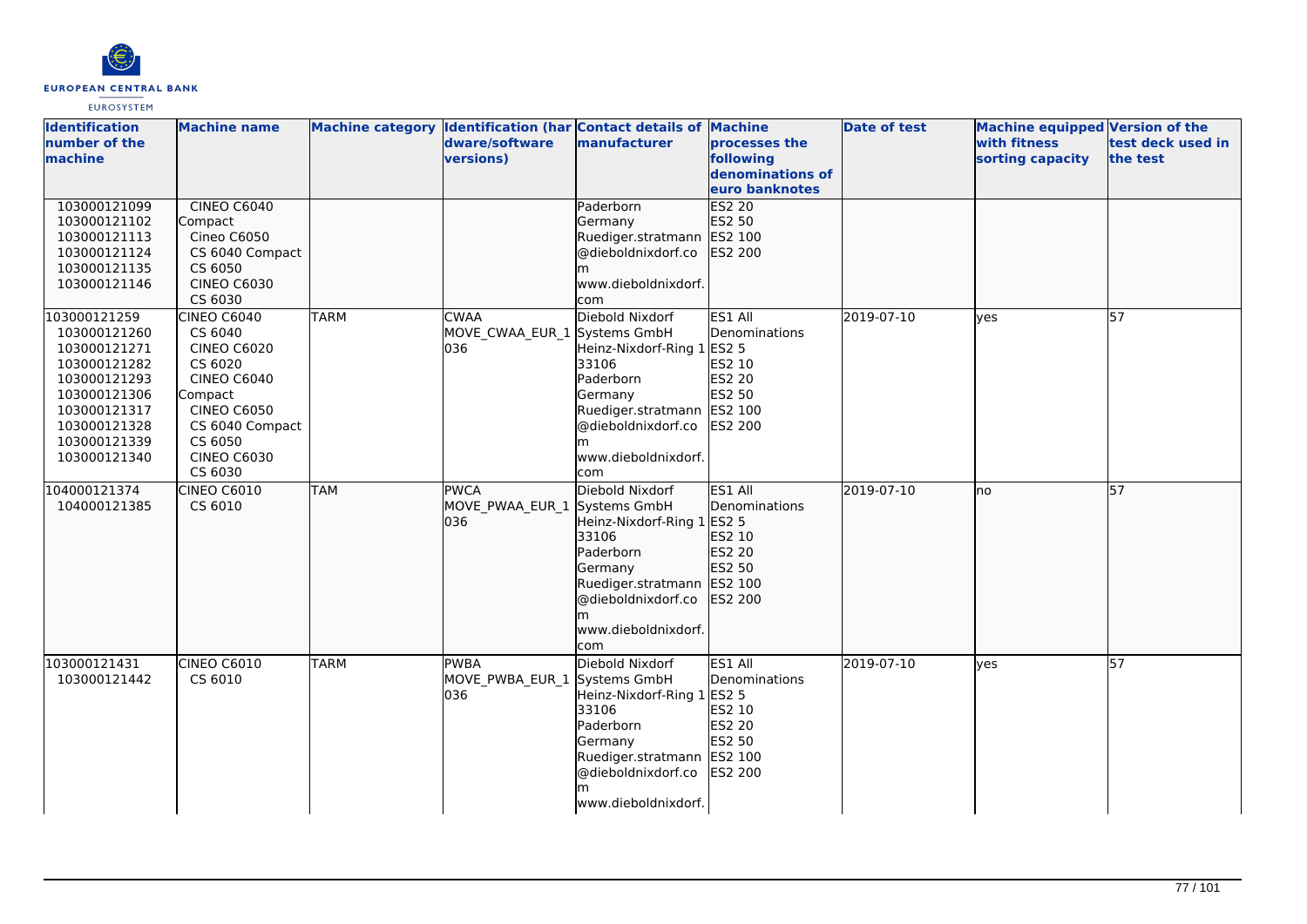

| <b>Identification</b><br>number of the<br>machine                                                                                                            | <b>Machine name</b>                                                                                                                                                                  |             | dware/software<br><b>versions)</b>                 | Machine category  Identification (har Contact details of Machine<br>manufacturer                                                                                                      | processes the<br>following<br>denominations of<br>euro banknotes                             | <b>Date of test</b> | Machine equipped Version of the<br>with fitness<br>sorting capacity | test deck used in<br>the test |
|--------------------------------------------------------------------------------------------------------------------------------------------------------------|--------------------------------------------------------------------------------------------------------------------------------------------------------------------------------------|-------------|----------------------------------------------------|---------------------------------------------------------------------------------------------------------------------------------------------------------------------------------------|----------------------------------------------------------------------------------------------|---------------------|---------------------------------------------------------------------|-------------------------------|
|                                                                                                                                                              |                                                                                                                                                                                      |             |                                                    | com                                                                                                                                                                                   |                                                                                              |                     |                                                                     |                               |
| 102000119777                                                                                                                                                 | KX-8700                                                                                                                                                                              | <b>BAM</b>  | CIS:SX06C<br>V003.000                              | Zhejiang kaixun<br>mechanical and<br>electrical Co., Ltd.<br>35 Bada Road<br>Linyang Industrial<br>Zone<br>325207<br>Rui'an<br>China<br>kxjd@kaixun.com<br>www.kaixun.com             | ES1 All<br>Denominations<br><b>ES2 5</b><br>ES2 10<br>ES2 20<br>ES2 50<br>ES2 100<br>ES2 200 | 2019-07-09          | no                                                                  | 57                            |
| 103000120953<br>103000120964<br>103000120975<br>103000120986<br>103000120997<br>103000121000<br>103000121011<br>103000121022<br>103000121033<br>103000121044 | CINEO C6040<br><b>CINEO C6020</b><br>CS 6020<br><b>CINEO C6030</b><br>CS 6030<br><b>CINEO C6040</b><br>Compact<br>CS 6040<br>CS 6040 Compact<br><b>CINEO C6050</b><br>CS 6050        | <b>TARM</b> | <b>AWAA</b><br>MOVE AWAA EUR 1 Systems GmbH<br>036 | Diebold Nixdorf<br>Heinz-Nixdorf-Ring 1<br>33106<br>Paderborn<br>Germany<br>Ruediger.stratmann ES2 100<br>@dieboldnixdorf.co<br>www.dieboldnixdorf.<br>com                            | ES1 All<br>Denominations<br><b>ES2 5</b><br>ES2 10<br><b>ES2 20</b><br>ES2 50<br>ES2 200     | 2019-07-09          | ves                                                                 | 57                            |
| 103000121157<br>103000121168<br>103000121179<br>103000121180<br>103000121191<br>103000121204<br>103000121215<br>103000121226<br>103000121237<br>103000121248 | <b>CINEO C6040</b><br>CS 6040<br><b>CINEO C6020</b><br>CS 6020<br><b>CINEO C6040</b><br>Compact<br><b>CINEO C6050</b><br>CS 6040 Compact<br>CS 6050<br><b>CINEO C6030</b><br>CS 6030 | <b>TARM</b> | <b>AWCC</b><br>MOVE AWAA EUR 1<br>l036             | Diebold Nixdorf<br>Systems GmbH<br>Heinz-Nixdorf-Ring 1 ES2 5<br>33106<br>Paderborn<br>Germany<br>Ruediger.stratmann ES2 100<br>@dieboldnixdorf.co<br>m<br>www.dieboldnixdorf.<br>com | ES1 All<br><b>I</b> Denominations<br>ES2 10<br>ES2 20<br>ES2 50<br><b>ES2 200</b>            | 2019-07-09          | ves                                                                 | 57                            |
| 104000121352<br>104000121363                                                                                                                                 | <b>CINEO C6010</b><br>CS 6010                                                                                                                                                        | <b>TAM</b>  | PWAA<br>MOVE PWAA EUR 1 Systems GmbH<br>036        | Diebold Nixdorf<br>Heinz-Nixdorf-Ring 1 ES2 5<br>33106                                                                                                                                | ES1 All<br>Denominations<br>ES2 10                                                           | 2019-07-09          | lno                                                                 | 57                            |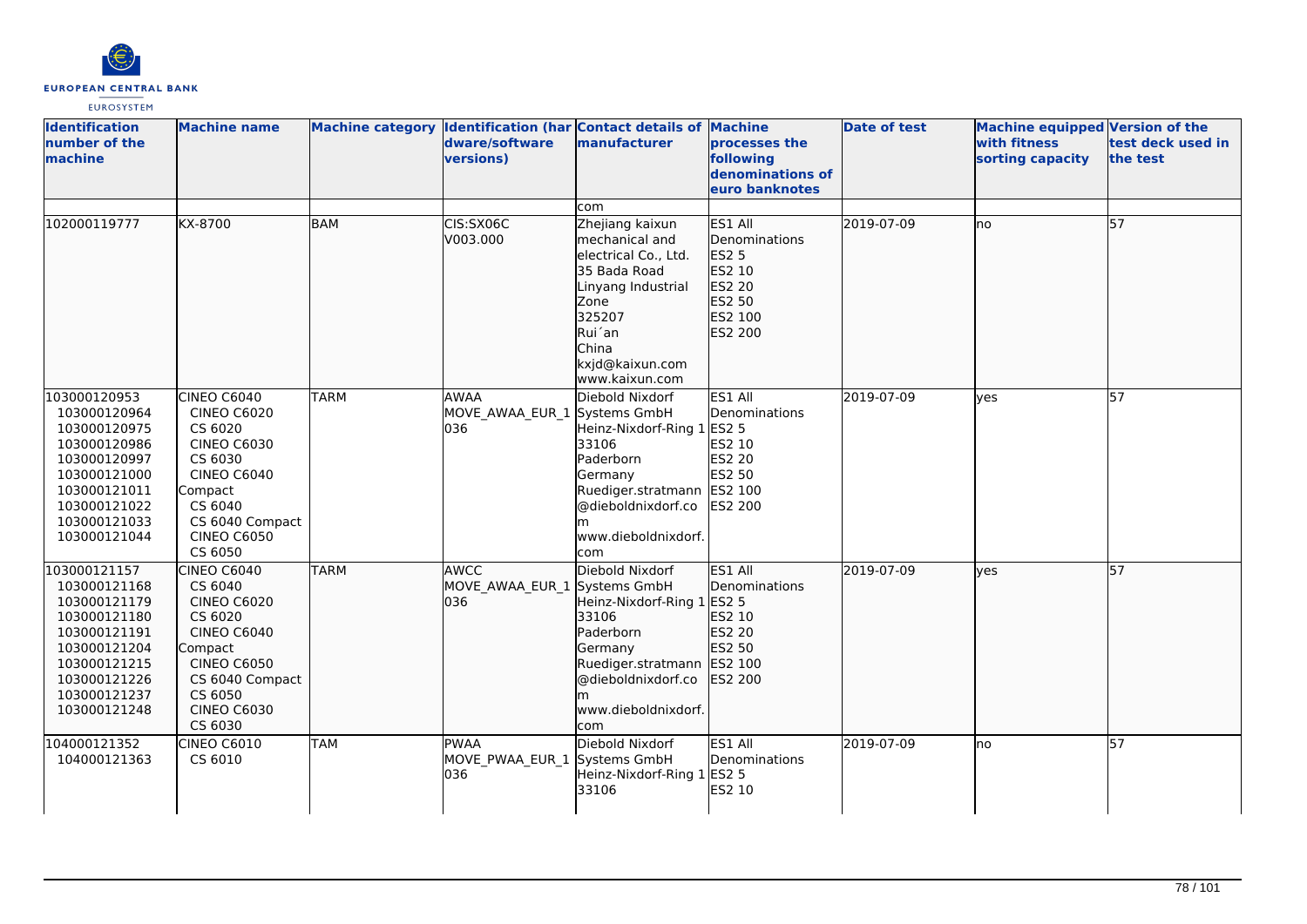

| <b>Identification</b><br>number of the<br>machine                                                                                                            | <b>Machine name</b>                                                                                                                                                    |             | dware/software<br>versions)                        | Machine category Identification (har Contact details of Machine<br>manufacturer                                                                                             | processes the<br>following<br>denominations of<br>euro banknotes                      | <b>Date of test</b> | Machine equipped Version of the<br>with fitness<br>sorting capacity | test deck used in<br>the test |
|--------------------------------------------------------------------------------------------------------------------------------------------------------------|------------------------------------------------------------------------------------------------------------------------------------------------------------------------|-------------|----------------------------------------------------|-----------------------------------------------------------------------------------------------------------------------------------------------------------------------------|---------------------------------------------------------------------------------------|---------------------|---------------------------------------------------------------------|-------------------------------|
|                                                                                                                                                              |                                                                                                                                                                        |             |                                                    | Paderborn<br>Germany<br>Ruediger.stratmann ES2 100<br>@dieboldnixdorf.co<br>www.dieboldnixdorf.<br>com                                                                      | ES2 20<br>ES2 50<br><b>ES2 200</b>                                                    |                     |                                                                     |                               |
| 101000119787                                                                                                                                                 | N-gene F                                                                                                                                                               | <b>BPM</b>  | <b>RECO: 1.36 F</b>                                | BTB Korea Inc.<br>5th fl, Sinil Bldg,<br>Sangdaewon-dong,<br>Jungwon-gu,<br>Seongnam-si<br>462-807<br>Gyeoggi-do<br>South Korea<br>btb@btbkoreainc.co<br>www.btbkoreainc.co | ES1 All<br>Denominations<br>ES2 5<br>ES2 10<br>ES2 20<br>ES2 50<br>ES2 100<br>ES2 200 | 2019-07-08          | lves                                                                | 57                            |
| 103000120851<br>103000120862<br>103000120873<br>103000120884<br>103000120895<br>103000120908<br>103000120919<br>103000120920<br>103000120931<br>103000120942 | CINEO C6040<br>CS 6040<br>CINEO C6020<br>CS 6020<br><b>CINEO C6040</b><br>Compact<br><b>CINEO C6050</b><br>CS 6040 Compact<br>CS 6050<br><b>CINEO C6030</b><br>CS 6030 | <b>TARM</b> | <b>CWCA</b><br>MOVE_CWAA_EUR_1 Systems GmbH<br>036 | Diebold Nixdorf<br>Heinz-Nixdorf-Ring 1 ES2 5<br>33106<br>Paderborn<br>Germany<br>Ruediger.stratmann ES2 100<br>@dieboldnixdorf.co<br>www.dieboldnixdorf.<br>com            | ES1 All<br>Denominations<br>ES2 10<br><b>ES2 20</b><br>ES2 50<br>ES2 200              | 2019-07-08          | lyes                                                                | 57                            |
| 103000121395<br>103000121408                                                                                                                                 | CINEO C6010<br>CS 6010                                                                                                                                                 | <b>TARM</b> | <b>PWCC</b><br>MOVE_PWBA_EUR_1<br>036              | Diebold Nixdorf<br>Systems GmbH<br>Heinz-Nixdorf-Ring 1 ES2 5<br>33106<br>Paderborn<br>Germany<br>Ruediger.stratmann<br>@dieboldnixdorf.co<br>m                             | ES1 All<br>Denominations<br>ES2 10<br>ES2 20<br>ES2 50<br>ES2 100<br><b>ES2 200</b>   | 2019-07-08          | lyes                                                                | 57                            |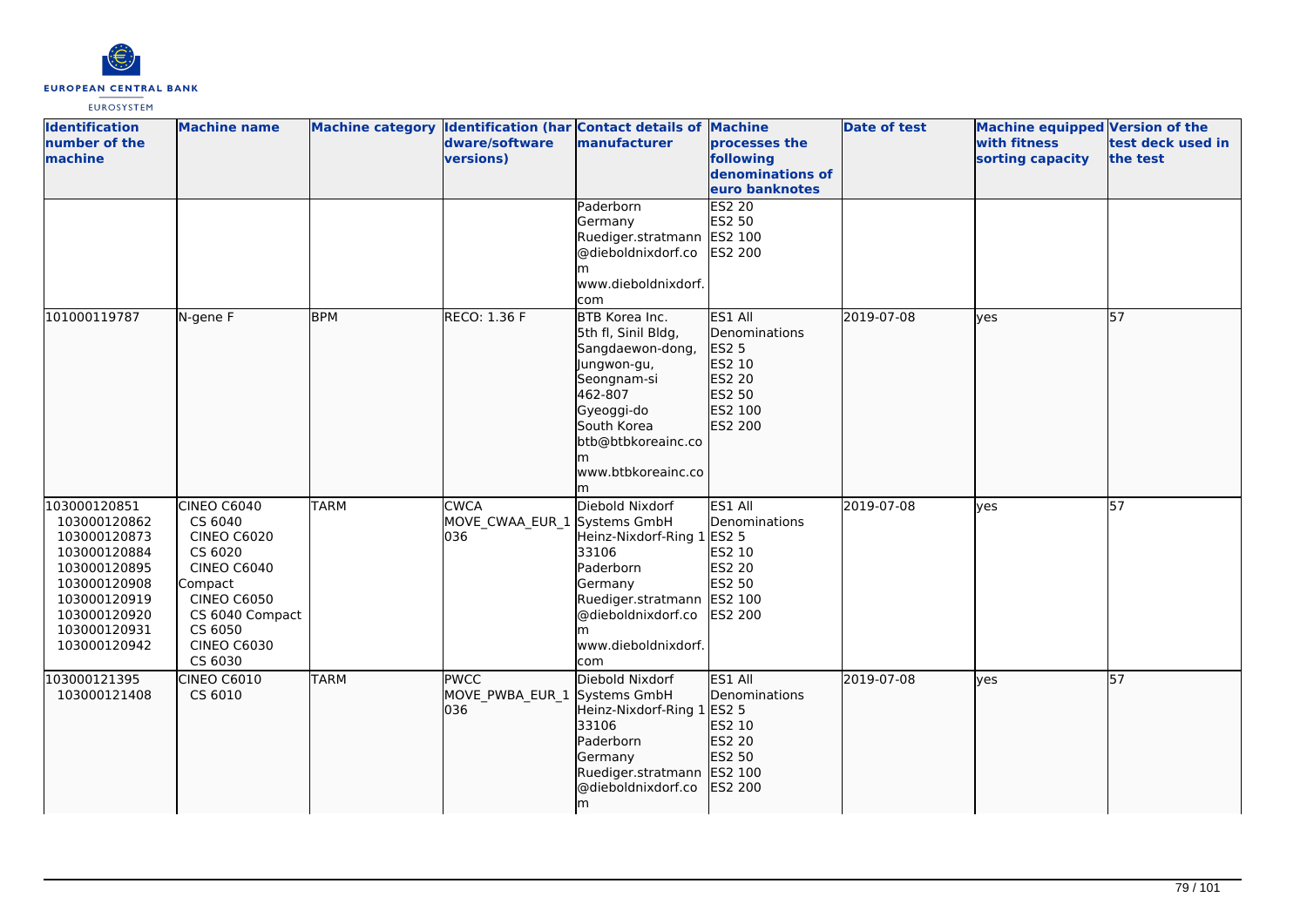

| <b>Identification</b><br>number of the<br>machine | <b>Machine name</b>      |             | dware/software<br>versions)                      | Machine category Identification (har Contact details of Machine<br>manufacturer                                                                           | processes the<br>following<br>denominations of<br>euro banknotes                                    | <b>Date of test</b> | Machine equipped Version of the<br>with fitness<br>sorting capacity | test deck used in<br>the test |
|---------------------------------------------------|--------------------------|-------------|--------------------------------------------------|-----------------------------------------------------------------------------------------------------------------------------------------------------------|-----------------------------------------------------------------------------------------------------|---------------------|---------------------------------------------------------------------|-------------------------------|
|                                                   |                          |             |                                                  | www.dieboldnixdorf.<br>com                                                                                                                                |                                                                                                     |                     |                                                                     |                               |
| 103000104485<br>103000104496                      | <b>RBG-200</b><br>RZ-200 | <b>TARM</b> | <b>HVD-200</b><br>6609                           | Glory Global<br>Solutions<br>Thomas-Edison-Platz ES2 5<br>63263<br>Neu-Isenburg<br>Germany<br>www.gloryglobalsolu ES2 200<br>tions.com                    | ES1 All<br>Denominations<br>ES2 10<br>ES2 20<br>ES2 50<br>ES2 100                                   | 2019-07-04          | ves                                                                 | 56                            |
| 103000108720<br>103000108731                      | <b>RBG-200</b><br>RZ-200 | <b>TARM</b> | <b>HVD-210</b><br>6609                           | Glory Global<br>Solutions<br>Thomas-Edison-Platz ES2 5<br>63263<br>Neu-Isenburg<br>Germany<br>www.gloryglobalsolu ES2 200<br>tions.com                    | ES1 All<br>Denominations<br>ES2 10<br>ES2 20<br>ES2 50<br>ES2 100                                   | 2019-07-04          | lyes                                                                | 56                            |
| 103000119448                                      | MONETIK AB3+             | <b>TARM</b> | HW:1.1<br>V22004A0A5                             | Arca Technologies<br>lsrl<br>Corso Vercelli 332<br>10015<br>Ivrea<br><b>Italy</b><br>www.arca.com                                                         | ES1 All<br>Denominations<br><b>ES2 5</b><br>ES2 10<br><b>ES2 20</b><br>ES2 50<br>ES2 100<br>ES2 200 | 2019-06-21          | <b>l</b> ves                                                        | 56                            |
| 101000119366                                      | V Series                 | <b>BPM</b>  | <b>Standard</b><br>Software Version<br>V01.03.02 | Cash Processing<br>Solutions Ltd<br>De La Rue House,<br>Jays Close, Viables,<br>Basingstoke<br>Hampshire<br>RG22 4BS<br>Viables Kingdom<br>United Kingdom | ES1 All<br>Denominations<br><b>ES2 5</b><br>ES2 10<br>ES2 20<br>ES2 50<br>ES2 100<br>ES2 200        | 2019-06-18          | ves                                                                 | 56                            |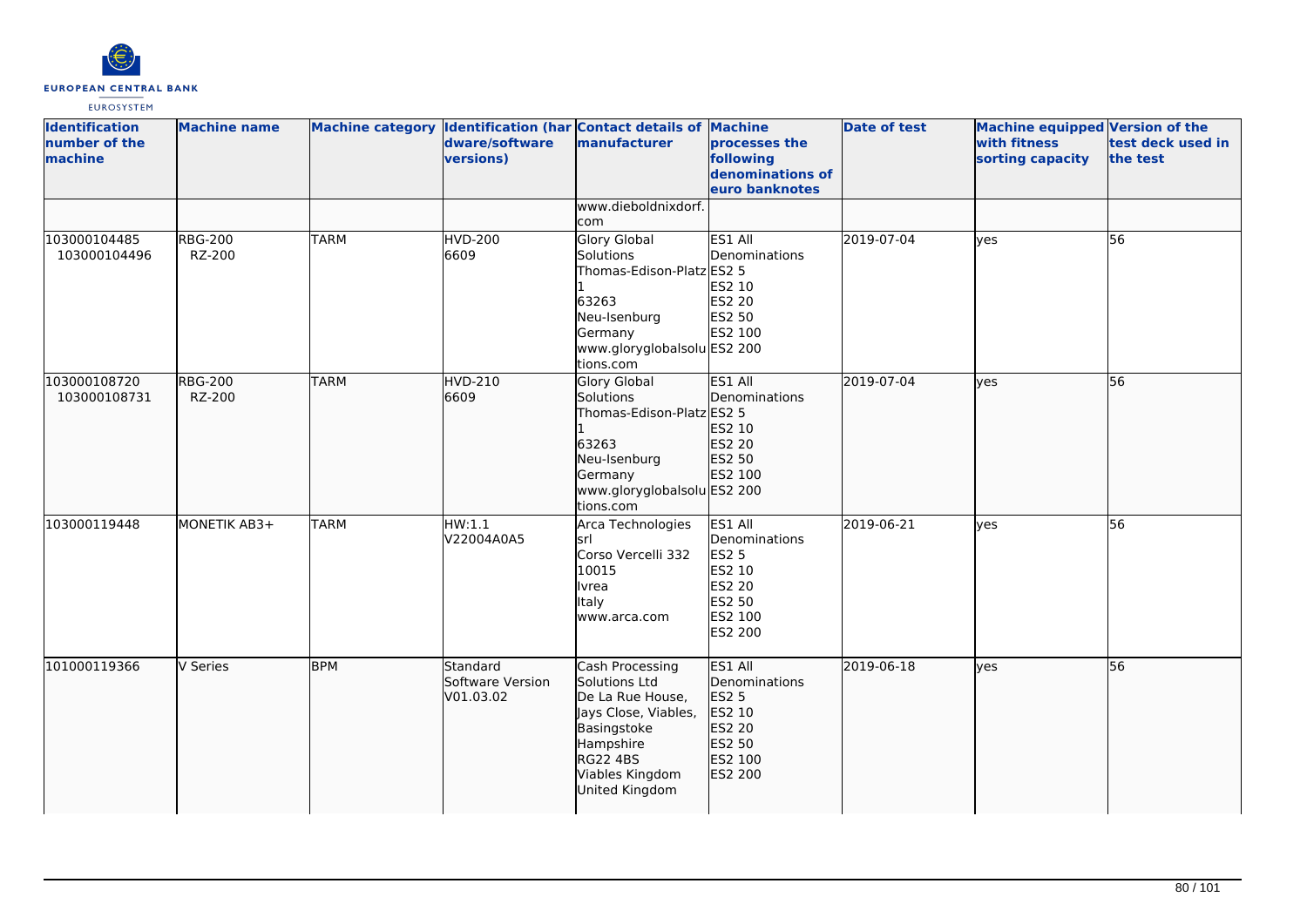

| <b>Identification</b><br>number of the<br>machine            | <b>Machine name</b>                                  |            | Machine category Identification (har Contact details of Machine<br>dware/software<br>versions)                                             | manufacturer                                                                                                                                                                         | processes the<br>following<br>denominations of<br>euro banknotes                                    | <b>Date of test</b> | <b>Machine equipped Version of the</b><br>with fitness<br>sorting capacity | test deck used in<br>the test |
|--------------------------------------------------------------|------------------------------------------------------|------------|--------------------------------------------------------------------------------------------------------------------------------------------|--------------------------------------------------------------------------------------------------------------------------------------------------------------------------------------|-----------------------------------------------------------------------------------------------------|---------------------|----------------------------------------------------------------------------|-------------------------------|
|                                                              |                                                      |            |                                                                                                                                            | martin.hobhouse@u<br>k.delarue.com<br>www.delarue.com                                                                                                                                |                                                                                                     |                     |                                                                            |                               |
| 101000119538                                                 | CPS 1800                                             | <b>BPM</b> | CPS 7.6.55-U<br>05-10-10<br>VME 7.0.0-p7 JAN<br>28, 2008 CONF 7.0.3 Jays Close, Viables,<br>IDS1, IDS2, IDS<br>SHAPE: 6.15170000 Hampshire | Cash Processing<br>Solutions Ltd<br>De La Rue House,<br>Basingstoke<br><b>RG22 4BS</b><br>Viables Kingdom<br>United Kingdom<br>martin.hobhouse@u<br>k.delarue.com<br>www.delarue.com | ES1 All<br>Denominations<br><b>ES2 5</b><br>ES2 10<br><b>ES2 20</b><br>ES2 50<br>ES2 100<br>ES2 200 | 2019-06-18          | lyes                                                                       | $\overline{56}$               |
| 102000119094<br>102000119107                                 | BankInStore<br>BankInStore -<br>Board CA1107         | BAM        | CIS IR<br>AMIS-710207-A4<br>CP1814                                                                                                         | Cespro S.R.L.<br>Via Baldanzese 162<br>50041<br>Calenzano (Fi)<br><b>Italy</b><br>www.cespro.it                                                                                      | ES1 All<br>Denominations<br><b>ES2 5</b><br>ES2 10<br>ES2 20<br>ES2 50<br>ES2 100<br>ES2 200        | 2019-06-06          | lno                                                                        | 56                            |
| 102000119118<br>102000119129                                 | BankInStore<br>Valorizzatrice DAS                    | <b>BAM</b> | SWL2R2216N-13042 Cespro S.R.L.<br>CP1819                                                                                                   | Via Baldanzese 162<br>50041<br>Calenzano (Fi)<br><b>Italy</b><br>www.cespro.it                                                                                                       | ES1 All<br>Denominations<br><b>ES2 5</b><br>ES2 10<br>ES2 20<br>ES2 50<br>ES2 100<br>ES2 200        | 2019-06-06          | lno                                                                        | 56                            |
| 101000119297<br>101000119300<br>101000119311<br>101000119322 | <b>RCS500</b><br><b>RCS900</b><br>HCM N11<br>HCM N12 | <b>BPM</b> | HOTS BV5A<br>BVZ22EUT<br>V0000014                                                                                                          | Suzo international<br>NL. B.V. / Suzohapp<br>Rijnzathe 12<br>3454PV<br>De Meern                                                                                                      | ES1 All<br>Denominations<br>ES2 5<br>ES2 10<br>ES2 20                                               | 2019-06-05          | lyes                                                                       | 56                            |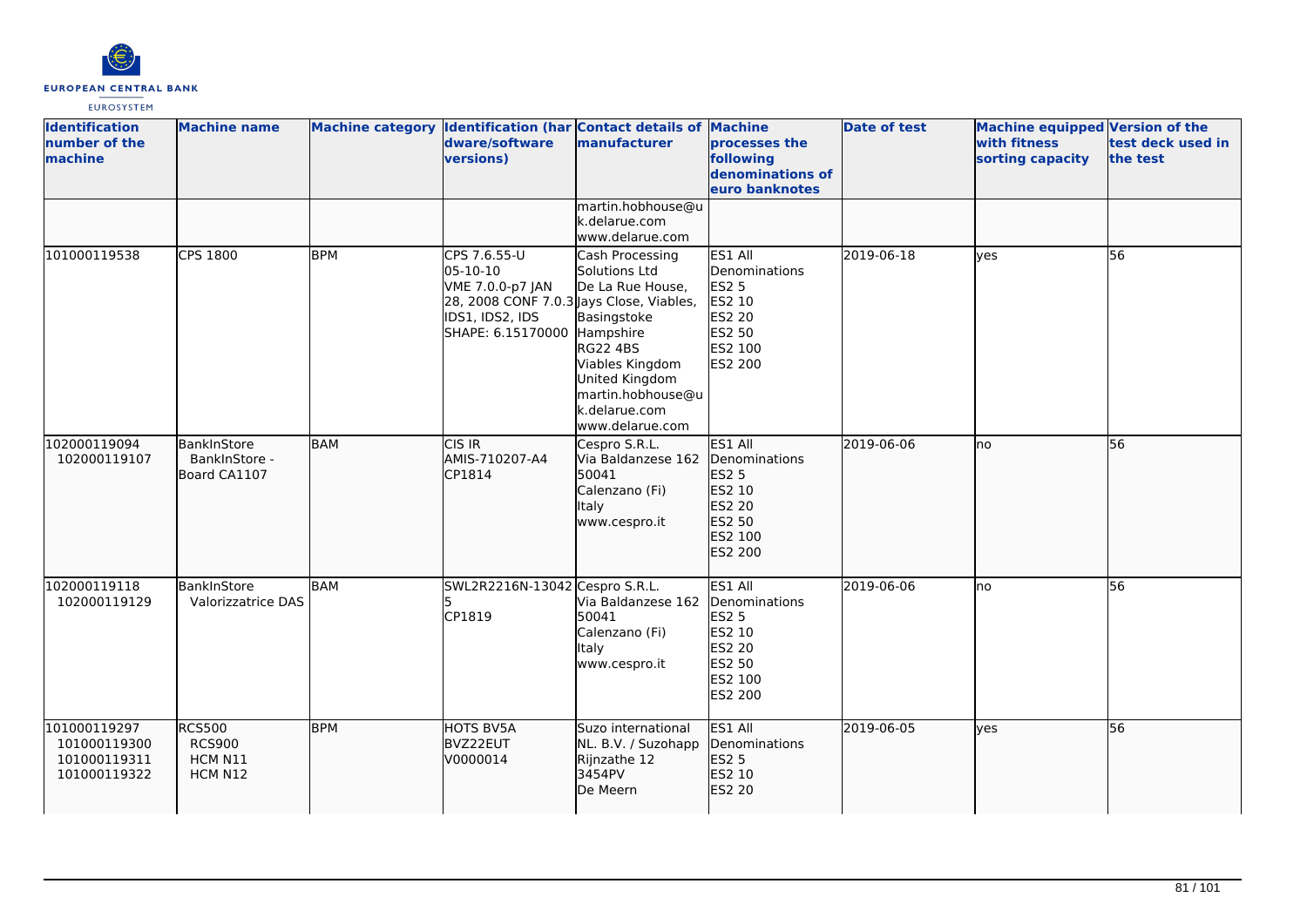

| <b>Identification</b><br>number of the<br>machine | <b>Machine name</b>                |            | dware/software<br>versions)                                      | Machine category Identification (har Contact details of Machine<br>manufacturer                                                                           | processes the<br>following<br>denominations of<br>euro banknotes                      | <b>Date of test</b> | Machine equipped Version of the<br>with fitness<br>sorting capacity | test deck used in<br>the test |
|---------------------------------------------------|------------------------------------|------------|------------------------------------------------------------------|-----------------------------------------------------------------------------------------------------------------------------------------------------------|---------------------------------------------------------------------------------------|---------------------|---------------------------------------------------------------------|-------------------------------|
|                                                   |                                    |            |                                                                  | Netherlands<br>info@suzohapp.nl<br>eu.suzohapp.com                                                                                                        | <b>ES2 50</b><br>ES2 100<br>ES2 200                                                   |                     |                                                                     |                               |
| 104000119063                                      | 1-Cash Deposit Safe TAM<br>DP-5100 |            | DP-5100<br>1.90                                                  | Double Power<br>Europe GmbH<br>Hajo-Rüter-Str. 19<br>65239<br>Hochheim<br>Germany<br>pk@doublepowereurES2 100<br>ope.com<br>www.doublepowere<br>urope.com | ES1 All<br>Denominations<br><b>ES2 5</b><br>ES2 10<br>ES2 20<br>ES2 50<br>ES2 200     | 2019-06-04          | no                                                                  | 56                            |
| 104000119165                                      | SPS-700                            | <b>TAM</b> | 13-08-02                                                         | Suzo international<br>NL. B.V. / Suzohapp<br>Rijnzathe 12<br>3454PV<br>De Meern<br>Netherlands<br>info@suzohapp.nl<br>eu.suzohapp.com                     | ES1 All<br>Denominations<br>ES2 5<br>ES2 10<br>ES2 20<br>ES2 50<br>ES2 100<br>ES2 200 | 2019-06-03          | lno                                                                 | 56                            |
| 103000119040                                      | Cashphenix THR 250 TARM            |            | Librería:<br>EUR 260419 I2<br>FW: 5 G0.7<br>SW: 3V20.19          | Hart Monetic SA<br>Adva Camino de<br>Locortao 34<br>28700<br>San Sebastián de los ES2 20<br>Reyes (Madrid)<br>Spain<br>www.hartmonetic.co ES2 200<br>lm.  | ES1 All<br>Denominations<br><b>ES2 5</b><br>ES2 10<br>ES2 50<br>ES2 100               | 2019-05-27          | <b>l</b> ves                                                        | 56                            |
| 101000118866                                      | Xrange                             | <b>BPM</b> | Detector Set - Euro<br>Standard<br>01.02.00.00(19<br>05<br>23)02 | Cash Processing<br>Solutions Ltd<br>De La Rue House,<br>Jays Close, Viables,<br>Basingstoke<br>Hampshire                                                  | ES1 All<br>Denominations<br>ES2 5<br>ES2 10<br>ES2 20<br>ES2 50                       | 2019-05-23          | lves                                                                | 56                            |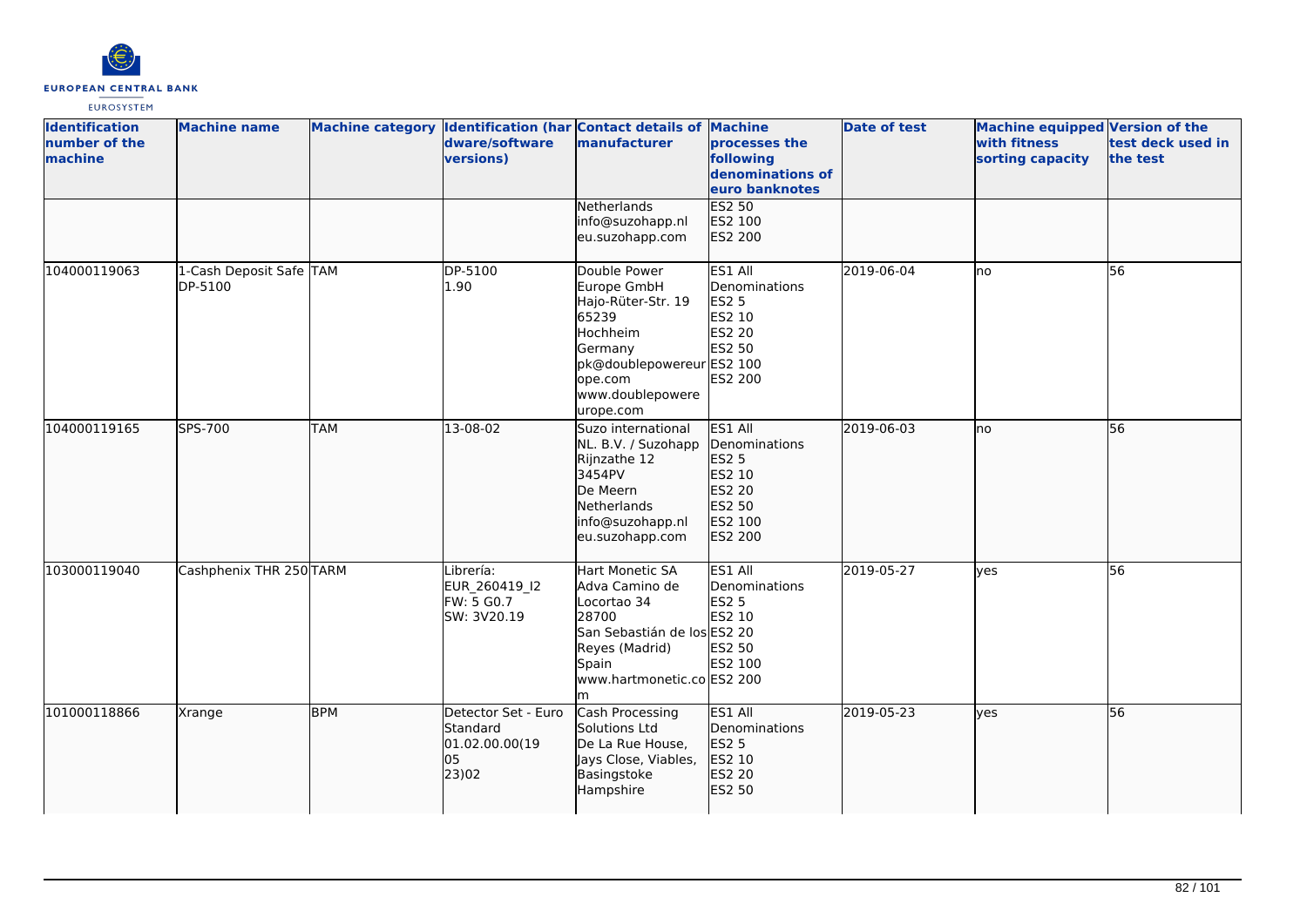

| <b>Identification</b><br>number of the<br>machine | <b>Machine name</b>                            |             | Machine category Identification (har Contact details of Machine<br>dware/software<br>versions) | manufacturer                                                                                                                                                        | processes the<br>following<br>denominations of<br>euro banknotes         | <b>Date of test</b> | <b>Machine equipped Version of the</b><br>with fitness<br>sorting capacity | test deck used in<br>the test |
|---------------------------------------------------|------------------------------------------------|-------------|------------------------------------------------------------------------------------------------|---------------------------------------------------------------------------------------------------------------------------------------------------------------------|--------------------------------------------------------------------------|---------------------|----------------------------------------------------------------------------|-------------------------------|
|                                                   |                                                |             |                                                                                                | <b>RG22 4BS</b><br>Viables Kingdom<br>United Kingdom<br>martin.hobhouse@u<br>k.delarue.com<br>www.delarue.com                                                       | <b>ES2 100</b><br>ES2 200                                                |                     |                                                                            |                               |
| 101000118753                                      | <b>IBS-1000</b>                                | <b>BPM</b>  | CM-1501<br>APL_DB:100102.EUR 1-1, Shibauru<br>DMAN FM:1.1.3.0                                  | Toshiba Corporation ES1 All<br>1-chrome, Minato-ku ES2 5<br>105-8001<br>Tokio<br>Japan<br>www.toshiba.co.jp                                                         | Denominations<br>ES2 10<br>ES2 20<br>ES2 50<br>ES2 100<br><b>ES2 200</b> | 2019-05-21          | yes                                                                        | 56                            |
| 101000118731                                      | <b>CM200V</b>                                  | <b>BPM</b>  | W81004A317                                                                                     | <b>GRG Banking</b><br>Equipment Co Ltd<br>9 Kelin Road Science ES2 5<br>City<br>510663<br>Guangzhou, District ES2 50<br>Luogang<br>China<br>www.grgbanking.co<br>m  | ES1 All<br>Denominations<br>ES2 10<br>ES2 20<br>ES2 100<br>ES2 200       | 2019-05-20          | lves                                                                       | 56                            |
| 103000118766                                      | DT-7000TCR71                                   | <b>TARM</b> | UNV-010<br>V28004A007                                                                          | <b>GRG Banking</b><br>Equipment Co Ltd<br>9 Kelin Road Science ES2 5<br>City<br>510663<br>Guangzhou, District ES2 50<br>Luogang<br>China<br>www.grgbanking.co<br>lm | ES1 All<br>Denominations<br>ES2 10<br>ES2 20<br>ES2 100<br>ES2 200       | 2019-05-20          | lves                                                                       | 56                            |
| 104000118585<br>104000118596<br>104000118609      | DT-7000P2600<br>DT-7000P2600E<br>DT-7000P2600N | <b>TAM</b>  | M71004A038                                                                                     | <b>GRG Banking</b><br>Equipment Co Ltd<br>9 Kelin Road Science ES2 5                                                                                                | ES1 All<br>Denominations                                                 | 2019-05-17          | lno                                                                        | 56                            |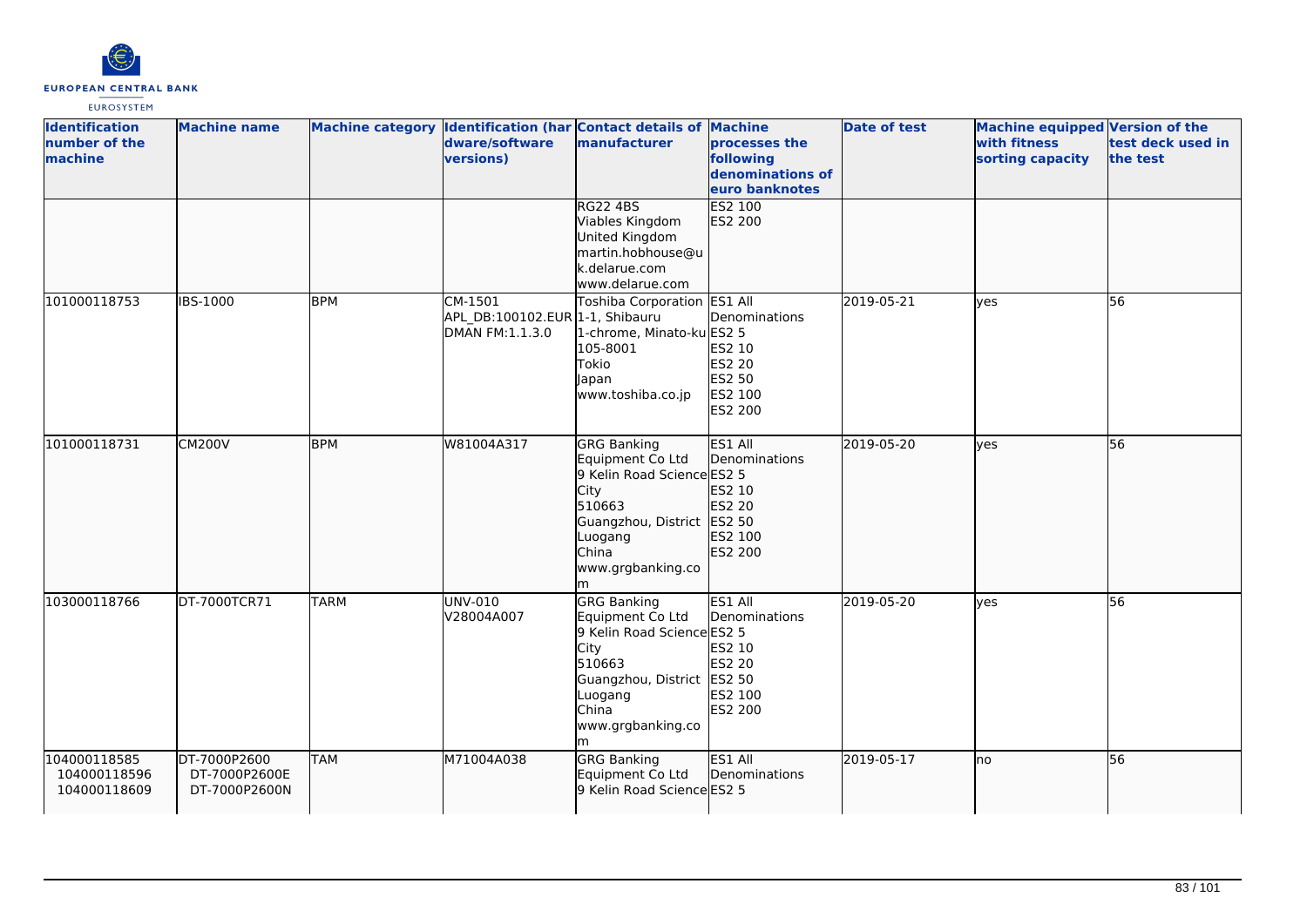

| <b>Identification</b><br>number of the<br>machine                                            | <b>Machine name</b>                                                   |            | dware/software<br>versions) | Machine category Identification (har Contact details of Machine<br>manufacturer                                                                                           | processes the<br>following<br>denominations of<br>euro banknotes          | <b>Date of test</b> | Machine equipped Version of the<br>with fitness<br>sorting capacity | test deck used in<br>the test |
|----------------------------------------------------------------------------------------------|-----------------------------------------------------------------------|------------|-----------------------------|---------------------------------------------------------------------------------------------------------------------------------------------------------------------------|---------------------------------------------------------------------------|---------------------|---------------------------------------------------------------------|-------------------------------|
| 104000118610<br>104000118621<br>104000118632                                                 | DT-7000P2600S<br>DT-7000P2600L<br>DT-7000P2600C                       |            |                             | <b>City</b><br>510663<br>Guangzhou, District<br>Luogang<br>China<br>www.grgbanking.co<br>m                                                                                | <b>ES2 10</b><br>ES2 20<br>ES2 50<br>ES2 100<br>ES2 200                   |                     |                                                                     |                               |
| 102000118641                                                                                 | $CA-10$                                                               | <b>BAM</b> | M71004A038                  | GRG Banking<br>Equipment Co Ltd<br>9 Kelin Road Science ES2 5<br><b>City</b><br>510663<br>Guangzhou, District ES2 50<br>Luogang<br>China<br>www.grgbanking.co<br>m        | ES1 All<br>Denominations<br>ES2 10<br><b>ES2 20</b><br>ES2 100<br>ES2 200 | 2019-05-17          | lno                                                                 | 56                            |
| 101000118719<br>101000118720                                                                 | <b>CM100V</b><br>CM100VA                                              | <b>BPM</b> | M71004A038                  | <b>GRG Banking</b><br>Equipment Co Ltd<br>9 Kelin Road Science ES2 5<br><b>City</b><br>510663<br>Guangzhou, District ES2 50<br>Luogang<br>China<br>www.grgbanking.co<br>m | ES1 All<br>Denominations<br>ES2 10<br>ES2 20<br>ES2 100<br>ES2 200        | 2019-05-17          | lyes                                                                | 56                            |
| 101000118526<br>101000118651<br>101000118662<br>101000118673<br>101000118684<br>101000118695 | CM400<br>CM300<br><b>CM600</b><br><b>CM800</b><br>CM3000<br>CM-NLU-G1 | <b>BPM</b> | V43004A316                  | <b>GRG Banking</b><br>Equipment Co Ltd<br>9 Kelin Road Science ES2 5<br>City<br>510663<br>Guangzhou, District ES2 50<br>Luogang<br>China<br>www.grgbanking.co<br>lm.      | ES1 All<br>Denominations<br>ES2 10<br>ES2 20<br>ES2 100<br>ES2 200        | 2019-05-16          | lyes                                                                | 56                            |
| 104000102393                                                                                 | CI-100B_SDRB-100                                                      | <b>TAM</b> | HVE-100                     | <b>GLORY LTD.</b>                                                                                                                                                         | ES1 All                                                                   | 2019-05-14          | lno                                                                 | 56                            |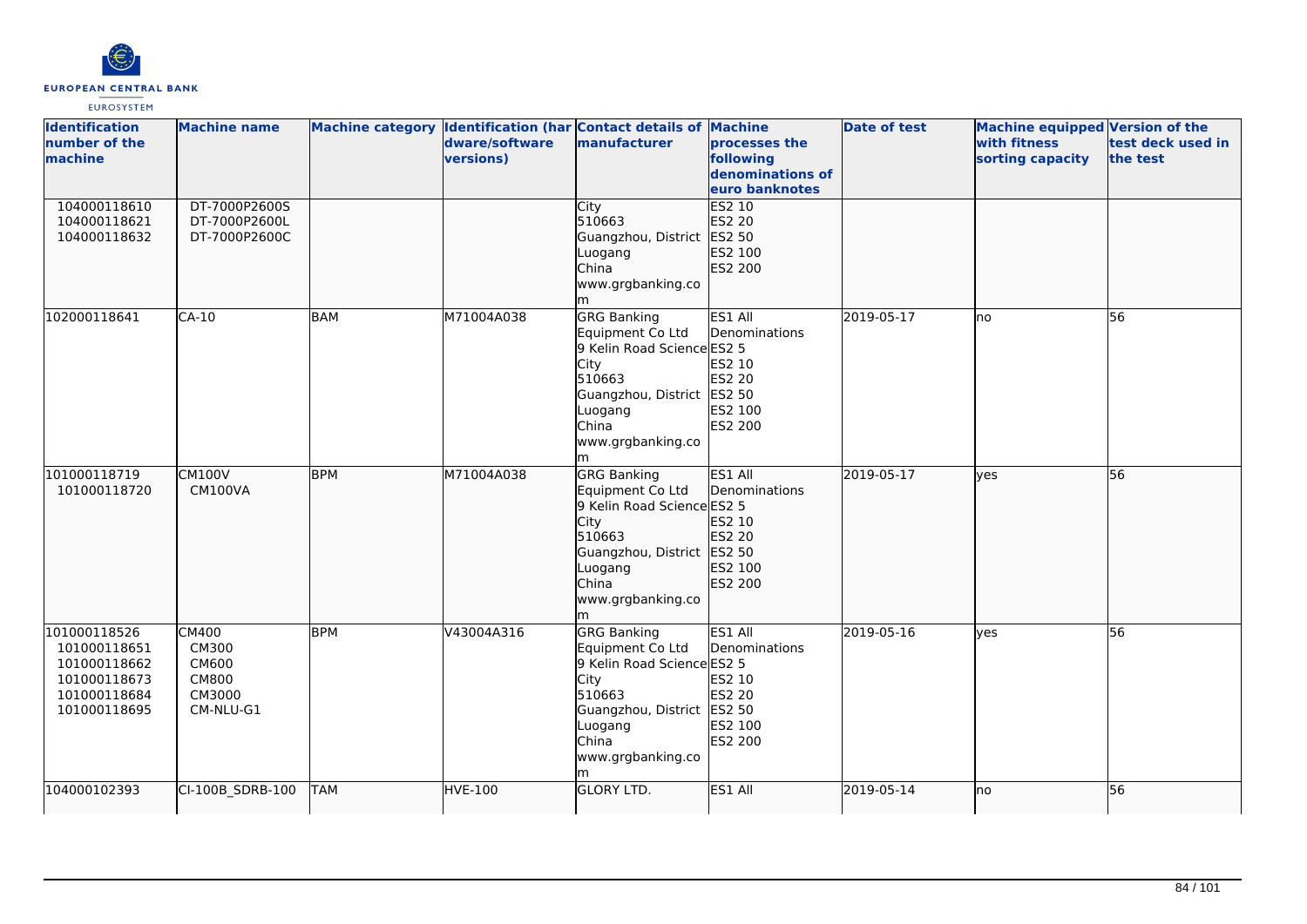

| <b>Identification</b><br>number of the<br>machine | <b>Machine name</b>                            |             | dware/software<br>versions) | Machine category Identification (har Contact details of Machine<br>manufacturer                                                                            | processes the<br>following<br>denominations of<br>euro banknotes                                    | <b>Date of test</b> | Machine equipped Version of the<br>with fitness<br>sorting capacity | test deck used in<br>the test |
|---------------------------------------------------|------------------------------------------------|-------------|-----------------------------|------------------------------------------------------------------------------------------------------------------------------------------------------------|-----------------------------------------------------------------------------------------------------|---------------------|---------------------------------------------------------------------|-------------------------------|
|                                                   |                                                |             | $\overline{B7}$             | 1-3-1, Shimoteno,<br>Himeji<br>670-8567<br>Hyogo<br><b>JAPAN</b><br>h.takagi@mail.glory. ES2 100<br>$\overline{c}$ o.jp<br>http://www.glory-<br>global.com | Denominations<br>ES2 5<br>ES2 10<br>ES2 20<br>ES2 50<br>ES2 200                                     |                     |                                                                     |                               |
| 103000110520                                      | CI-100B_SDRB-100                               | <b>TARM</b> | <b>HVE_100</b><br>B7        | <b>Glory Global</b><br>Solutions<br>Thomas-Edison-Platz ES2 5<br>63263<br>Neu-Isenburg<br>Germany<br>www.gloryglobalsolu ES2 200<br>tions.com              | ES1 All<br>Denominations<br>ES2 10<br>ES2 20<br>ES2 50<br>ES2 100                                   | 2019-05-14          | <b>ves</b>                                                          | 56                            |
| 102000118355<br>102000118366<br>102000118468      | U-BUNDLE<br><b>U-BUNDLE P</b><br>U-BUNDLE 2400 | <b>BAM</b>  | 0.10                        | YOUGO srl<br>Strada Albareto 11<br>10012<br>Bollengo (TO)<br>Italy<br>info@yougo-<br>tech.com<br>www.yougo-<br>tech.com                                    | ES1 All<br>Denominations<br>ES2 5<br>ES2 10<br>ES2 20<br>ES2 50<br>ES2 100<br>ES2 200               | 2019-05-09          | lno                                                                 | 56                            |
| 102000119356                                      | SC 1015                                        | BAM         | V <sub>1.22</sub>           | Merlin<br>Industrieweg 4<br>3606 AS<br>Maarssen<br>The Netherlands<br>info@merlin.nl<br>www.merlin.nl                                                      | ES1 All<br>Denominations<br><b>ES2 5</b><br>ES2 10<br><b>ES2 20</b><br>ES2 50<br>ES2 100<br>ES2 200 | 2019-05-09          | no                                                                  | 56                            |
| 102000118208<br>102000118424                      | MIB-11V<br>Multicash                           | <b>BAM</b>  | $\sqrt{01.02}$              | Hyundai MIB<br>International Co.                                                                                                                           | ES1 All<br>Denominations                                                                            | 2019-05-07          | lno                                                                 | 56                            |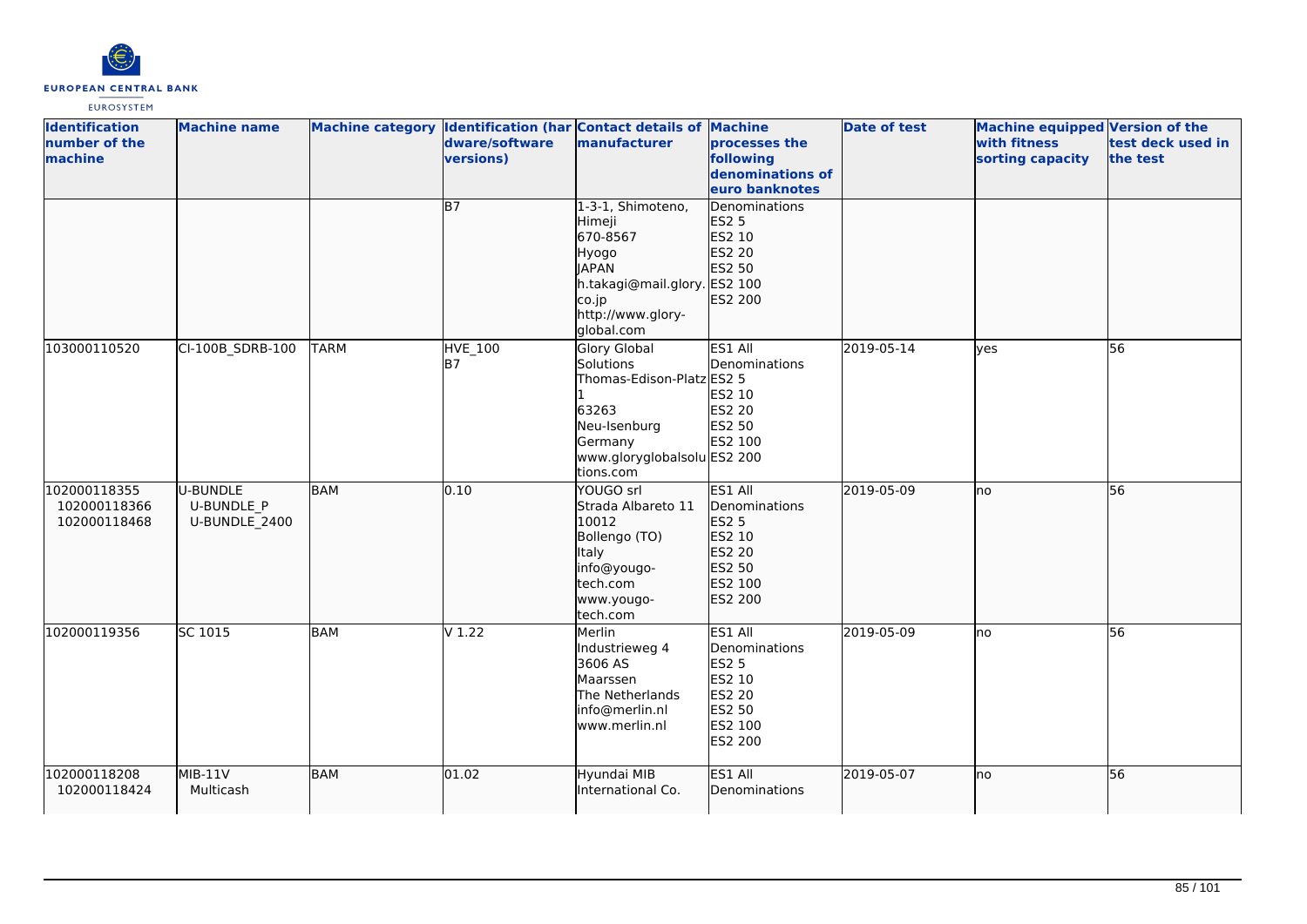

| <b>Identification</b><br>number of the<br>machine | <b>Machine name</b> |            | dware/software<br>versions) | Machine category Identification (har Contact details of Machine<br>manufacturer                                                                                                                                | processes the<br>following<br>denominations of<br>euro banknotes                             | <b>Date of test</b> | <b>Machine equipped Version of the</b><br>with fitness<br>sorting capacity | test deck used in<br>the test |
|---------------------------------------------------|---------------------|------------|-----------------------------|----------------------------------------------------------------------------------------------------------------------------------------------------------------------------------------------------------------|----------------------------------------------------------------------------------------------|---------------------|----------------------------------------------------------------------------|-------------------------------|
|                                                   | $MCB-11V$           |            |                             | Ltd.<br>3301, A Bld, 17,<br>Gosan-ro 148beon-<br>gil<br>15850<br>Gunpo-si, Gyeonggi- ES2 200<br>do, 15850, Gunpo<br>City<br>KOREA (Republic)<br>sjpark5423@hyunda<br>imib.com<br>www.hyundaimib.co<br>lm.      | ES2 <sub>5</sub><br>ES2 10<br>ES2 20<br>ES2 50<br>ES2 100                                    |                     |                                                                            |                               |
| 102000120827                                      | ND7000              | <b>BAM</b> | 1.00.49                     | Beijing Royal<br>Aviaton Tech Co, Ltd Denominations<br>Room 905, Fudi<br>Mansion, No 9,<br>Anningzhuang West ES2 20<br>Street<br>100085<br>Hadian District,<br>Beijing<br>China<br>www.banking-<br>machine.com | ES1 All<br>ES2 5<br>ES2 10<br>ES2 50<br>ES2 100<br>ES2 200                                   | 2019-05-07          | lno                                                                        | 56                            |
| 102000118082                                      | VC 10000            | <b>BAM</b> | 1.00.49                     | <b>HBW Cash Solutions</b><br><b>GmbH</b><br>Jurastrasse 1<br>73119<br>Zell<br>Germany<br>Info@hbw-cs.de<br>www.hbw-cs.de                                                                                       | ES1 All<br>Denominations<br><b>ES2 5</b><br>ES2 10<br>ES2 20<br>ES2 50<br>ES2 100<br>ES2 200 | 2019-05-06          | lno                                                                        | 56                            |
| 102000118297                                      | SDS-760             | <b>BAM</b> | Main: 1.553 Reco:<br>1.35   | Suzo international<br>NL. B.V. / Suzohapp<br>Rijnzathe 12<br>3454PV<br>De Meern                                                                                                                                | ES1 All<br>Denominations<br><b>ES2 5</b><br>ES2 10<br><b>ES2 20</b>                          | 2019-05-02          | lno                                                                        | 56                            |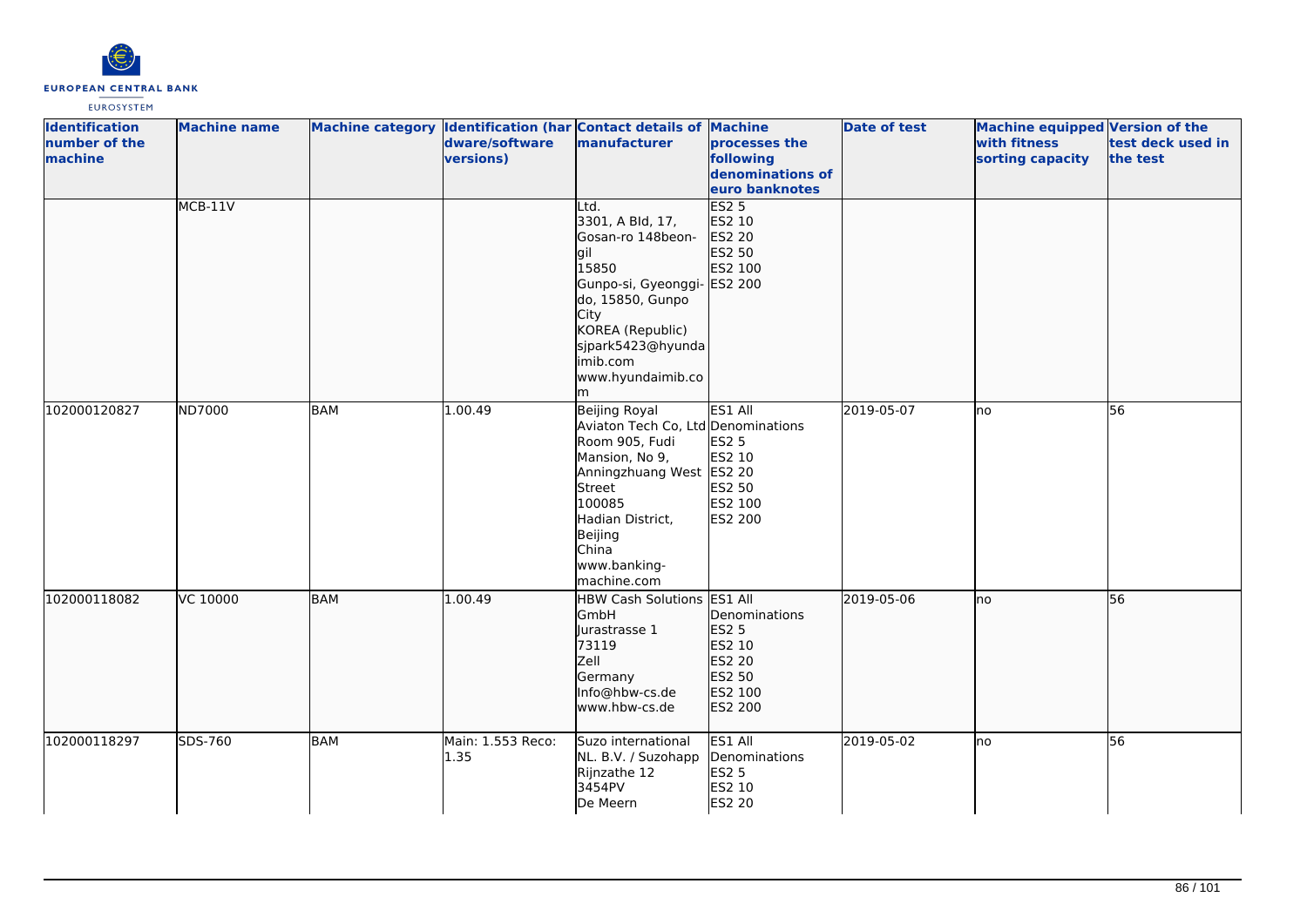

| <b>Identification</b><br>number of the<br>machine | <b>Machine name</b> |            | Machine category Identification (har Contact details of Machine<br>dware/software<br>versions) | manufacturer                                                                                                                          | processes the<br>following<br>denominations of<br>euro banknotes                             | <b>Date of test</b> | Machine equipped Version of the<br>with fitness<br>sorting capacity | test deck used in<br>the test |
|---------------------------------------------------|---------------------|------------|------------------------------------------------------------------------------------------------|---------------------------------------------------------------------------------------------------------------------------------------|----------------------------------------------------------------------------------------------|---------------------|---------------------------------------------------------------------|-------------------------------|
|                                                   |                     |            |                                                                                                | Netherlands<br>info@suzohapp.nl<br>eu.suzohapp.com                                                                                    | <b>ES2 50</b><br>ES2 100<br><b>ES2 200</b>                                                   |                     |                                                                     |                               |
| 104000118302                                      | SDS-760             | <b>TAM</b> | Main: 1.553 Reco:<br> 1.35                                                                     | Suzo international<br>NL. B.V. / Suzohapp<br>Rijnzathe 12<br>3454PV<br>De Meern<br>Netherlands<br>info@suzohapp.nl<br>eu.suzohapp.com | ES1 All<br>Denominations<br>ES2 5<br>ES2 10<br>ES2 20<br>ES2 50<br>ES2 100<br>ES2 200        | 2019-05-02          | no                                                                  | 56                            |
| 102000118311                                      | SC-8100             | <b>BAM</b> | EUR 002.002                                                                                    | Scan Coin AB<br>Jägershillgaten 26<br>SE-213 75<br>Malmö<br>Sweden<br>info@scancoin.se<br>www.scancoin.com                            | ES1 All<br>Denominations<br><b>ES2 5</b><br>ES2 10<br>ES2 20<br>ES2 50<br>ES2 100<br>ES2 200 | 2019-05-02          | no                                                                  | 56                            |
| 102000118322                                      | SC-8220             | <b>BAM</b> | $C24-1$                                                                                        | Scan Coin AB<br>Jägershillgaten 26<br>SE-213 75<br>Malmö<br>Sweden<br>info@scancoin.se<br>www.scancoin.com                            | ES1 All<br>Denominations<br>ES2 5<br>ES2 10<br>ES2 20<br>ES2 50<br>ES2 100<br>ES2 200        | 2019-05-02          | lno                                                                 | 56                            |
| 101000118332                                      | SC-8220F            | <b>BPM</b> | $C24-1$                                                                                        | Scan Coin AB<br>Jägershillgaten 26<br>SE-213 75<br>Malmö<br>Sweden<br>info@scancoin.se<br>www.scancoin.com                            | ES1 All<br>Denominations<br><b>ES2 5</b><br>ES2 10<br>ES2 20<br>ES2 50<br>ES2 100            | 2019-05-02          | lyes                                                                | 56                            |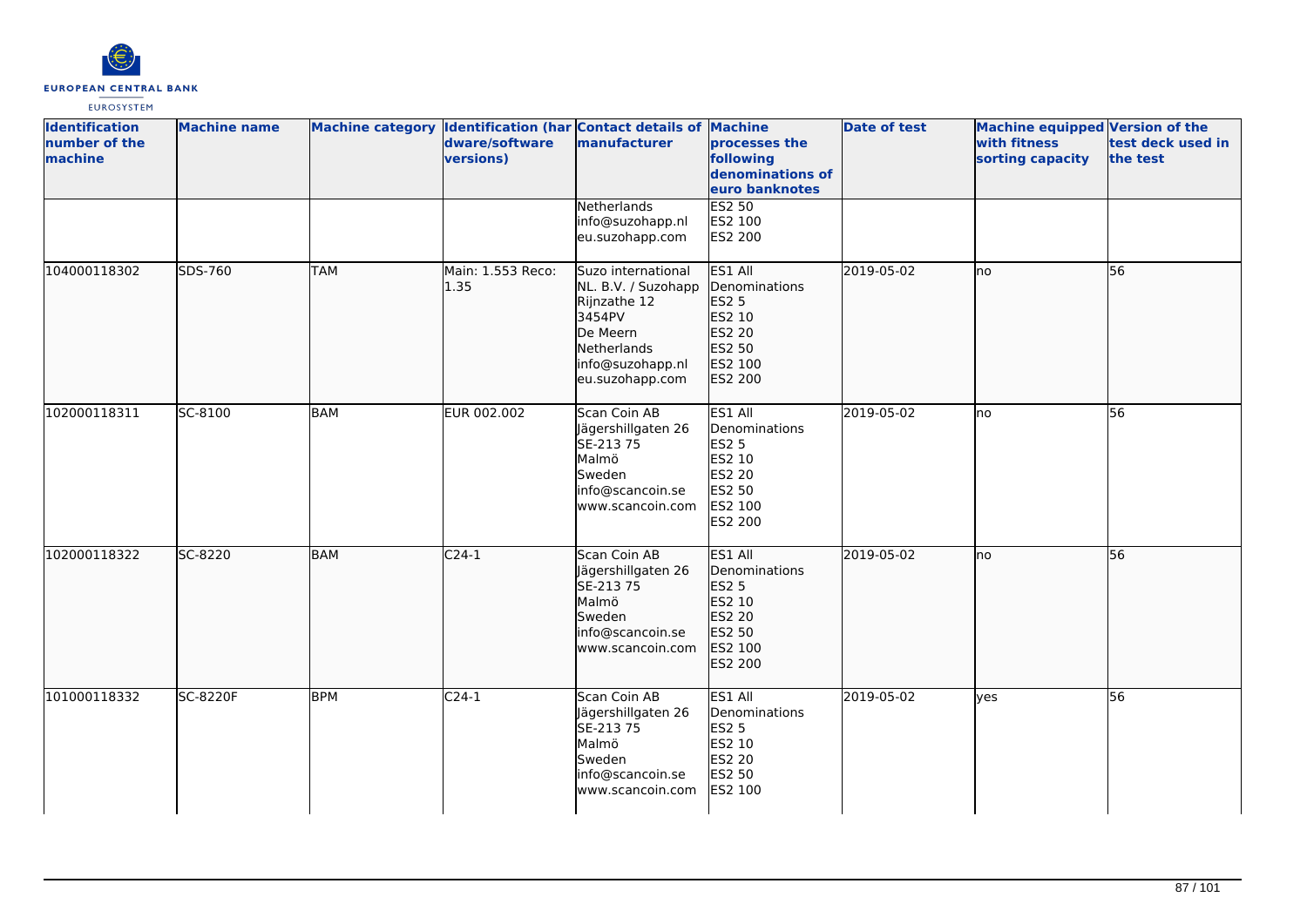

| <b>Identification</b><br>number of the<br>machine | <b>Machine name</b> |            | dware/software<br>versions)             | Machine category Identification (har Contact details of Machine<br>manufacturer                                                       | processes the<br>following<br>denominations of<br>euro banknotes                             | <b>Date of test</b> | Machine equipped Version of the<br>with fitness<br>sorting capacity | test deck used in<br>the test |
|---------------------------------------------------|---------------------|------------|-----------------------------------------|---------------------------------------------------------------------------------------------------------------------------------------|----------------------------------------------------------------------------------------------|---------------------|---------------------------------------------------------------------|-------------------------------|
|                                                   |                     |            |                                         |                                                                                                                                       | <b>ES2 200</b>                                                                               |                     |                                                                     |                               |
| 102000118538                                      | SDS-760             | <b>BAM</b> | Main: 1.553 Reco:<br>1.36               | Suzo international<br>NL. B.V. / Suzohapp<br>Rijnzathe 12<br>3454PV<br>De Meern<br>Netherlands<br>info@suzohapp.nl<br>eu.suzohapp.com | ES1 All<br>Denominations<br>ES2 5<br>ES2 10<br>ES2 20<br>ES2 50<br>ES2 100<br>ES2 200        | 2019-05-02          | no                                                                  | 56                            |
| 104000118541                                      | SDS-760             | <b>TAM</b> | Main: 1.553 Reco:<br>1.36               | Suzo international<br>NL. B.V. / Suzohapp<br>Rijnzathe 12<br>3454PV<br>De Meern<br>Netherlands<br>info@suzohapp.nl<br>eu.suzohapp.com | ES1 All<br>Denominations<br>ES2 5<br>ES2 10<br>ES2 20<br>ES2 50<br>ES2 100<br>ES2 200        | 2019-05-02          | lno                                                                 | 56                            |
| 101000118070                                      | BellCount S515F     | <b>BPM</b> | SW: V3.022_S1.002 BellCon Aps<br>F2.502 | Messingvei 64A<br>8940<br>Randers SV<br><b>Denmark</b><br>www.bellcon.com                                                             | ES1 All<br>Denominations<br><b>ES2 5</b><br>ES2 10<br>ES2 20<br>ES2 50<br>ES2 100<br>ES2 200 | 2019-04-30          | lves                                                                | 56                            |
| 102000117968                                      | BellCount S515      | <b>BAM</b> | V3.025_S1.002                           | <b>BellCon Aps</b><br>Messingvei 64A<br>8940<br>Randers SV<br>Denmark<br>www.bellcon.com                                              | ES1 All<br>Denominations<br><b>ES2 5</b><br>ES2 10<br>ES2 20<br>ES2 50<br>ES2 100<br>ES2 200 | 2019-04-29          | no                                                                  | 56                            |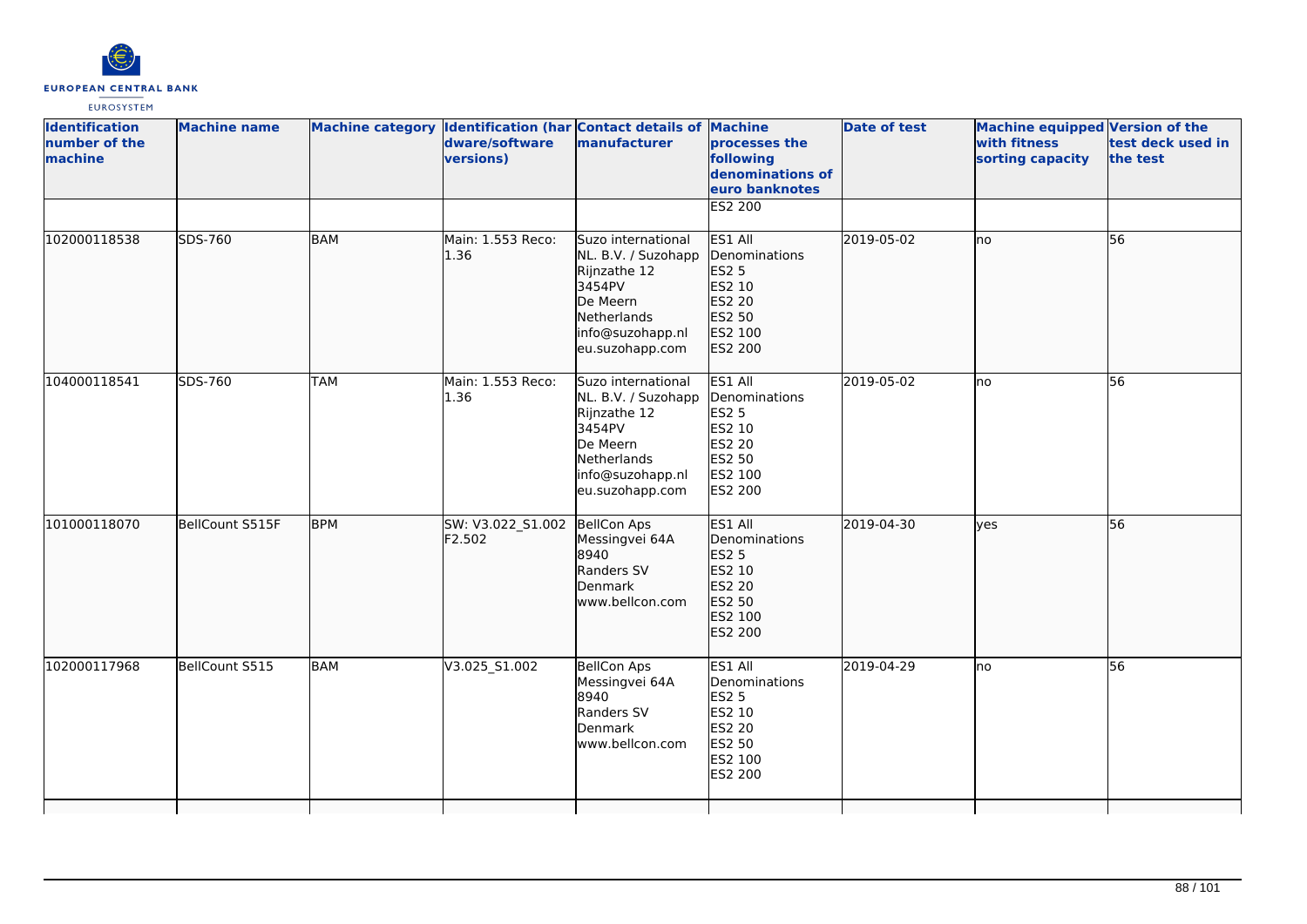

| <b>Identification</b><br>number of the<br>machine            | <b>Machine name</b>                        |            | dware/software<br>versions)                                                                             | Machine category Identification (har Contact details of Machine<br>manufacturer                                                                                                                                    | <b>processes the</b><br>following<br>denominations of<br>euro banknotes                      | <b>Date of test</b> | Machine equipped Version of the<br>with fitness<br>sorting capacity | test deck used in<br>the test |
|--------------------------------------------------------------|--------------------------------------------|------------|---------------------------------------------------------------------------------------------------------|--------------------------------------------------------------------------------------------------------------------------------------------------------------------------------------------------------------------|----------------------------------------------------------------------------------------------|---------------------|---------------------------------------------------------------------|-------------------------------|
| 102000117980                                                 | BellCount S715                             | <b>BAM</b> | SW: 002.001                                                                                             | <b>BellCon Aps</b><br>Messingvei 64A<br>8940<br>Randers SV<br>Denmark<br>www.bellcon.com                                                                                                                           | ES1 All<br>Denominations<br>ES2 5<br>ES2 10<br>ES2 20<br>ES2 50<br>ES2 100<br>ES2 200        | 2019-04-29          | Ino                                                                 | 56                            |
| 101000118343                                                 | CPS1800/17/14                              | <b>BPM</b> | CPS 7.6.74-R-u<br><b>CONF 7.5.4 VME</b><br>7.0.0-c5.1 IDS 1<br>6.15170 IDS 2<br>6.15170 IDSS<br>6.15170 | Cash Processing<br>Solutions Ltd<br>De La Rue House,<br>Jays Close, Viables,<br>Basingstoke<br>Hampshire<br>RG22 4BS<br>Viables Kingdom<br>United Kingdom<br>martin.hobhouse@u<br>k.delarue.com<br>www.delarue.com | ES1 All<br>Denominations<br>ES2 5<br>ES2 10<br><b>ES2 20</b><br>ES2 50<br>ES2 100<br>ES2 200 | 2019-04-29          | <b>yes</b>                                                          | $\overline{56}$               |
| 102000102404                                                 | GFS-100                                    | <b>BAM</b> | GFS-BV<br>2501                                                                                          | <b>GLORY LTD.</b><br>1-3-1, Shimoteno,<br>Himeji<br>670-8567<br>Hyogo<br><b>JAPAN</b><br>h.takagi@mail.glory. ES2 100<br>co.jp<br>http://www.glory-<br>global.com                                                  | ES1 All<br>Denominations<br>ES2 5<br>ES2 10<br>ES2 20<br>ES2 50<br>ES2 200                   | 2019-04-19          | lno                                                                 | 56                            |
| 102000102415<br>102000103826<br>102000103837<br>102000103848 | GFS-120B<br>GFS-120S<br>GFS-120<br>GFS-110 | BAM        | GFS-BV+MG<br>2501                                                                                       | <b>GLORY LTD.</b><br>1-3-1, Shimoteno,<br>Himeji<br>670-8567<br>Hyogo<br><b>JAPAN</b><br>h.takagi@mail.glory. ES2 100<br>co.jp                                                                                     | ES1 All<br>Denominations<br><b>ES2 5</b><br>ES2 10<br>ES2 20<br>ES2 50<br>ES2 200            | 2019-04-19          | Ino                                                                 | 56                            |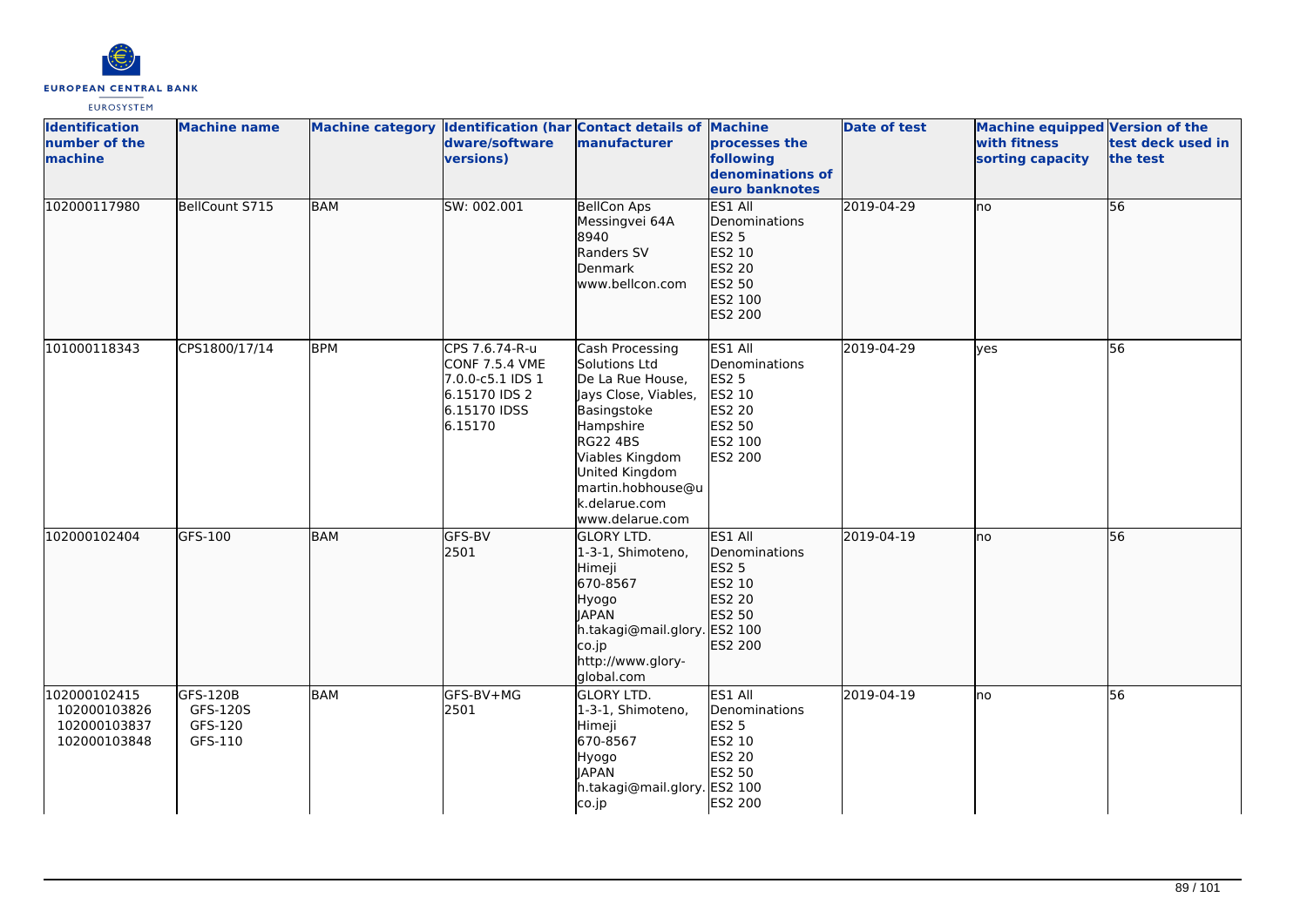

| <b>Identification</b><br>number of the<br>machine | <b>Machine name</b>   |            | dware/software<br>versions)                 | Machine category Identification (har Contact details of Machine<br>manufacturer                                                                                                                                                                         | processes the<br>following<br>denominations of<br>euro banknotes                             | <b>Date of test</b> | <b>Machine equipped Version of the</b><br>with fitness<br>sorting capacity | test deck used in<br>the test |
|---------------------------------------------------|-----------------------|------------|---------------------------------------------|---------------------------------------------------------------------------------------------------------------------------------------------------------------------------------------------------------------------------------------------------------|----------------------------------------------------------------------------------------------|---------------------|----------------------------------------------------------------------------|-------------------------------|
|                                                   |                       |            |                                             | http://www.glory-<br>global.com                                                                                                                                                                                                                         |                                                                                              |                     |                                                                            |                               |
| 101000101297                                      | GFS-220F              | <b>BPM</b> | GFS220F BV<br>0.3.0                         | Glory Global<br>Solutions<br>(International)<br>Limited<br>Forest View<br>Crockford Lane<br>Chineham Business<br>Park<br>RG24 8QZ<br>Basingstoke<br>United Kingdom<br>philippe.macon@fr.g<br>lory-global.com<br>www.gloryglobalsolu<br>tions.com        | ES1 All<br>Denominations<br>ES2 5<br>ES2 10<br>ES2 20<br>ES2 50<br>ES2 100<br>ES2 200        | 2019-04-18          | ves                                                                        | 56                            |
| 102000101595                                      | <b>GFS 220</b>        | <b>BAM</b> | <b>GFS STD BV</b><br>0.3.0                  | Glory Global<br>Solutions<br>(International)<br>Limited<br><b>Forest View</b><br>Crockford Lane<br>Chineham Business<br>Park<br>RG24 8QZ<br>Basingstoke<br>United Kingdom<br>philippe.macon@fr.g<br>lory-global.com<br>www.gloryglobalsolu<br>tions.com | ES1 All<br>Denominations<br><b>ES2 5</b><br>ES2 10<br>ES2 20<br>ES2 50<br>ES2 100<br>ES2 200 | 2019-04-18          | Ino                                                                        | 56                            |
| 101000101311                                      | <b>NTEGRA FITNESS</b> | <b>BPM</b> | NTEGRA FITNESS BV Glory Global<br>EUR_F:5.0 | Solutions<br>(International)<br>Limited<br>Forest View<br>Crockford Lane<br>Chineham Business   ES2 100                                                                                                                                                 | ES1 All<br>Denominations<br>ES2 5<br>ES2 10<br>ES2 20<br>ES2 50                              | 2019-04-16          | lves                                                                       | $\overline{56}$               |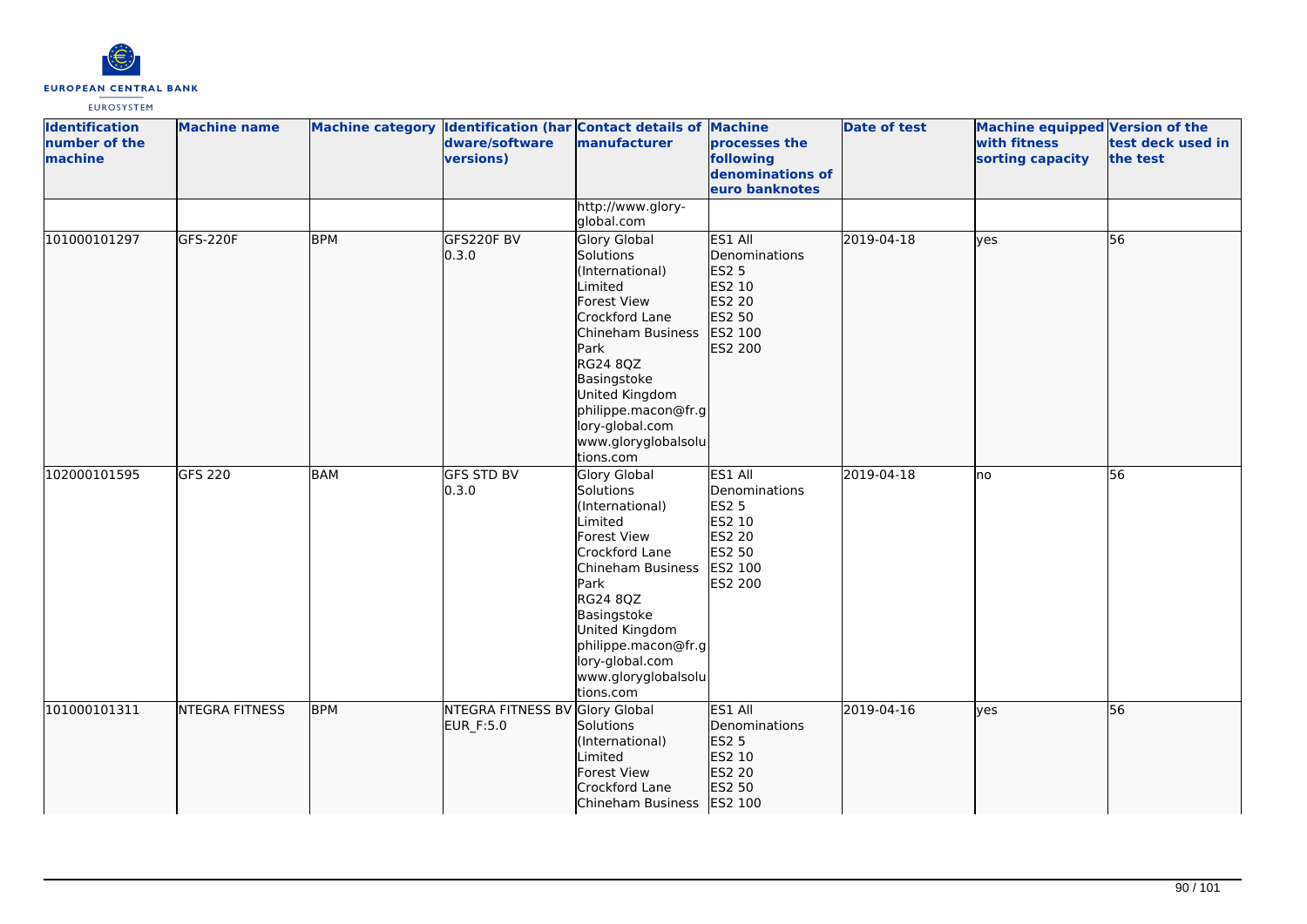

| <b>Identification</b><br>number of the<br>machine | <b>Machine name</b>    |            | dware/software<br>versions) | Machine category Identification (har Contact details of Machine<br>manufacturer                                                                                         | processes the<br>following<br>denominations of<br>euro banknotes                                    | <b>Date of test</b> | Machine equipped Version of the<br>with fitness<br>sorting capacity | test deck used in<br>the test |
|---------------------------------------------------|------------------------|------------|-----------------------------|-------------------------------------------------------------------------------------------------------------------------------------------------------------------------|-----------------------------------------------------------------------------------------------------|---------------------|---------------------------------------------------------------------|-------------------------------|
|                                                   |                        |            |                             | Park<br>RG24 8QZ<br>Basingstoke<br>United Kingdom<br>philippe.macon@fr.g<br>lory-global.com<br>www.gloryglobalsolu<br>tions.com                                         | <b>ES2 200</b>                                                                                      |                     |                                                                     |                               |
| 101000058842                                      | <b>K-500 PRO</b>       | <b>BPM</b> | Main: V4.73, Reco:<br>V4.75 | Kisan Electronics Co ES1 All<br>Ltd<br>273-1 Sungsoo-<br>Dong<br>2GA 3 Dong<br>Sungdong-Gu 133,<br>831 Seoul<br>South Korea<br>yshin21@kisane.co<br>m<br>www.kisane.com | Denominations<br><b>ES2 5</b><br>ES2 10<br><b>ES2 20</b><br>ES2 50                                  | 2019-04-04          | lves                                                                | $\overline{56}$               |
| 101000116432                                      | NC-9500                | <b>BPM</b> | <b>EUR:2.13</b>             | Masterwork<br>Automodules<br>4F, 223, Chong Yang ES2 5<br>Rd<br>115 Nangang<br>Taipei<br>Taiwan<br>www.automodules.c ES2 200<br>lom                                     | ES1 All<br>Denominations<br>ES2 10<br>ES2 20<br>ES2 50<br>ES2 100                                   | 2019-03-27          | lyes                                                                | 56                            |
| 102000116865                                      | Safescan 2985-SX       | <b>BAM</b> | S28-31                      | Safescan B.V.<br>Heliumstraat 14<br>2718 SL<br>Zoetermeer<br>Holland<br>info@safescan.com<br>www.safescan.com                                                           | ES1 All<br>Denominations<br><b>ES2 5</b><br>ES2 10<br><b>ES2 20</b><br>ES2 50<br>ES2 100<br>ES2 200 | 2019-03-27          | Ino                                                                 | 56                            |
| 102000116876                                      | Safescan 2985-SXr2 BAM |            | S28-21                      | Safescan B.V.                                                                                                                                                           | ES1 All                                                                                             | 2019-03-27          | no                                                                  | 56                            |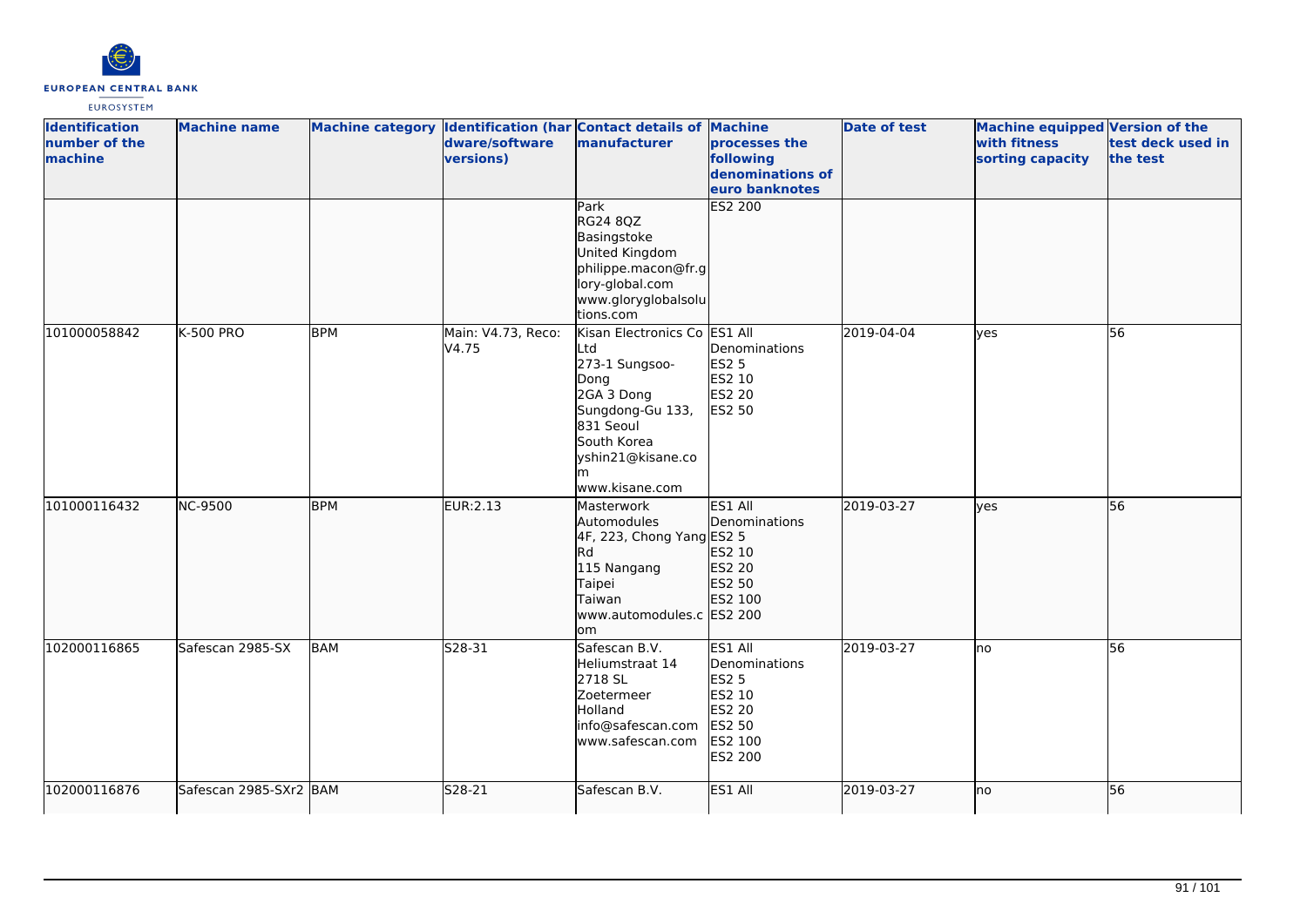

| <b>Identification</b><br>number of the<br>machine | <b>Machine name</b> |            | Machine category Identification (har Contact details of Machine<br>dware/software<br>versions) | manufacturer                                                                                                                                 | <b>processes the</b><br>following<br>denominations of<br>euro banknotes                   | <b>Date of test</b> | Machine equipped Version of the<br>with fitness<br>sorting capacity | test deck used in<br>the test |
|---------------------------------------------------|---------------------|------------|------------------------------------------------------------------------------------------------|----------------------------------------------------------------------------------------------------------------------------------------------|-------------------------------------------------------------------------------------------|---------------------|---------------------------------------------------------------------|-------------------------------|
|                                                   |                     |            |                                                                                                | Heliumstraat 14<br>2718 SL<br>Zoetermeer<br>Holland<br>info@safescan.com<br>www.safescan.com                                                 | <b>IDenominations</b><br><b>ES2 5</b><br>ES2 10<br>ES2 20<br>ES2 50<br>ES2 100<br>ES2 200 |                     |                                                                     |                               |
| 101000118014                                      | <b>SL-250F</b>      | <b>BPM</b> | SL-MAIN-V03                                                                                    | Lidix Co Ltd<br>505 Kolon Digital<br>Tower Billant 222-7, ES2 5<br>Guro-Dong, Goro-Gu ES2 10<br>152-777<br>Seoul<br>Korea<br>www.lidix.co.kr | ES1 All<br>Denominations<br>ES2 20<br>ES2 50<br>ES2 100<br>ES2 200                        | 2019-03-27          | <b>l</b> ves                                                        | 56                            |
| 102000118026                                      | ML-2V               | <b>BAM</b> | ML-MAIN-V05                                                                                    | Lidix Co Ltd<br>505 Kolon Digital<br>Tower Billant 222-7, ES2 5<br>Guro-Dong, Goro-Gu ES2 10<br>152-777<br>Seoul<br>Korea<br>www.lidix.co.kr | ES1 All<br>Denominations<br>ES2 20<br>ES2 50<br>ES2 100<br>ES2 200                        | 2019-03-27          | Ino                                                                 | 56                            |
| 102000118037                                      | SL-250              | BAM        | SL-MAIN-V03                                                                                    | Lidix Co Ltd<br>505 Kolon Digital<br>Tower Billant 222-7, ES2 5<br>Guro-Dong, Goro-Gu ES2 10<br>152-777<br>Seoul<br>Korea<br>www.lidix.co.kr | ES1 All<br>Denominations<br>ES2 20<br>ES2 50<br>ES2 100<br>ES2 200                        | 2019-03-27          | Ino                                                                 | 56                            |
| 101000118058                                      | ML-2F               | <b>BPM</b> | ML-MAIN-V05                                                                                    | Lidix Co Ltd<br>505 Kolon Digital<br>Tower Billant 222-7, ES2 5                                                                              | ES1 All<br>Denominations                                                                  | 2019-03-27          | ves                                                                 | 56                            |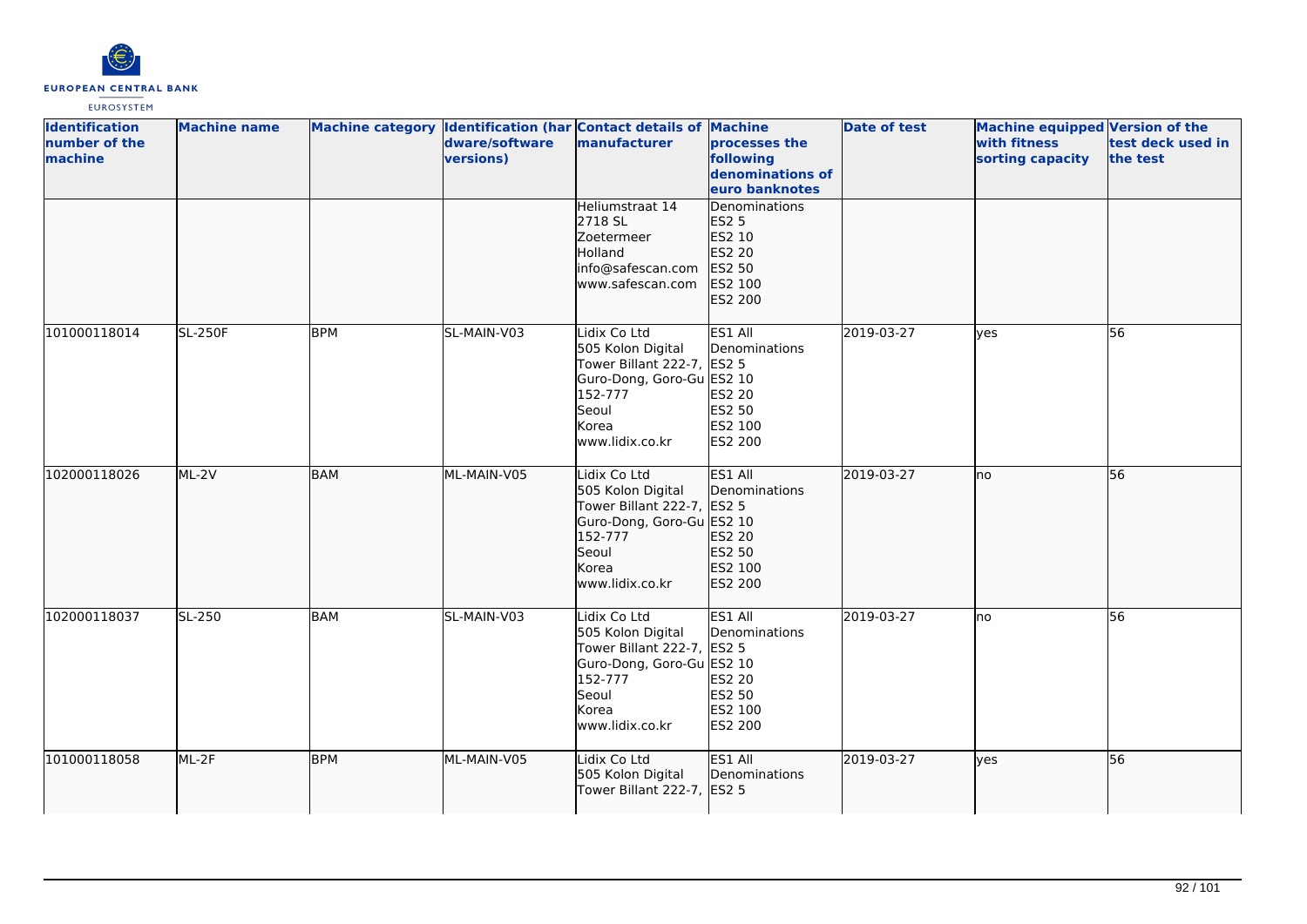

| <b>Identification</b><br>number of the<br>machine | <b>Machine name</b>                           |             | dware/software<br>versions)                                                          | Machine category Identification (har Contact details of Machine<br>manufacturer                                                                                                                                           | processes the<br>following<br>denominations of<br>euro banknotes                         | <b>Date of test</b> | <b>Machine equipped Version of the</b><br>with fitness<br>sorting capacity | test deck used in<br>the test |
|---------------------------------------------------|-----------------------------------------------|-------------|--------------------------------------------------------------------------------------|---------------------------------------------------------------------------------------------------------------------------------------------------------------------------------------------------------------------------|------------------------------------------------------------------------------------------|---------------------|----------------------------------------------------------------------------|-------------------------------|
|                                                   |                                               |             |                                                                                      | Guro-Dong, Goro-Gu ES2 10<br>152-777<br>Seoul<br>Korea<br>www.lidix.co.kr                                                                                                                                                 | ES2 20<br>ES2 50<br>ES2 100<br>ES2 200                                                   |                     |                                                                            |                               |
| 102000116295                                      | Rapidcount X 500                              | BAM         | 3.2.2.1                                                                              | Ratiotec GmbH & Co ES1 All<br>KG<br>Max Keith Strasse<br>66<br>D-45136<br>Essen<br>Germany<br>www.ratio-tec.de                                                                                                            | Denominations<br><b>ES2 5</b><br>ES2 10<br><b>ES2 20</b><br>ES2 50<br>ES2 100<br>ES2 200 | 2019-03-26          | lno                                                                        | 56                            |
| 103000116888                                      | <b>TCR Twinsafe</b><br>Vertera ERF<br>Upgrade | <b>TARM</b> | Hardware- Pk 01.19 Cash Processing<br>Detector 15.15<br>Software 634.3412<br>lVer 15 | Solutions Ltd<br>De La Rue House,<br>Jays Close, Viables,<br>Basingstoke<br>Hampshire<br>RG22 4BS<br>Viables Kingdom<br>United Kingdom<br>martin.hobhouse@u<br>k.delarue.com<br>www.delarue.com                           | <b>ES15</b><br>ES1 10<br>ES1 20<br>ES1 50<br>ES2 5<br>ES2 10<br>ES2 20<br>ES2 50         | 2019-03-26          | ves                                                                        | 56                            |
| 103000117093                                      | <b>TCR Twinsafe</b><br>Vertera ERF<br>Upgrade | <b>TARM</b> | Hardware- Pk 01.19<br>Detector 15.15<br>Software 634.3412<br>Ver 19                  | Cash Processing<br>Solutions Ltd<br>De La Rue House,<br>Jays Close, Viables,<br>Basingstoke<br>Hampshire<br><b>RG22 4BS</b><br>Viables Kingdom<br>United Kingdom<br>martin.hobhouse@u<br>k.delarue.com<br>www.delarue.com | <b>ES15</b><br>ES1 10<br>ES1 20<br><b>ES1 50</b><br>ES2 5<br>ES2 10<br>ES2 20<br>ES2 50  | 2019-03-26          | lyes                                                                       | 56                            |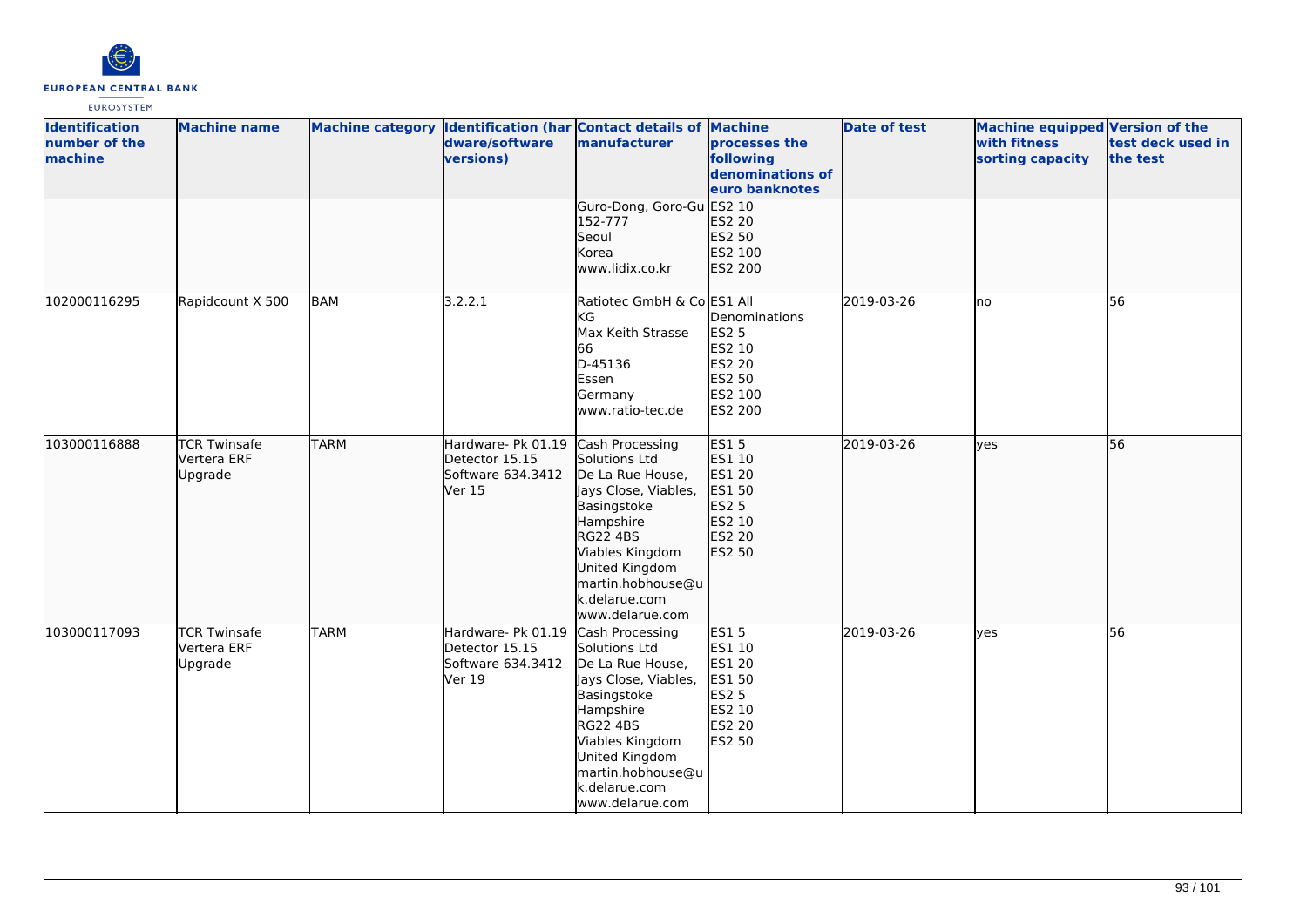

| <b>Identification</b><br>number of the<br>machine | <b>Machine name</b> |            | dware/software<br>versions)                                                       | Machine category Identification (har Contact details of Machine<br>manufacturer                                                                                 | processes the<br>following<br>denominations of<br>euro banknotes                  | <b>Date of test</b> | <b>Machine equipped Version of the</b><br>with fitness<br>sorting capacity | test deck used in<br>the test |
|---------------------------------------------------|---------------------|------------|-----------------------------------------------------------------------------------|-----------------------------------------------------------------------------------------------------------------------------------------------------------------|-----------------------------------------------------------------------------------|---------------------|----------------------------------------------------------------------------|-------------------------------|
| 101000056839                                      | CPS1800             | <b>BPM</b> | CPS:7.6.74R32,<br>CONF: 7.0.2,<br>VME: 7.0.0-k2E.<br>IDS:6.1405,<br>Shape: 6.1405 | De La Rue<br>International Ltd<br>De La Rue House,<br>Jays Close, Viables<br>Basingstoke<br><b>RG22 4BS</b><br>Basingstoke<br>United Kingdom<br>www.delarue.com | <b>ES2 20</b><br>ES2 50                                                           | 2019-03-22          | lyes                                                                       | 56                            |
| 101000059499                                      | IL5010              | <b>BPM</b> | 50101601<br>V5010.16.01                                                           | Julong Europe GmbH ES1 All<br>Friedrich-Ebert-<br>Anlage 36<br>60325<br>Frankfurt<br>Germany                                                                    | Denominations<br><b>ES2 5</b><br>ES2 10<br><b>ES2 20</b><br>ES2 50                | 2019-03-22          | <b>ves</b>                                                                 | 56                            |
| 101000059569                                      | JL302               | <b>BPM</b> | 3021601<br>V302.16.01                                                             | Julong Europe GmbH ES1 All<br>Friedrich-Ebert-<br>Anlage 36<br>60325<br>Frankfurt<br>Germany                                                                    | Denominations<br><b>ES2 5</b><br>ES2 10<br>ES2 20<br>ES2 50                       | 2019-03-22          | lves                                                                       | 56                            |
| 102000095633                                      | JL206GFV            | <b>BAM</b> | 206GFV1601<br>V206GFV.16.01                                                       | Julong Europe GmbH ES1 All<br>Friedrich-Ebert-<br>Anlage 36<br>60325<br>Frankfurt<br>Germany                                                                    | Denominations<br><b>ES2 5</b><br>ES2 10<br>ES2 20<br>ES2 50                       | 2019-03-22          | Ino                                                                        | 56                            |
| 101000108385                                      | Newton 2 PLUS       | <b>BPM</b> | Main Ver. 3.2, Reco<br>lVer. 3.2                                                  | Kisan Electronics Co ES1 All<br>Ltd<br>273-1 Sungsoo-<br>Dong<br>2GA 3 Dong<br>Sungdong-Gu 133,<br>831 Seoul<br>South Korea                                     | Denominations<br><b>ES2 5</b><br>ES2 10<br>ES2 20<br>ES2 50<br>ES2 100<br>ES2 200 | 2019-03-22          | <b>yes</b>                                                                 | 56                            |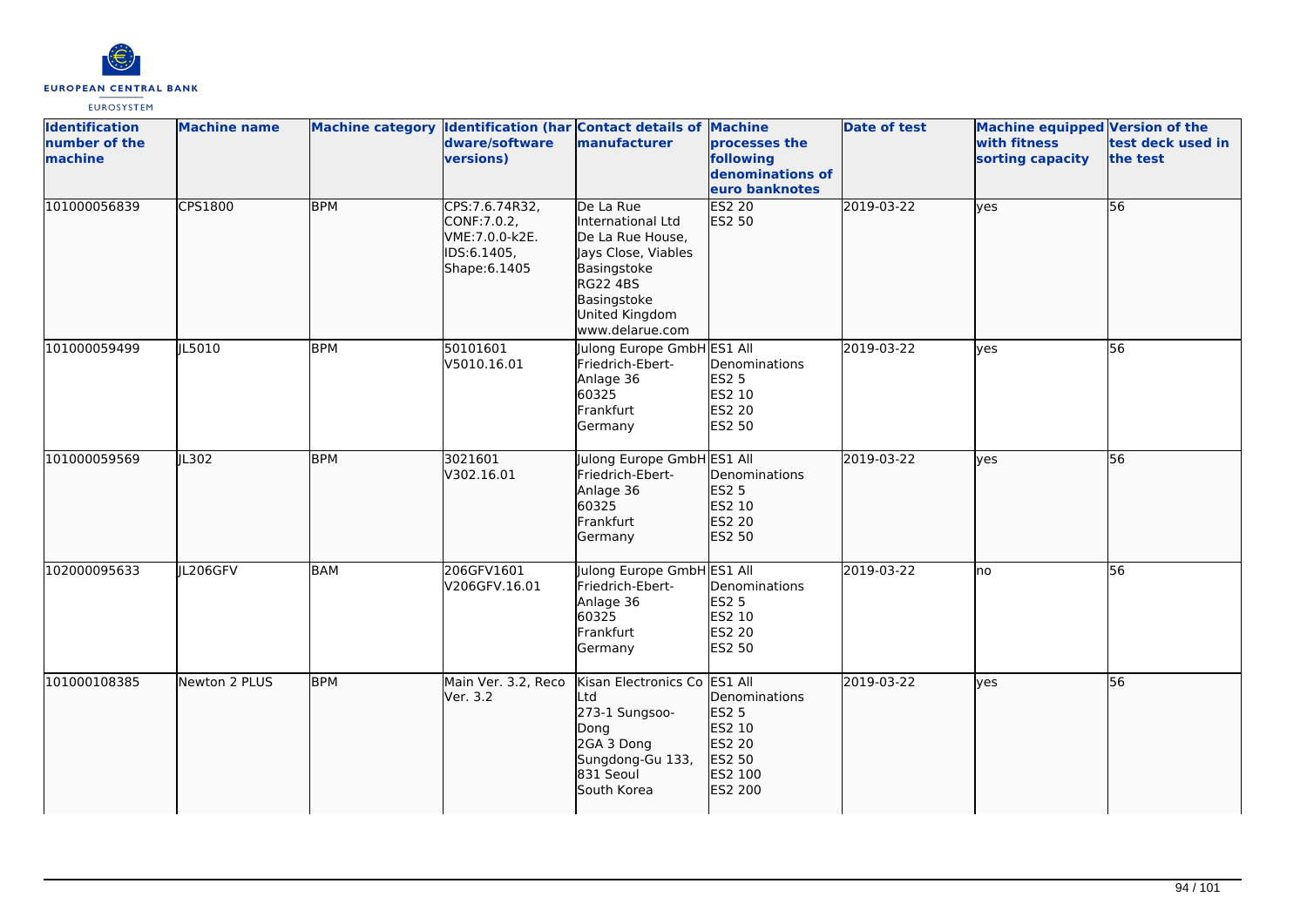

| <b>Identification</b><br>number of the<br>machine | <b>Machine name</b> |            | dware/software<br>versions) | Machine category Identification (har Contact details of Machine<br>manufacturer              | processes the<br>following<br>denominations of<br>euro banknotes | <b>Date of test</b> | <b>Machine equipped Version of the</b><br>with fitness<br>sorting capacity | test deck used in<br>the test |
|---------------------------------------------------|---------------------|------------|-----------------------------|----------------------------------------------------------------------------------------------|------------------------------------------------------------------|---------------------|----------------------------------------------------------------------------|-------------------------------|
|                                                   |                     |            |                             | yshin21@kisane.co<br>www.kisane.com                                                          |                                                                  |                     |                                                                            |                               |
| 101000059514                                      | JL206F              | <b>BPM</b> | 206F1601<br>V206F.16.01     | Julong Europe GmbH ES1 All<br>Friedrich-Ebert-<br>Anlage 36<br>60325<br>Frankfurt<br>Germany | Denominations<br>ES2 5<br>ES2 10<br>ES2 20<br>ES2 50             | 2019-03-21          | yes                                                                        | 56                            |
| 102000059526                                      | IL206GV             | <b>BAM</b> | 206GV1601<br>V206GV.16.01   | Julong Europe GmbH ES1 All<br>Friedrich-Ebert-<br>Anlage 36<br>60325<br>Frankfurt<br>Germany | Denominations<br>ES2 5<br>ES2 10<br>ES2 20<br>ES2 50             | 2019-03-21          | no                                                                         | 56                            |
| 102000059537                                      | IL206V              | <b>BAM</b> | 206V1601<br>V206V.16.01     | Julong Europe GmbH ES1 All<br>Friedrich-Ebert-<br>Anlage 36<br>60325<br>Frankfurt<br>Germany | Denominations<br><b>ES2 5</b><br>ES2 10<br>ES2 20<br>ES2 50      | 2019-03-21          | lno.                                                                       | 56                            |
| 101000059547                                      | JL305E              | <b>BPM</b> | 305E1601<br>V305E.16.01     | Julong Europe GmbH ES1 All<br>Friedrich-Ebert-<br>Anlage 36<br>60325<br>Frankfurt<br>Germany | Denominations<br><b>ES2 5</b><br>ES2 10<br>ES2 20<br>ES2 50      | 2019-03-21          | lyes                                                                       | 56                            |
| 101000059558                                      | IL305               | <b>BPM</b> | 3051601<br>V305.16.01       | Julong Europe GmbH ES1 All<br>Friedrich-Ebert-<br>Anlage 36<br>60325<br>Frankfurt<br>Germany | Denominations<br>ES2 5<br>ES2 10<br><b>ES2 20</b><br>ES2 50      | 2019-03-21          | lyes                                                                       | 56                            |
|                                                   |                     |            |                             |                                                                                              |                                                                  |                     |                                                                            |                               |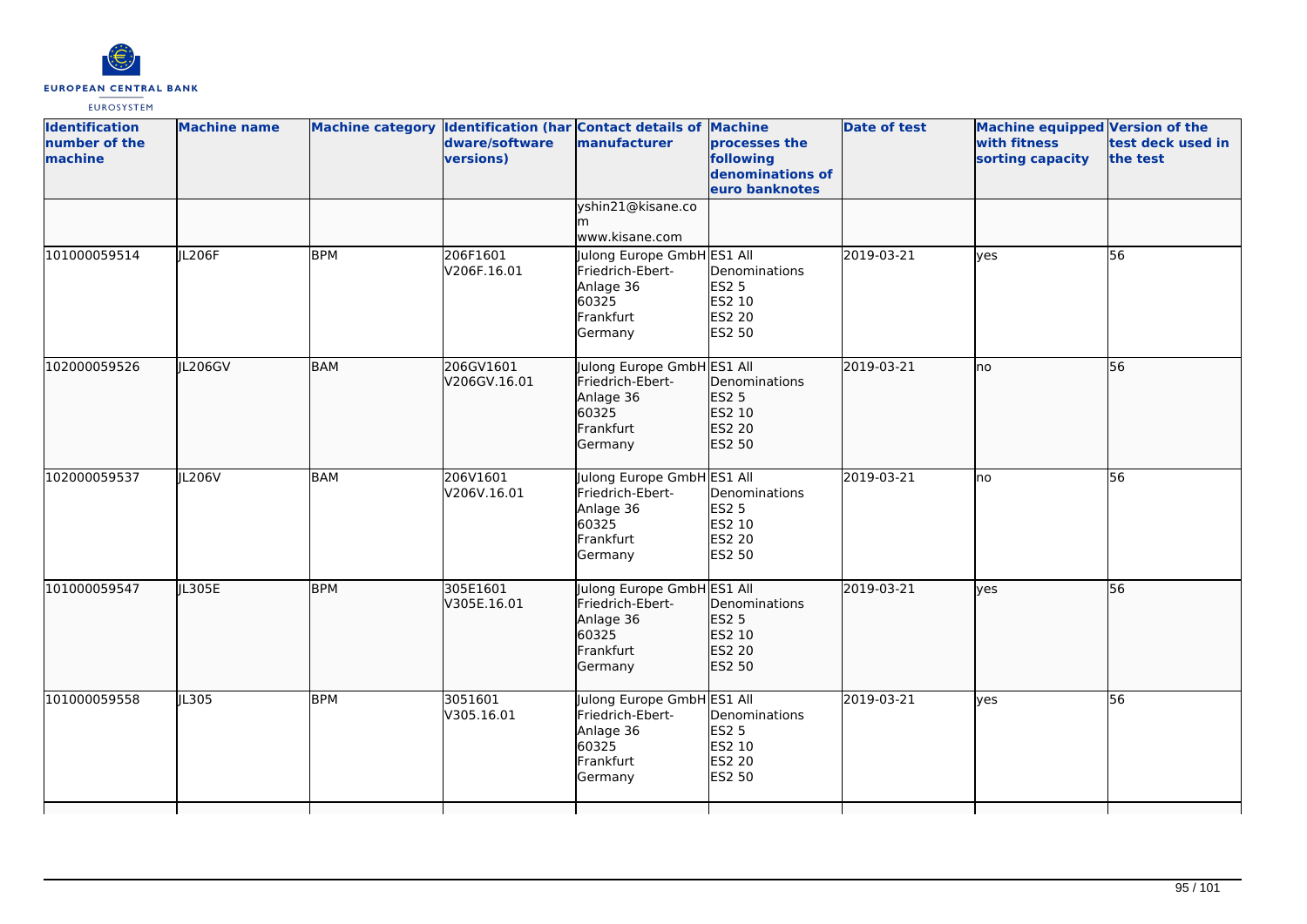

| <b>Identification</b><br>number of the<br>machine                            | <b>Machine name</b>                                                               |             | dware/software<br>versions) | Machine category Identification (har Contact details of Machine<br>manufacturer                                                                                   | processes the<br>following<br>denominations of<br>euro banknotes                  | <b>Date of test</b> | <b>Machine equipped Version of the</b><br>with fitness<br>sorting capacity | test deck used in<br>the test |
|------------------------------------------------------------------------------|-----------------------------------------------------------------------------------|-------------|-----------------------------|-------------------------------------------------------------------------------------------------------------------------------------------------------------------|-----------------------------------------------------------------------------------|---------------------|----------------------------------------------------------------------------|-------------------------------|
| 101000059570                                                                 | IL3031                                                                            | <b>BPM</b>  | 30311601<br>V3031.16.01     | Julong Europe GmbH ES1 All<br>Friedrich-Ebert-<br>Anlage 36<br>60325<br>Frankfurt<br>Germany                                                                      | Denominations<br><b>ES2 5</b><br>ES2 10<br><b>ES2 20</b><br>ES2 50                | 2019-03-21          | lyes                                                                       | 56                            |
| 103000116309<br>103000116310<br>103000116321<br>103000116332<br>103000116343 | MONISAFE 500<br>MONISAFE 500SE<br>MONISAFE 500S<br>MONISAFE 500H<br>MONISAFE 500R | <b>TARM</b> | NH BCU57M<br>V 01.00.13     | Hyosung TNS Inc<br>Suseo Bldg., 281,<br>Gwangpyeong-ro,<br>Gangnam-gu<br>135-884<br>Seoul<br>South Korea<br>hyunji.jo@hyosung.c ES2 200<br>lom<br>www.hyosung.com | ES1 All<br>Denominations<br><b>ES2 5</b><br>ES2 10<br>ES2 20<br>ES2 50<br>ES2 100 | 2019-03-21          | lves                                                                       | 56                            |
| 103000075093                                                                 | <b>THR 150</b>                                                                    | <b>TARM</b> | Hart-CPU-Key<br>40F-19S     | Hart Monetic SA<br>Adva Camino de<br>Locortao 34<br>28700<br>San Sebastián de los ES2 20<br>Reyes (Madrid)<br>Spain<br>www.hartmonetic.co<br>lm.                  | ES1 All<br>Denominations<br><b>ES2 5</b><br>ES2 10<br>ES2 50                      | 2019-03-20          | lves                                                                       | 56                            |
| 103000115898                                                                 | <b>THR 150</b>                                                                    | <b>TARM</b> | Hart-CPU-Key<br>40F-20S     | <b>Hart Monetic SA</b><br>Adva Camino de<br>Locortao 34<br>28700<br>San Sebastián de los ES2 20<br>Reyes (Madrid)<br>Spain<br>www.hartmonetic.co ES2 200          | ES1 All<br>Denominations<br><b>ES2 5</b><br>ES2 10<br>ES2 50<br>ES2 100           | 2019-03-20          | lves                                                                       | 56                            |
| 103000116207<br>103000116218<br>103000116229                                 | MONISAFE 500<br>MONISAFE 500SE<br>MONISAFE 500S                                   | <b>TARM</b> | NH BCU57<br>V 01.00.13      | Hyosung TNS Inc<br>Suseo Bldg., 281,<br>Gwangpyeong-ro,                                                                                                           | ES1 All<br>Denominations<br>ES2 5                                                 | 2019-03-20          | lves                                                                       | 56                            |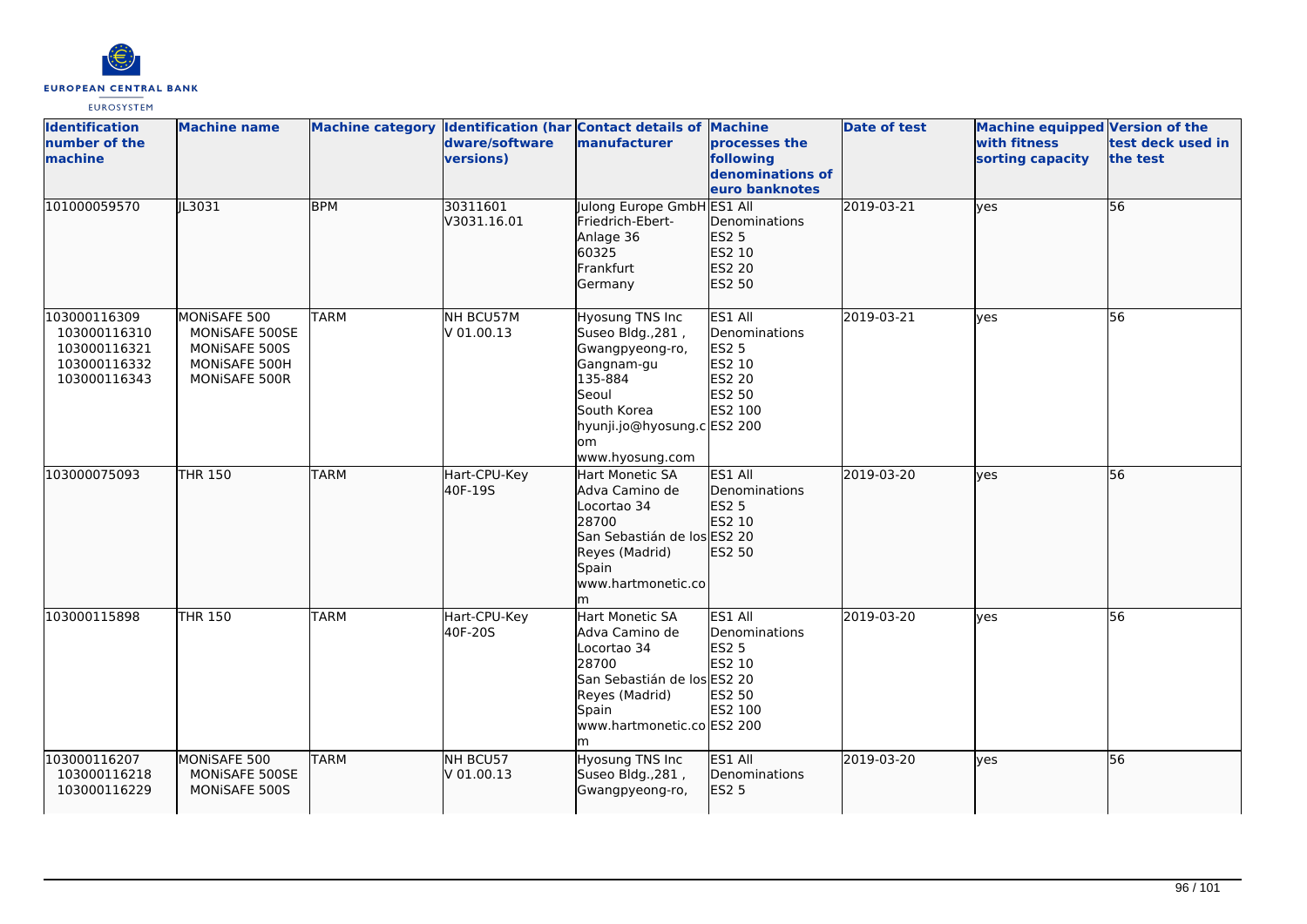

| <b>Identification</b> | <b>Machine name</b> |            |                    | Machine category Identification (har Contact details of Machine |                  | Date of test | Machine equipped Version of the |                   |
|-----------------------|---------------------|------------|--------------------|-----------------------------------------------------------------|------------------|--------------|---------------------------------|-------------------|
| number of the         |                     |            | dware/software     | manufacturer                                                    | processes the    |              | with fitness                    | test deck used in |
| machine               |                     |            | versions)          |                                                                 | following        |              | sorting capacity                | the test          |
|                       |                     |            |                    |                                                                 | denominations of |              |                                 |                   |
|                       |                     |            |                    |                                                                 | euro banknotes   |              |                                 |                   |
| 103000116230          | MONISAFE 500H       |            |                    | Gangnam-gu                                                      | ES2 10           |              |                                 |                   |
| 103000116241          | MONISAFE 500R       |            |                    | 135-884                                                         | ES2 20           |              |                                 |                   |
|                       |                     |            |                    | Seoul                                                           | ES2 50           |              |                                 |                   |
|                       |                     |            |                    | South Korea                                                     | ES2 100          |              |                                 |                   |
|                       |                     |            |                    | hyunji.jo@hyosung.c ES2 200                                     |                  |              |                                 |                   |
|                       |                     |            |                    | lom                                                             |                  |              |                                 |                   |
|                       |                     |            |                    | www.hyosung.com                                                 |                  |              |                                 |                   |
| 102000114794          | Eagle Eye 10        | <b>BAM</b> | 3.90               | PULOON Technology ES1 All                                       |                  | 2019-03-13   | no                              | 56                |
|                       |                     |            |                    | 23-10, Hyoryeong-ro Denominations                               |                  |              |                                 |                   |
|                       |                     |            |                    | 60 gil                                                          | <b>ES2 5</b>     |              |                                 |                   |
|                       |                     |            |                    | Seocho-gu                                                       | ES2 10           |              |                                 |                   |
|                       |                     |            |                    | 137-866                                                         | ES2 20           |              |                                 |                   |
|                       |                     |            |                    | Seoul                                                           | ES2 50           |              |                                 |                   |
|                       |                     |            |                    | Korea                                                           |                  |              |                                 |                   |
|                       |                     |            |                    | sales2@puloon.co.kr                                             |                  |              |                                 |                   |
|                       |                     |            |                    | www.puloon.co.kr                                                |                  |              |                                 |                   |
| 101000114771          | Eagle Eye 7         | <b>BPM</b> | 3.56               | PULOON Technology ES1 All                                       |                  | 2019-03-12   | ves                             | 56                |
| 101000114782          | Magner 155          |            |                    | 23-10, Hyoryeong-ro Denominations                               |                  |              |                                 |                   |
|                       |                     |            |                    | 60 gil                                                          | ES2 5            |              |                                 |                   |
|                       |                     |            |                    | Seocho-gu                                                       | ES2 10           |              |                                 |                   |
|                       |                     |            |                    | 137-866                                                         | ES2 20           |              |                                 |                   |
|                       |                     |            |                    | Seoul                                                           | ES2 50           |              |                                 |                   |
|                       |                     |            |                    | Korea                                                           | ES2 100          |              |                                 |                   |
|                       |                     |            |                    | sales2@puloon.co.kr ES2 200                                     |                  |              |                                 |                   |
|                       |                     |            |                    | www.puloon.co.kr                                                |                  |              |                                 |                   |
| 101000114635          | X10F                | <b>BPM</b> | Fitness Sorter     | Laurel Bank                                                     | ES1 All          | 2019-03-05   | ves                             | 56                |
|                       |                     |            | SL-MAIN V04        | Machines Co Ltd                                                 | Denominations    |              |                                 |                   |
|                       |                     |            |                    | 1-1-2 Toranomon                                                 | <b>ES2 5</b>     |              |                                 |                   |
|                       |                     |            |                    | Minato-ku                                                       | ES2 10           |              |                                 |                   |
|                       |                     |            |                    | Tokyo                                                           | ES2 20           |              |                                 |                   |
|                       |                     |            |                    | Japan                                                           | ES2 50           |              |                                 |                   |
|                       |                     |            |                    | www.lbm.co.jp                                                   | ES2 100          |              |                                 |                   |
|                       |                     |            |                    |                                                                 | ES2 200          |              |                                 |                   |
|                       |                     |            |                    |                                                                 |                  |              |                                 |                   |
| 101000114407          | DLR7000/17/14       | <b>BPM</b> | <b>ECM Console</b> | Cash Processing                                                 | ES1 All          | 2019-02-28   | ves                             | 56                |
|                       |                     |            | 02.02.850 7000     | Solutions Ltd                                                   | Denominations    |              |                                 |                   |
|                       |                     |            | Console 03.06.850  | De La Rue House,                                                | <b>ES2 5</b>     |              |                                 |                   |
|                       |                     |            | IDS1 6.15170 IDS2  | Jays Close, Viables,                                            | ES2 10           |              |                                 |                   |
|                       |                     |            |                    |                                                                 |                  |              |                                 |                   |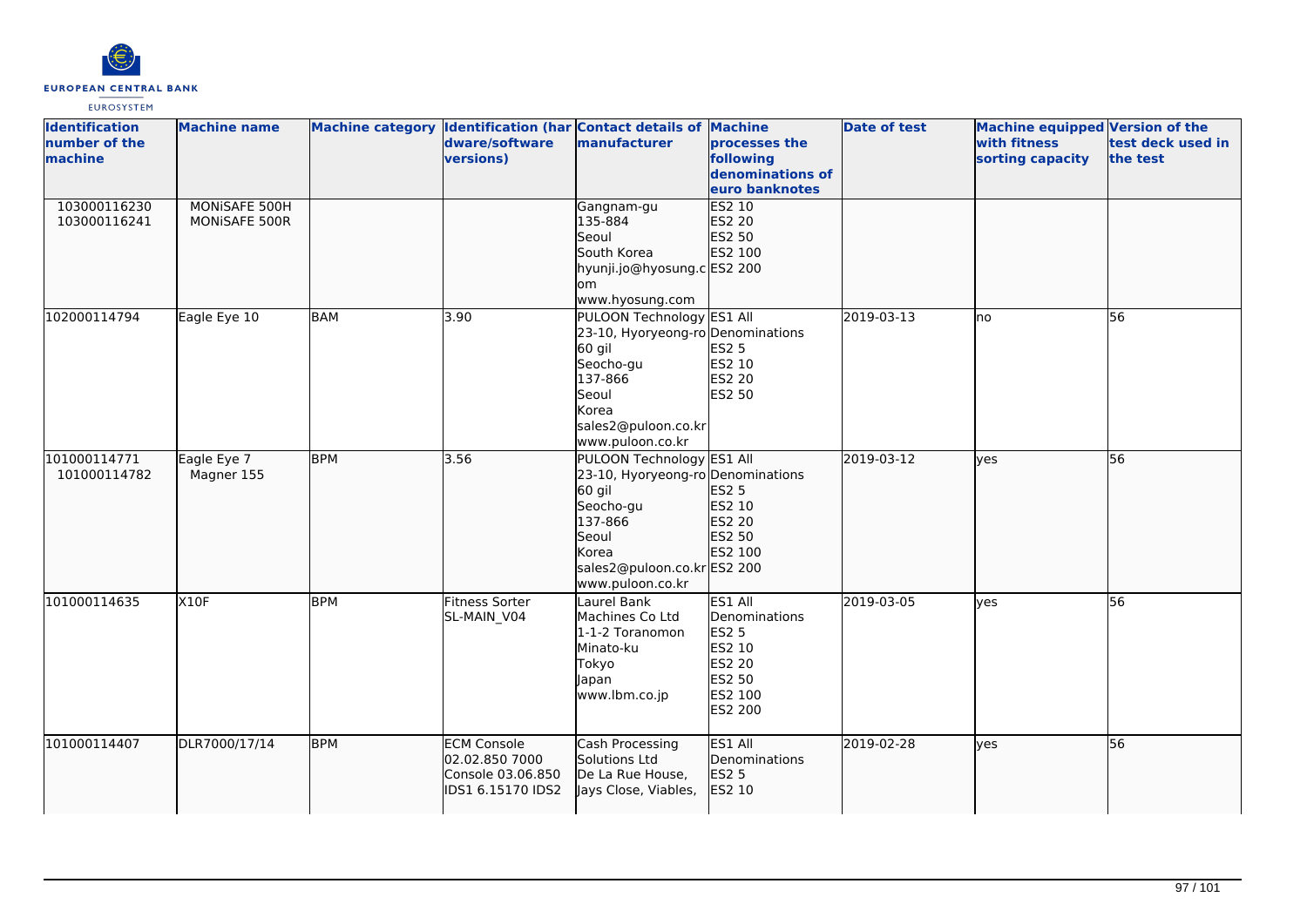

| <b>Identification</b><br>number of the<br>machine            | <b>Machine name</b>                        |            | dware/software<br>versions) | Machine category Identification (har Contact details of Machine<br>manufacturer                                                                                                        | processes the<br>following<br>denominations of<br>euro banknotes                  | <b>Date of test</b> | Machine equipped Version of the<br>with fitness<br>sorting capacity | test deck used in<br>the test |
|--------------------------------------------------------------|--------------------------------------------|------------|-----------------------------|----------------------------------------------------------------------------------------------------------------------------------------------------------------------------------------|-----------------------------------------------------------------------------------|---------------------|---------------------------------------------------------------------|-------------------------------|
|                                                              |                                            |            | 6.15170 IDSS<br>6.15170     | Basingstoke<br>Hampshire<br><b>RG22 4BS</b><br>Viables Kingdom<br>United Kingdom<br>martin.hobhouse@u<br>k.delarue.com<br>www.delarue.com                                              | <b>ES2 20</b><br>ES2 50<br>ES2 100<br>ES2 200                                     |                     |                                                                     |                               |
| 101000070052                                                 | N-gene F                                   | <b>BPM</b> | Reco: 1.35F                 | BTB Korea Inc.<br>5th fl, Sinil Bldg,<br>Sangdaewon-dong,<br>Jungwon-gu,<br>Seongnam-si<br>462-807<br>Gyeoggi-do<br>South Korea<br>btb@btbkoreainc.co<br>lm<br>www.btbkoreainc.co<br>m | ES1 All<br>Denominations<br>ES2 5<br>ES2 10<br><b>ES2 20</b><br>ES2 50            | 2019-02-25          | yes                                                                 | 56                            |
| 102000110175                                                 | RACER <sub>1</sub>                         | <b>BAM</b> | 33EUR02                     | KOA CO., LTD.<br>6-31-33<br>Sagamigaoka<br>Zama, Kanagawa,<br>252-001<br>Japan<br>ogi@koagiken.co.jp ES2 100<br>www.koagiken.co.jp ES2 200                                             | ES1 All<br>Denominations<br><b>ES2 5</b><br>ES2 10<br>ES2 20<br>ES2 50            | 2019-02-18          | lno                                                                 | 55                            |
| 102000111940<br>102000111951<br>102000111962<br>102000111973 | GFS-120B<br>GFS-120S<br>GFS-120<br>GFS-110 | BAM        | GFS-BV+MG<br>2601           | <b>GLORY LTD.</b><br>1-3-1, Shimoteno,<br>Himeji<br>670-8567<br>Hyogo<br><b>JAPAN</b><br>h.takagi@mail.glory. ES2 100<br>co.jp<br>http://www.glory-<br>global.com                      | ES1 All<br>Denominations<br><b>ES2 5</b><br>ES2 10<br>ES2 20<br>ES2 50<br>ES2 200 | 2019-02-18          | lno                                                                 | 55                            |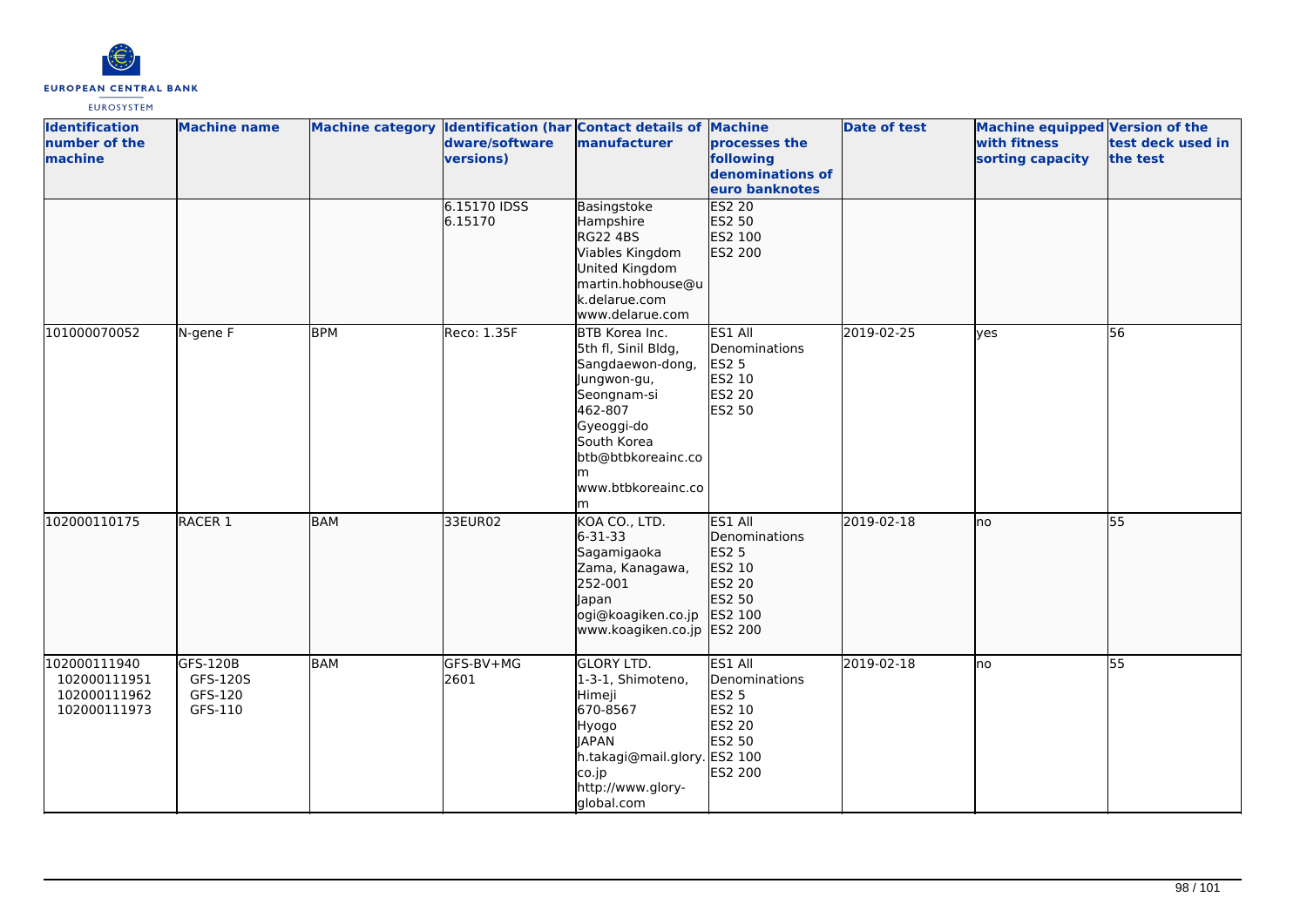

| <b>Identification</b><br>number of the<br>machine            | <b>Machine name</b>                                          |            | dware/software<br>versions)                              | Machine category Identification (har Contact details of Machine<br>manufacturer                                                                                                                                 | processes the<br>following<br>denominations of<br>euro banknotes                                           | <b>Date of test</b> | <b>Machine equipped Version of the</b><br>with fitness<br>sorting capacity | test deck used in<br>the test |
|--------------------------------------------------------------|--------------------------------------------------------------|------------|----------------------------------------------------------|-----------------------------------------------------------------------------------------------------------------------------------------------------------------------------------------------------------------|------------------------------------------------------------------------------------------------------------|---------------------|----------------------------------------------------------------------------|-------------------------------|
| 102000111995<br>102000112008<br>102000112019<br>102000112020 | liHunter<br>Magner150<br>Multicash iHunter<br><b>SGM-100</b> | <b>BAM</b> | $V$ 45.6                                                 | Hitachi Terminal<br>Solutions Korea Co., Denominations<br>Ltd<br>7-6, 4-gil, Samsung<br>1-ro, Hwaseong-Si<br>445-170<br>Gyeonggi-do<br>South Korea<br>info@hitachi-<br>tsol.co.kr<br>www.hitachi-<br>tsol.co.kr | ES1 All<br>ES2 5<br>ES2 10<br>ES2 20<br>ES2 50<br>ES2 100<br>ES2 200                                       | 2019-02-18          | lno                                                                        | $\overline{55}$               |
| 102000111893                                                 | P30                                                          | <b>BAM</b> | Micro Processor type Plus Banking<br>Main P-2.1.0 14.2.4 | Machines Co Ltd<br>Dangsandong-6Ka,<br>Youngdeungpo-Ku<br>340-4<br>Seoul<br>Korea<br>plus@plus.co.kr<br>www.plus.co.kr                                                                                          | ES1 All<br>Denominations<br><b>ES2 5</b><br>ES2 10<br><b>ES2 20</b><br>ES2 50<br>ES2 100<br><b>ES2 200</b> | 2019-02-14          | no                                                                         | 55                            |
| 101000113177<br>101000113188<br>101000113199                 | GDB-100<br>CI-30B GDB-100<br>CI-30B_GDB-200                  | <b>BPM</b> | <b>HVD-310</b><br>Model package:<br>0106                 | <b>Glory Global</b><br>Solutions<br>Thomas-Edison-Platz ES2 5<br>63263<br>Neu-Isenburg<br>Germany<br>www.gloryglobalsolu ES2 200<br>tions.com                                                                   | ES1 All<br>Denominations<br>ES2 10<br>ES2 20<br>ES2 50<br>ES2 100                                          | 2019-02-14          | ves                                                                        | 55                            |
| 101000062018                                                 | Newton F                                                     | <b>BPM</b> | Main Ver. 7.6, Reco<br>Ver. 7.7(EUR)                     | Kisan Electronics Co ES1 All<br>Ltd<br>273-1 Sungsoo-<br>Dong<br>2GA 3 Dong<br>Sungdong-Gu 133,<br>831 Seoul<br>South Korea<br>yshin21@kisane.co                                                                | Denominations<br><b>ES2 5</b><br>ES2 10<br>ES2 20<br>ES2 50                                                | 2019-02-13          | yes                                                                        | 55                            |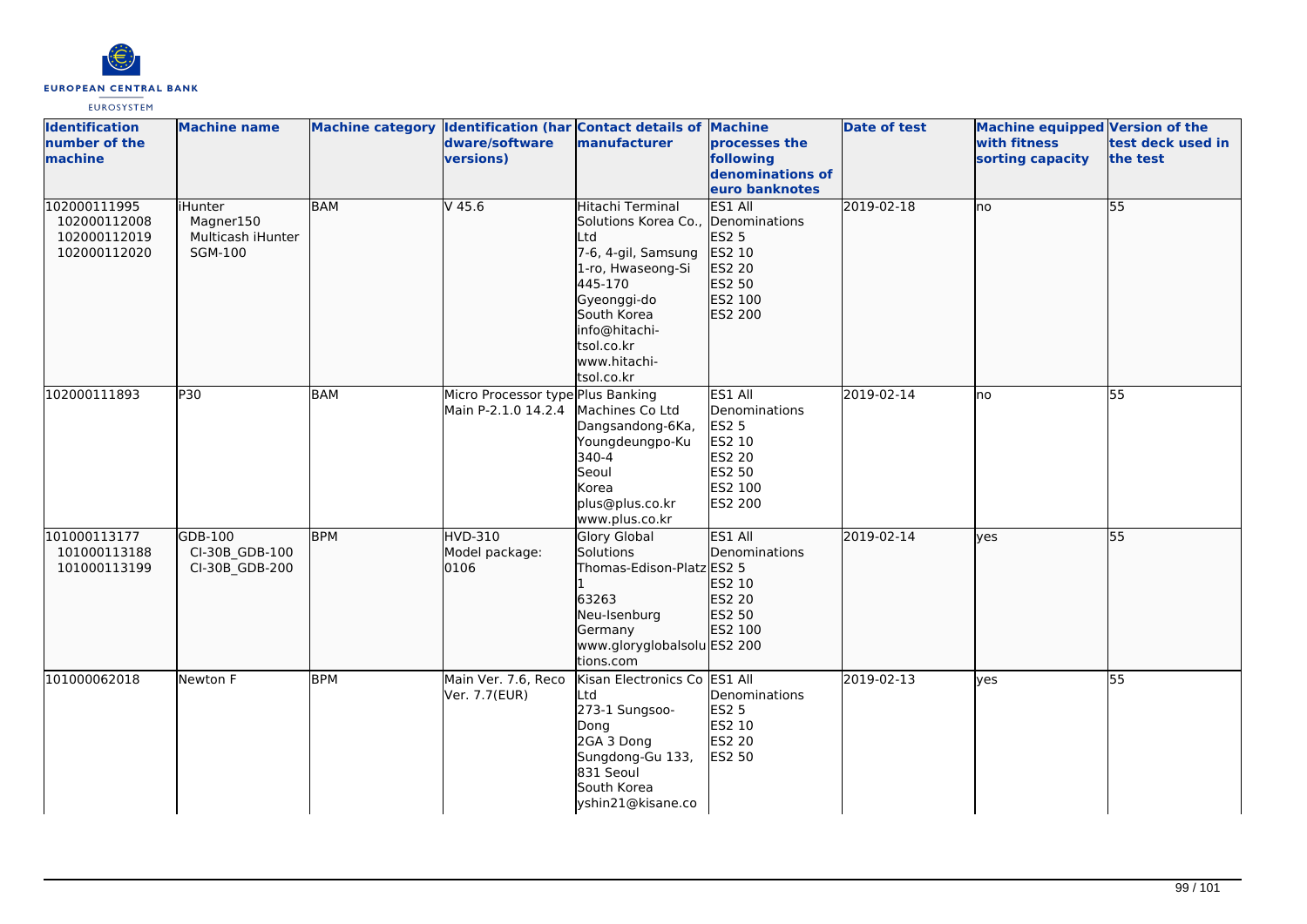

| <b>Identification</b><br>number of the<br><b>Imachine</b> | <b>Machine name</b>                                                                        |             | Machine category Identification (har Contact details of Machine<br>dware/software<br>versions) | manufacturer                                                                                                                                                                         | processes the<br>following<br>denominations of<br>euro banknotes                             | <b>Date of test</b> | <b>Machine equipped Version of the</b><br>with fitness<br>sorting capacity | test deck used in<br>the test |
|-----------------------------------------------------------|--------------------------------------------------------------------------------------------|-------------|------------------------------------------------------------------------------------------------|--------------------------------------------------------------------------------------------------------------------------------------------------------------------------------------|----------------------------------------------------------------------------------------------|---------------------|----------------------------------------------------------------------------|-------------------------------|
|                                                           |                                                                                            |             |                                                                                                | m<br>www.kisane.com                                                                                                                                                                  |                                                                                              |                     |                                                                            |                               |
| 103000111451                                              | <b>NCR Self Service</b><br>Cash Tender Module<br>7362                                      | <b>TARM</b> | GSR50 Note<br>Recycler<br>EU0118                                                               | <b>NCR Financial</b><br>Solutions Group Ltd<br>3 Fulton Road<br>DD2 4SW Tayside<br>Dundee<br>United Kingdom<br>www.ncr.com                                                           | ES1 All<br>Denominations<br><b>ES2 5</b><br>ES2 10<br>ES2 20<br>ES2 50<br>ES2 100<br>ES2 200 | 2019-02-13          | ves                                                                        | 55                            |
| 103000109801<br>103000111224                              | Oki Teller Cash<br>Recycler G7<br>(GZ9321A)<br>Oki Teller Cash<br>Recycler G7<br>(GZ9321B) | <b>TARM</b> | OKI TG7-BRM 38.xx<br>OKI TG7-Recognition Co, Ltd<br>(Euro) 5.00                                | Oki Electric Industry<br>3-1 Futabacho,<br>Takasaki<br>370-8585<br>Gumma<br>Japan<br>www.oki.com                                                                                     | ES1 All<br>Denominations<br><b>ES2 5</b><br>ES2 10<br>ES2 20<br>ES2 50<br>ES2 100<br>ES2 200 | 2019-02-12          | yes                                                                        | 55                            |
| 102000111212                                              | <b>BCS-160</b>                                                                             | <b>BAM</b>  | Mainboard: 010504,<br>Imageboard:<br>020504                                                    | Suzhou Ribao<br>Technology Co., Ltd<br>No.299, YuanQi Rd<br>Yuanhe Technology<br>Park<br>Xiangcheng<br>215133<br>Suzhou<br>China<br>info@nippo.com.cn<br>www.ribaotechnolog<br>y.com | ES1 All<br>Denominations<br><b>ES2 5</b><br>ES2 10<br>ES2 20<br>ES2 50<br>ES2 100<br>ES2 200 | 2019-02-12          | Ino                                                                        | 55                            |
| 102000108592                                              | ProNote 1.5                                                                                | <b>BAM</b>  | 200.1                                                                                          | Procoin GmbH<br>Ampérestraße 7-11<br>63225<br>Langen<br>Germany<br>info@procoin.eu                                                                                                   | ES1 All<br>Denominations<br><b>ES2 5</b><br>ES2 10<br>ES2 20<br>ES2 50                       | 2019-02-04          | no                                                                         | 55                            |